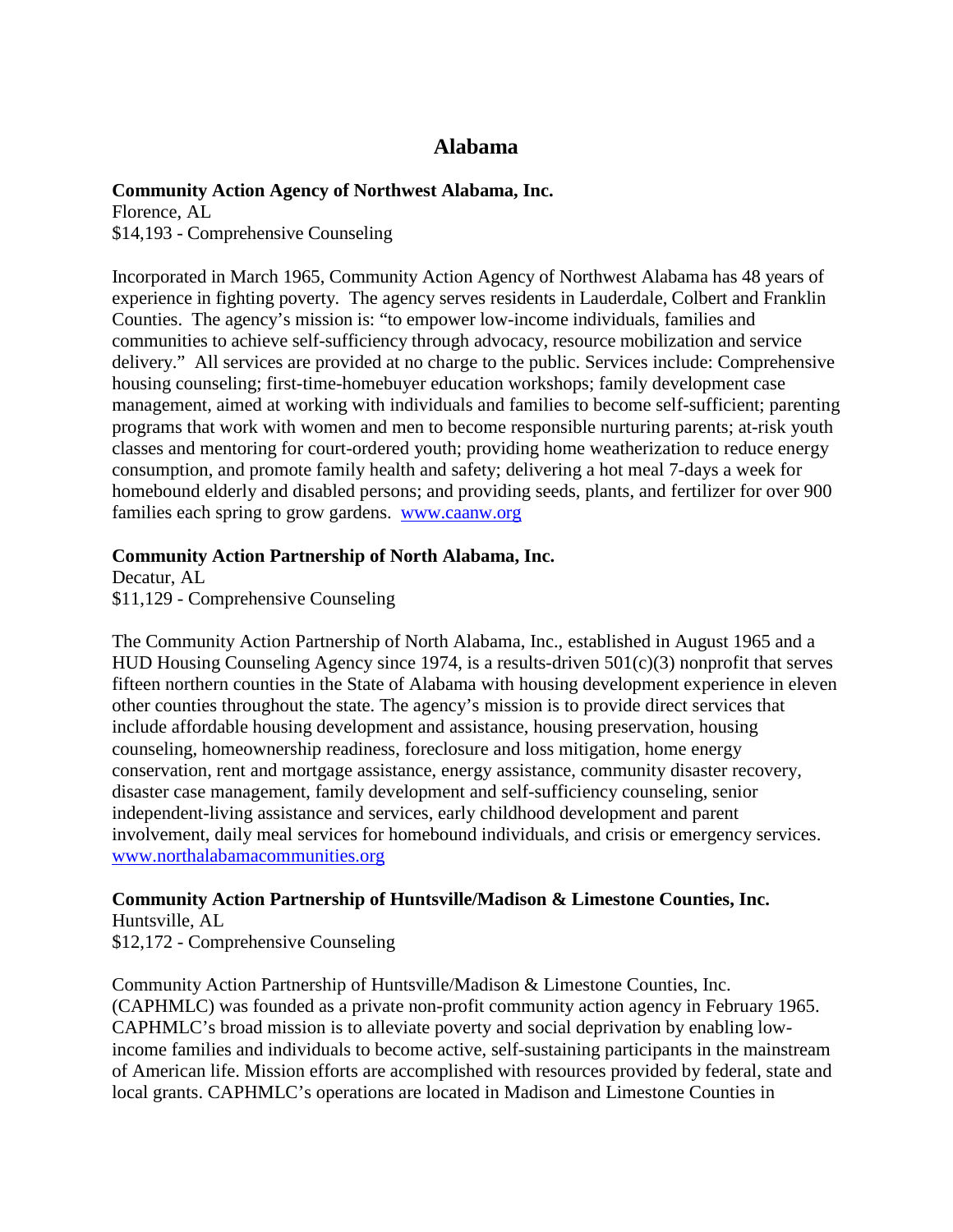northern Alabama. The organization is administrated by a member volunteer Board of Directors representing three major segments of the community: low income community members; private sector organizations and public officials. CAPHMLC's cooperation with public, private and faith-based organizations promotes participation by residents that qualify for available services. The housing counseling services provided by CAPHMLC include: Pre-purchase counseling; Resolving/Preventing Mortgage Delinquency or Default counseling; Non-Delinquency Post Purchase counseling; Rental counseling; and Shelter/Services for the Homeless counseling. Other services can be found on the agency's website: www.caa-htsval.org

#### **Community Service Programs of West Alabama, Inc.**

Tuscaloosa, AL

\$14,158 - Comprehensive Counseling

Community Service Programs of West Alabama, Inc. (CSP) is a private, non-profit organization whose mission is to provide resources and services that address the immediate needs and promote long-term self-sufficiency in low-income and vulnerable populations. CSP programs include Housing Counseling, Home Repair and Weatherization, Affordable Housing Development, and other supportive services. CSP operates a Homeownership Promotion line of business that provides homebuyer education and low-interest second mortgage products to qualifying first-time homebuyers. CSP is a HUD-approved Local Housing Counseling Agency and has provided housing counseling services for more than 20 years. Additionally, CSP is a NeighborWorks® organization that is certified to conduct National Foreclosure Mitigation Counseling (NFMC). As a NFMC provider, CSP has provided mortgage delinquency prevention counseling services to more than 400 families in the Tuscaloosa Metro Area over the past six years. The CSP Housing Counseling Program provides comprehensive housing counseling conducted by experienced HUD-HUD-approvedapproved Housing Counselors. The agency furthers fair housing by providing persons with counseling, education, and/or information on discriminatory housing and mortgage lending practices and the rights and remedies available under federal, state, and local fair housing civil rights laws. [http://www.cspwal.com](http://www.cspwal.com/)

### **Jefferson County Committee for Economic Opportunity**

Birmingham, AL \$12,510 - Comprehensive Counseling

Since 1965, JCCEO has provided comprehensive social and child development services to lowincome citizens of Jefferson County. The agency's goal is to reduce poverty by assisting families and individuals meet their current needs and to become self-sufficient through the effective, flexible, and innovative use of all available resources. In 1999, JCCEO was approved as a HUD-approved housing counseling agency. JCCEO's housing objectives are to expand and maintain homeownership among very, low, and low-to-moderate income families and individuals; increase access to affordable housing; support community development activities; and address the needs of the City of Birmingham's and Jefferson County's most vulnerable citizens. The target population for JCCEO's housing program includes families and individuals whose incomes do not exceed 80% of the area median for Birmingham and Jefferson County. <http://www.jcceo.org/>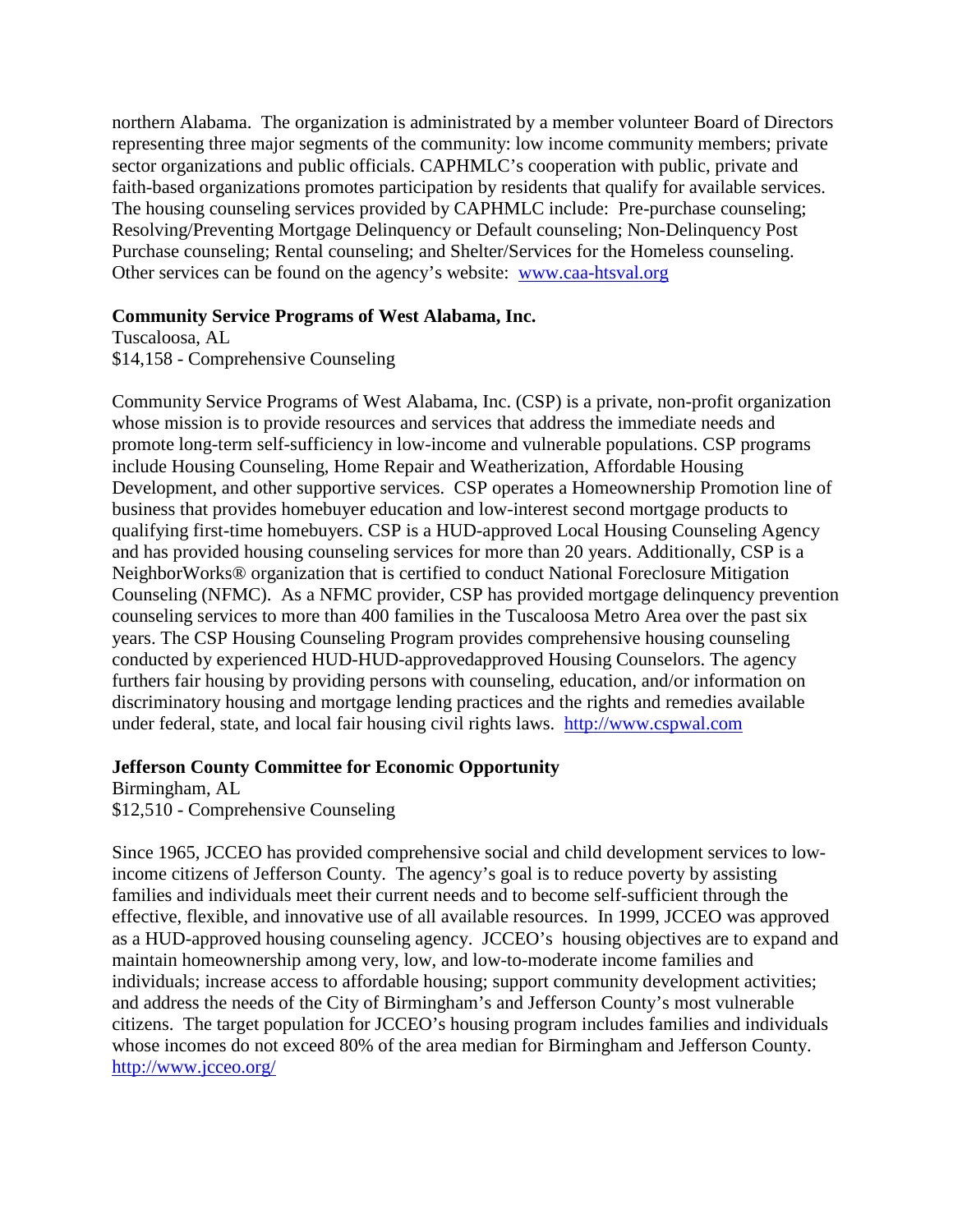### **Jefferson County Housing Authority**

Birmingham, AL \$11,726 - Comprehensive Counseling

Incorporated in 1941, the Jefferson County Housing Authority is a public housing authority covering the rural communities of Jefferson County, Alabama. Its mission is to provide decent, safe, sanitary and affordable housing and related services to qualified citizens. Jefferson County Housing Authority has been a HUD-approved housing counseling agency since 1994. The Jefferson County Housing Authority provides comprehensive housing counseling services for any resident of Jefferson County, particularly those with low or very low income status. Services include financial management, home improvement and rehabilitation, pre-purchase counseling, and rental and homeless counseling. The Jefferson County Housing Authority also provides non-delinquency post purchase counseling, predatory lending and pre-purchase homebuyer education, and rental and mortgage delinquency workshops. [www.jeffcntyhousing.com/](http://www.jeffcntyhousing.com/)

### **Mobile Housing Board**

Mobile, AL \$16,155 - Comprehensive Counseling

Mobile Housing Board's Housing Counseling Agency is a HUD-approved comprehensive counseling agency offering both one-on-one and group educational and counseling assistance. The agency is staffed by four experienced and certified Housing Counselors and serves a sixcounty area of South Alabama including Mobile, Baldwin, Washington, Monroe, Escambia, and Clarke counties. The Mobile Housing Board administers pre- and post-homebuyer education and counseling, mortgage delinquency/default counseling, mortgage modification mortgage scam counseling, rental housing counseling, referral services for the homeless, credit and budget counseling, financial education and reverse mortgage (HECM) counseling. For more information please visit <http://www.mhb.gov/>

## **Organized Community Action Program, Inc.**

Troy, AL \$13,027 - Comprehensive Counseling

The Organized Community Action Program, Inc. (OCAP) is a private non-profit organization serving seven rural counties in Southern Alabama: Bullock, Butler, Covington, Crenshaw, Dale, Lowndes and Pike Counties. Incorporated in 1966, as a result of the Economic Opportunity Act, OCAP provides a variety of programs to the low-income citizens in the service area. OCAP assists families and individuals to eliminate barriers and move towards self-sufficiency. Housing Counseling is one of the programs that OCAP administers and will continue to administer by utilizing other resources obtained with programs such as Emergency Food & Shelter, Low Income Home Energy Assistance Program (LIHEAP), Weatherization, Housing Preservation Grant and the agency's Community Service Block Grant. These services include: financial management and budget, home improvement and rehab, mortgage delinquency and default, pre-purchase and rental as well as non-delinquency post purchase and homebuyer education workshops. [www.ocaptroy.com](http://www.ocaptroy.com/)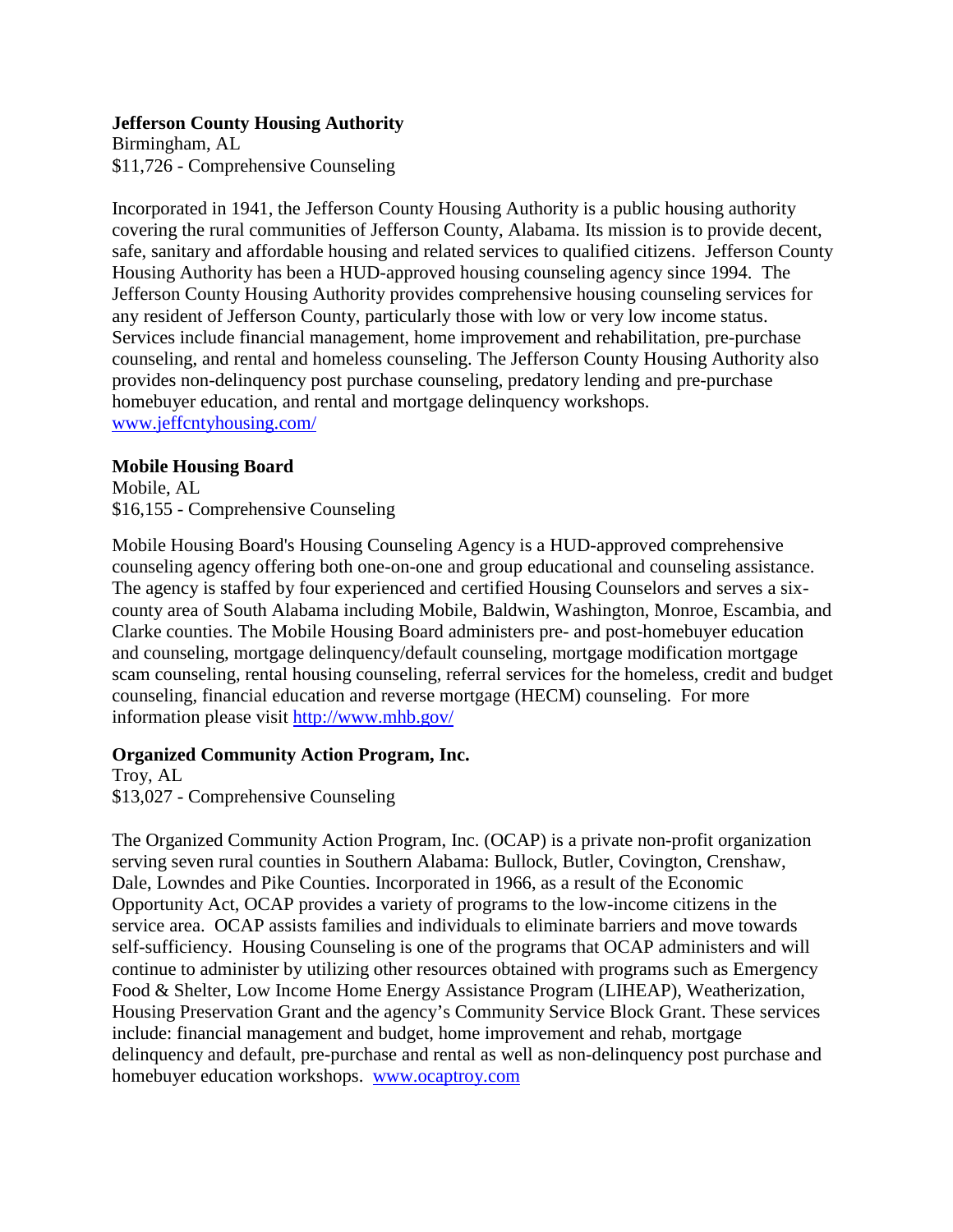#### **United Way of Central Alabama, Inc.** Birmingham, AL \$125,577 - Comprehensive Counseling

United Way of Central Alabama, Inc. (UWCA), organized in 1923, is a 501(c)(3) non-profit corporation. Its mission is to increase the organized capacity of people to care for one another and to improve their community. During its 2013 campaign, UWCA raised over \$37.9 million to support health and human services in a five-county region of north-central Alabama. UWCA has provided housing counseling services as a HUD-approved agency in north-central Alabama since 2011. Since 2005, the agency has worked through its Financial Stability Partnership of Alabama to increase the financial stability of Alabamians through "Earn, Learn, and Save" strategies: by administering Individual Development Accounts to purchase a first-time home, capitalize a small business, or fund post-secondary education, as well as providing free tax preparation assistance and supporting financial literacy education and efforts to decrease the un-banked population. [www.uwca.org](http://www.uwca.org/)

## **Arizona**

## **Administration of Resources and Choices**

Tucson, AZ \$14,422 – Comprehensive Counseling

The Administration of Resources and Choices (ARC) has been a HUD-approved housing counseling agency since 1988. The agency's mission is to empower homeowners through comprehensive housing counseling services and enable older adults and special needs populations to retain independence and dignity through reverse mortgage counseling, elder abuse and crisis shelter services. ARC serves Maricopa and Pima Counties by providing counseling services that include pre-purchase, mortgage delinquency/default, and HECM counseling from offices based in Phoenix and Tucson, AZ. ARC has assisted thousands of homeowners to maintain homeownership through the resolution of delinquency/default issues. In Tucson, ARC also is a strong advocate for the quality of life for older adults through its Late-Life Domestic Violence and Elder Shelter services. ARC provides foreclosure prevention education in Pima and Maricopa Counties on a one-on-one, face-to-face basis. The Administration of Resources and Choices performs both HECM and delinquency/default in-home counseling for persons with disabilities and older adults. ARC served 1,890 clients under HUD's housing counseling program during FY'13. <http://arc-az.org/>

## **Desert Mission Neighborhood Renewal**

Phoenix, AZ \$11,504 – Comprehensive Counseling

Desert Mission Neighborhood Renewal (DMNR), an affiliate of John C. Lincoln Health Network, is a local, non-profit community development corporation dedicated to the revitalization of housing, businesses and neighborhoods in north Phoenix. DMNR was established in 1993 as a local community development corporation and has IRS 501(c)(3) status. The mission of the DMNR is to promote and facilitate the development of housing,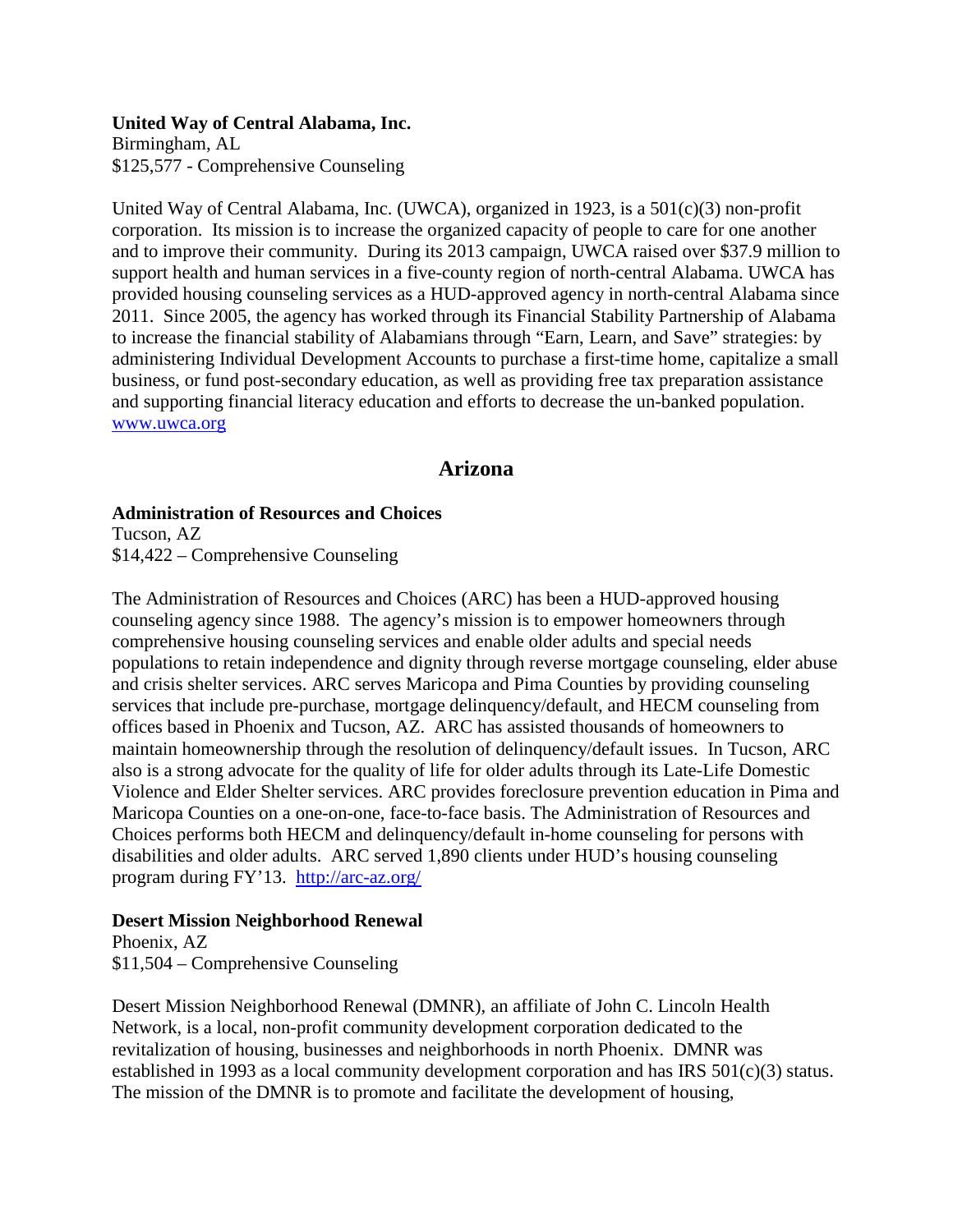neighborhoods and business in north Phoenix. Since its inception, DMNR has partnered with state, city and private entities to identify the housing and infrastructure needs of the communities served. The core programs offered by DMNR include housing counseling (Over 400 homeowners created; over 1,500 families counseled; and 650 households received homebuyer education since 2009), owner-occupied home rehabilitation (130 home rehabilitations completed to date), infill affordable housing (developed 48 homes for low-income persons), and commercial development and redevelopment. Since its inception DMNR has been active in blight elimination, community organizing, infill affordable housing, owner-occupied home rehabilitation and various commercial redevelopment activities. [www.jcl.com/desert](http://www.jcl.com/desert-mission/neighborhood-renewal)[mission/neighborhood-renewal](http://www.jcl.com/desert-mission/neighborhood-renewal)

#### **Newtown Community Development Corporation**

Tempe, AZ \$14,042 – Comprehensive Counseling

Newtown Community Development Corporation, established in 1994 and based in Tempe, Arizona, is a nonprofit that provides various housing services to the greater Phoenix metro area. The mission is to provide affordable homeownership opportunities for low-income households who are otherwise priced out of the housing market. Newtown is a HUD-approved housing counseling agency and has adopted the National Industry Standards for Homeownership Education and Counseling. Services provided include pre-purchase education and counseling, post-purchase education and counseling, and mortgage delinquency/default counseling. Newtown also operates an Individual Development Account (IDA) program that has provided \$4.5 million in IDA match funds to help over 350 low-income households buy their first home. Newtown also created the first successful Community Land Trust (CLT) program in Arizona. In 2014 Newtown celebrated its 20th birthday and the development of over 100 CLT homes. [www.newtowncdc.org](http://www.newtowncdc.org/)

## **Arkansas**

### **Arkansas Development Finance Authority**

Little Rock, AR \$18,736 - Comprehensive Counseling

Arkansas Development Finance Authority (ADFA), a state housing finance agency, provides capital for qualified activities that benefit Arkansans. From 1977 to 1985, the Arkansas Housing Development Agency supplemented the housing finance market with "below market interest rates" to develop safe, decent and low-moderate income affordable housing. ADFA employs a permanent full-time staff of professionals who, together, provide expertise in all areas of banking, finance, mortgage lending and accounting. ADFA supports homebuyer counselors by reimbursing for mortgage default counseling. In addition, ADFA administers homebuyer education programs (if a client closes a home loan using their programs). ADFA also administers programs for down payment assistance, ADDI, home-to-own, mortgage credit certificates, rehabilitation, construction, and affordable rental housing. [www.arkansas.gov/adfa](http://www.arkansas.gov/adfa)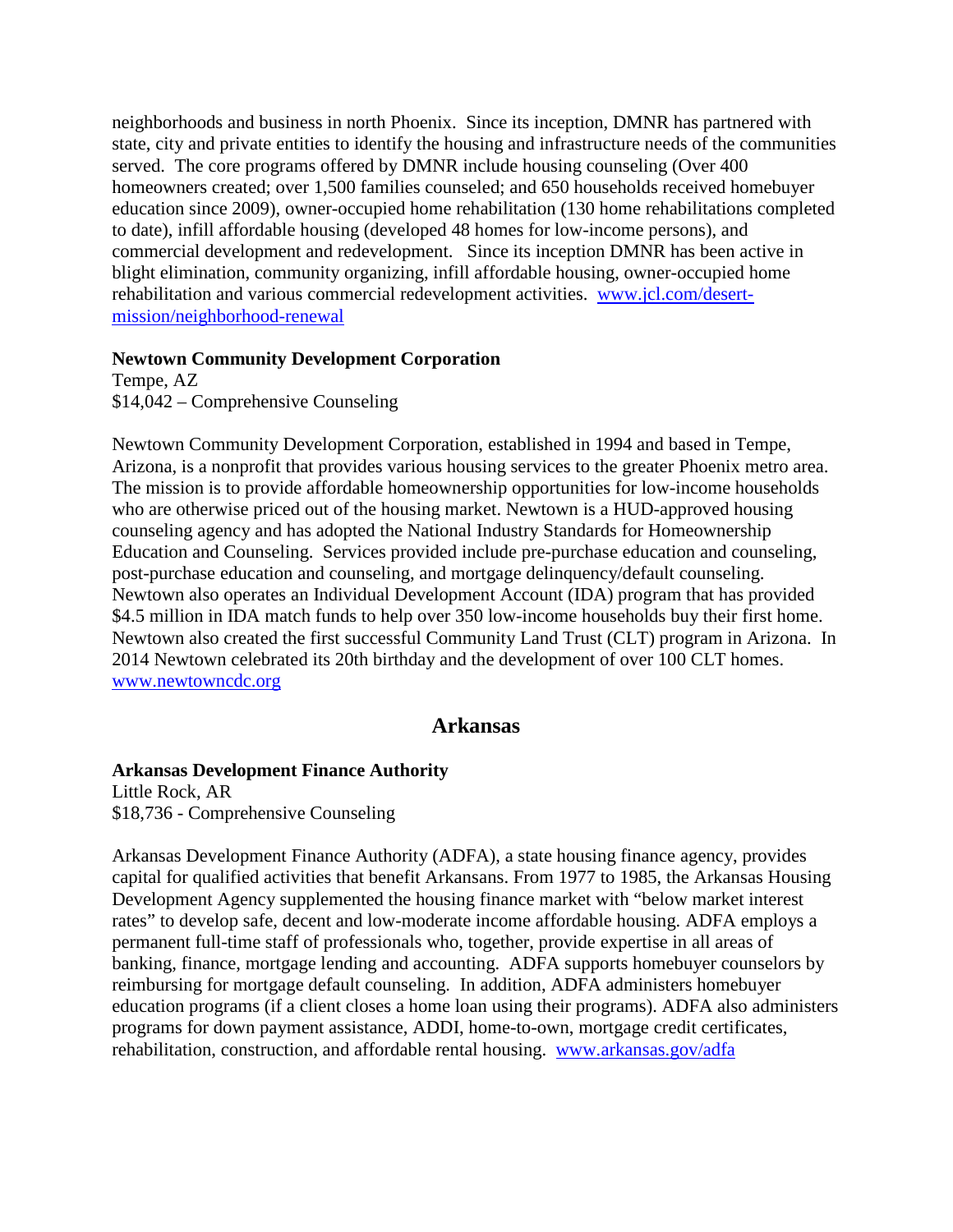### **Crawford-Sebastian Community Development Council**

Fort Smith, AR \$13,784 – Comprehensive Counseling

Crawford-Sebastian Community Development Council, Inc. was organized in 1965 as a community action agency whose purpose is to make improvements in the lives of low-income individuals, families and their communities with the goal of self-sufficient living. The community action agency provides the following services: housing counseling to help clients obtain, sustain, and maintain quality, affordable housing; homebuyer's down payment and closing cost assistance; new construction of homes in rural areas for low- and moderate-income families; owner-occupied home rehabilitation to rectify health and safety issues; acquisition/resale of Fort Smith sub-standard properties; weatherization of homes; Individual Development Accounts with 3 to 1 matched savings for education, homeownership or small business development; Community Dental Clinic serving those of low or no income; Child Care Food Program to ensure quality food is fed to children in daycares; Low-Income Home Energy Assistance; River Valley Regional Food Bank distributing over six million pounds of food to 200 qualifying agencies; and Emergency Solutions Grant to prevent homelessness and serve those presently experiencing homelessness. For more information visit [www.cscdccaa.org](http://www.cscdccaa.org/)

## **Jonesboro Urban Renewal and Housing Authority Housing & Community Development Organization (JURHA HCDO)**

Jonesboro, AR \$11,317 – Comprehensive Counseling

The JURHA Housing and Community Development Organization (JURHA HCDO) is a component non-profit unit of the Jonesboro Urban Renewal and Housing Authority (JURHA), sharing a common Board of Directors, management staff, mission statement and policies. JURHA HCDO was created for the development of cooperative neighborhood and community revitalization programs including direct housing development and housing supportive services, housing counseling, community resource referrals and technical assistance service. In 2007, JURHA HCDO received HUD approval as a Housing Counseling Agency. JURHA staff provides quality housing counseling services (one-on-one) and thorough education (such as homebuyer education classes) to the residents of Northeast Arkansas. JURHA HCDO's counseling services and educational opportunities include: Financial Management/Budget Counseling, Credit Counseling, Mortgage Delinquency & Default Resolution Counseling, Pre-Purchase Counseling, Rental Housing Counseling, and, education in Fair Housing, Predatory Lending and Non-Delinquency Post-Purchase Counseling and Pre-Purchase Homebuyer Education. Counseling services are provided at the Jonesboro Urban Renewal & Housing Authority. [www.jurha.org](http://www.jurha.org/)

### **Northwest Regional Housing Authority**

Harrison, AR \$14,042 - Comprehensive Counseling

In 1977, Northwest Regional Housing Authority (NRHA) was organized to administer HUD rental assistance in seven counties of Northwest Arkansas. NRHA provides rental housing assistance to families facing financial distress or displacement. NRHA's mission is to ensure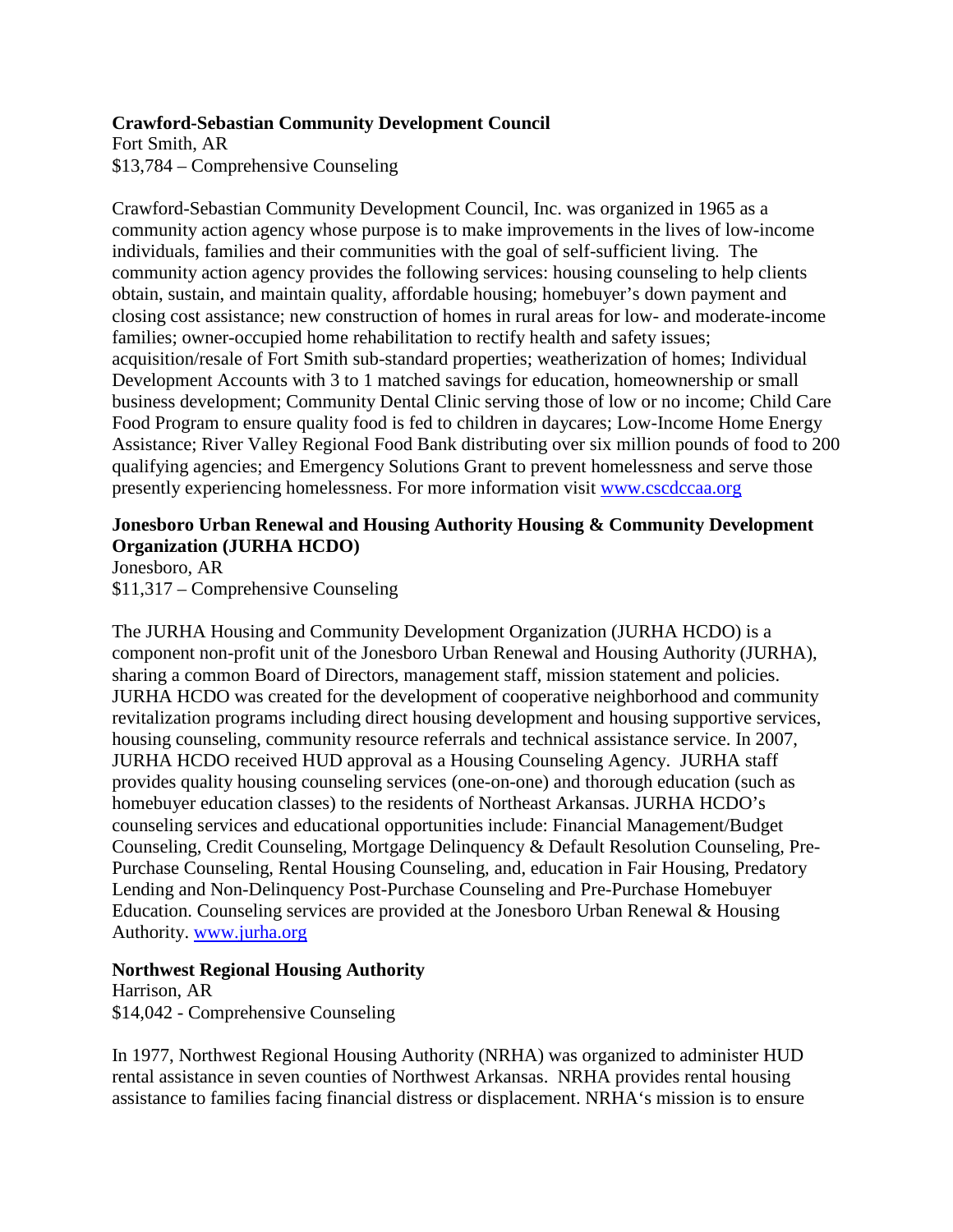clean, safe, decent and affordable housing for low, very low, and extremely low income families in its service area. In order to accomplish this mission, NRHA administers 58 units of traditional Public Housing, 676 Housing Choice Vouchers (Section 8 Rental Assistance), including Section 8 Homeownership opportunities for eligible families. The Housing Authority also administers a USDA Rural Development Mutual Self Help Housing program that has built 120 homes in the past 8 years. NRHA has built USDA Rural Development affordable multifamily housing properties and currently manages 13 senior and multifamily affordable apartment complexes for other developers. NRHA became a HUD-approved housing counseling agency in 2010. NRHA is approved to counsel clients on Mortgage Delinquency and Default Resolution Counseling, Fair Housing Assistance, Homebuyer Education Programs, Money Debt Management, Prepurchase Counseling, Predatory Lending, Home Improvement and Rehabilitation Counseling, Loss Mitigation, Post Purchase Counseling and Renters Assistance Counseling. [www.nwregionalhousing.org](http://www.nwregionalhousing.org/)

#### **Southern Bancorp Community Partners**

Little Rock, AR \$12,287 - Comprehensive Counseling

Southern Bancorp Community Partners is a  $501(c)(3)$  nonprofit and US Treasury-certified Community Development Financial Institution (CDFI). SBCP's mission is to transform rural Southern communities by creating new educational and economic opportunities for people with limited resources. For more than 25 years, SBCP has provided critical community development, family economic security, lending, and public policy services in the rural South. SBCP works in partnership with Southern Bancorp (collectively, *Southern*), one the country's oldest and largest rural development banks in the nation. Southern works in distressed communities to achieve three transformational goals: reduce poverty, increase employment, and increase educational attainment. SBCP's programs help individuals and families pursue, attain, and retain familysupporting employment opportunities, take charge of their finances, improve their housing conditions, and build appreciable assets. The organization's work is focused in four counties in the Arkansas and Mississippi Delta: Clark, Mississippi, and Phillips counties (in Arkansas), and Coahoma County (in Mississippi). SBCP has provided a variety of housing counseling services in Arkansas and Mississippi since October 2005, including fair housing counseling workshops, financial management, budget counseling, and homebuyer education. [www.southernpartners.org](http://www.southernpartners.org/)

### **Universal Housing Development Corporation**

Russellville, AR \$13,819 – Comprehensive Counseling

Universal Housing Development Corporation (UHDC) has provided housing related services to the people of the second, third, and fourth Congressional Districts of Arkansas since 1971. As a HUD-approved housing counseling agency since 1977, UHDC offers a full range of counseling services to clients in Arkansas. The current grant will be used primarily to provide direct services to UHDC clients focusing on individual counseling. UHDC offers Homebuyer Education, Post-Purchase Education, and Financial Education Classes in both English and Spanish, and will continue to expand the agency's course offerings. UHDC is a 501(c)(3) corporation organized under the direction of a community-based board of directors with a mission to promote adequate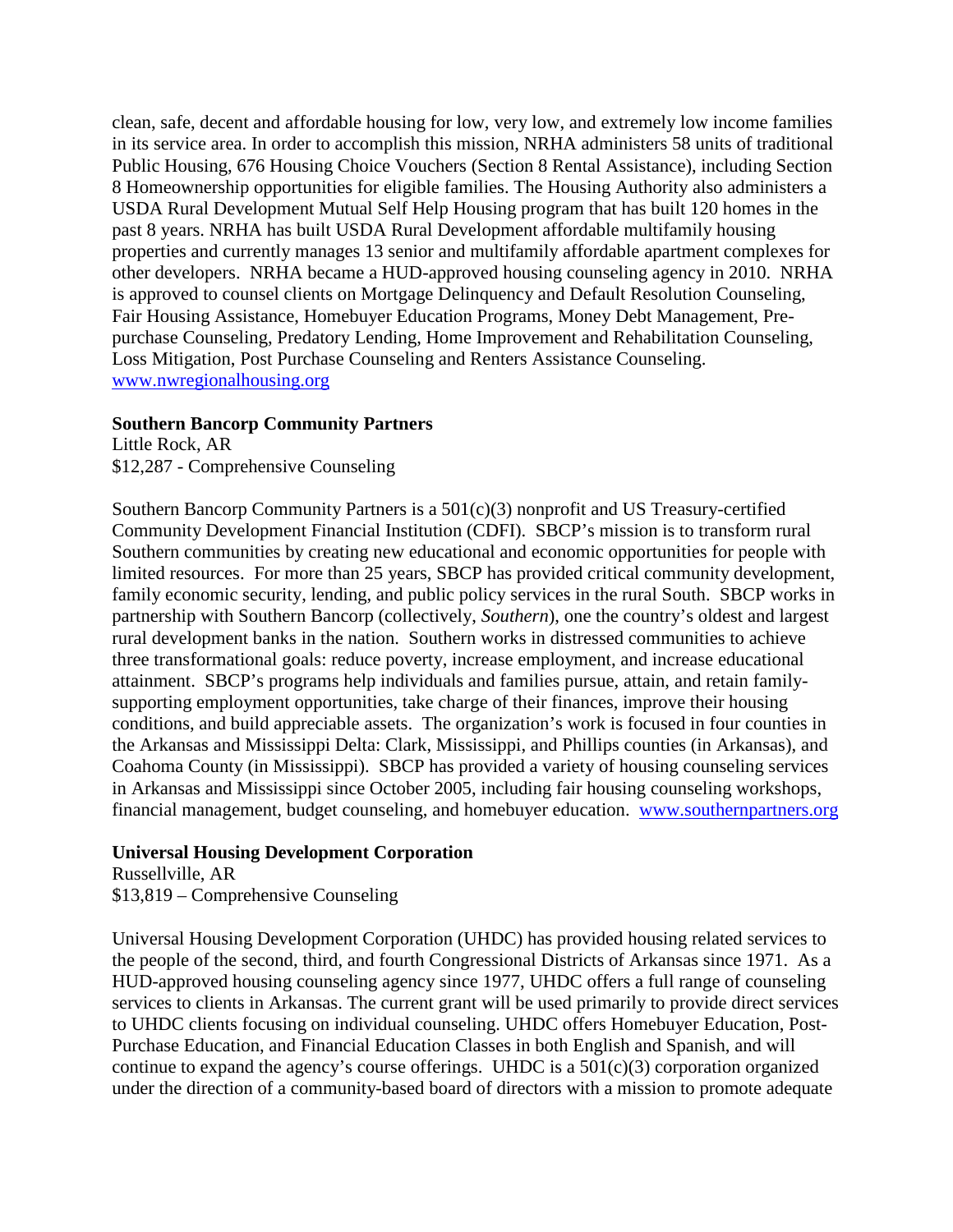and affordable housing, economic opportunity and a suitable living environment free from discrimination. UHDC offers a full range of housing-related services from rental assistance, multi-family housing, comprehensive housing counseling, and new home construction, to several different homeowner rehabilitation programs. UHDC chartered with NeighborWorks® America in 2002. [www.uhdchousing.org/](http://www.uhdchousing.org/)

## **California**

**ASIAN, Inc.** San Francisco, CA

\$14,523 - Comprehensive Counseling

From its inception 43 years ago, ASIAN, Inc.'s mission has been to empower disadvantaged Asian American and other underserved communities by removing dependencies, strengthening self-determination and creating access to business opportunities, and housing and asset acquisition and preservation. ASIAN, Inc. provides home improvement and rehabilitation, mortgage default, pre-purchase and rental counseling. The agency also provides post purchase, predatory lending and homebuyer education workshops. [www.asianinc.org](http://www.asianinc.org/)

## **CCCS of Kern & Tulare Counties**

Bakersfield, CA \$14,078 – Comprehensive Counseling

Consumer Credit Counseling Service of Kern & Tulare Counties (CCCS) is a non-profit that has served the local community for over 46 years. CCCS serves over 3000 clients each year. CCCS is a member of the National Foundation for Credit Counseling and approved by HUD to provide comprehensive housing counseling services. It is independently accredited by the Council on Accreditation for Children and Family Services (COA) and is a member of the Better Business Bureau. It is registered with the California Department of Corporations and compliant with laws governing credit-counseling agencies. CCCS offers financial, housing counseling and education services that provide options and solutions for its clients. It specializes in the areas of confidential credit, housing and financial management counseling as well as credit, budgeting, money-management and homebuyer education programs. CCCS offers Personal Credit Report Reviews, Self-study Personal Finance Education and Identity Theft education. CCCS also provides bankruptcy counseling and education. For more information, please visit [www.californiacccs.org](http://www.californiacccs.org/)

### **Community Housing Council of Fresno**

Fresno, CA \$14,452 - Comprehensive Counseling

The Community Housing Council of Fresno (CHCF) was established in 1994 by a group of individuals from the local real estate community. CHCF's mission is to encourage homeownership through education and counseling. CHCF's mission statement is "The Council is committed to strengthening local public and private partnerships to ensure adequate, affordable, and equitable housing opportunities for low-to-moderate income families in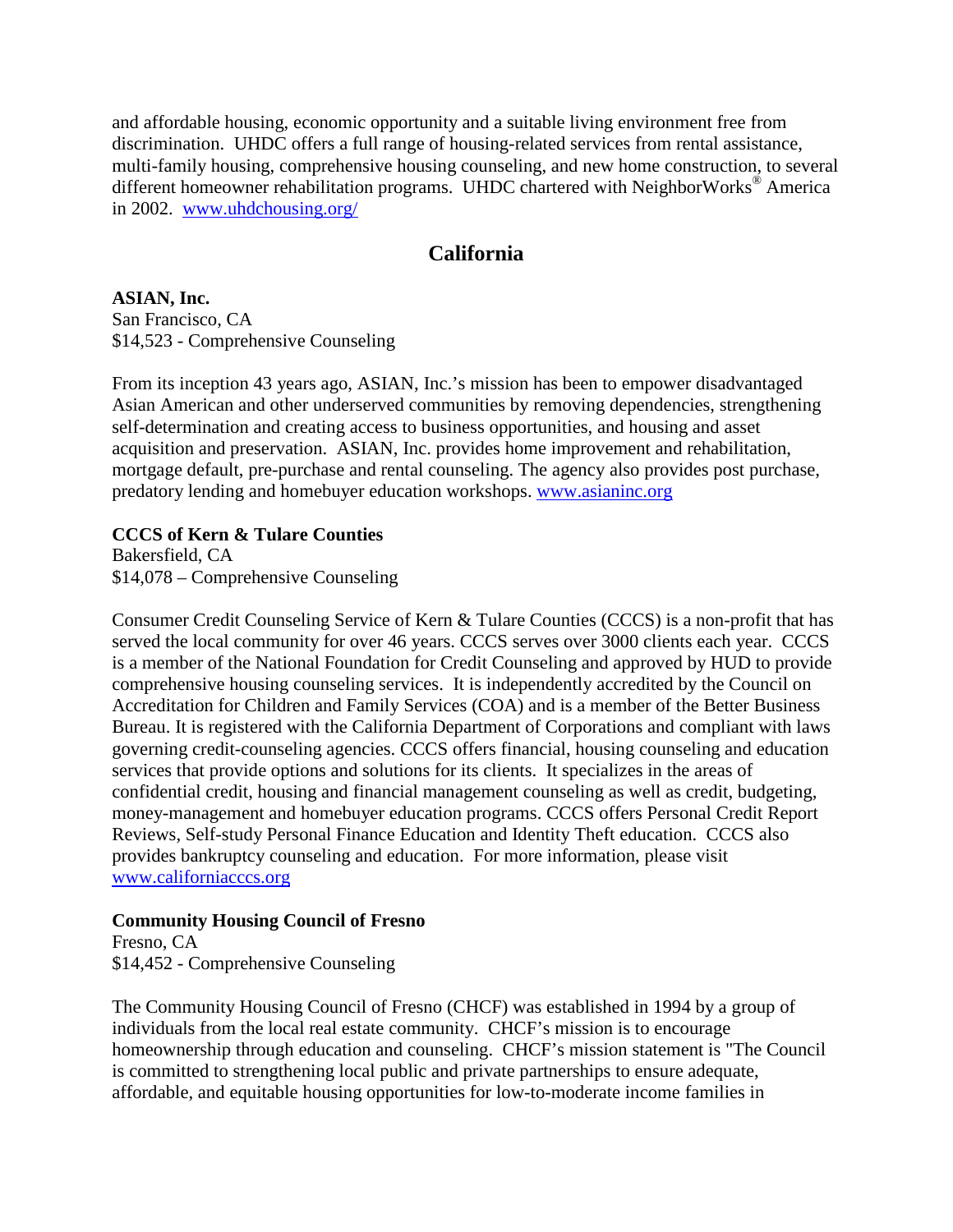communities we serve." CHCF has been providing counseling for over 20 years. CHCF currently provides mortgage delinquency and default resolution counseling, pre-purchase counseling, and pre-purchase homebuyer education workshops. All counseling services are offered in English, Spanish, and Hmong. [http://www.chcfresno.org](http://www.chcfresno.org/)

### **Community Services & Employment Training, Inc. (CSET)**

Visalia, CA \$12,287 – Comprehensive Counseling

Community Services & Employment Training, Inc. (CSET) is the Community Action Agency for Tulare County, California. Based in Visalia, the non-profit organization has 15 field offices throughout Tulare County and in neighboring Kings County. Founded in 1976 to provide youth employment training and rural community services, its programs have expanded to serve persons of all ages and backgrounds. Its mission is to strengthen youth, families, and communities through education, employment training, youth development, housing, mentoring, community and leadership building, job creation, environmental stewardship and other strategies that support self-reliant families and caring communities." CSET's Energy and the Housing Department offers such services as weatherization, utility payment assistance, foreclosure and first time homebuyer counseling, homelessness prevention, rapid rehousing, and emergency food and shelter assistance. Its youth conservation corps, the Sequoia Community Corps, has been certified by the State of California and federally recognized as member of the  $21<sup>st</sup>$  Century Conservation Service Corps (21CSC). For more information see the organization's website at [www.cset.org](http://www.cset.org/)

### **Eden Council for Hope and Opportunity**

Hayward, CA \$13,668 - Comprehensive Counseling

Eden Council for Hope and Opportunity (ECHO Housing) has been in existence for 50 years serving the housing needs of tenants and property owners in Alameda and Contra Costa Counties and the San Francisco mid-peninsula. It incorporated in 1965 as a fair housing agency. Since its inception, ECHO Housing has expanded its service delivery to provide a more comprehensive approach to the housing counseling needs of Bay Area residents. ECHO Housing has served approximately 147,000 clients in its 50-year history. ECHO Housing emphasizes homelessness prevention*,* providing a variety of services dedicated to helping people retain and stabilize their housing situations. ECHO's ultimate goal is to promote equal access in housing and provide support services which would aid in the prevention of homelessness and promote permanent housing conditions. Current services include: Fair Housing Counseling, Investigation and Enforcement, Tenant/Landlord Counseling & Mediation, Homebuyer Education Classes, Shared Housing Counseling & Placement, Pre-Purchase Counseling, Rental Assistance Programs, Rent/Deposit Grants, and Home seeking. Visit: [www.echofairhousing.org](http://www.echofairhousing.org/)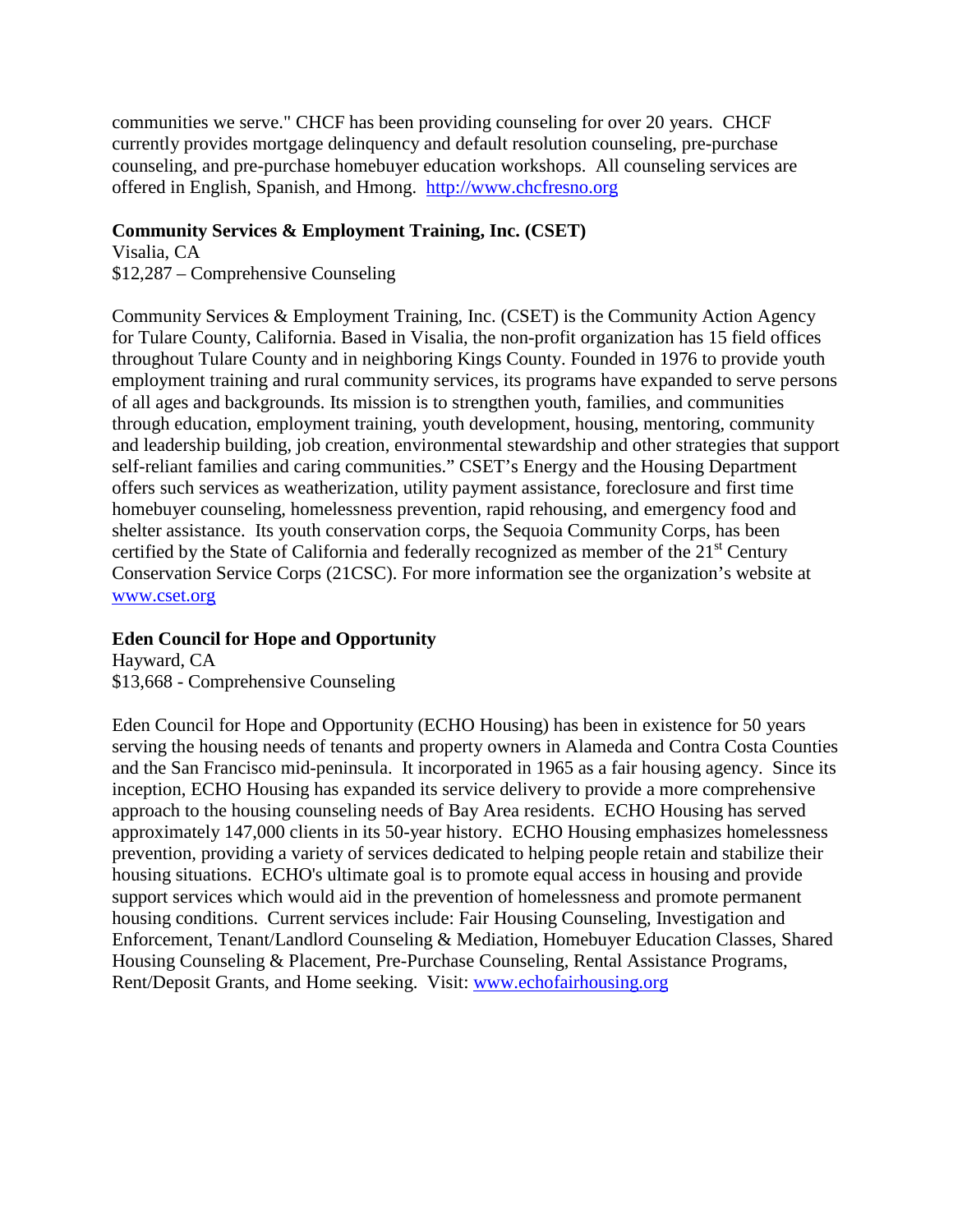### **Fair Housing Council of Riverside County, Inc.**

Riverside, CA \$18,478 - Comprehensive Counseling

The Fair Housing Council of Riverside County, Inc. (FHCRC) is a non-profit organization that fights to protect the housing rights of all individuals. FHCRC was founded in 1986 and began providing anti-discrimination and landlord tenant services. Since that time, FHCRC has strived to ensure that all individuals will live free from unlawful housing practices and discrimination. The mission of FHCRC is "to provide comprehensive services which affirmatively address and promote fair housing (anti-discrimination) rights and further other housing opportunities for all persons without regard to race, color, national origin, religion, age, sex, familial status (i.e., presence of children), disability, ancestry, marital status, source of income, sexual orientation, genetic information, or other arbitrary factors. FHCRC currently offers the following services to the public: anti-discrimination services, rental counseling, landlord-tenant services, foreclosure prevention services, services for the homeless, pre-purchase counseling and homebuyer education. [http://www.fairhousing.net](http://www.fairhousing.net/)

### **Fair Housing of Marin**

San Rafael, CA \$11,762 - Comprehensive Counseling

Fair Housing of Marin (FHOM) is a private, local, non-profit fair housing organization incorporated as a  $501(c)(3)$  in 1984. FHOM's staff members work diligently to carry out the mission "to ensure equal housing opportunity and to educate the community on the value of diversity in our neighborhoods." For over 30 years, FHOM has provided comprehensive fair housing and fair lending services in Marin County, including counseling, community outreach and education, representation in administrative complaints, testing and other forms of investigation, mediation, administrative and judicial referral, agency filing of housing discrimination complaints, lawsuits, systemic audits, and housing industry training. As the only HUD-approved housing counseling agency in Marin County, FHOM provides fair housing, advisory, and training services in Marin as well as some services in Sonoma, Contra Costa, Solano, and Napa counties. [http://www.fairhousingmarin.com](http://www.fairhousingmarin.com/)

## **Habitat for Humanity, Stanislaus County**

Modesto, CA \$13,855 - Comprehensive Counseling

Habitat for Humanity, Stanislaus County is a non-profit corporation with its own board of directors and committee structure founded in 1989. They impact neighborhoods, providing opportunities for empowerment through housing education services, neighborhood revitalization and cleanup efforts, as well as our housing rehabilitation and new home construction. The agency's ReStore provides low-income households with opportunities to purchase discounted home remodeling supplies that would otherwise be cost prohibitive. Habitat for Humanity is a hand up not a hand out. Homeowners never pay more than 30% of their gross monthly income towards their house payment. Every family who is selected must complete 500 hours of "sweat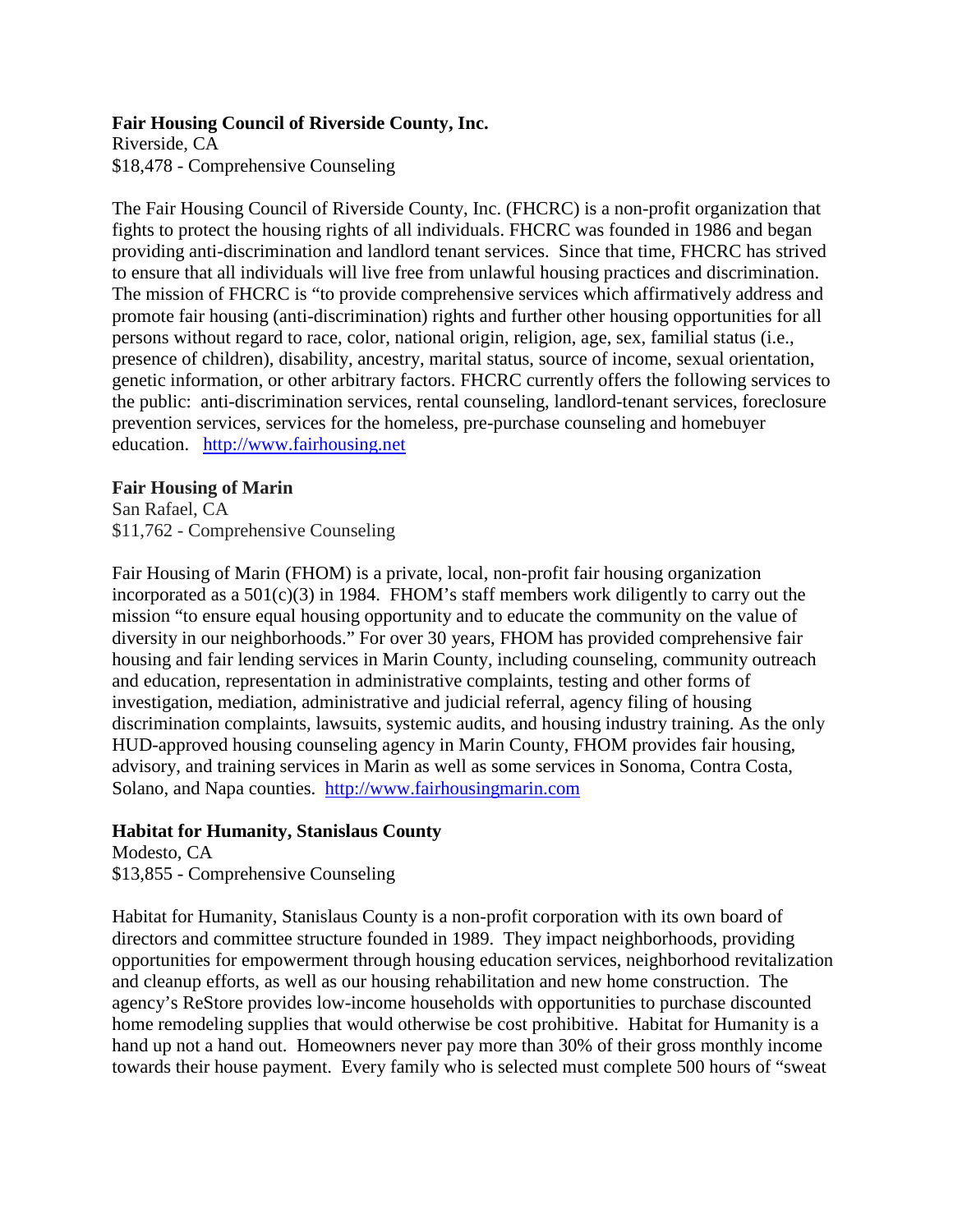equity." During Fiscal Year 2013, Habitat for Humanity, Stanislaus County served 318 clients. [www.stanislaushabitat.org](http://www.stanislaushabitat.org/)

### **Los Angeles Neighborhood Housing Services, Inc. (NHS)**

Los Angeles, CA \$19,175 - Comprehensive Counseling

NHS serves as a catalyst for local residents, business and government representatives to work together to build stronger neighborhoods, improve the quality of life for families of modest means, and to revitalize communities into neighborhoods of choice. NHS strengthens communities through the development and maintenance of quality affordable housing, creation and preservation of affordable homeownership opportunities, support of local leaders, providing financial education, construction management, mission-driven real estate, and neighborhood revitalization & advocacy. Since 1984, NHS has developed and rehabilitated over 16,000 housing and commercial units, placed 2.9 million families on the road to homeownership, created 185 block clubs, employed 210 neighborhood youth, and invested more than \$3.3 billion back into some of Los Angeles County's toughest neighborhoods. NHS and its affiliates touch the lives of more than one million households as a chartered member of NeighborWorks® America and as an affiliate Community Development Financial Institution (CDFI). NHS works primarily on revitalizing low-income neighborhoods destabilized by crime and gang violence and experiencing business and economic divestiture. NHS served 3,277 clients in FY 2013. [www.NHSLACounty.org](http://www.nhslacounty.org/)

## **Mission Economic Development Agency**

San Francisco, CA \$14,380 - Comprehensive Counseling

Mission Economic Development Agency (MEDA) is dedicated to achieving economic justice for San Francisco's low- to moderate-income Latino families through asset development. In 2013, MEDA served over 5,000 individuals through the following programs: business technical assistance and coaching for low- to moderate-income Latino entrepreneurs; homeownership counseling and education in purchasing homes and intervening in foreclosures; free tax return preparation and benefits screening for low-income working families; financial capability coaching and education specifically tailored toward improving credit, savings, income, and debt; digital literacy, technology training and job development services for underemployed and unemployed individuals; and coordinating organizing and advocacy efforts around issues that affect economic prosperity for San Francisco's Latino population. MEDA is the lead agency of the Mission Promise Neighborhood (MPN), which support of 2,000 families living, working, and going to school in the Mission District of San Francisco. Building on MEDA's 40 years' of experience in community economic development, MEDA works to increase access to affordable homeownership for low- and moderate- income families. During the period of October 1, 2012- September 30, 2013, MEDA served 678 households through homebuyer and foreclosure intervention workshops, while 397 households received one-on-one housing counseling. [www.medasf.org](http://www.medasf.org/)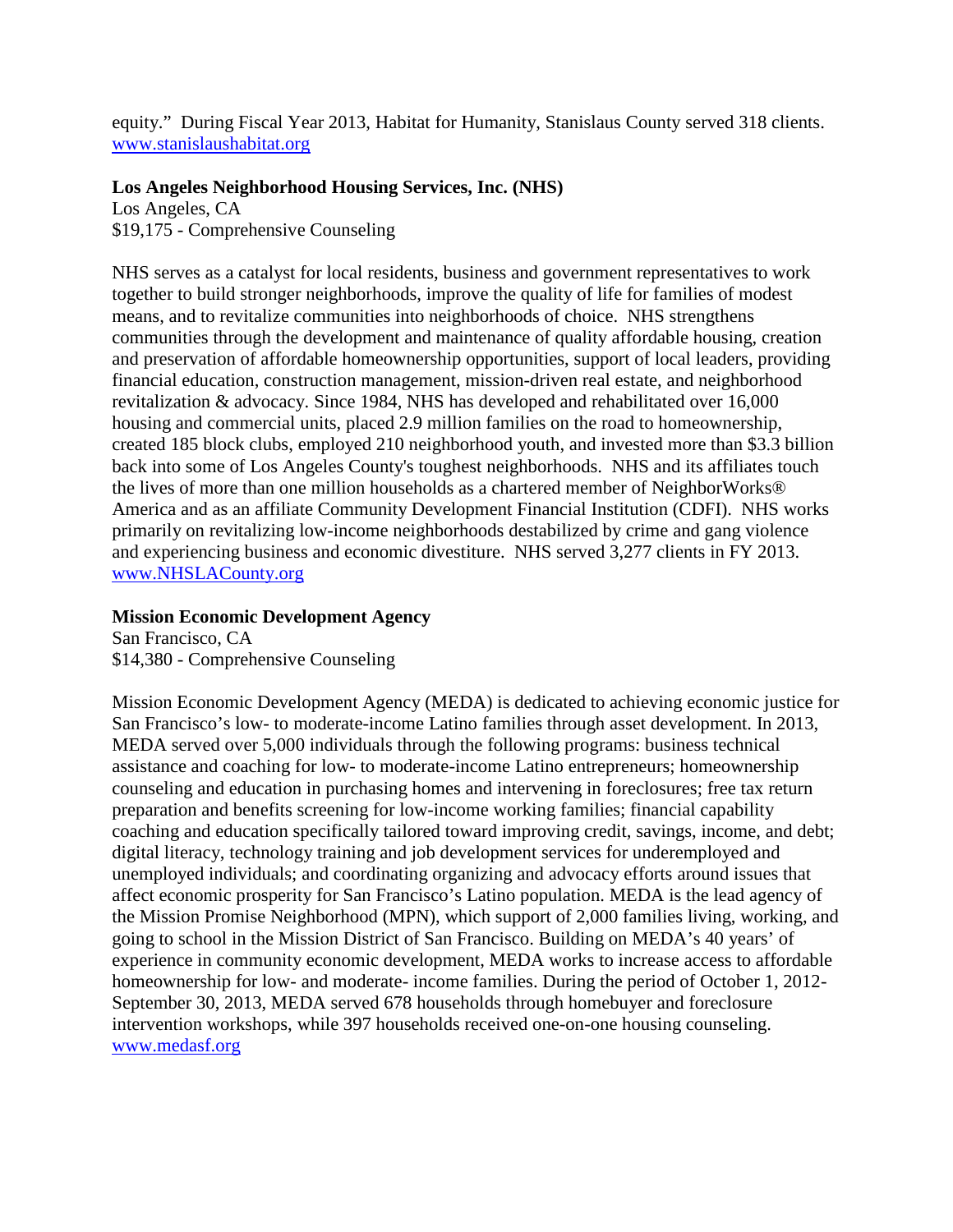#### **National Association of Real Estate Brokers - Investment Division, Inc.**

Oakland, CA

\$647,008– Comprehensive Counseling

The National Association of Real Estate Brokers-Investment Division, Inc., Housing Counseling Agency (NID-HCA) is a 501(c)(3) nonprofit HUD-approved Housing Counseling Intermediary organization. It was founded in 1985 as an independent affiliate of the National Association of Real Estate Brokers (NAREB), which was founded in 1947, and is the oldest and largest minority real estate trade association in the nation. The agency's mission is to provide quality, effective, efficient and culturally competent services that increase the number of underserved families receiving long term and sustainable benefits from comprehensive housing counseling and financial literacy education in California and nationally. NID-HCA delivers housing counseling and education services through its 33 local branches, to minority communities in urban and suburban areas throughout 15 states in the country. NID-HCA brings together clients, faith based groups, community service groups and real estate professional organizations to prepare communities with the education and resources to obtain fair, decent and affordable rental housing and homeownership opportunities and create sustainable tenancy, homeownership and build intergenerational and community wealth. NID-HCA programs seek to combat predatory and discriminatory practices that disproportionately impact minority communities and compromises quality of life due to unequal housing opportunities. [www.nidonline.org](http://www.nidonline.org/)

## **Neighborhood Housing Services Silicon Valley**

San Jose, CA \$13,819 – Comprehensive Counseling

Neighborhood Housing Services Silicon Valley (NHSSV) was incorporated in 1995 as a nonprofit Community Development Organization by a group of local citizens with support from the City of San Jose Department of Housing. NHSSV's mission is "to promote community revitalization and economic stability by providing responsible homeownership and neighborhood services to low and moderate income families." Since 1995, NHSSV's Homeownership Center has educated and counseled over 7,500 prospective homebuyers. In the last three years, NHSSV has prevented over 600 homes from foreclosure. Since 2001, NHSSV has provided direct loans to 430 low and moderate income homeowners, totaling \$125 million in first and secondary mortgage financing. Its purpose is to promote resident engagement as the most effective revitalization tool to generate lasting positive impacts that instill a sense of neighborhood ownership in communities across Silicon Valley. The agency's affordable housing services include: homebuyer education, foreclosure intervention, first mortgage lending, down payment assistance, real estate brokerage services, below market rate property administration, and community building and organizing. [www.nhsnow.org](http://www.nhsnow.org/)

# **Operation Hope, Inc.**

Los Angeles, CA \$169,566 – Comprehensive Counseling

Operation Hope, Inc. (HOPE) was founded in 1992 with a mission of civil rights empowerment. The mission is accomplished through its work as the non-profit private banker for the working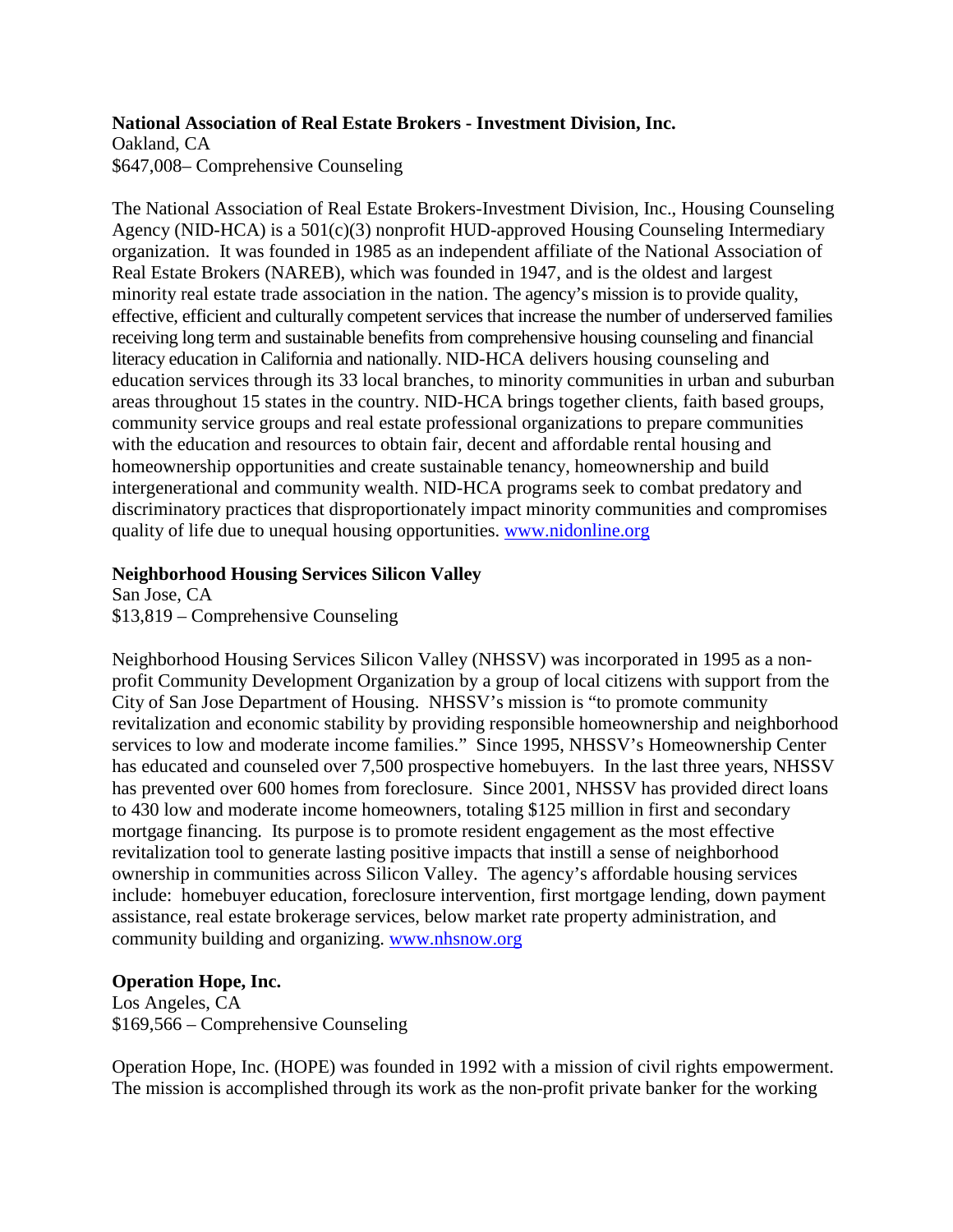poor, the underserved and struggling middle class. It accomplishes its mission by providing financial literacy empowerment for youth, financial capability for communities, and ultimately, financial dignity for all. Through its Youth Economic Empowerment program, HOPE works to increase the economic energy of America's youth through the implementation of these financial dignity programs. Through its Banking on Our Future program founded in 1996, it delivers essential financial literacy tools and knowledge in schools and community-based organizations in 12 major U.S. markets. Through its Financial Dignity Centers program, the agency provides adult financial empowerment services in low- and moderate-income communities. There are currently nine HOPE Centers and HOPE Inside locations (the latter situated in branches of HOPE banking partners) in Atlanta, GA; Long Beach, CA; Maywood, CA; Miami, FL; New Orleans, LA; New York City, NY; Oakland, CA; South Gate, CA and Washington, D.C. These encompass an array of programs through workshops and counseling, including adult financial education initiatives; credit and money management; home ownership; foreclosure prevention; small business & entrepreneurial technical assistance; access to capital for prospective home & business owners; and computer/internet access and instruction. <http://www.operationhope.org/>

### **Orange County Fair Housing Council, Inc. D.B.A. Fair Housing Council of Orange County** Santa Ana, CA

\$12,172 - Comprehensive Counseling

Founded in 1965, the Orange County Fair Housing Council, Inc., doing business as the Fair Housing Council of Orange County (FHCOC), is a private nonprofit corporation. FHCOC's mission is to protect the quality of life in Orange County, California by ensuring equal access to housing opportunities, fostering diversity, and preserving dignity and human rights. Through comprehensive community education, individual counseling, and advocacy, FHCOC works to eliminate housing discrimination and guarantee the rights of all people to the free and fair choice of housing for which they qualify. Responding to over 4,300 requests for its free services annually, FHCOC primarily assists lower income residents of Orange County through a combination of fair housing education, counseling and enforcement, landlord-tenant counseling, foreclosure prevention counseling and HUD-approved housing counseling. [www.fairhousingoc.org](http://www.fairhousingoc.org/)

## **Project Sentinel, Inc.**

Santa Clara, CA \$20,440 – Comprehensive Counseling

Project Sentinel was founded in 1971 and separately incorporated in 1991. It has been a HUDapproved housing counseling agency since 1992. The agency's mission is to "develop and promote fairness and equality of housing for all persons and to advocate peaceful resolution of disputes for community welfare and harmony, with specific focus ensuring that low to moderate income households have access to secure, affordable homeownership opportunities and the financial ability to preserve those opportunities for homeownership, once obtained." It currently serves the counties of San Mateo, Santa Clara, Stanislaus, and Alameda. Services include: education workshops, one-on-one housing counseling, trainings, mediation, and fair housing enforcement. Project Sentinel also provides counseling services to first time homebuyers,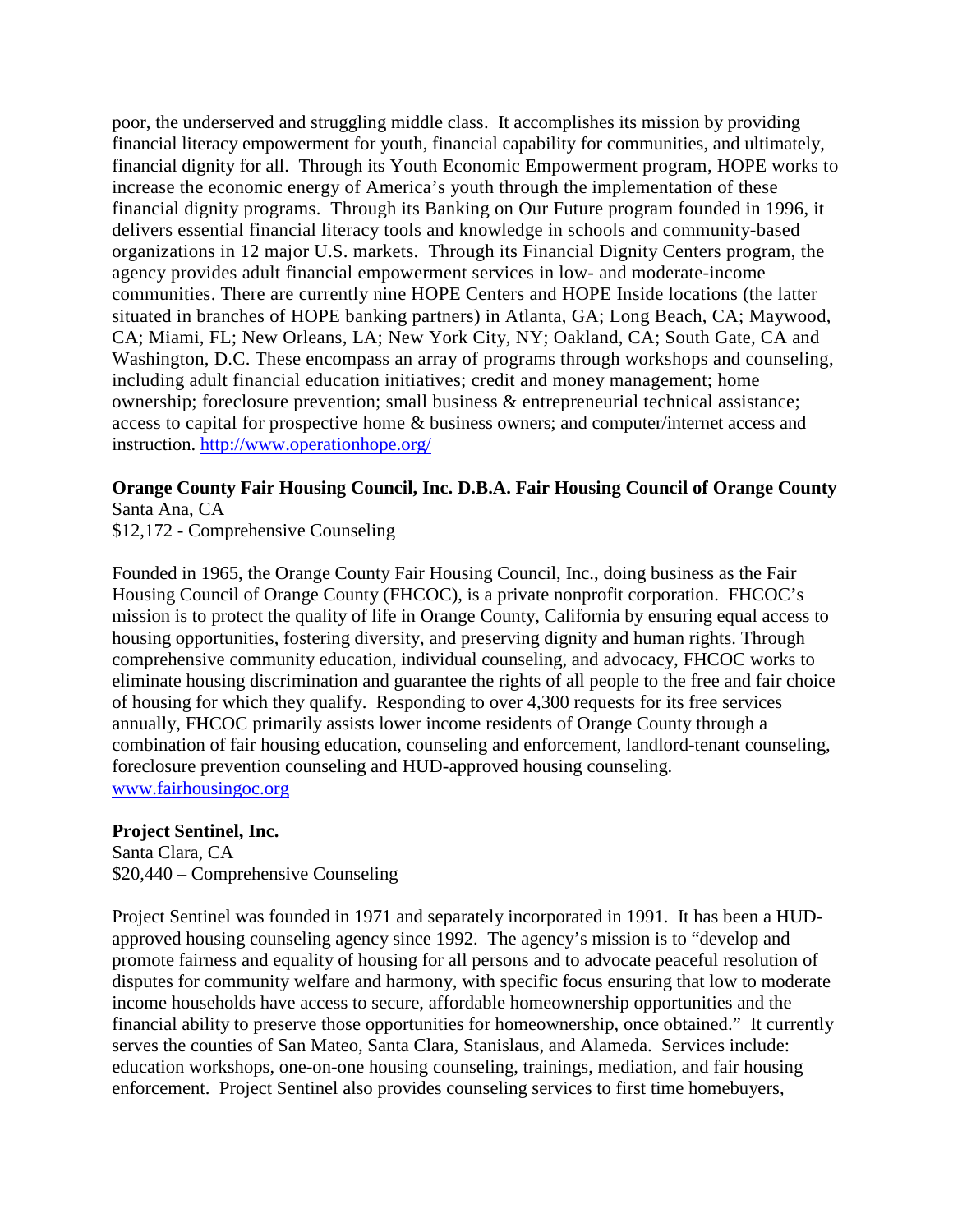homeowners at risk of mortgage foreclosure, and seniors who need reverse mortgage counseling. The agency also helps tenants experiencing housing problems and homeless residents seeking housing. Project Sentinel is an advocate for victims of housing discrimination and predatory housing practices. Project Sentinel publishes a housing advice column in newspapers throughout Northern California, makes public presentations, provides media interviews and distributes thousands of informational flyers annually. [www.housing.org.](http://www.housing.org/)

### **Rural Community Assistance Corporation (RCAC)**

West Sacramento, CA \$467,186 – Comprehensive Counseling

Rural Community Assistance Corporation (RCAC) opened more than 35 years ago to help preserve and develop affordable housing options for the rural poor. RCAC's mission is to provide technical assistance, training and financing to assist rural communities in achieving their goals and visions. RCAC is a HUD-approved national housing counseling intermediary. Through this intermediary role, RCAC strives to restore the American Dream to its original intent in which homeownership is a truly secure, sustainable and affordable wealth-building opportunity for middle and low-income families. RCAC provides training, capacity building, quality control, advocacy, collaboration, budget management and compliance monitoring for housing counseling agencies so that they can successfully deliver housing counseling services to clients and plan for the future. RCAC achieves its mission through multiple programs and across a service area of 13 Western states and Pacific islands, including tribal and colonias communities. Housing technical assistance, training and financing is provided to multiple nonprofit organizations and state and federal agencies. Additional information about RCAC can be obtained by visiting [www.rcac.org](http://www.rcac.org/)

## **Springboard Nonprofit Consumer Credit Management, Inc.**

Riverside, CA \$320,171 – Comprehensive Counseling

Springboard Nonprofit Consumer Credit Management, Inc. ("Springboard") is a HUD-approved, non-profit community service organization that has helped hundreds of thousands of individuals with their financial concerns since 1974. Its mission is to improve the lives and financial wellbeing of individuals and families by providing quality financial education and counseling. Headquartered in Riverside, CA, Springboard offers confidential counseling assistance with a full spectrum of money management, credit and debt remediation plans, and educational programs. Branch locations are maintained throughout Southern California, Arizona, Nevada, New Mexico, Texas, South Carolina, Florida, Maryland and Massachusetts. Springboard provides telephone counseling nationwide, in addition to in-person counseling at any of their offices. Springboard is approved by the Executive Office of the U.S. Trustees (Department of Justice) to provide bankruptcy counseling and debtor education. Springboard is accredited through the Council on Accreditation for Children and Family Services, a nationally recognized independent accrediting body whose approval signifies the highest standards of fiscal integrity, quality service delivery, counselor certification, agency governance, and other policies that ensure low-cost confidential services are provided in an ethical manner. Springboard is also a founding partner of the Homeownership Preservation Foundation, a member of the National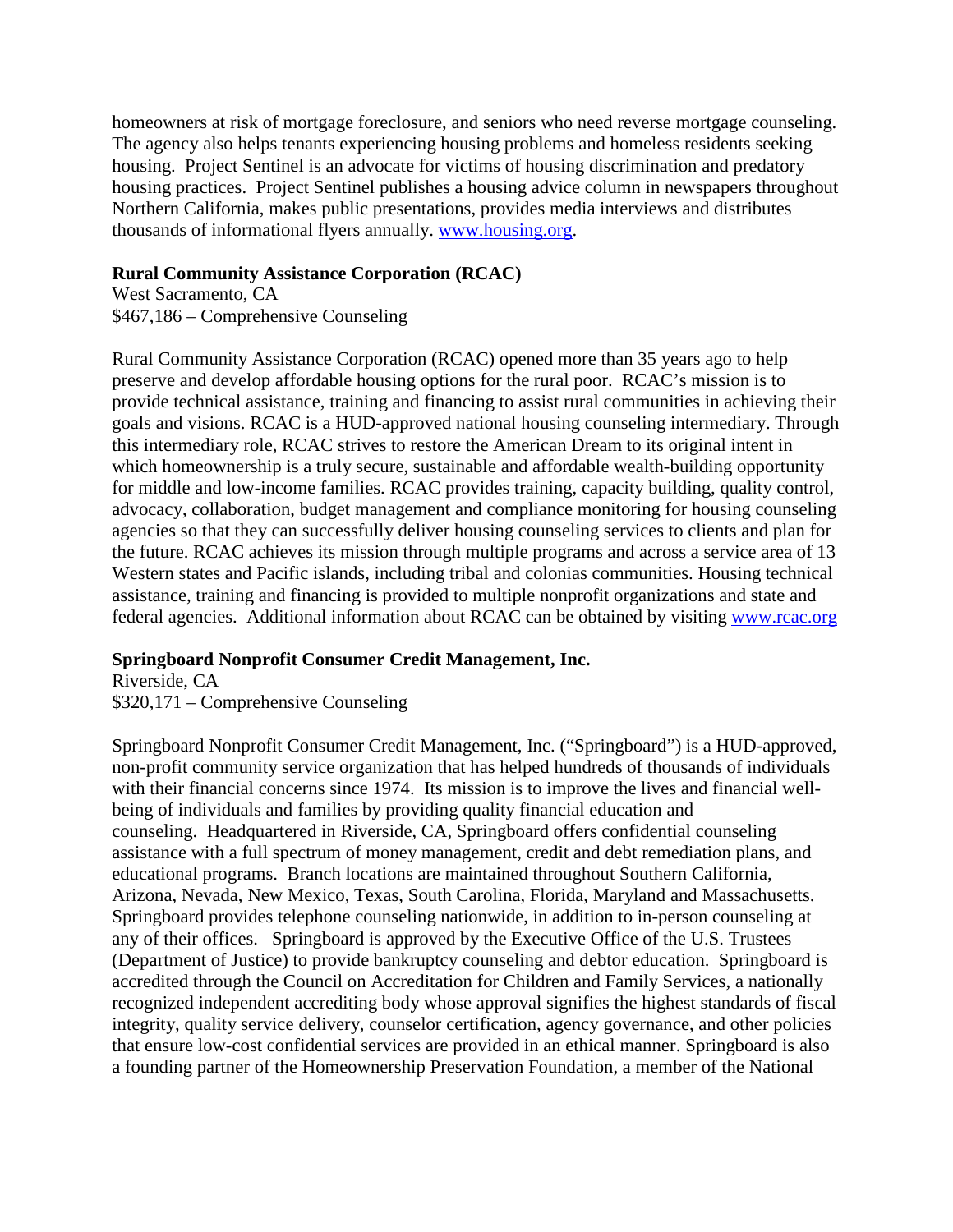Foundation for Credit Counseling (NFCC), and a Better Business Bureau member. For more information go to [www.HomeOwnership.org](http://www.homeownership.org/)

### **Tri-Valley Housing Opportunity Center**

Livermore, CA \$11,691- Comprehensive Counseling

The Tri-Valley Housing Opportunity Center is a non-profit 501(c)(3) organization, serving Tri-Valley communities (Dublin, Livermore, Pleasanton, San Ramon and Danville), along with surrounding communities. The Center offers clients unbiased information to guide them through the complex process of home-seeking, home-buying, or saving the home they own. The Center is focused on strengthening the financial well-being of the clients. It does not represent any particular city, developer, financial or real-estate entity, but instead builds local partnerships with these key institutions. These partnerships have led to successful service delivery of financial literacy and homebuyer education for over 10,000 clients since the Center's formation in 2005. Further information can be found at [www.hvhoc.org](http://www.hvhoc.org/)

# **Colorado**

### **Colorado Housing and Finance Authority**

Denver, CO \$367,875 - Comprehensive Counseling

CHFA celebrated its 40th anniversary in 2014 as a self-sustaining public enterprise with a mission to finance the places where people live and work in Colorado. The organization strengthens communities by making loans to low and moderate income homebuyers, affordable multifamily rental housing developers, and small and medium sized businesses. The organization provides education and technical assistance relative to affordable housing and economic development. CHFA accomplishes its goals through a network of private, nonprofit, and public partners such as banks, developers, and local governments. For more information, go to [www.chfainfo.com](http://www.chfainfo.com/)

## **Northeast Colorado Housing, Inc (NECHI)**

Fort Morgan, CO \$10,568 - Comprehensive Counseling

Northeast Colorado Housing, Inc. (NECHI) was started in 1995 in response to the changing and increasing housing needs in northeastern Colorado. The core mission of the organization is to provide affordable housing opportunities through development and local partnerships in Logan, Morgan, Phillips, Sedgwick, Washington and Yuma Counties. The organization was formally incorporated as a 501(c)(3) non-profit corporation in 1995. In support of its mission, NECHI offers the following programs: Down payment and closing cost assistance, Homeownership Education Workshops and Individual Counseling, Foreclosure Counseling, Single-family owneroccupied rehabilitation programs, Housing Development, and Property Management. During its years of operation, NECHI has provided over 370 down payment and rehabilitation loans, completed 141 home modification projects for the elderly and disabled, constructed 41 new homes, managed two apartment buildings, served over 1100 households with homebuyer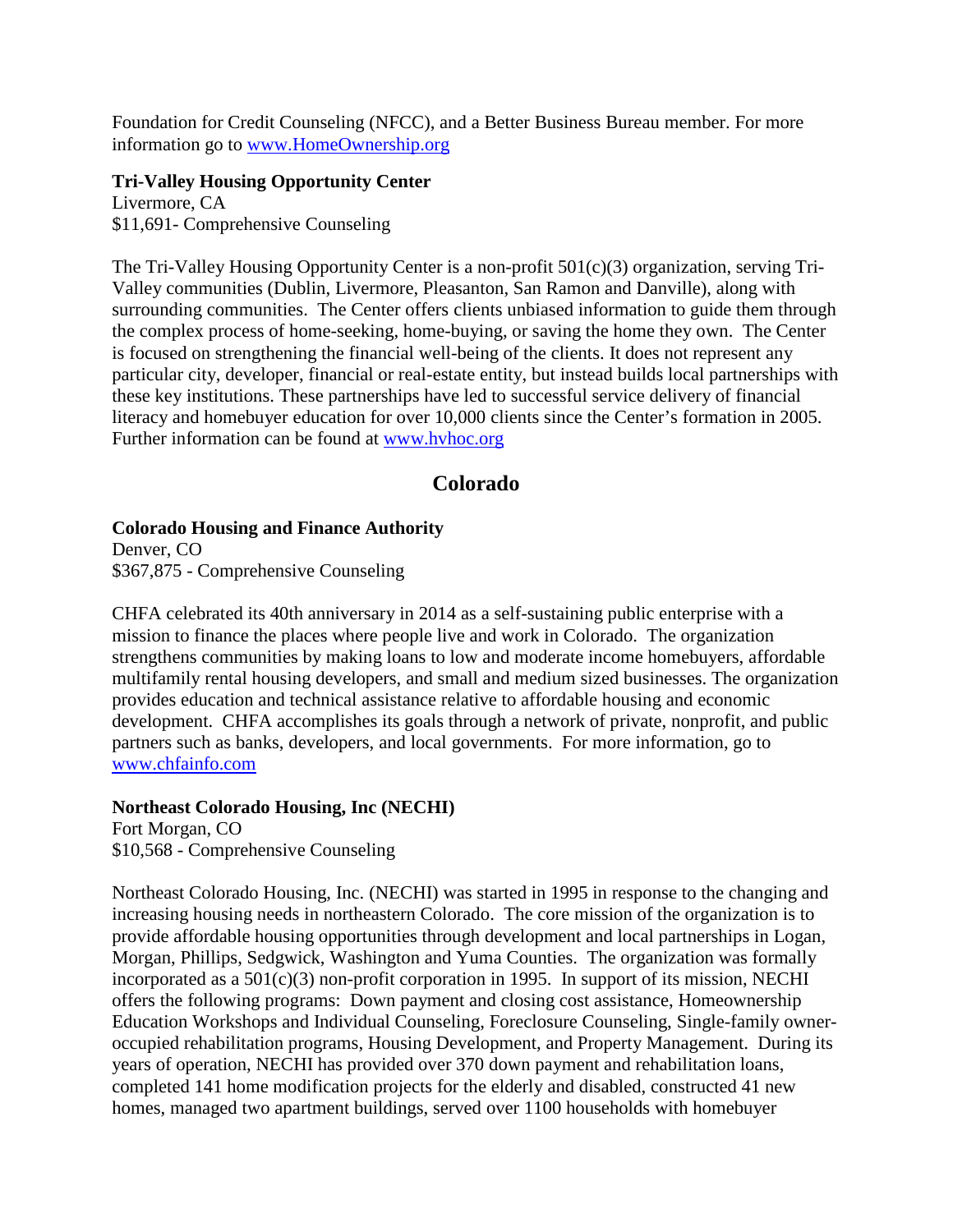education; and recently, added foreclosure counseling to its programs. [www.northeastcoloradohousing.org](http://www.northeastcoloradohousing.org/)

## **Connecticut**

**Community Renewal Team, Inc.** Hartford, CT \$12,848 - Comprehensive Counseling

The Community Renewal Team Inc. (CRT) was founded in 1963. It is the oldest and largest Community Action Agency (CAA) in Connecticut helping people break the cycle of poverty. CRT's service delivery area stretches from the Long Island Sound to the Massachusetts border, reaching people in 65 cities and towns. CRT helps people meet their basic needs while promoting and supporting self-sufficiency, providing neighborhood-based outreach and social services to link people in need with those who help. CRT's mission statement is "Preparing Our Community to Meet Life's Challenges." CRT provides a full spectrum of services that support individuals and families in their quest to overcome poverty and achieve the conditions for selfsufficiency. CRT, a HUD-approved Local Housing Counseling Agency and Adopter of the National Industry Standards for Homeownership Education and Counseling, has housing services that include permanent supportive housing, transitional housing services, eviction and foreclosure prevention, emergency shelters, domestic violence supportive housing, and housing for seniors. Additional services include financial literacy training, individual development accounts, elderly nutrition and assistance, Meals on Wheels, substance abuse offender reentry programs, housing and treatment for female substance abusers, and alternative incarceration centers. CRT's numerous programs and facilities also provide energy assistance, early childhood education, HIV prevention and treatment, youth employment and training, and behavioral health. [www.crtct.org](http://www.crtct.org/)

### **Connecticut Housing Finance Authority (CHFA)**

Rocky Hill, Connecticut \$139,785 - Comprehensive Counseling

The Connecticut Housing Finance Authority (CHFA) was established in 1969 by the Connecticut General Assembly for the purpose of addressing the housing needs of the state's low and moderate income individuals and families. CHFA is a self-supporting quasi-public agency offering programs financed primarily through the private sale of federal tax-exempt Mortgage Revenue Bonds. CHFA has assisted over 130,300 individuals and families achieve homeownership, most for the first time, through low-interest rate mortgage loans. Additionally, CHFA has also assisted the State's renters by financing the construction and/or rehabilitation of more than 35,800 quality rental units. In FY 2013, CHFA's housing counseling agencies counseled 5,547 clients. Over the past seven years, more than 6,600 clients have obtained housing counseling services. [http://www.chfa.org](http://www.chfa.org/)

## **Delaware**

**Delaware State Housing Authority** Dover, DE \$98,115 - Comprehensive Counseling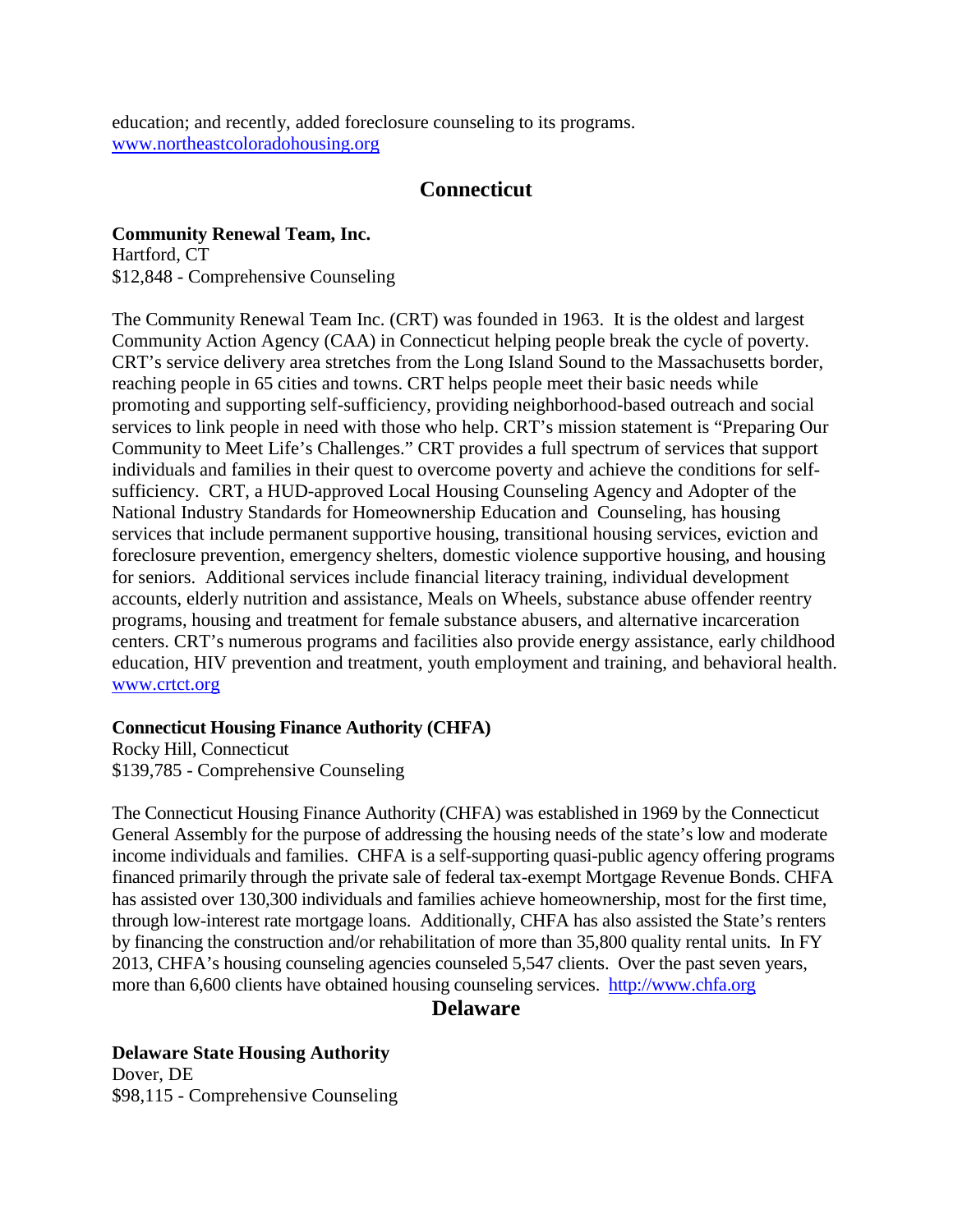Delaware State Housing Authority (DSHA) is a State Housing Finance Agency whose mission is to efficiently provide, and assist others to provide, quality affordable housing opportunities and appropriate supportive services to low- to moderate-income Delawareans. DSHA was created in 1968 as a public corporation in the Delaware State Department of Housing. In 1998, DSHA was established as an independent authority in the Executive Department, with the Director reporting to the Governor as a member of the Cabinet. As a State Housing Finance Agency, DSHA has the power to make loans and grants to both for-profit and non-profit housing sponsors; to make loans to mortgage lenders and require that they use the proceeds to make new residential mortgage loans; to apply for and receive subsidies from the federal government and other sources; and to issue its own bonds and notes. As a Public Housing Authority, DSHA receives funding from HUD to build, own and operate public housing in two of Delaware's three counties. DSHA uses HUD Comprehensive Housing Counseling funds to support a statewide network of four HUDapproved Local Housing Counseling Agencies (LHCAs). While DSHA does not provide housing counseling services to clients directly, it has long-standing professional and contractual relationships with each of the 11 HUD-approved LHCAs currently serving homeowners in Delaware. For more information go to [www.destatehousing.com](http://www.destatehousing.com/).

## **District of Columbia**

#### **Housing Counseling Services, Inc.**

Washington, DC \$31,216 – Comprehensive Counseling

Housing Counseling Services, Inc. (HCS) is a private non-profit agency founded in 1972 to serve the Metropolitan D.C. area, including the District of Columbia, Northern Virginia and Suburban Maryland. HCS provides comprehensive housing counseling, training, and advocacy to remove obstacles facing low- and moderate-income homebuyers, homeowners, tenants and the homeless, and to help them achieve successful living in safe and affordable homes. HCS provides a wide range of services through individual counseling and educational workshops including: home pre-purchase, foreclosure prevention, homebuyer and post occupancy; reverse mortgage, tenancy issues; credit and budget; rental housing search; and services to respond to fair housing violations. Additionally, HCS offers specialized housing programs including services for persons living with HIV, rental assistance for low income households, and training/technical assistance to multi-family residential buildings. The mission of the agency is committed to building individual and group capacity for the economic, physical, and social development of homes, neighborhoods and communities. HCS serves over 9000 clients annually. The agency provides special assistance to the disabled, elderly, immigrant and other special needs populations. HCS' experienced and multilingual staff ensures that limited English proficient clients have access to information and services that are important for participation in housing opportunities. [www.housingetc.org](http://www.housingetc.org/)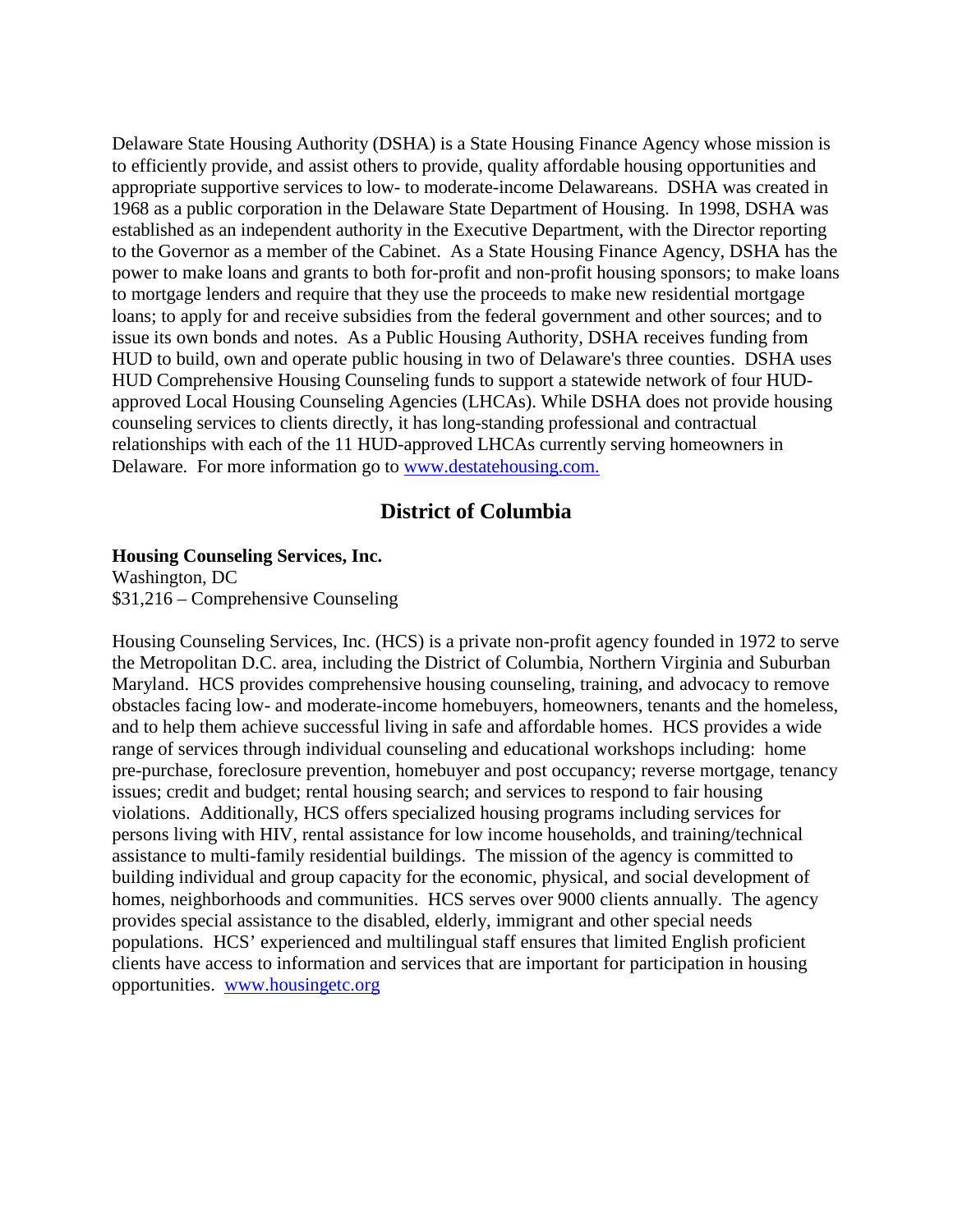#### **National Coalition for Asian Pacific American Community Development**

Washington, DC \$414,757 - Comprehensive Counseling

Founded in 1999, the National Coalition for Asian Pacific American Community Development (National CAPACD) is dedicated to meeting the needs of low income Asian Americans and Pacific Islanders (AAPI). Its mission is to be a powerful voice for the unique community development needs of AAPI communities and to strengthen the capacity of community-based organizations to create neighborhoods of hope and opportunity. National CAPACD is a memberbased network of organizations from across the country joined together by a shared commitment to equity and social justice. The agency brings visibility to the housing, community, and economic development needs of the nation's low income AAPIs and the neighborhoods where they live. Beginning with 16 founding organizations, the agency now has over 100 members in more than 25 metropolitan areas across the country in over 17 states. The services provided by its members to their local communities or regions includes the development of affordable housing, commercial/ mixed-use development, neighborhood planning and advocacy regarding the preservation of historic and ethnic neighborhoods and/or communities, employment training, economic development and asset building programs, financial education and housing counseling programs, social services and other programs designed to enhance the lives of those in the neighborhoods or communities the organizations serve. [www.nationalcapacd.org](http://www.nationalcapacd.org/)

### **National Community Reinvestment Coalition (NCRC)**

Washington, DC \$1,499,975 – Comprehensive Counseling \$589,680 – Training

The National Community Reinvestment Coalition (NCRC) was formed in 1990 by national, regional, and local organizations to develop and harness the collective energies of community reinvestment organizations from across the country. Today, NCRC is an association of more than 600 community-based organizations and their mission is to work to increase the flow of private capital into traditionally underserved communities and to promote access to basic banking services in order to create and sustain affordable housing, job development and vibrant communities for America's working families. NCRC's members include community reinvestment organizations, community development corporations, local and state government agencies, faith-based institutions, community organizing and civil rights groups, and minority and women-owned business associations, as well as local and social service providers from across the nation. NCRC represents its members before Congress, federal regulatory agencies and the press. NCRC routinely testifies before the U.S. Congress, and meets with the leadership of banking and lending regulatory agencies. NCRC frequently provides expert commentary on national television, and its research and policy papers have been cited in hundreds of newspapers in the US. NCRC's Housing Counseling Network provides comprehensive services, including pre-purchase, mortgage delinquency and default, non-delinquency post purchase, rental housing.

NCRC is a grant recipient of both the Comprehensive Housing Counseling Grant and the Housing Counseling Training Grant. NCRC's Housing Counseling Network provides comprehensive services, including pre-purchase, mortgage delinquency and default, non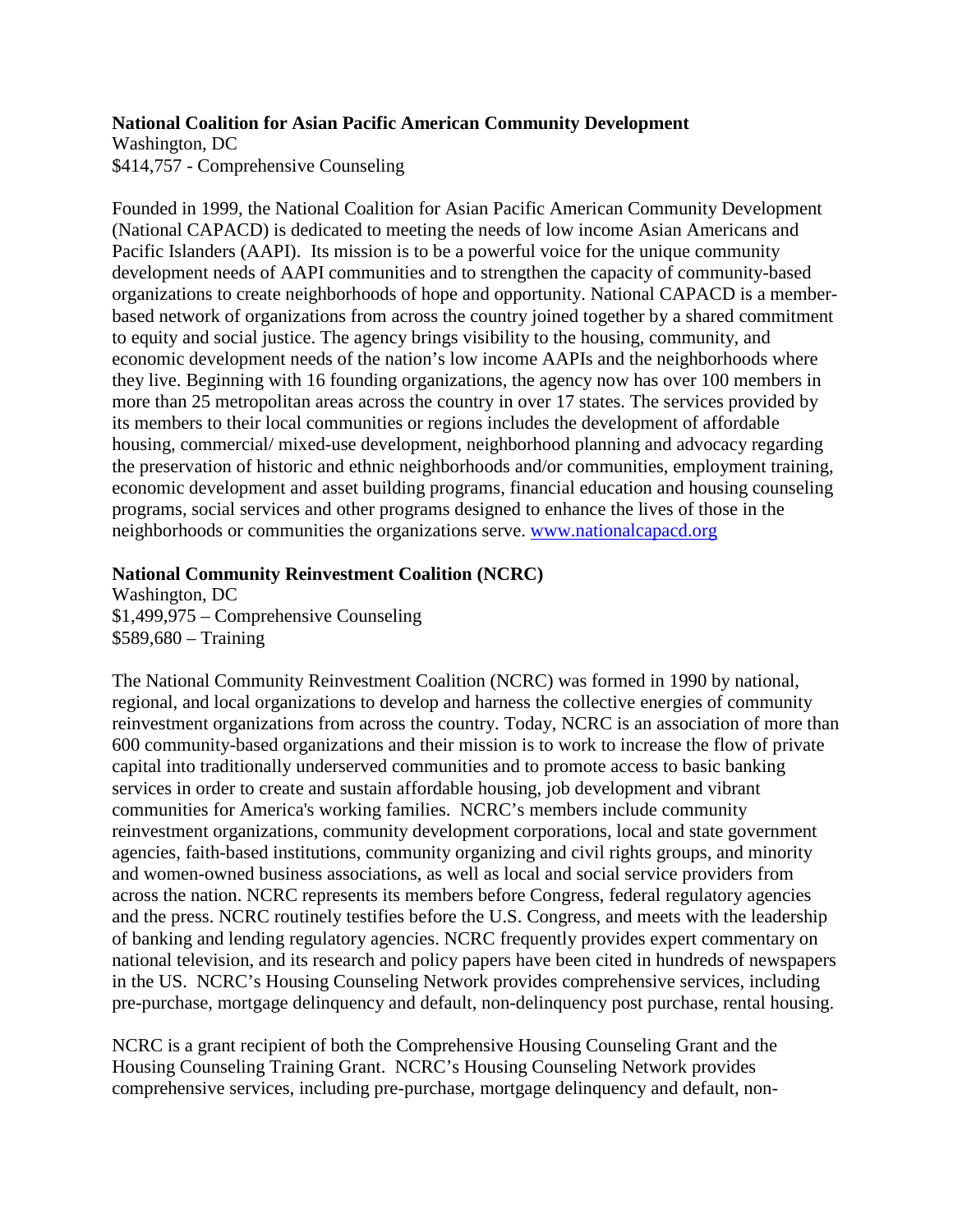delinquency post purchase, rental housing, shelter and homeless services, and reverse mortgage counseling. In FY 2013 NCRC performed 90 training classes nationwide to 1,869 housing counselors as part of its Housing Counseling Training Grant. For more information go to [www.ncrc.org](http://www.ncrc.org/)

### **National Council of La Raza**

Washington, D.C. \$1,059,934 – Comprehensive Counseling \$559,458 – Training

Founded in 1968, the National Council of La Raza (NCLR) is the largest national Hispanic civil rights and advocacy organization in the United States and works to improve opportunities for Hispanic Americans. The NCLR Homeownership Network (NHN) is comprised of 43 affiliated organizations with presence in 52 distinctive markets. Each NHN affiliate is an independent 501(c)(3) organization and is selected for incorporation into the NHN based on its ability to implement NCLR's homeownership program model, organizational infrastructure, and client demand for bilingual, bicultural services in the community. The NHN is the largest family of community based organizations working together to empower Latino wealth building through homeownership by developing effective, efficient programs which blend research, advocacy and direct consumer counseling. NCLR sub-grantees provided housing counseling services to over 41,000 households during HUD FY 2013.

In addition, the NCLR Homeownership Network Learning Alliance or NHNLA is a HUD funded training and certification program for housing counselors. NHNLA courses are developed in collaboration with the NHN and housing counseling experts to ensure real world experiencebased knowledge is integrated into the curriculum and classroom. NCLR's website is [www.nclr.org](http://www.nclr.org/) and the site for housing counseling training is: [http://mynhn.nclr.org/index.cfm?fuseaction=Page.viewPage&pageId=719&parentID=632&node](http://mynhn.nclr.org/index.cfm?fuseaction=Page.viewPage&pageId=719&parentID=632&nodeID=2)  $ID=2$ 

### **National Foundation for Credit Counseling**

Washington, DC \$1,333,607 - Comprehensive Counseling

Founded in 1951, the National Foundation for Credit Counseling (NFCC) is the nation's largest and longest serving non-profit financial counseling organization. The NFCC's mission is to promote the national agenda for financially responsible behavior and build capacity for its members to deliver the highest quality financial education and counseling services. The NFCC members annually help more than two million consumers through more than 600 communitybased offices nationwide. http://financialeducation.nfcc.org/.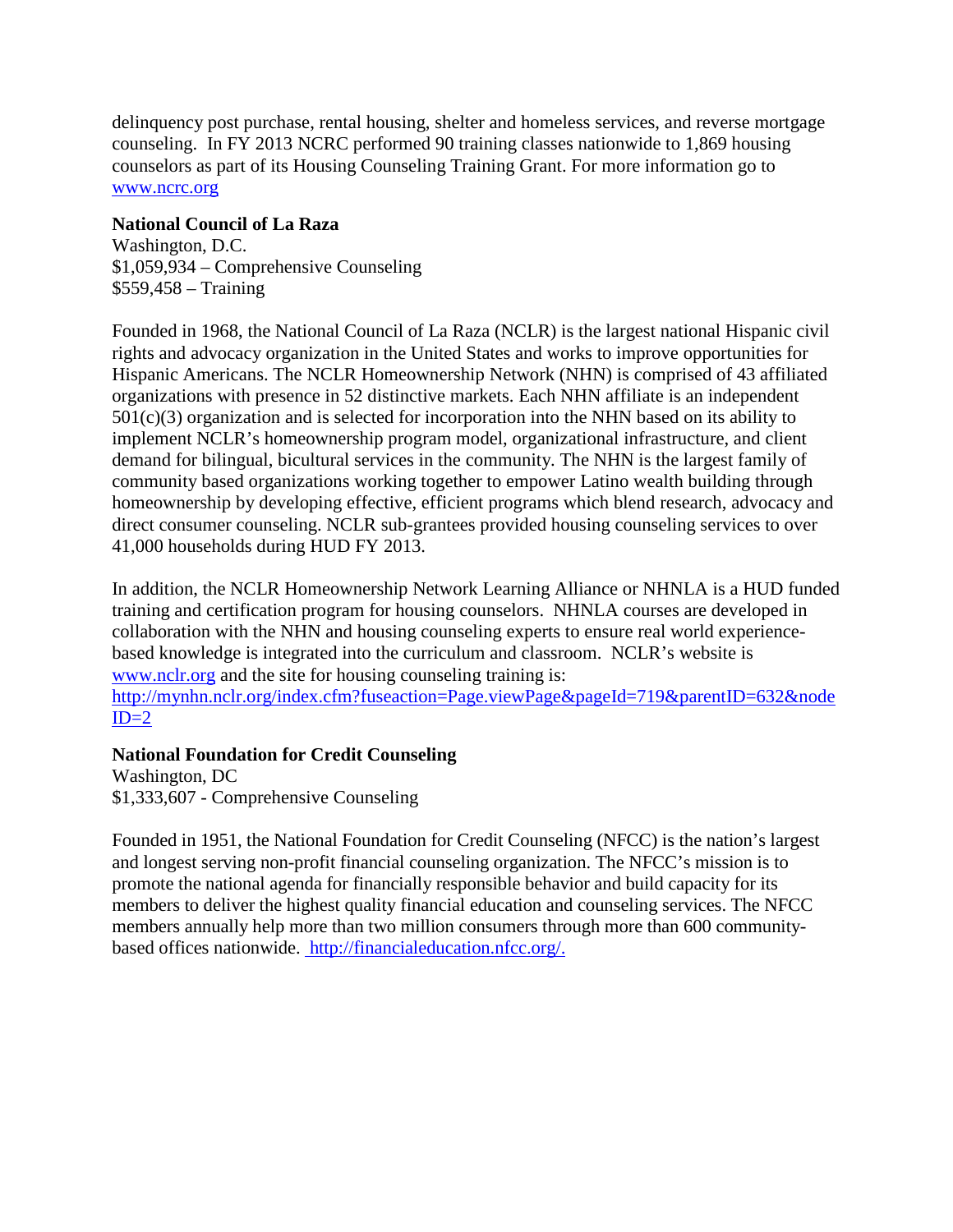#### **Neighborhood Reinvestment Corp. (NeighborWorks America)**

Washington, DC \$2,634,743 – Comprehensive Counseling \$850,862 – Training

NeighborWorks America is a congressionally chartered nonprofit organization established in 1978 to promote reinvestment in older neighborhoods. In the 35 years since then, NeighborWorks America has grown to include 238 local NeighborWorks affiliates serving 4,500 communities nationwide, about a third of which are rural. Its mission is to "create opportunities for people to live in affordable homes, improve their lives and strengthen their communities." NeighborWorks America's strategic goals are to create and preserve housing opportunities that are sustainable and affordable, and to advance comprehensive community development and resident engagement to achieve positive community impact. NeighborWorks America also works to strengthen the knowledge, skills, and effectiveness of the community development and affordable housing field. Their sub grantees offer a full range of housing counseling and education services in their communities, including pre-and post-purchase, delinquency and foreclosure, rental housing, shelter or services for the homeless, and reverse mortgage counseling.

In addition, NeighborWorks America is a leading trainer of community development and affordable housing professionals. In FY 2013, the agency awarded more than 20,000 training certificates to 11,510 individuals from over 3,400 organizations around the nation. The NeighborWorks Center for Homeownership Education and Counseling (NCHEC) provides homeownership education and counseling training and certification to thousands of nonprofits each year. NCHEC delivers in-person and online training and certification to housing counseling professionals providing services in their community. Working with a broad cross-section of industry leaders, NCHEC spearheads the ongoing refinement, implementation and support of the National Industry Standards for Homeownership Education and Counseling to promote and guide consistent and reliable services to consumers. [www.nw.org](http://www.nw.org/)

## **Florida**

## **Adopt a Hurricane Family, Inc. DBA Crisis Housing Solutions**

Davie, FL \$13,624 – Comprehensive Counseling

In 2005, Adopt a Hurricane Family (AHF) (now Crisis Housing Solutions) was founded in response to the Gulf Coast devastation caused by Hurricane Katrina. Shortly thereafter, families affected by Hurricane Wilma in South Florida were added to the cause. After diligently working to assist approximately 375 families with temporary and permanent housing solutions, AHF expanded its mission in 2009 to assist those adversely affected by any disaster - natural, manmade or economic. With this came a name change to Crisis Housing Solutions (CHS). Since inception, CHS has successfully provided housing assistance to over 2,300 families. Community collaboration has been integral to these outcomes. Starting in February 2010 CHS began offering services as a HUD Housing Counseling Agency, including mortgage delinquency/default counseling, first-time homebuyer assistance and general homelessness services. Then in March 2011 CHS launched the Community Stabilization Initiative whereby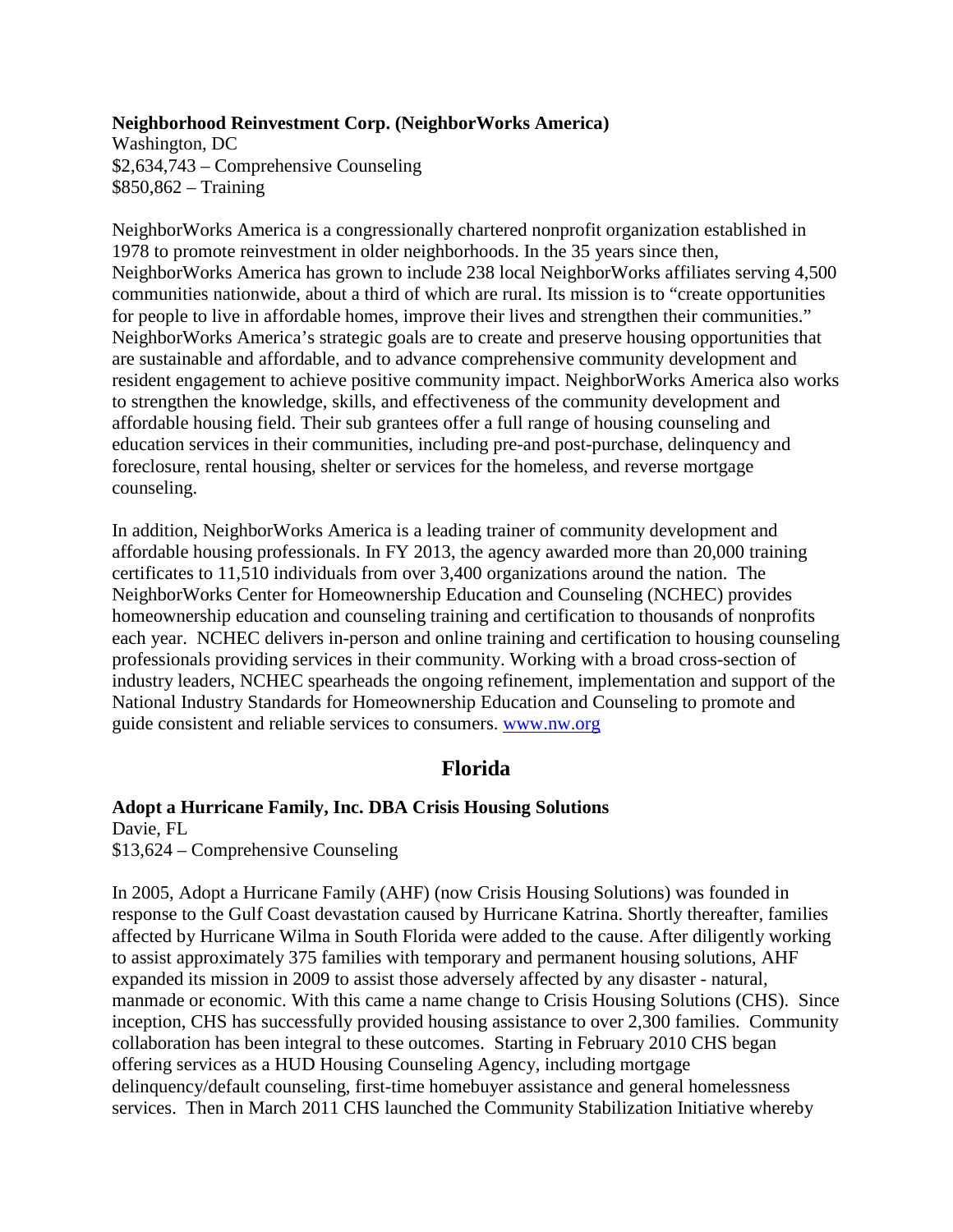foreclosed homes are acquired and rehabbed. This helps stabilize neighborhoods, and the homes are used as a new source of affordable housing for low-to-moderate income families. Since program inception, more than 34 homes have been rehabbed and sold. [www.crisishousingsolutions.org](http://www.crisishousingsolutions.org/)

### **Affordable Homeownership Foundation Inc. (AHF)**

Fort Myers, FL \$16,484 – Comprehensive Counseling

Affordable Homeownership Foundation was incorporated in 2000 and received final 501(c)(3) status in 2001 and has been in continuous operation since. AHF was formed with the mission to educate and motivate the economically vulnerable Veterans and consumers of our community to take the steps necessary to reach for, and achieve financial literacy and establish strong financial goals, thus maintaining and obtaining the American Dream of home ownership through advocacy, education, counseling and grant assistance and supportive housing for persons with disabilities, and housing counseling. An additional purpose of the corporation is to preserve the quality and affordability of future housing for very low, low, and moderate income residents of the community including performing and/or assisting to perform activities associated with the NCST. AHF provides the following counseling services: pre purchase/home buying, financial education, post purchase foreclosure prevention/intervention, credit, budget and transitional counseling services. For more information see the organization's website at: [www.affordablehomeownershipfoundationinc.org](http://www.affordablehomeownershipfoundationinc.org/).

**Black Bottom Springfield Human Development Corp. D/B/A St. Joseph Homeownership** Jacksonville, FL

\$12,100 - Comprehensive Counseling

St. Joseph Homeownership Ministry (SJHM) is a subsidiary of Black Bottom/Springfield Human Development Corporation (BBSHDC) which provides education and counseling for current and prospective tenants and homeowners. BBSHDC was founded in 1997 and has facilitated several afterschool youth programs. In 2008, BBSHDC created St. Joseph Homeownership to meet the needs of the mortgage/real estate debacle. The agency's mission is "to empower individuals through knowledge, using precepts and examples, so they can make sound financial decisions in homeownership and tenancy." SJHM provides group education and individual counseling sessions in the following areas: Pre-Purchase, Post-Purchase, Home Preservation-Foreclosure Intervention, and Financial Fitness. Services are available by phone, web conference and/or faceto-face in English, Spanish, French-Creole, or American Sign Language. [www.sjhmblackbottom.com.](http://www.sjhmblackbottom.com/)

## **Bright Community Trust**

Clearwater, FL \$11,165- Comprehensive Counseling

Pinellas Community Housing Foundation was formed in May 2008 as a 501(c)(3) non-profit entity for providing long-term affordable housing. It was the result of the Board of County Commissioners' forward thinking regarding new ways to address the affordable housing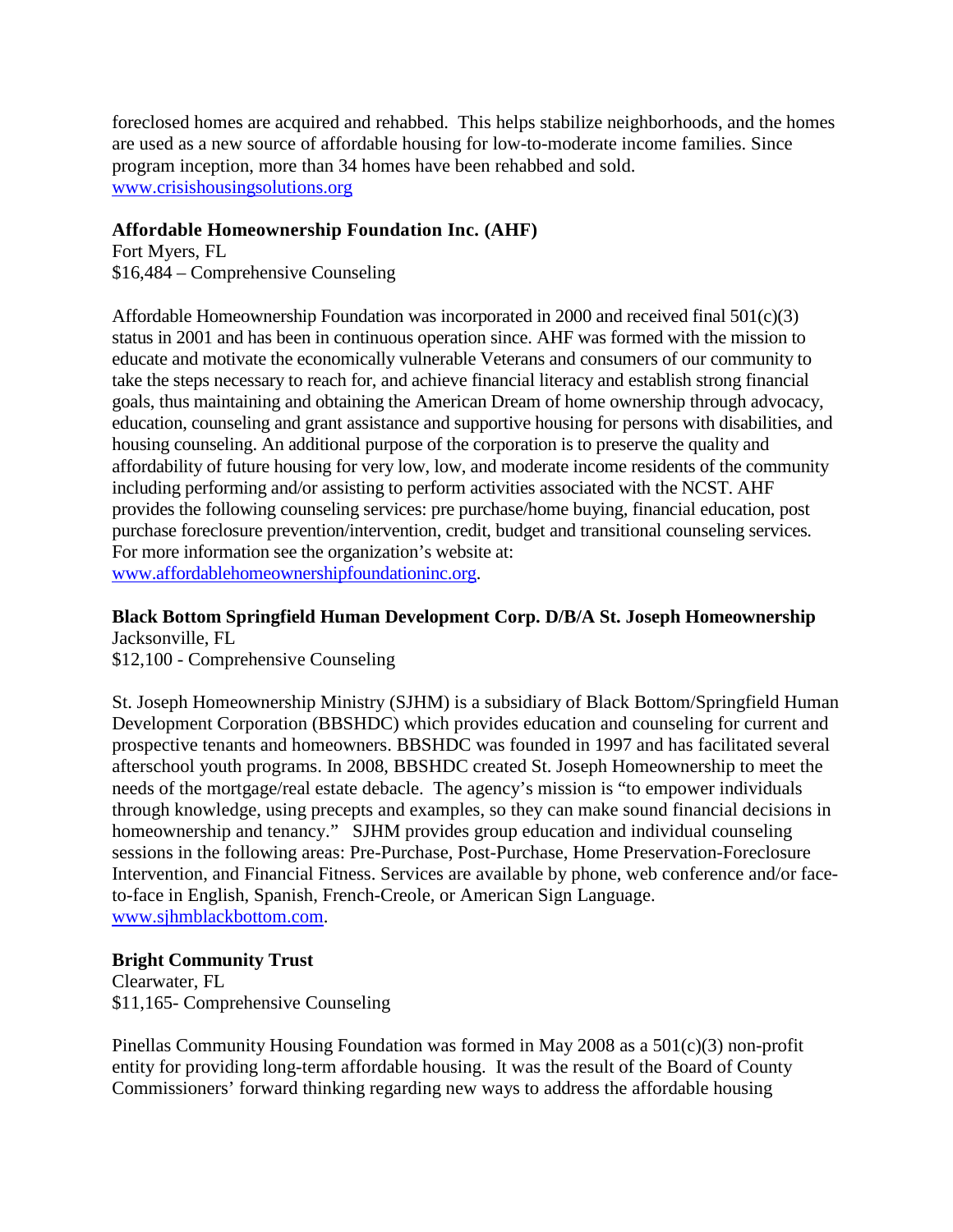shortage. The BCC authorized the creation of the Community Housing Program and authorized the Housing Finance Authority to utilize land trusts as a vehicle to facilitate affordable housing in Pinellas County. The primary role of the Trust is to preserve subsidies of Federal, State and local funds that either created or preserved the housing as perpetually affordable by utilizing a 99 year ground lease. To assist Tampa Bay residents, Bright Community Trust provides a fullrange of Homeownership Promotion and Preservation programs that include: pre- and postpurchase education and counseling and subject specific seminars**.** <http://bctfl.org/>

## **Broward County Housing Authority**

Lauderdale Lakes, FL \$15,407 - Comprehensive Counseling

Broward County Housing Authority (BCHA) was founded in 1969 and has been a HUDapproved housing counseling agency since 1987. BCHA's mission is dedicated to creating, providing and increasing high-quality housing opportunities to Broward County residents through effective and responsive management and responsible stewardship of public and private funds. The BCHA Housing Counseling Program provides comprehensive, one-on-one counseling services to Broward County residents in the areas of Pre-Purchase, Mortgage Default and Foreclosure Prevention; and also conducts monthly workshops for First Time Homebuyers. [www.bchafl.org](http://www.bchafl.org/)

## **CCCS of West Florida, Inc.**

Pensacola, FL \$23,852 - Comprehensive Counseling

Consumer Credit Counseling Service of West Florida, Inc. (CCCS) serves as an independent local housing counseling agency. The organization is a  $501(c)(3)$ , non-profit organization that has served consumers in the southeastern United States primarily in Southeast Alabama and Northwest Florida since 1975. The mission of the agency is to provide financial counseling, comprehensive housing counseling, consumer financial education and debt reduction services to all segments of the communities served regardless of race, color, creed, national origin, religion, sex, disability, familial status, or ability to pay for services. CCCS provides comprehensive housing counseling services in twelve cities, and serves twenty counties in the Southeast United States from the main office in Pensacola, Florida and three satellite offices in Crestview, Fort Walton Beach and Panama City, Florida. Housing counseling services provided by CCCS include; Pre-Purchase/Home Buying; Resolving or Preventing Mortgage Delinquency or Default; Fair Housing; Non-Delinquency Post-Purchase; and Reverse Mortgage Counseling. CCCS is funded by voluntary contributions from creditors, alliances, in-kind contributions, nominal fees for debt reduction services and grants. [www.cccswfl.org](http://www.cccswfl.org/)

## **Center for Independent Living Central Florida, Inc.**

Winter Park, FL

\$10,791 - Comprehensive Counseling

The Center for Independent Living in Central Florida, Inc. (CIL-CF) is a private, nonprofit, 501 (c)(3) organization dedicated to helping people with disabilities achieve their self-determined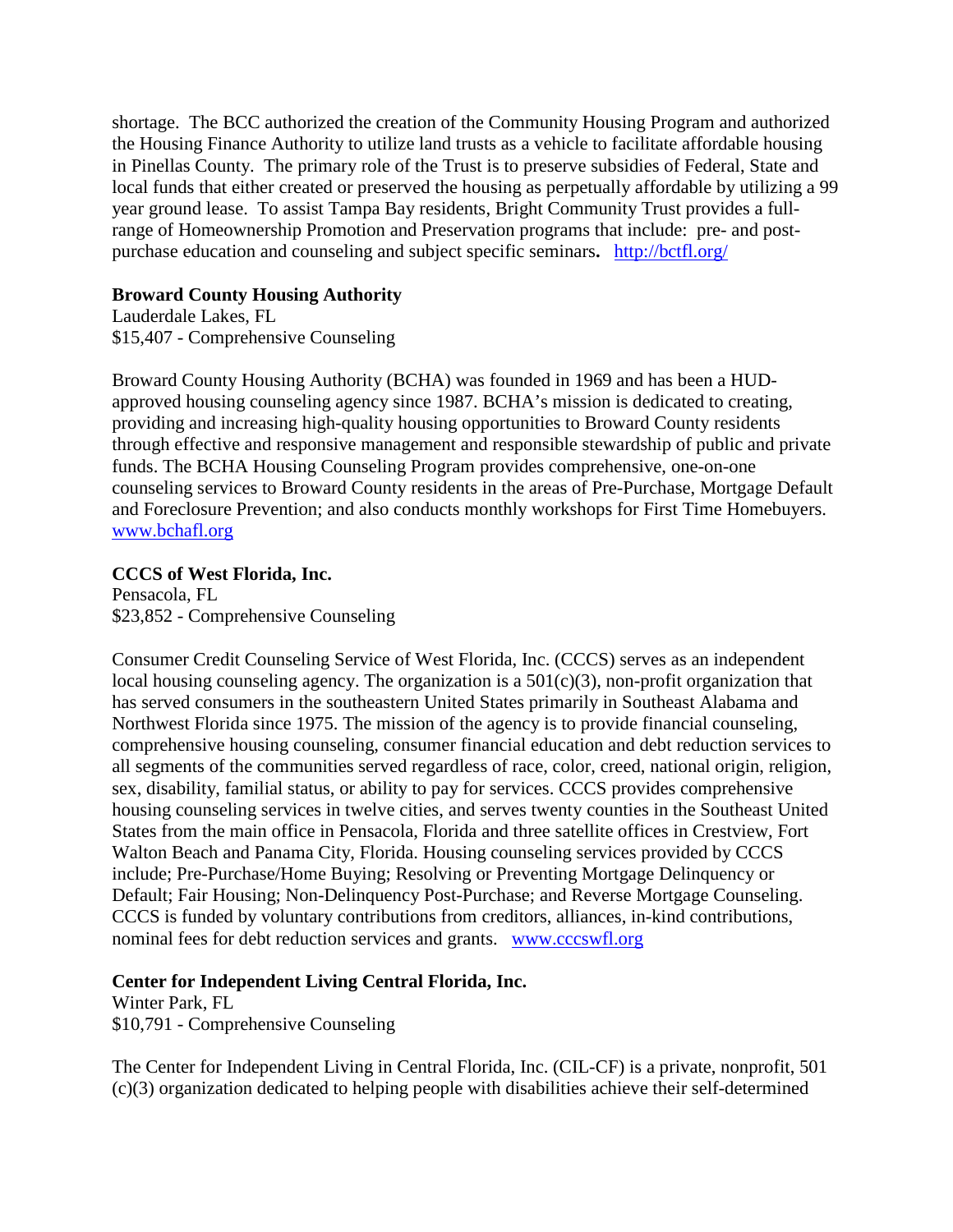goals for independent living. Founded in 1976 by a coalition of people with disabilities and their advocates, CIL-CF has enhanced and enriched the lives of people with disabilities in Central Florida by providing essential services and advocacy. In partnership with the community, the agency promotes personal rights and responsibilities among people with all disabilities and strives to eliminate architectural, communication, and attitudinal barriers by providing education, resources and training to enhance self-determination through informed choice. CIL-CF became a HUD-approved housing counseling agency in April, 2009. The agency provides the following housing counseling services: Resolving or preventing mortgage delinquency or foreclosure; Home buying and homeownership; Principal reduction; Locating, securing, or maintaining residence in affordable and accessible rental housing, Referrals for shelter or services for people that are homeless. Additional information can be found on their website located at [http://www.cilorlando.org](http://www.cilorlando.org/)

### **Centro de Ayuda Para Los Hispanos, Inc.**

Orlando, FL \$14,603 - Comprehensive Counseling

The Hispanic Help Center is set out to serve anyone who needs its services, particularly low income families, the disabled, and the elderly. Since 2008, Hispanic Help Center has worked with families losing their homes to foreclosure, and families seeking their first home. The Hispanic Help Center has expanded its services to provide resources that also form an essential part of quality of life. Accesses to these resources are provided through a constantly expanding network of community services that can help families and individuals to improve their quality of life. The agency's housing counselors have years of experience and are certified by NeighborWorks America. The Hispanic Help Center has targeted its services to housing education and counseling and quality of life programs. <http://www.centrodeayudahispana.com/>

## **Community Enterprise Investments, Inc.**

Pensacola, FL \$12,100 - Comprehensive Counseling

Community Enterprise Investments Inc. (CEII) was incorporated in 1974. CEII's board of directors and its then grassroots membership established program priorities aimed at job creation through small and micro business lending and affordable rental and ownership housing. CEII's mission is to create and develop opportunities among low and moderate income area residents for employment, business ownership and affordable housing. Its overall mission is to revitalize economically depressed neighborhoods and communities throughout a 22 county North Florida service area through a combination of small and micro business lending programs, affordable developments, and neighborhood/community improvement programs. Additionally, the organization emphasizes wealth building through education, as it relates to first time home purchases and financial management. CEII provides group and individual counseling for individuals who are seeking to purchase their first home, or improve their financial planning and management so that they can qualify for home purchase. CEII served 17,059 clients in Fiscal Year 2013. CEII's web address is [www.ceii-cdc.org](http://www.ceii-cdc.org/)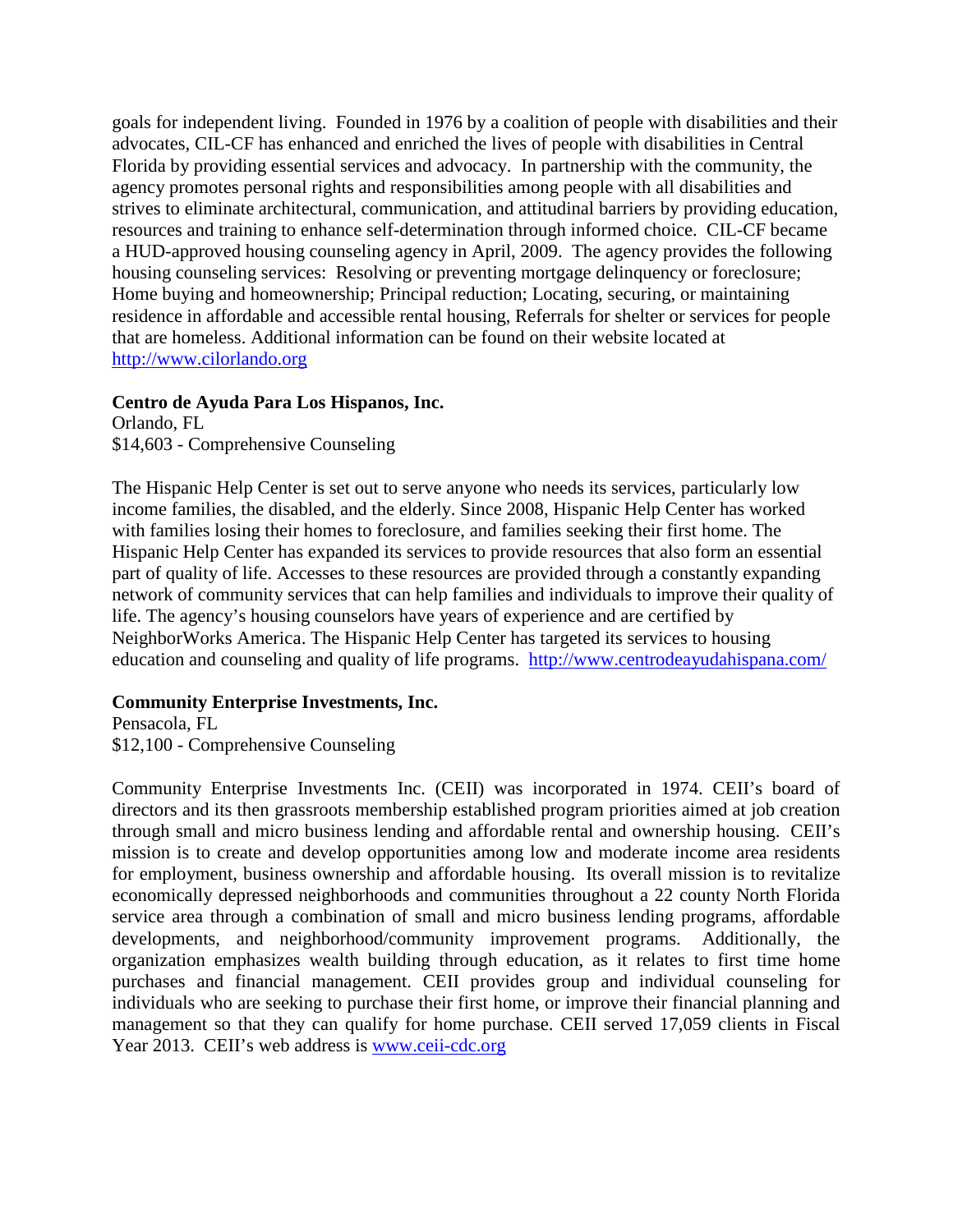### **Community Housing Initiative, Inc.**

Melbourne, FL \$11,762 – Comprehensive Counseling

Community Housing Initiative, Inc. (C.H.I.) is a certified Community Housing Development Organization, a Community Development Corporation, and a 501(c)(3), charitable non-profit housing provider that has been established since 1992. C.H.I. has demonstrated capacity in the development of affordable housing in the community. C.H.I. is dedicated to assisting in the provision of affordable housing to the residents of its community. The mission of C.H.I. is committed to assisting the residents of this community in attaining the American dream of home ownership. C.H.I. provides the following types of housing counseling services: Homebuyer Education Workshops; Pre-purchase counseling; and Non-delinquency post purchase counseling. C.H.I. administers down payment and closing costs assistance programs for several municipalities within Brevard County. The programs assist very-low, low and moderate income households with financial assistance on the purchase of their first home. During FY 2013, C.H.I. was able to assist 801 households into their first homes and provided 198 homebuyer workshops for over 4,928 potential buyers. [www.CHIBrevard.org](http://www.chibrevard.org/)

### **Comprehensive Housing Resources (CHR)**

Port Charlotte, FL \$13,107 - Comprehensive Counseling

The core mission of Comprehensive Housing Resources (CHR) (f/k/a Solstice) is to provide families with services that will foster economic self-sufficiency, such as foreclosure prevention, financial education and training classes related to housing issues. In 2013, CHR's Strategic Plan defined its new name as more suited for the organization's outreach efforts. CHR staff and leadership have extensive experience in administering the various rounds of the National Foreclosure Mitigation Counseling program, the Hardest-Hit Fund programs, the Residential Mortgage Foreclosure Mediation program and local Self-Sufficiency programs. The organization also provides various first-time homebuyer programs and credit repair sessions. CHR is an adopter of the Homeownership National Industry Standards. It is a Department of Justice approved Agency offering pre and post bankruptcy-related courses and counseling sessions. CHR is also a Military Housing Specialist agency. With the support of local government, CHR's leadership has administered local Neighborhood Revitalization Lease-to-Own programs. In addition, the organization is working with retired educators in developing a series of financial education interactive programs. For more information go to [www.comprehensivehousingresources.org](http://www.solsticeconsumer.org/)

## **Consolidated Credit Solutions, Inc.**

Plantation, FL \$27,287 - Consolidated Counseling

Consolidated Credit Solutions, Inc. (Consolidated Credit) was originally founded in 1983 as a nonprofit organization dedicated to helping residents of Palm Beach, Broward, and Miami-Dade Counties to manage their finances and achieve affordable and sustainable homeownership. In 2011, Consolidated Credit reorganized with a refocused mission. Housing counselors have worked with more than 12,500 individuals who desired to achieve the American Dream of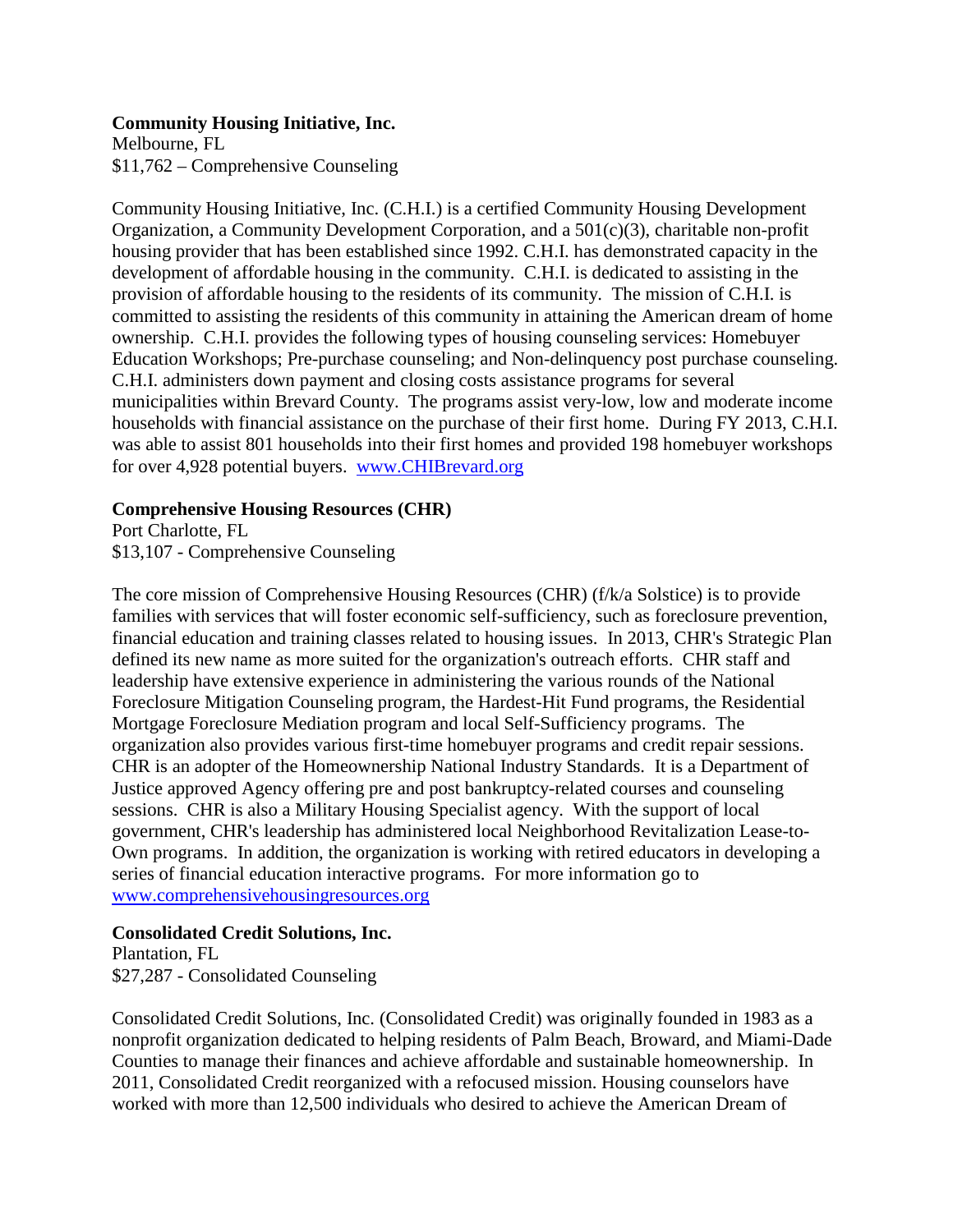homeownership by either preventing foreclosure or by being able to purchase a home. In 2013, the organization assisted 2,821 clients through its counseling and education programs. For more information go to [www.consolidatedcredit.org](http://www.consolidatedcredit.org/)

### **Credit Card Management Services d/b/a Debt Helper.com**

West Palm Beach, FL \$75,215 - Comprehensive Counseling

Credit Card Management Services, Inc. D/b/a Debthelper.com is a 501(c)(3) non-profit counseling agency located in Florida and Massachusetts. Since 1996, Credit Card Management Services has been dedicated to its mission of providing compassionate and professional financial counseling and education in an ethical manner with efficient, timely and problem-solving client support. The services provided are: Home Equity Conversion Mortgage Counseling; Money and Debt Management Programs; Mortgage Delinquency and Default Resolution, Loss Mitigation; Resolving and Preventing Mortgage Delinquency Workshops; Pre-Purchase Homebuyer Counseling; Pre-Purchase Homebuyer Education Workshops; Financial, Budgeting and Credit Education Workshops. Debthelper.com provides one-on-one and group counseling and education to ultimately help families manage their money, navigate the home-buying process, and secure and sustain their financial futures. [www.debthelper.com](http://www.debthelper.com/)

## **Dream Home Organization, Inc.**

Plantation, FL \$12,395 – Comprehensive Counseling

DHO, Inc., founded 2008, is an organization that empowers and educates people, leverages financial resources and partners with public, private and non-profit institutions to achieve homeownership for everyone. In 2008, DHO started the Foreclosure Intervention program in Broward County and the only one in the City of Plantation, helping over 80 clients that year and 8000 clients to date. As a member of HOPE Alliance, DHO entered into an alliance with Seven50 SE Florida Prosperity Plan, to promote a greener environment and housing. DHO is an adopter of the National Industry Standards for Homeownership and Education Counseling. The agency's mission is to maintain people in their homes and provide them with the tools and knowledge they need. As a multi-language agency, DHO strives to maintain the best quality of customer service. [www.dreamhomeorganization.org](http://www.dreamhomeorganization.org/)

## **Habitat for Humanity of Jacksonville, Inc.**

Jacksonville, FL \$11,539 – Comprehensive Counseling

Habitat for Humanity of Jacksonville, Inc. (HabiJax) has been a HUD-approved housing counseling agency since 2009. Its mission is to serve low to moderate income residents of Jacksonville, Florida through the delivery of comprehensive housing counseling services. The agency offers pre-purchase, mortgage delinquency/default, post-purchase and rental counseling services. The agency has helped make the dream of homeownership a reality by delivering affordable single family homes with zero-interest mortgages. In 2006, HabiJax received from Habitat for Humanity International, the prestigious Affiliate of the Year award. And, in 2009, Habitat for Humanity International recognized HabiJax as one of the Top 25 affiliates in the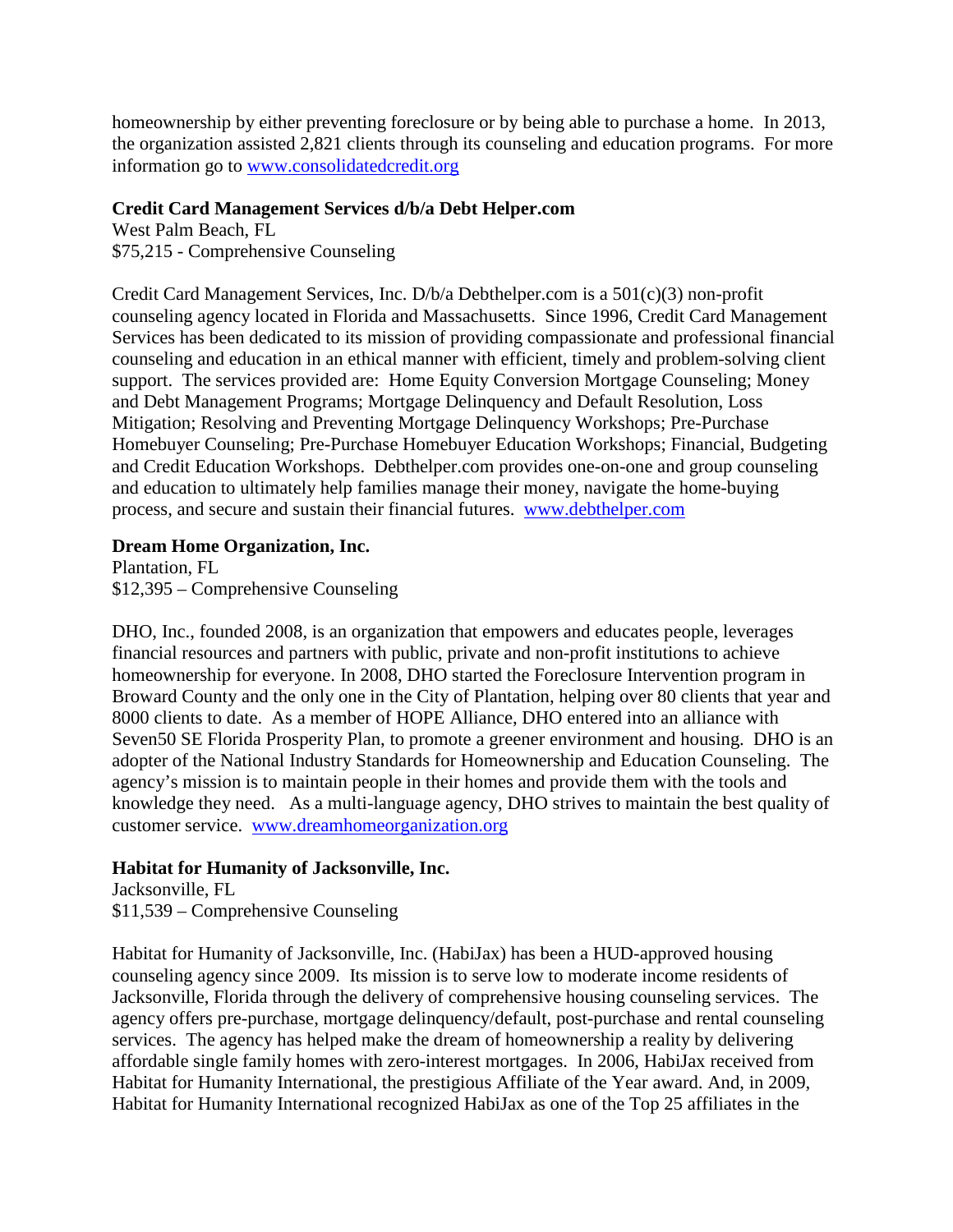United States. The agency served 765 clients under HUD's housing counseling program during FY'13. www.habijax.org.

### **Homes in Partnership**

Apopka, FL \$12,287 - Comprehensive Counseling

Homes In Partnership, Inc.'s (HIP) mission is to provide low-income families with safe and decent affordable housing, and to improve economic conditions within the communities the agency serves. Since 1975, HIP has provided over 3,600 families in Orange, Lake, and Sumter counties with single-family housing through its Mutual Self-Help Housing Program. To ensure participation goals are met, homebuyers work in groups under the direction of construction supervisors who are on site to assist with and monitor "sweat equity" requirements. Education and counseling services are offered through HIP's HUD-approved housing counseling program, in order to help qualify applicants to obtain government-subsidized mortgage loans. Clients involved in credit counseling attend workshops and meet with counselors on an individual basis. Information on predatory lending is strongly emphasized in counseling and home buyer education classes. Each home buyer receives one-on-one counseling and is required to attend Pre-purchase and Post-purchase Home Buyer Education Workshops. HIP's counseling classes meet the guidelines of local government for certifying homebuyers for down-payment assistance through SHIP, CDBG, and other programs. [www.homesip.org](http://www.homesip.org/)

### **Housing Development Corporation of SW Florida, Inc.**

Naples, FL \$12,056 - Comprehensive Counseling

The Housing Development Corporation of SW Florida, Inc. (HDC) exists to ensure all residents of Southwest Florida have access to safe, affordable housing. HCS's mission is to expand opportunities available to very low, low, and moderate income citizens and to raise economic, educational, and social levels of SW Florida residents. HDC was initially formed in 2003 as the Collier County Housing Development Corporation (CCHDC). There was a true need for affordable and workforce housing at this time, and the CCHDC was formed to assist with this need as a Community Housing Development Organization. HDC received 501(c)(3) status in 2004. As the economic climate and real estate market shifted, so did the need of the community. In 2009, the CCHDC officially changed its name to the Housing Development Corporation of SW Florida (HDC) to provide counseling to all of SW Florida. Housing Development Corporation of SW Florida, Inc. received initial HUD approval as a Housing Counseling Agency in May of 2009. The agency currently offers the following affordable housing services: Financial Management and Budget, Mortgage Delinquency & Default Resolution and Pre-Purchase Counseling, Financial, Budgeting, and Credit Repair, Non-Delinquency Post-Purchase Education, Predatory Lending Education and Pre-Purchase Homebuyer Education Workshops. For more information go to www.collierhousing.org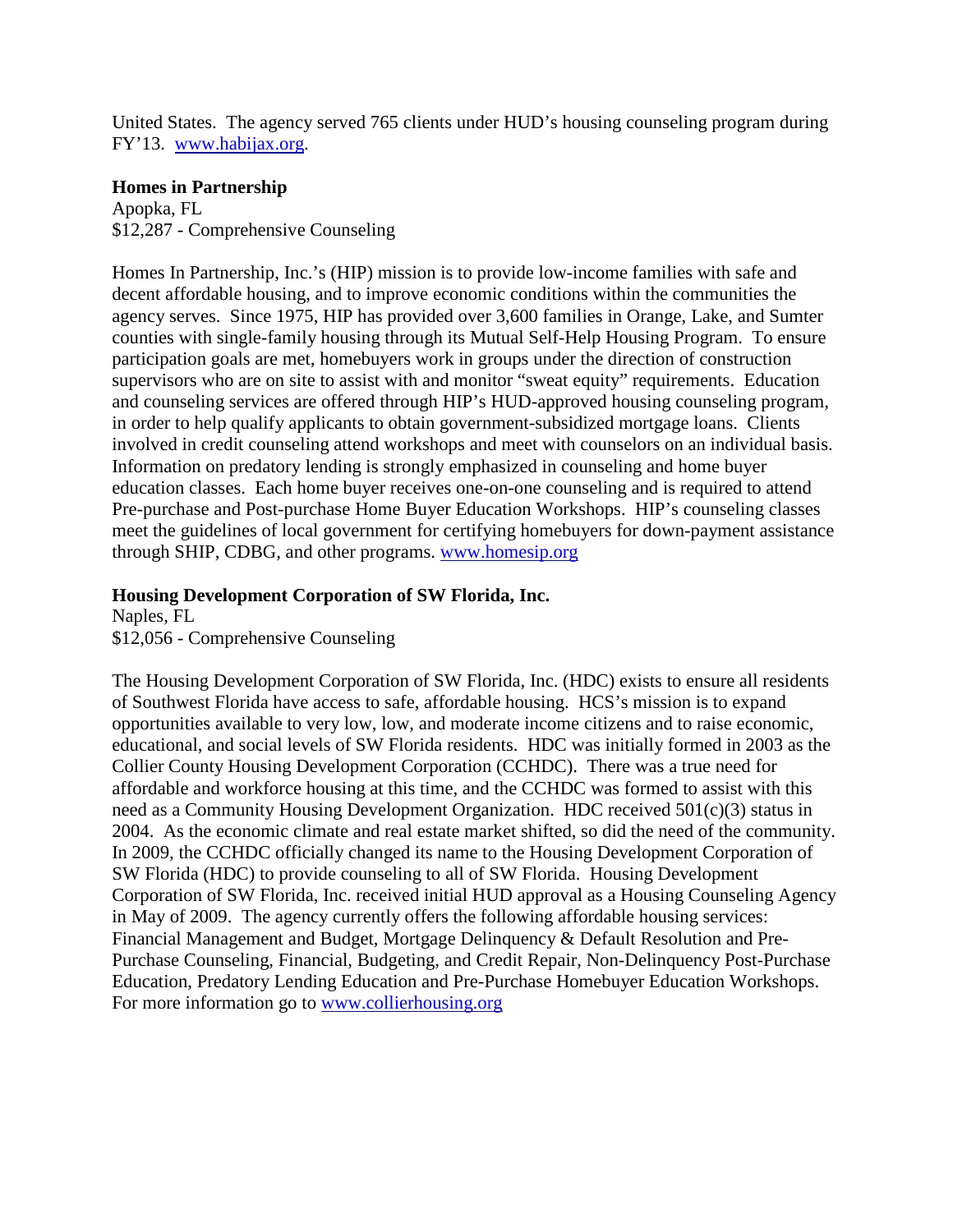#### **Jacksonville Area Legal Aid, Inc.** Jacksonville, FL \$12,920 - Comprehensive Counseling

Jacksonville Area Legal Aid, Inc. (JALA) is the local non-profit legal aid service provider for Northeast Florida and has been the legal advocate for low-income families and individuals since 1979. Advocates are committed to providing counseling and legal services to low-income neighborhoods, families and individuals. The mission of JALA is to obtain and provide high quality legal assistance to low income and other special needs groups and to stimulate and empower groups of poor people to accomplish energetic and affirmative advocacy, all to alleviate the circumstances, incidents and causes of poverty. Since 1996, JALA has been designated by HUD as a Fair Housing Initiatives Program (FHIP) and approved counseling agency established to enforce the fair housing laws through education, investigation and enforcement in the Florida counties of Duval, Clay, Nassau, and St. Johns. Affordable housing services include group and individualized housing and financial counseling including financial literacy, predatory lending avoidance and advocacy, first time home buyers courses, foreclosure prevention, and preserving affordable housing by assisting other non-profits specifically addressing affordable housing issues. Additional information can be found at [www.jaxlegalaid.org.](http://www.jaxlegalaid.org/)

## **Lee County Housing Development Corporation**

Fort Myers, FL **\$**14,380 - Comprehensive Counseling

Lee County Housing Development Corporation (LCHDC) was incorporated in 1991 and received final 501(c)(3) status in 1992. LCHDC was formed with the mission and purpose of providing neighborhood-based affordable housing, including housing for low to moderate income-households, affordable rental housing, supportive housing for persons with disabilities, and housing counseling. In addition, the corporation preserves the quality and affordability of future housing for very low, low, and moderate income residents of the community, including performing and/or assisting with the performance of activities associated with the Community Land Trust. LCHDC provides the following counseling services: pre purchase/home buying, financial education, post purchase foreclosure prevention/intervention, and credit counseling services. [www.LeeCountyhdc.org](http://www.leecountyhdc.org/)

## **Manatee Community Action Agency, Inc.**

Bradenton, FL \$12,474 - Comprehensive Counseling

Manatee Community Action Agency, Inc. is a  $501(c)(3)$  agency organized to combat poverty in Manatee, Hardee, and DeSota counties in Florida. Since 1968, MCAA has worked to develop, plan implement and evaluate programs to serve low-income people and the community. The mission of MCAA is "Helping people, changing lives in their community through education, partnerships, and the delivery of quality services." Housing counselors meet client goals to obtain and maintain safe and affordable long term housing. The Housing counseling services proposed under this Grant include: Pre-purchase counseling; Resolving/Preventing Mortgage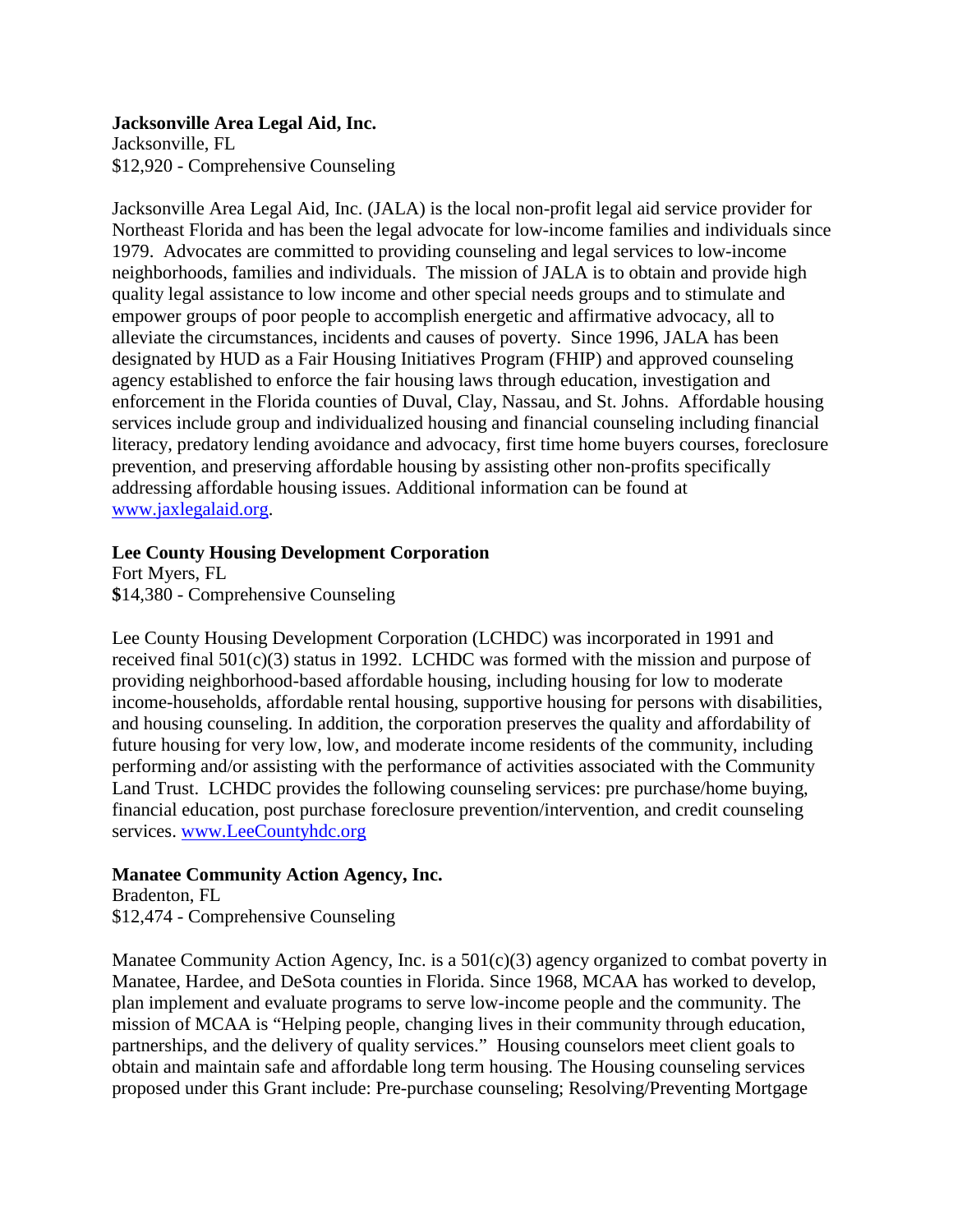Delinquency or Default counseling; Non-Delinquency Post Purchase counseling; Rental counseling and Shelter Services for the Homeless counseling. Additional housing information is located on the agency website at [www.manateecaa.org](http://www.manateecaa.org/)

## **Mid-Florida Housing Partnership, Inc.**

Daytona Beach, FL \$14,006 - Comprehensive Counseling

Mid-Florida Housing Partnership (MFHP), Inc. was formed in 1989 to address the needs of low income households to access and retain affordable housing and to address economic upward mobility for residents of Volusia County. It has since expanded to Flagler County. MFHP provides rental housing to low income clients as well as constructing homes for disabled clients to serve as permanent rental units. The housing counseling program consists of pre-purchase, homebuyer education, delinquency, default, post-purchase and foreclosure counseling. It provides on a monthly basis, courses in financial literacy, foreclosure prevention, and budget and credit counseling. [www.mfhp.org](http://www.mfhp.org/)

## **Ocala Housing Authority**

Ocala, FL **\$** 20,118 - Comprehensive Counseling

The Ocala Housing Authority (OHA) has been serving Marion County Florida for almost six decades by providing affordable housing opportunities and rental subsidies to families in need. OHA is providing direct financial assistance to approximately 1,400 low-income families, seniors and persons with disabilities through its rental subsidy (Housing Choice Voucher & Section 8) programs. OHA is the owner and manager of four housing complexes containing 186 Public Housing units and additional 40 open market-rate units that are not subsidized. To complement their rental programs, OHA has a progressive Family Self Sufficiency Program, which provides the tools, resources and counseling to assist families with becoming economically self-sufficient, and free of government subsidies. OHA also has a homeownership program, which is highlighted by its 18-unit single-family affordable subdivision, Paradise Trails. Also, OHA has entered into a partnership with Marion County Habitat for Humanity to offer a Section 8 Homeownership Program to its joint clients. The agency is approved to provide pre-purchase counseling, resolving/preventing mortgage delinquency or default counseling, nondelinquency post-purchase counseling, rental counseling and shelter/services for the homeless. [www.ocalahousing.org](http://www.ocalahousing.org/)

## **Opa-Locka Community Development Corporation**

Opa-Locka, FL \$11,726 - Comprehensive Counseling

Founded in 1980, Opa-Locka Community Development Corporation's mission is: to improve the overall quality of life for the Opa-Locka/Miami Gardens community by providing affordable housing and supportive services for individuals and families, stimulating economic development, and empowering community residents to create wealth and participate in the community development process. OLCDC seeks to fulfill its mission by: attracting and creating business opportunities in Opa-Locka/Miami Gardens; reducing unemployment among area residents;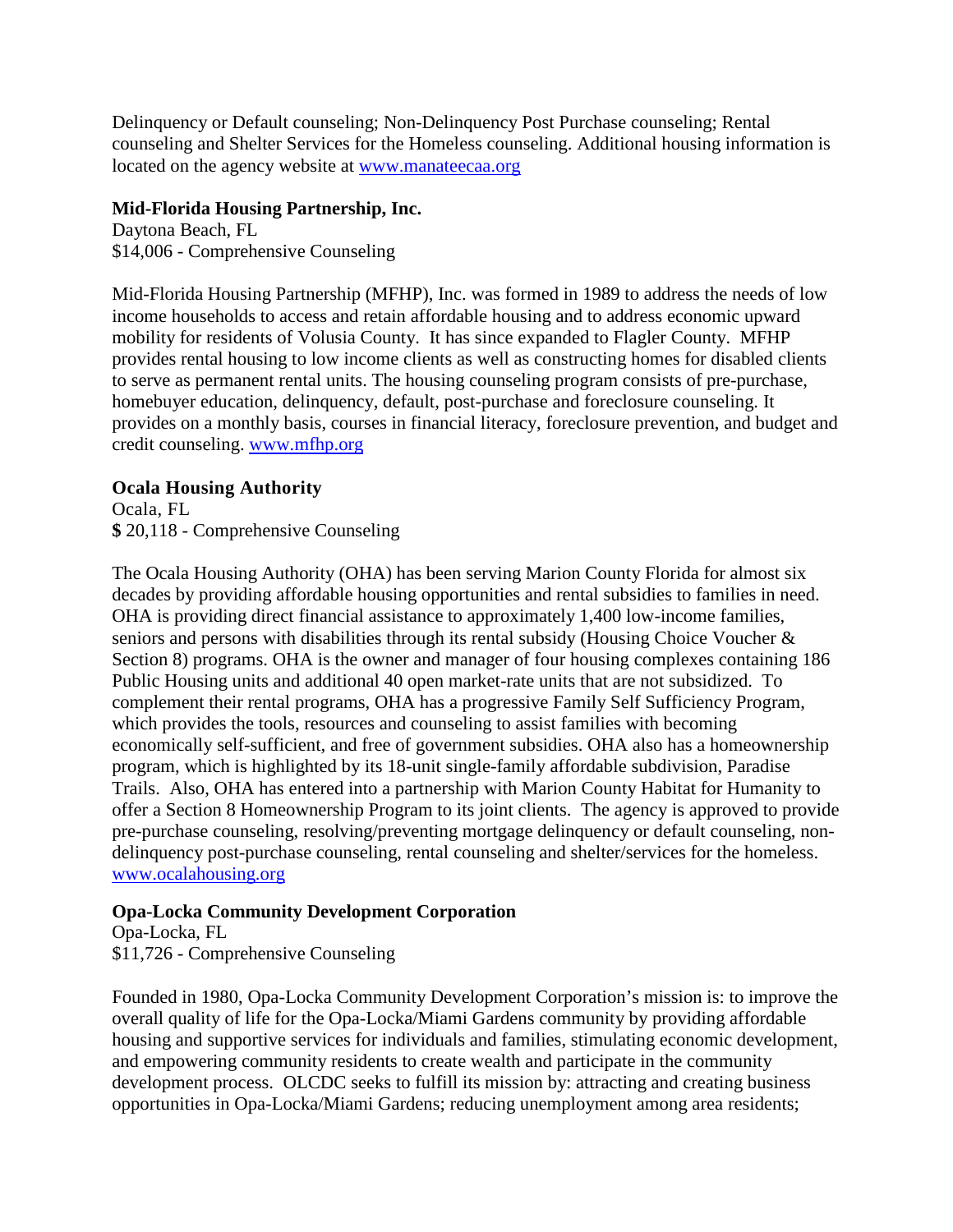assisting in the area's commercial revitalization; constructing housing for low-to-moderate income families; and providing financial and housing counseling services. Since launching its housing counseling program, OLCDC has provided housing counseling services to more than 3,000 homeowners, first-time homebuyers, and renters in its target market of Opa-Locka as well as to other residents of Miami-Dade and South Broward Counties for more than 31 years. The OLCDC has developed multi-family housing with a total of 1,955 units, at a cost of \$120 million. The agency has constructed 118 single-family housing homes at a cost of \$10 million and rehabilitated 61 homes for \$3.5 million. Opa-Locka Community Development Corporation's website is: [www.olcdc.org.](http://www.olcdc.org/)

### **Solita's House, Inc.**

Tampa, FL \$14,006 - Comprehensive Counseling

Solita's House Inc. is a HUD-approved housing counseling agency, which was founded in June 2006. Solita's House was created out of the desperate need for additional educational classes and comprehensive housing counseling for low-to-moderate families in the area. Since its inception, this agency has been providing assistance to the City of Tampa, Hillsborough County and surrounding areas' low-to-moderate income residents. The mission is to build the capacity of the people and partners the agency serves in the areas of economic literacy coaching, homeowner education and community revitalization. The vision is to become a national leader in providing individuals and families with education, coaching and partner resources to promote positive financial behavior. To date, the agency has served over 3,800 households in the areas of financial counseling and education, which included 165 new homeowners totaling over \$21 million in home sales. <http://www.solitashouse.com/>

## **St. Johns Housing Partnership**

Saint Augustine, FL \$11,913 - Comprehensive Counseling

For 16 years, St. Johns Housing Partnership, a 501(c)(3) nonprofit organization and United Way member, has addressed the need the affordable housing and affordable living in St. Johns, Clay and Putnam counties in Florida. Funding from individuals, private foundations, corporate donors and government, has helped to expand the score and geographic reach of its services. From a basic Emergency Repair Program in St. Johns County, the SJHP has grown to provide a Weatherization Program, developed a green-certified development for first-time home buyers and created a growing Counseling Program which provides foreclosure and credit counseling. Most recently, SJHP designed and implemented a Multi-family Residential Weatherization program that served 20 North Florida counties and weatherized over 1,200 units of low-income rental housing. <http://www.sjhp.org/>

## **Tallahassee Urban League, Inc.**

Tallahassee, FL \$14,006 – Comprehensive Counseling

The Tallahassee Urban League, Inc. (TUL) was formed in 1969 for the purpose of providing community development, outreach activities and revitalization services in distressed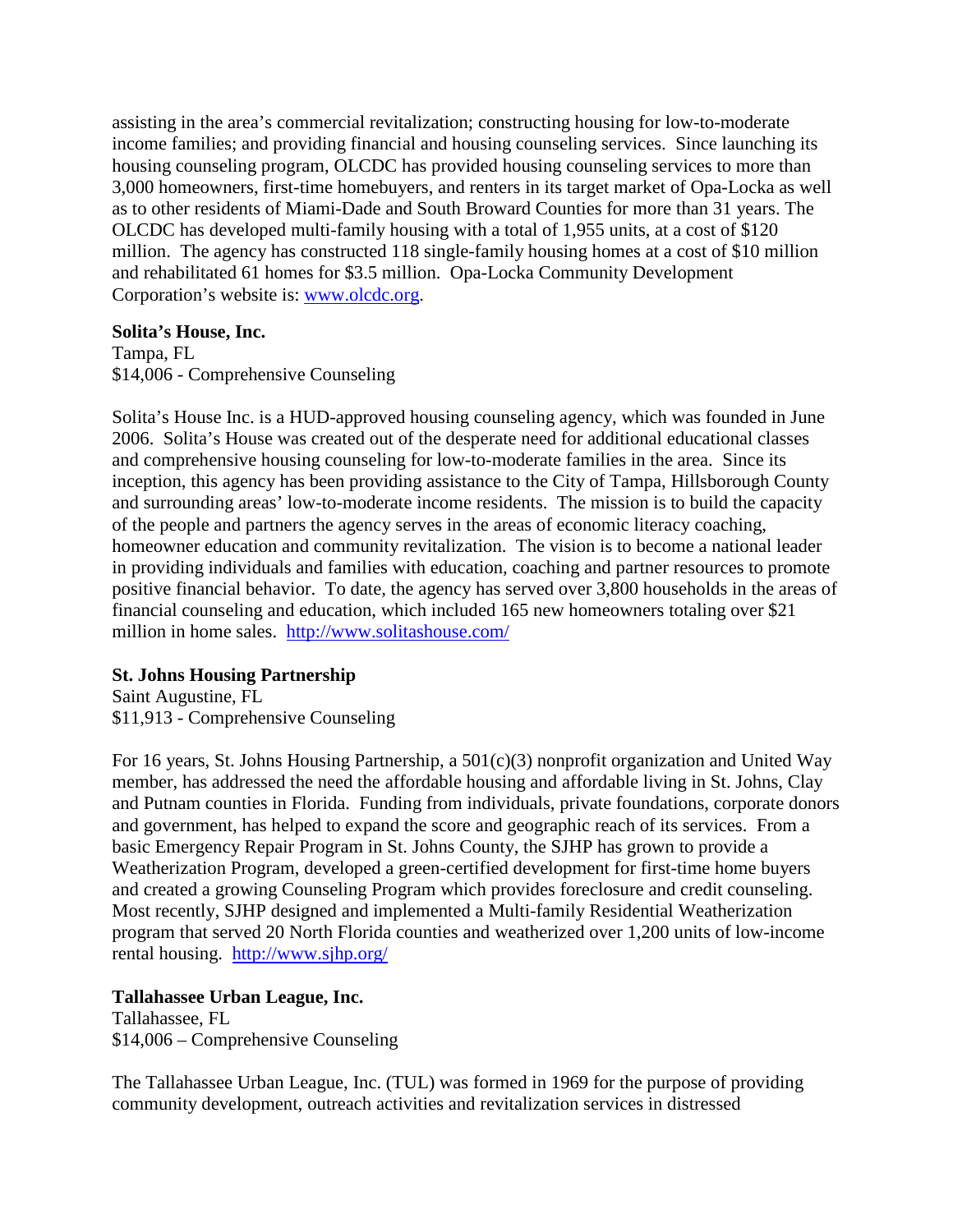communities within its reach. For more 44 years, TUL has provided outreach services to the most disenfranchised citizens in Florida's capital region in the areas of housing rehabilitation, housing counseling, youth crime prevention and intervention, education, job referral, victim support services, health promotion, and historic preservation in Greater Frenchtown. The mission of TUL is to enable African-Americans, other minority groups, and low-income families to realize their full potential and secure economic self-reliance, parity, power and civil rights through its various programs of housing, economic development, youth crime prevention, emergency food and shelter, health promotion, job referral, victim support services, and historic preservation. TUL has operated a Comprehensive Housing Counseling Program since 1979 serving Leon, Jefferson, Gadsden, Taylor, and Wakulla counties, as well as other surrounding counties in North Florida and South Georgia. As a HUD-approved housing counseling agency, TUL has provided assistance to over 20,000 clients. The strength to accomplish many of its goals has been built on strong partnerships and working relations with the local, state, and federal governments, local financial institutions, faith-based organizations, Florida Agricultural and Mechanical University, Florida State University, private donors, and other non-profit agencies. <http://www.tallahasseeurbanleague.org/>

#### **Tampa Bay Community Development Corporation**

Clearwater, FL

\$12,216 – Comprehensive Counseling

Tampa Bay Community Development Corporation (CDC) is a private non-profit organization that was incorporated in 1982 with a mission to "promote homeownership opportunities to low and moderate income households in the Tampa Bay area." In 1994, Tampa Bay CDC began offering homebuyer education workshops, one-on-one pre-purchase and post-purchase counseling through its newly established Homebuyers Club (HBC). In 1999, Tampa Bay CDC was selected by Pinellas County Housing Finance Authority to create a foreclosure prevention program, and in April 2008, Tampa Bay CDC became part of the National Foreclosure Mitigation Counseling Program (NFMCP). Tampa Bay CDC offers programs statewide, and to date, these comprehensive counseling and educational services have benefitted over 29,000 residents of the State of Florida. Tampa Bay CDC continues to enhance its programs to meet current changes and challenges in the housing industry with the ultimate goal to better address the needs of the communities it serves. [www.tampabaycdc.org](http://www.tampabaycdc.org/)

### **The Agricultural and Labor Program, Incorporated**

Lake Alfred, FL \$11,878 – Comprehensive Counseling

The Agricultural and Labor Program, Incorporated (ALPI) was established over 45 years ago to provide support services to farmworkers and their families. Since its inception, ALPI has grown into a multi-million dollar non-profit organization that provides a wide variety of services to low income families, farmworkers, and the local community. As a community action agency, ALPI's mission is "To propose, implement, and advocate developmental and human service delivery programs for the socially and economically disadvantaged, children and families, and farmworkers." ALPI has provided an array of services to families throughout the State of Florida. Such services included utility assistance to more than 17,500 families; Head Start/Early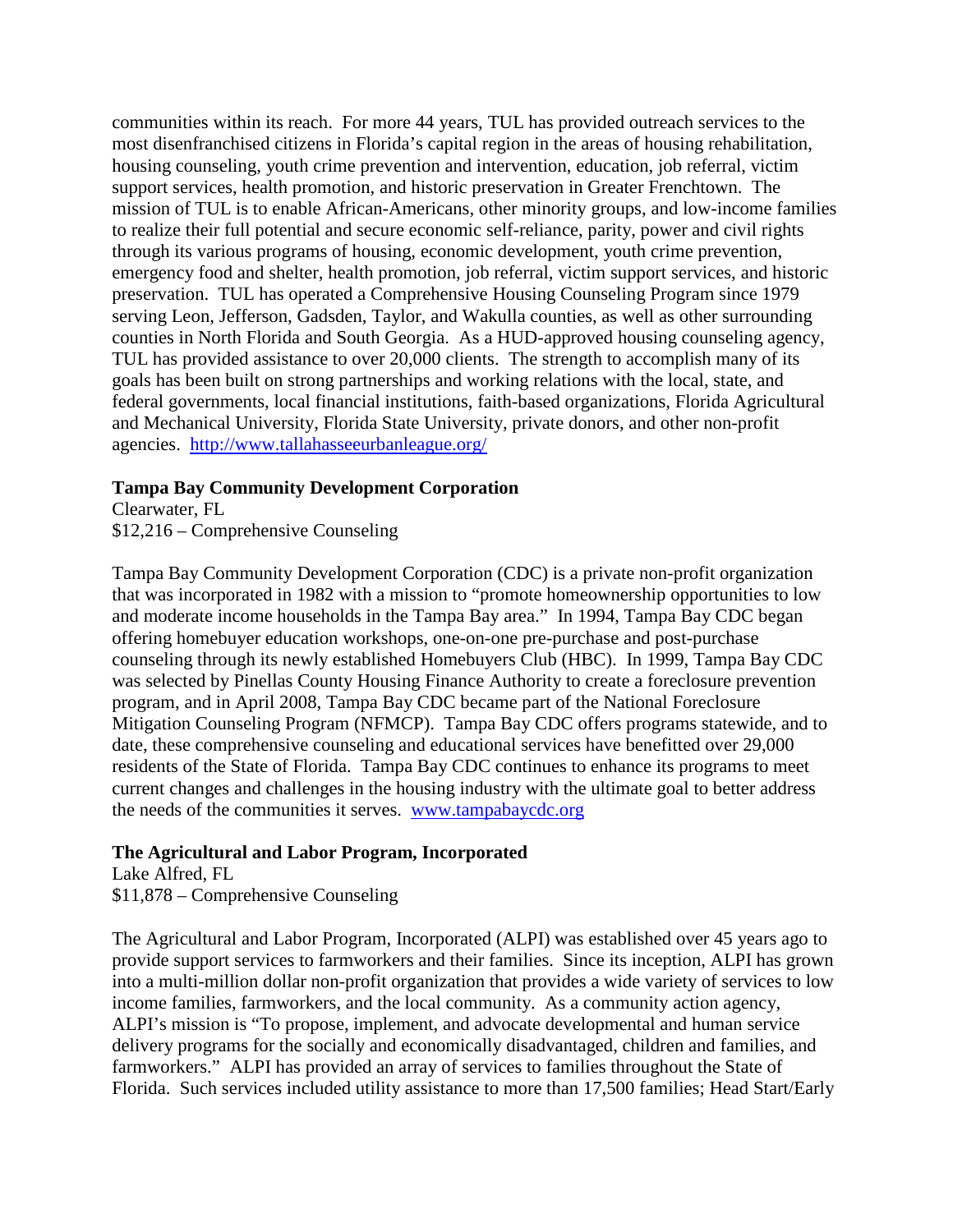Head Start Services to almost 900 families; vocational training to 280 individuals and affordable housing, through financial assistance, housing counseling, and/or foreclosure mitigation to 235 families. [www.alpi.org](http://www.alpi.org/)

## **Treasure Coast Homeless Services Council**

Vero Beach, FL \$12,848 - Comprehensive Counseling

Since 1999, the Treasure Coast Homeless Services Council has provided homeless prevention, supportive services and permanent housing to individuals on the Treasure Coast. It is the lead agency for the local HUD Continuum of Care, which is made up of over 50 member agencies that collaborate to meet the needs of the homeless and near homeless in the communities served. Over \$20 million in federal funding has been obtained by the Council to meet the needs of the homeless in Indian River, Martin and St. Lucie Counties. In partnership with Indian River County, the Council purchased and renovated 18 rental units through the Neighborhood Stabilization Program (NSP). TCHSC applies for and receives Federal Funds to house 255 severely disabled homeless individuals in fair market rental housing in the community; and to provide temporary housing to 72 homeless individuals. The Council provides direct services to clients through its Homeless Resource Center. In 2008, the Council started providing housing counseling services to those having difficulty making their mortgage payments. In 2012, the Council became a HUD-approved housing counseling agency offering mortgage delinquency and default resolution counseling to Indian River County residents, as well as homeless counseling, rental housing counseling and financial management/budget counseling. www.tchelpspot.org.

## **West Palm Beach Housing Authority**

West Palm Beach, FL \$11,129 - Comprehensive Counseling

The West Palm Beach Housing Authority (WPBHA) was established by the City of West Palm Beach in 1938 pursuant to Florida Statute Section 421 and the enactment of the National Housing Act of 1937. The City of West Palm Beach formed the WPBHA to provide safe, decent, and affordable housing to individuals and families with limited financial resources in the area. The mission of the WPBHA is as follows: To provide safe, decent, and affordable public housing to persons and families with limited financial resources and to provide residents with access to programs, which will assist them in making the transition to greater financial security. The WPBHA is a HUD-approved housing counseling agency approved to provide: financial management/budget, pre-purchase and rental counseling, as well as fair housing, nondelinquency post purchase, predatory lending education, pre-purchase homebuyer education, rental and mortgage delinquency workshops. WPBHA also administers 3209 Housing Choice Vouchers, which include Veterans Affairs Supportive Housing (VASH) vouchers awarded by HUD. The WPBHA also manages 596 public housing units, and 400 units of market rate affordable housing in West Palm Beach. [www.wpbha.org](http://www.wpbha.org/)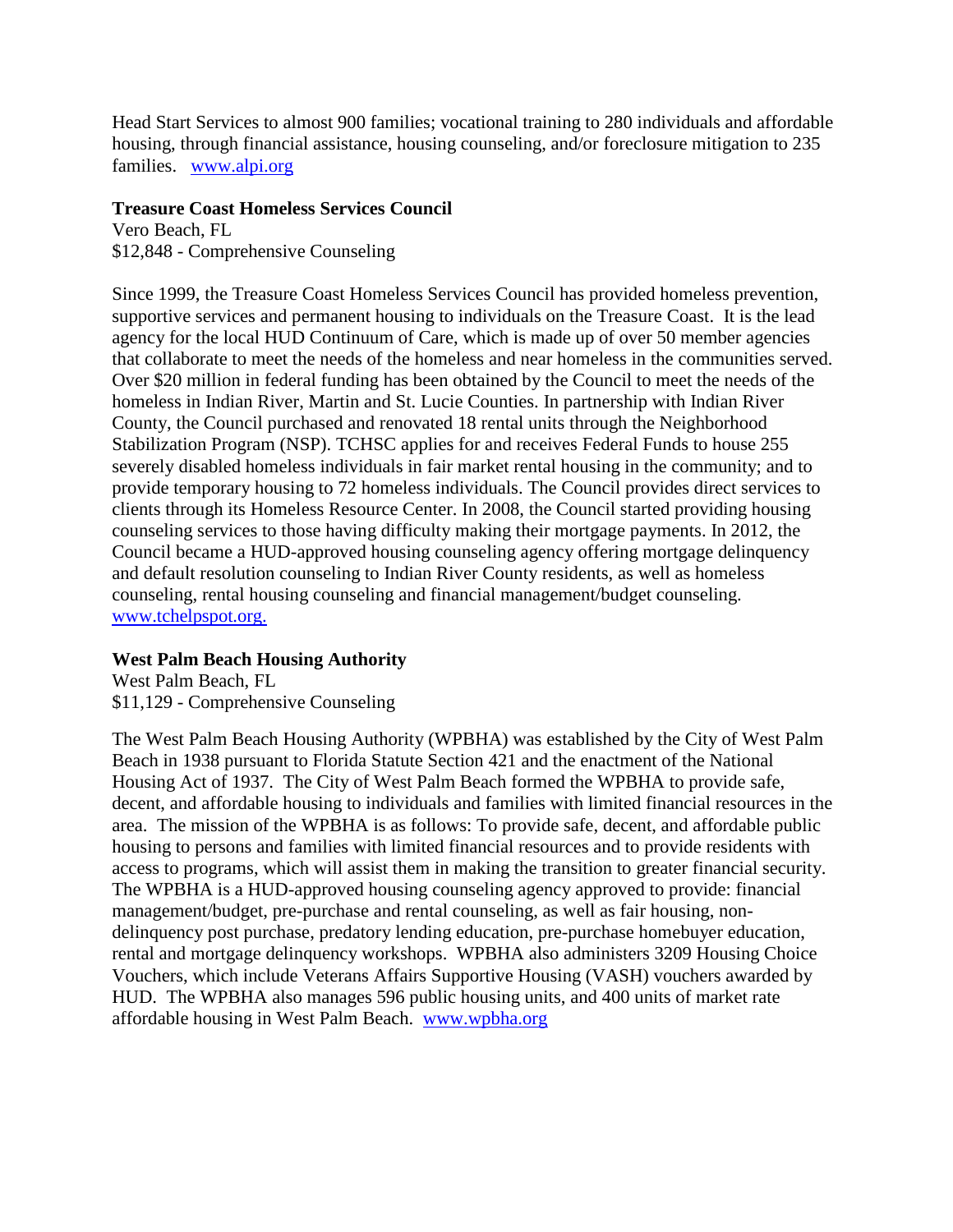# **Georgia**

### **Affordable Housing Enterprises, Inc. (AHE)**

Griffin, GA \$11,504 – Comprehensive Counseling

Affordable Housing Enterprises, Inc. (AHE) was founded in 1993 and approved as a 501(c)(3) nonprofit organization in 1997. The organization was formed by a group of concerned, communitybased citizens for the purpose of providing affordable housing to special needs populations, which includes low-and-moderate income persons, persons with disabilities, the elderly, minorities, and families with limited English. Through diligence and perseverance, the mission is committed to making the pursuit of affordable housing options attainable to special needs populations by providing renter and homebuyer education forums, distributing available resource information and developing safe, decent and affordable housing products. Staffed by a team of professionals in the areas of education, life skills counseling, real estate, lending practices, government assistance and public housing administration, AHE has the knowledge and over 21 years of experience to administer housing programs that meet the needs of the clients it serves from a grassroots, community-tailored perspective. AHE provides the following affordable housing services: Pre-purchase Counseling, Homebuyer Education, Delinquency/Default Counseling, Non-Delinquency Post-Purchase Counseling, Non-Delinquency Post-Purchase Counseling, Rental Counseling, and Homeless/Displacement Counseling. Additional information can be found at: [www.affordablehousingent.org](http://www.affordablehousingent.org/)

### **Appalachian Housing and Redevelopment Corporation**

Rome, GA \$11,878 - Comprehensive Counseling

The Appalachian Housing and Redevelopment Corporation (AHRC) is a subsidiary non-profit organization of the Northwest Georgia Housing Authority (NWGHA). NWGHA and AHRC have secured funding from a variety of resources and implemented comprehensive services and programs to benefit the low-income population of the City of Rome, Floyd County and surrounding counties serving over 2,000 individuals. AHRC has been providing housing counseling services to the residents of Floyd County since 1999. The agency provides group homebuyer workshops as well as individual housing counseling in the following areas: rental, homeless housing needs, pre-purchase, post purchase and mortgage delinquency counseling as well as fair housing counseling. <http://nwgha.com/appalachian.html>

## **Area Committee to Improve Opportunities Now (ACTION), Inc.**

Athens, GA \$13,035 - Comprehensive Counseling

ACTION, Inc. is a non-profit agency that helps Northeast Georgia families become more selfsufficient. Major programs include: Housing Counseling, Opportunities Now/Community Services, Housing Repair, High School Youth, Full Plate Food Recue, and Early Childhood Education. ACTION, Inc. provides comprehensive Housing Counseling and Education services that include: foreclosure prevention counseling, rental counseling, credit and budget counseling,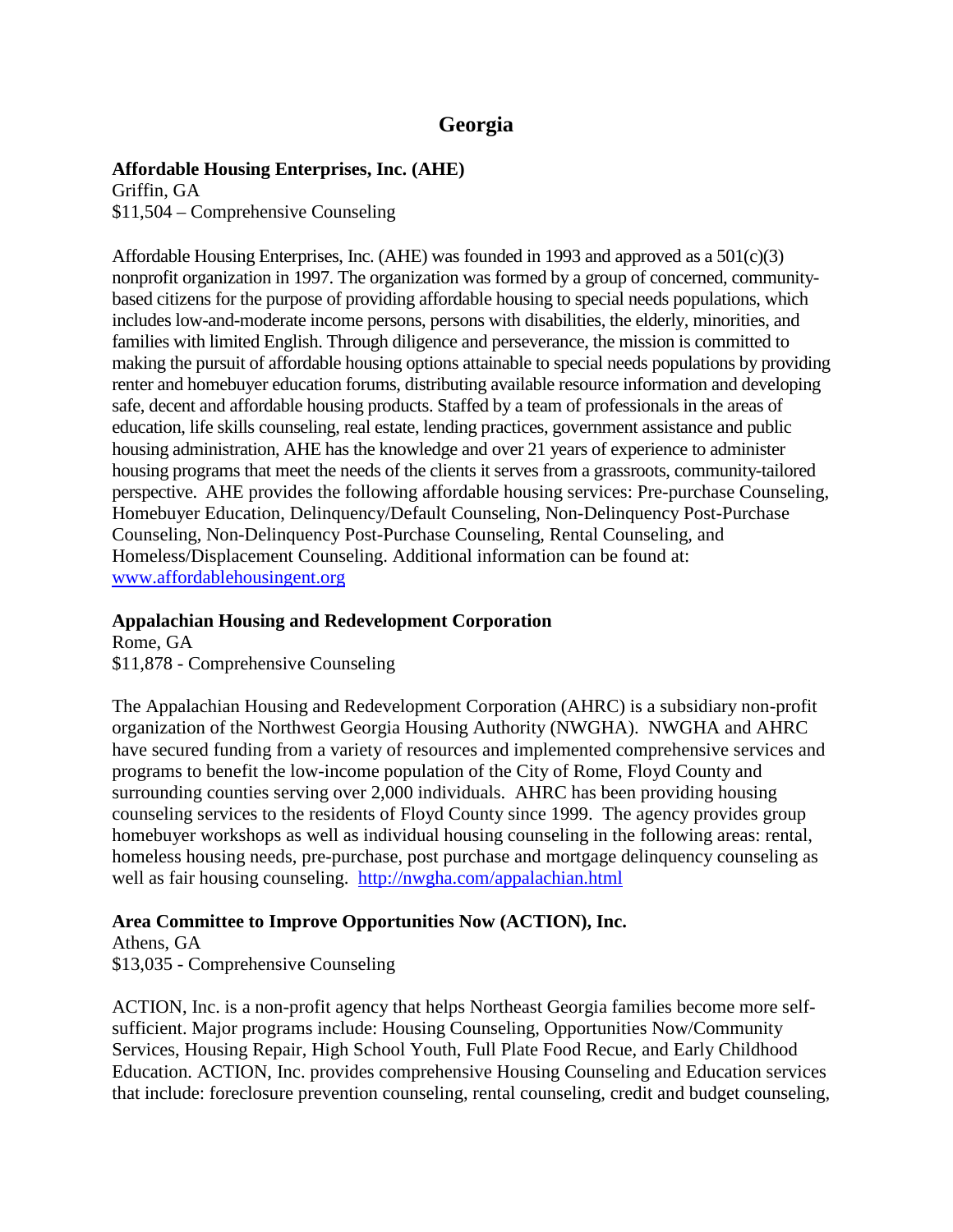homebuyer counseling and education, homeless counseling, and home maintenance counseling and education. The mission of the Opportunities Now Program is to break the cycle of poverty by helping those who want to help themselves achieve success by increasing their level of education and enhancing their employment skills. Community Services provide a helping hand to families in need. Services include emergency food assistance; help with rent, mortgage, and energy expenses as a result of an unforeseen hardship; and nutrition services. Full Plate Food Rescue Project is to reduce hunger, the food budgets of service providers, and the amount of food thrown into landfills. The High School Youth project works with youth who are identified as high-risk for dropping out of school. Housing Program services assist persons in their efforts to secure, affordable and energy-efficient housing through Weatherization Assistance and Housing Repair. Kids In ACTION At The Pencil School, provides quality, affordable education and child care services that prepare young children for success in school. [www.actionincorporated.gov](http://www.actionincorporated.gov/)

### **CCCS of Greater Atlanta DBA ClearPoint Credit Counseling Solutions**

Atlanta, GA \$1,129,073 – Comprehensive Counseling

ClearPoint Credit Counseling Solutions (CCCS) was founded on a 50-year heritage of helping individuals and families take control of their finances and build a better future. The mission: Consumer Health through Financial Education. Established in 1964, ClearPoint has decades of experience providing innovative solutions and education services for our clients' unique financial circumstances. As part of the community focus across the country, ClearPoint partners with other businesses, organizations and non-profits to ensure consumers' financial education needs are met. Budget and credit counseling, housing counseling and education are all core services. ClearPoint remains committed to helping individuals and families establish sound financial security and well-being through confidential and personalized service. ClearPoint is a HUDapproved housing counseling agency and National Intermediary and a leader in the communities it serves. www.clearpointfinancialsolutions.org

### **Columbus Housing Initiative DBA NeighborWorks Columbus**

Columbus, GA \$13,258 - Comprehensive Counseling

Columbus Housing Initiative, Inc. dba NeighborWorks<sup>®</sup> Columbus, a certified CDFI, was organized in 1998 as an overall effort by Columbus' civic leadership to improve substandard housing conditions and revitalize blighted neighborhoods. NeighborWorks<sup>®</sup> Columbus joined NeighborWorks® America in 2004. In 2005, the agency officially began doing business as NeighborWorks® Columbus. NeighborWorks® Columbus has received HUD funding for the last eight years. To date, 1,266 clients have purchased their first home. This is a total investment within the community of over \$135 million. In the last eight years, the agency has originated 100 loans for a total loan volume of \$4 million. In February 2012, NeighborWorks Columbus joined Wells Fargo and NeighborWorks America on the Neighborhood Lift program to provide down payment assistance loans to first time homebuyers in Atlanta, GA. This program has provided assistance to 365 households for a loan volume of \$5,433,729.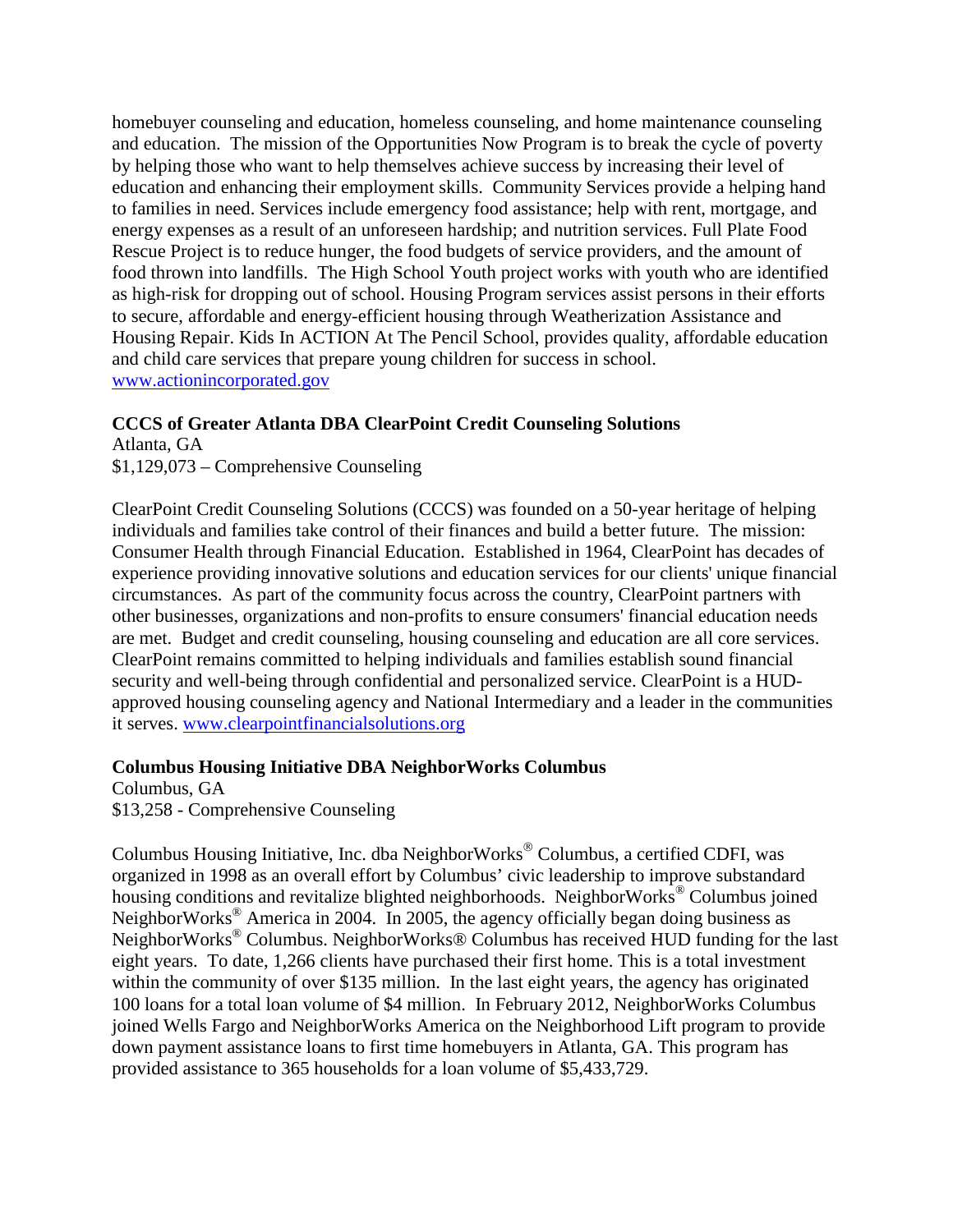### **Economic Opportunity for Savannah-Chatham County Area, Inc**

Savannah, GA \$12,884 - Comprehensive Counseling

Economic Opportunity for Savannah-Chatham County Area, Inc. was incorporated in 1965 as part of Lyndon Johnson's war on poverty effort. Since its initial beginnings, the agency has provided various services to low-moderate income individuals and families including Head Start, Early Head Start, Day Care, Comprehensive Housing Counseling, Youth Development, Housing for Special Needs populations, Energy Conservation through weatherization and solar installation, programs for seniors, programs for veterans, substance abusers, high school drop outs and funds management for individuals who receive SSA, SSI, and VA benefits. The agency became a HUD-approved housing counseling agency in 1975. Tits housing counselors have over 50 years of combined housing experience that covers every type of housing counseling. This includes; loss mitigation, home buyer education, pre-purchase, reverse mortgage, fair housing, pre-rental counseling, homeless counseling and prevention, budgeting and money management. The agency provides counseling in the following areas; mortgage default and delinquency, home buyer education, pre-purchase counseling, energy conservation counseling, rental counseling and homeless counseling. The agency provided housing counseling services to 211 households during Fiscal Year 2013. In addition, energy conservation counseling and weatherization services were provided to over 125 households during calendar year 2013. [www.eoasaga.org](http://www.eoasaga.org/)

## **Georgia Housing Finance Authority, D.B.A. Georgia Department of Community Affairs (DCA)**

Atlanta, GA \$565,290 – Comprehensive Counseling

The Georgia Department of Community Affairs (DCA) was created in 1977 to serve as an advocate for local governments. Today, DCA operates a host of state and federal grant programs and serves as the state's lead agency in housing finance and development. The State has successfully administered the Housing Counseling Program since 1998 and has provided counseling to 40,000 households in Georgia. For more information, please visit the DCA website at [www.dca.ga.gov](http://www.dca.ga.gov/)

## **REAL Parents, Inc., Center for Homeownership Education**

Riverdale, GA \$10,015 – Comprehensive Counseling

REAL Parents, Inc. (RPI) is a Georgia non-profit organization founded in 1991. REAL is an acronym (Respect for Education and Leadership) that provides the foundation for the organization's mission and vision. REAL Parents was organized by a group of parents with the sincere desire to help other parents succeed in developing themselves and to support family engagement activities. In 2007, RPI established the Center for Homeownership Education (CHE). The mission of the CHE is to provide comprehensive affordable housing counseling to low to moderate and middle income residents and individuals. REAL Parents is dedicated to offering an array of community services to parents and families in the form of group education and counseling that includes safe, affordable housing counseling; resolving and preventing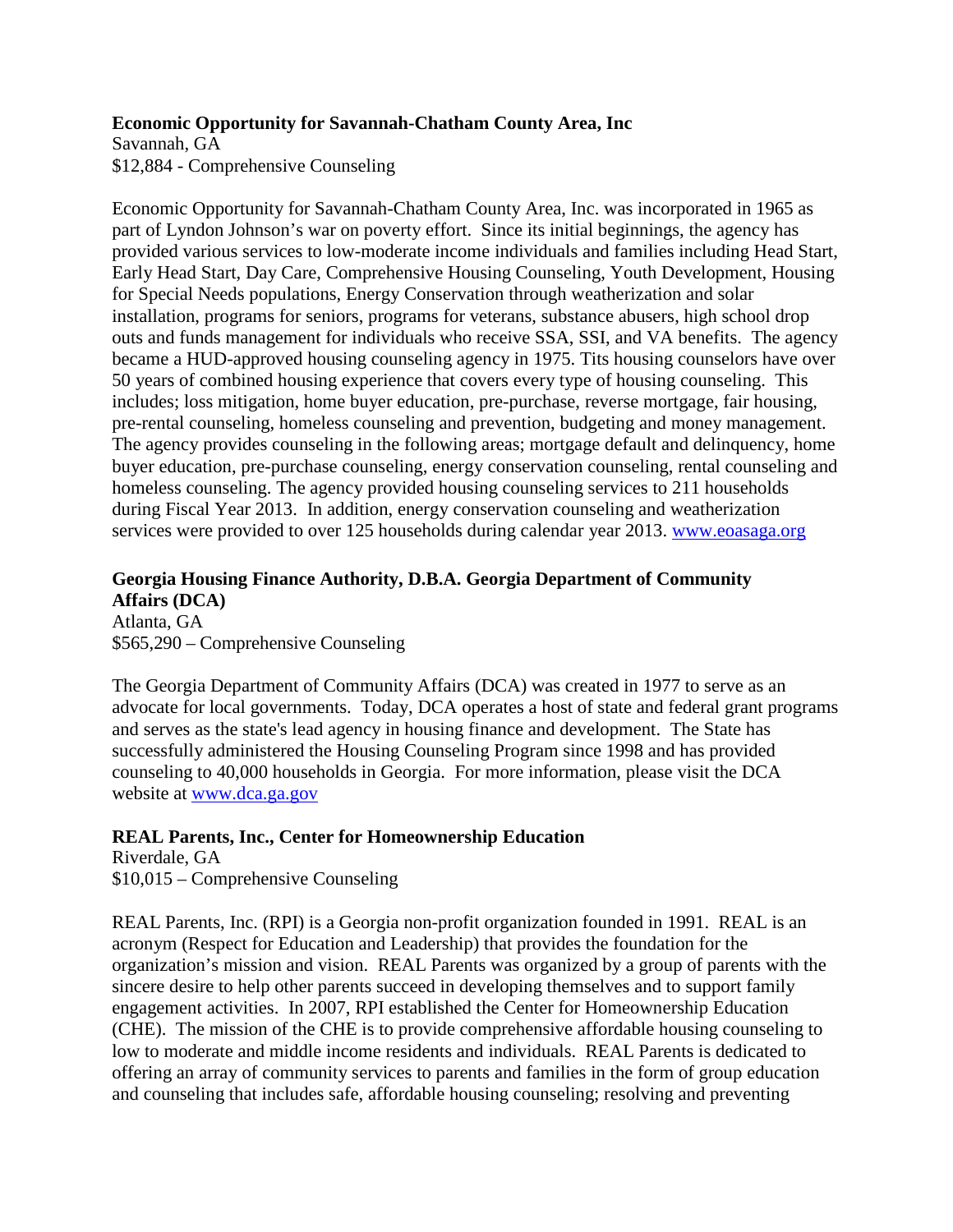mortgage delinquency counseling; pre-purchase counseling and first-time home buyers classes; rental assistance and counseling; job readiness and preparation and financial literacy education to residents and families in Clayton, Henry, Dekalb and Fulton Counties. The post-purchase activities ensure that new home owners are successful for the long term and understand the importance of budgeting and home maintenance. REAL Parents has been a HUD-approved housing counseling agency since 2009. For more information visit: [www.realparents.net](http://www.realparents.net/)

### **Refugee Family Assistance Program**

Stone Mountain, GA \$13,445 – Comprehensive Counseling

Refugee Family Assistance Program (RFAP) is a nonprofit organization founded in 2006 by refugee women in Metropolitan Atlanta. RFAP strives to provide services and support to refugee and immigrant families to ensure that they are healthy and are socially, economically, and culturally adjusted to life in the Atlanta area. The agency aims to assure that these families are welcomed and engaged as valued members in their communities. This is accomplished by aiding in the social and emotional adjustments and cultural transitions of refugees and immigrants through education, social support, and economic opportunities. RFAP provides financial literacy, money management, homebuyer education, pre/post purchase, loss mitigation, delinquency/default, and foreclosure prevention, rental counseling with the primary objective to preserve homeownership. Services are provided in Somali, Arabic, Amharic, Swahili, Nepalese and Burmese. [http://www.refugeefamilyassistanceprogram.org](http://www.refugeefamilyassistanceprogram.org/)

## **SUMMECH Community Development Corp.**

Atlanta, GA \$14,502 - Comprehensive Counseling

SUMMECH CDC is a  $501(c)(3)$  organization which was organized in 1989 as a not for profit community driven initiative to serve the Mechanicsville community in Atlanta, Georgia. The agency's mission is to provide affordable housing, promote home ownership and encourage economic development in the Mechanicsville community. Recognizing that there are many depressed communities in desperate need of revitalization, in September of 2010, SUMMECH Community Development Corporation (CDC) amended its Articles of Incorporation to extend the reach of its services beyond the border of the Mechanicsville/Summerhill neighborhoods to any community where there is an observed need in the State of Georgia. As such, SUMMECH CDC is a developer of single and multi-family affordable housing for rent and sale to low and moderate income persons. SUMMECH has been a HUD-approved housing counseling agency since 2006, offering pre-purchase, post purchase, rental and mortgage delinquency counseling services at no cost to participants. Over 1,000 individuals and families have received counseling through SUMMECH's homebuyer education program. The "Paving the Way" program is SUMMECH's comprehensive housing counseling program which provides Pre/Post-Purchase Counseling; Homebuyer Education, Delinquency/Default Counseling, Rental Counseling and Fair Housing Education services. [www.summechcdc.com](http://www.summechcdc.com/)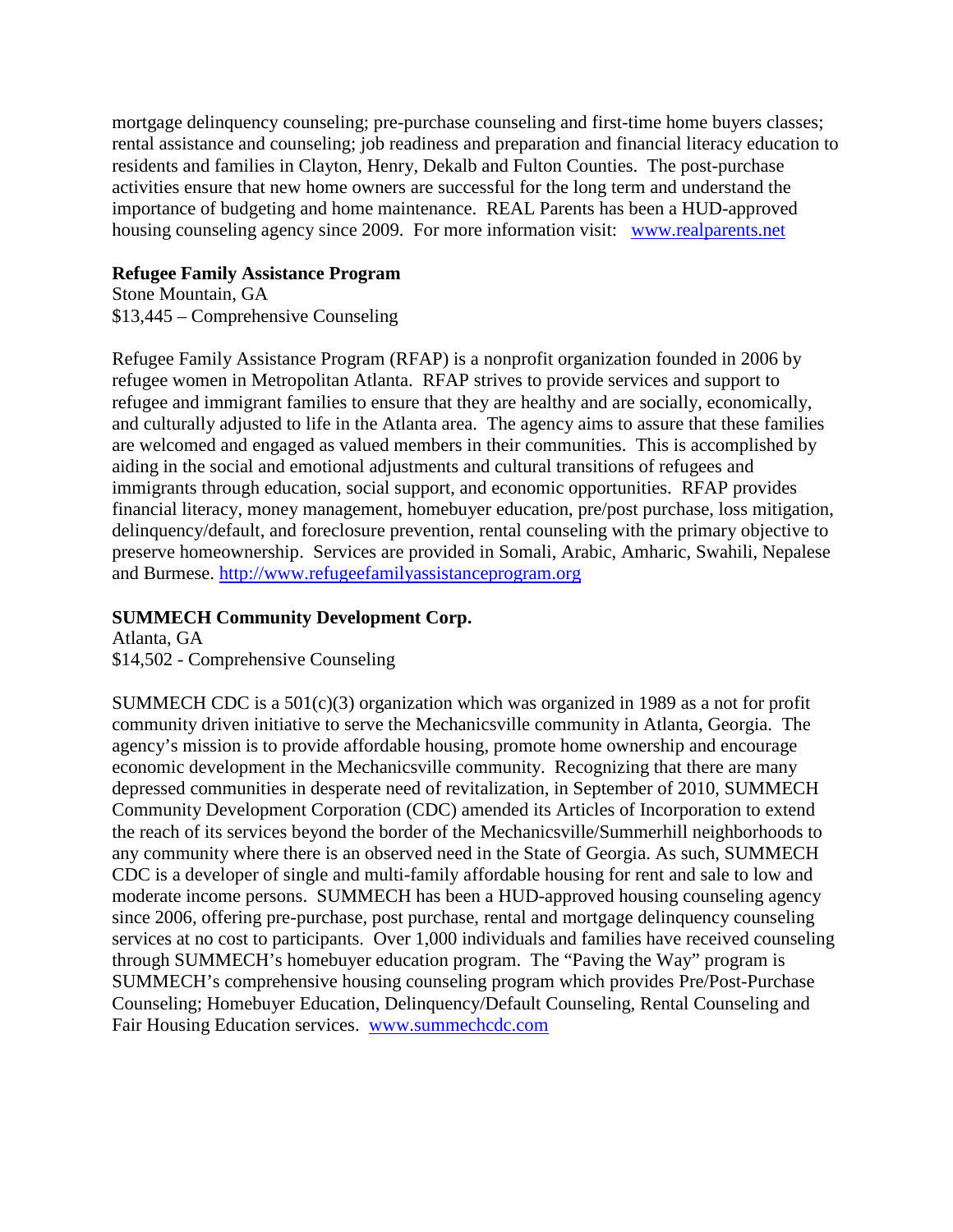## **Idaho**

#### **Idaho Housing and Finance Association**

Boise, ID \$140,554 - Comprehensive Counseling

Idaho Housing and Finance Association (IHFA) is a mortgage finance and housing services organization with over 35 years of experience in leading Idaho families and individuals on the road to home. IHFA's mission is to provide funding for affordable housing opportunities in Idaho communities. IHFA offers below-market-rate mortgages (not sub-prime) to low-tomoderate income Idahoans, administers federal rental assistance in 34 out of 44 counties, convenes Idaho's Homeless Coordination Committee, manages one of the nation's few one-stop funding centers for affordable apartment financing, and operates a clearinghouse of housing information through its Idaho Housing Hotline and through HousingIdaho.org. The agency's web address is [http://www.idahohousing.org](http://www.idahohousing.org/)

## **Illinois**

## **C.E.F.S. Economic Opportunity Corporation**

Effingham, IL \$12,100 – Comprehensive Counseling

C.E.F.S. Economic Opportunity Corporation is a Community Action Agency and a  $501(c)(3)$ non-profit corporation serving economically and socially disadvantaged people in the seven rural counties of Clay, Effingham, Fayette, Shelby, Montgomery, Moultrie and Christian counties in East Central Illinois. C.E.F.S. was incorporated in 1965 at the request of the governing administrative bodies of Clay, Effingham, Fayette and Shelby counties. The agency was expanded in 1967 to serve Moultrie, Montgomery and Christian counties. C.E.F.S. is responsible for the development, implementation and evaluation of social service programs designed to meet the needs of the people in the area it serves. C.E.F.S. Economic Opportunity Corporation's mission is to provide opportunities for people through education and support to achieve and maintain self-sufficiency. At C.E.F.S, housing counseling services are provided by trained, professional staff. Some of the services provided are: Pre-purchase workshops for Homeowners, Fair Housing Assistance, services for the homeless, predatory lending workshops, home improvement and rehabilitation counseling, financial management and budget counseling, rental and homeless counseling. The agency provides counseling regarding scams, unfair practices and referral contact information. [www.cefseoc.org](http://www.cefseoc.org/)

### **Community Investment Corporation of Decatur**

Decatur, IL \$11,317 - Comprehensive Counseling

The Community Investment Corporation of Decatur, Inc. (CICD), an Illinois not-for-profit corporation, offers counseling through the Welcome Home Housing Counseling Program. This program, launched in 1999, achieved HUD approval as a Local Housing Counseling Agency in 2003. Welcome Home is a comprehensive housing counseling program, assisting families in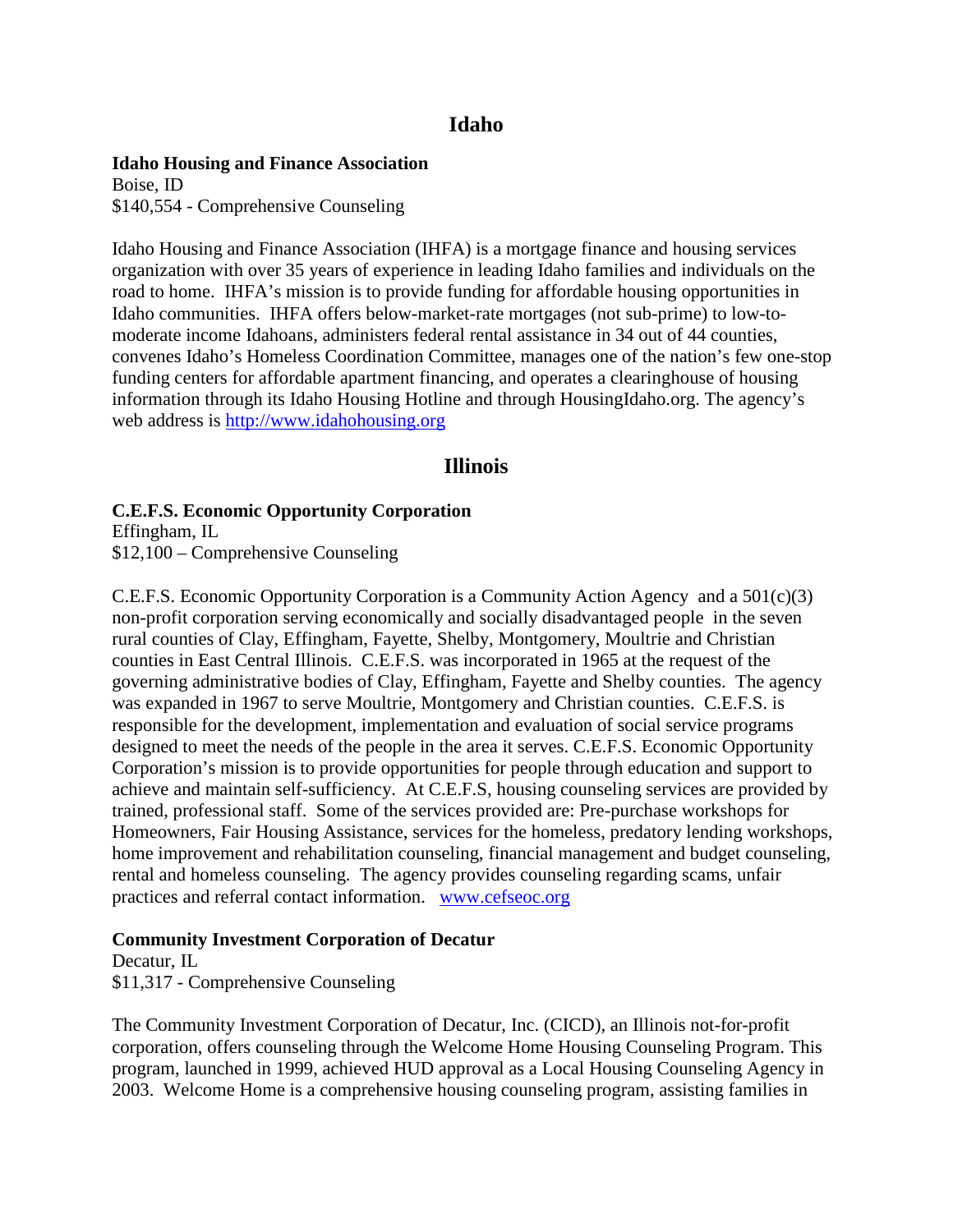purchasing and maintaining decent and affordable homes. It offers an array of basic services, but its three priorities are one-on-one pre-purchase counseling, homebuyer group workshops, and one-on-one foreclosure/delinquency prevention counseling. Welcome Home serves Macon County and surrounding rural county residents, with a particular emphasis on low and moderate income households striving to become first-time home buyers. In the past three years, Welcome Home has become much more active in default/delinquency counseling, helping households to retain their homes. To date, over 600 families have received pre-purchase or post-purchase counseling services. One of the Welcome Home Program's strengths is its close partnership with local agencies, businesses, lenders, and non-profit housing developers. Community Investment Corporation is an active member of the Affordable Housing, Community Reinvestment Act, and Financial Services committees in the Decatur area. <http://www.cicchicago.com/>

### **DuPage Homeownership Center**

Wheaton, IL \$16,666 - Comprehensive Counseling

DuPage Homeownership Center (DHOC) is a HUD-approved nonprofit organization. Its mission is to provide a full range of services to promote and preserve sustainable responsible housing and homeownership with an emphasis on serving first-time homebuyers, low- and moderate-income households, and homeowners in crisis. Founded in 1991, DHOC provides comprehensive housing counseling services, including: workshops on Homebuyer Education, Post-Purchase Education, Foreclosure Prevention, Financial Recovery, and Financial Management for successful renting; Financial Literacy education; and pre-purchase, postpurchase, default, rental, financial capability, and reverse mortgage counseling. DHOC's Homestead Program offers income-eligible families down-payment assistance to afford purchasing in the relatively high-cost DuPage market. Not a mediation program, Counselor in the Court connects homeowners in foreclosure with DHOC's housing counseling services designed to help them work with their lender and prevent foreclosure. DHOC has served over 20,000 households, including more than 8,000 with foreclosure prevention services. Last year, over 3,000 households were served through DHOC programs. [www.dhoc.org](http://www.dhoc.org/)

# **Genesis Housing Development Corporation (GHDC)**

Chicago, IL \$13,855 - Comprehensive Counseling

Genesis Housing Development Corporation (GHDC) is a 501(c)(3) not-for-profit community development organization located in and serving the Mid-South Communities of Chicago, Illinois. GHDC was formally incorporated in 1997 to address the issues of the availability of affordable housing and the ability of low and moderate-income people to own homes, and more broadly, to promote residential, commercial and economic development. In its history, GHDC has built 30 affordable housing units, 2 market rate units, and rehabbed and sold seven single family homes. GHDC is a HUD-approved housing counseling agency and a resource center, offering housing education and counseling for first time home buying and foreclosure prevention efforts, credit counseling, and transitional rental housing services. GHDC has conducted workshops and provided housing counseling for the past fourteen years that have resulted in over 2,500 persons receiving certificates for reduced mortgage costs and benefits as first time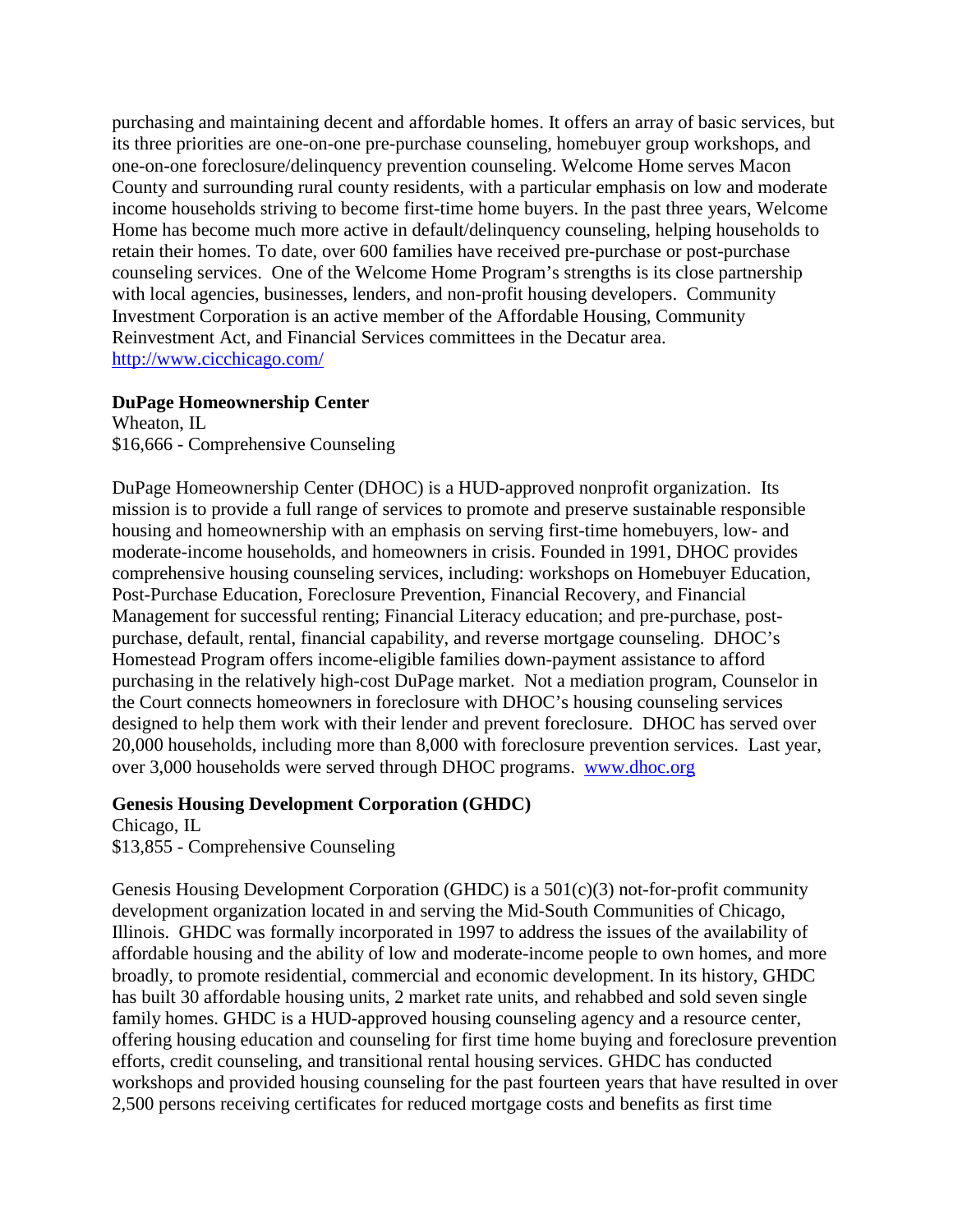homebuyers, with more than 375 purchasing homes. The agency's mission is to build stronger communities by building net worth for local families through affordable housing, financial and credit education, business development and job placement assistance. [www.genesishdc.org](http://www.genesishdc.org/)

# **Housing Opportunity Development Corporation**

Techny, IL \$10,755 - Comprehensive Counseling

Founded in 1983, Housing Opportunity Development Corporation, (HODC) is a communitybased non-profit developer serving north suburban Cook County and South suburban Lake County, Illinois. HODC's mission is to develop, preserve and manage affordable housing in Chicago's northern suburbs. The agency's vision is to create strong, inclusive and just communities by expanding the stock of affordable housing that is available to low to moderateincome individuals and families. The mission is predicated on creating diverse communities that make affordable housing available, even in small increments. HODC takes a holistic approach to development that includes building welcoming communities and creating opportunities for collaboration with municipalities, employers, tenants and neighbors. HODC's housing counseling program provides group workshops covering the basics of ownership and one-on-one meetings to help potential buyers work towards purchasing their own home. The housing counseling services proposed under this Grant include: Pre-purchase counseling; Resolving/Preventing Mortgage Delinquency or Default counseling and Non-Delinquency Post Purchase counseling. [www.hodc.org](http://www.hodc.org/)

# **Kingdom Community, Inc.**

Chicago, IL \$13,597 - Comprehensive Counseling

Kingdom Community, Inc. is a CDC  $501(c)(3)$  established in March 2005. Its mission is to address economic, educational, and social challenges in Chicago's inner-city. Over the years, the organization witnessed depreciation in the community and the tremendous need for change in the neighborhoods. Kingdom Community supports populations that are underserved in the Austin, Lawndale, and Garfield Park areas in the city of Chicago. This population is comprised of diversified groups including the homeless, ex-offenders, single parents, low-income residents, the jobless, at risk teens, and those who are poorly educated. In past years, Kingdom Community has supported over 300 individuals through workshops, referrals, and employment opportunities. The agency offers the following services: Housing Support, Job Training, Employment and Creation, and Community and Economic Development, financial management, mortgage delinquency, pre-purchase and rental counseling as well as fair housing, financial/budget, non-delinquency post purchase, predatory lending, pre-purchase education and mortgage delinquency workshops. Kingdom Community's housing counselors have years of experience and are certified by Neighborworks America. [http://www.kingdomcommunityinc.org](http://www.kingdomcommunityinc.org/)

# **Lake County Housing Authority (LCHA)**

Grayslake, IL \$13,561 - Comprehensive Counseling

The Lake County Housing Authority (LCHA) has strived since 1946 to change the face of public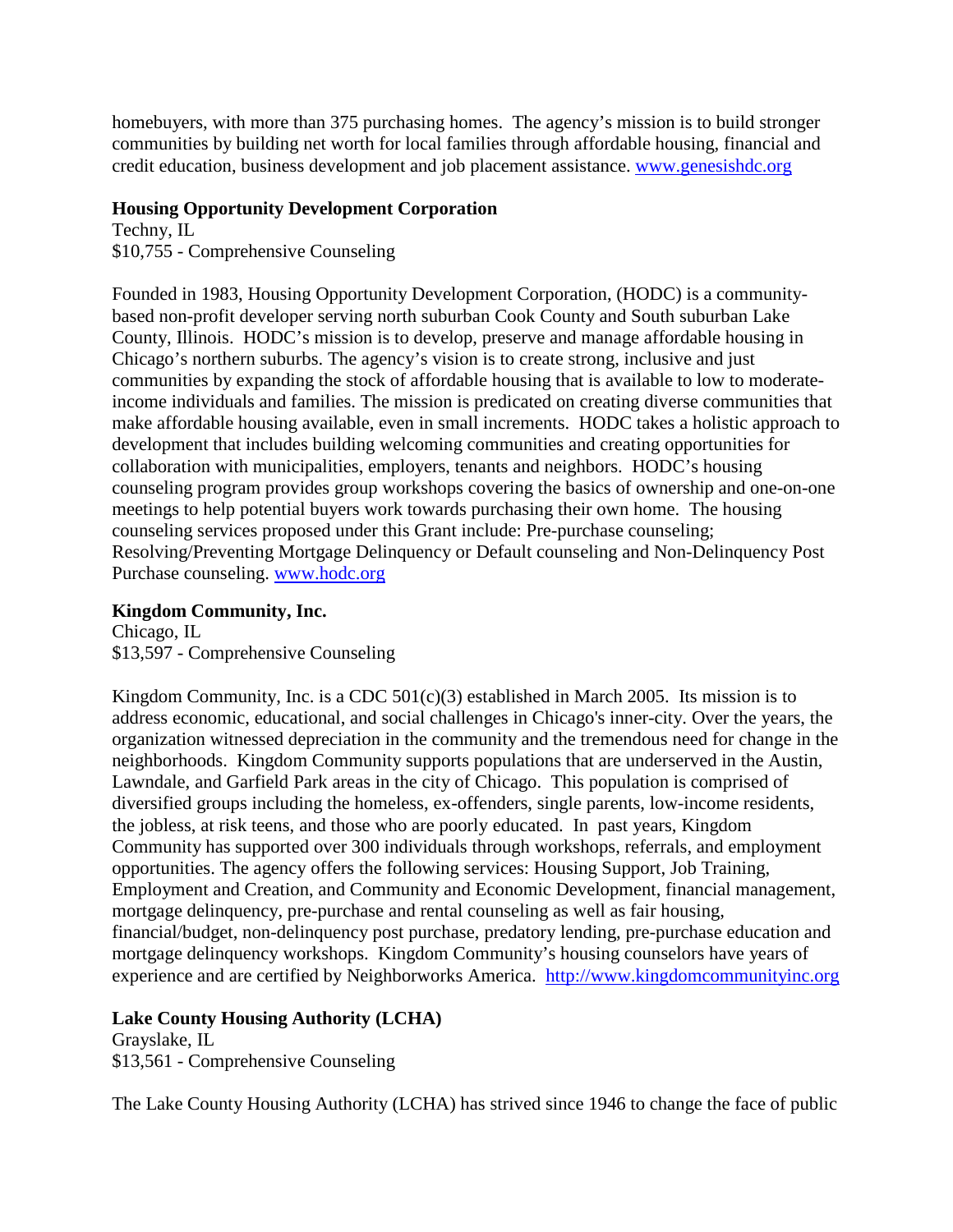housing in Lake County, Illinois. As one of the leading housing authorities in Illinois, the agency provides housing and housing related services for over 11,000 citizens of Lake County. LCHA provides safe, decent and sanitary housing for the most vulnerable members of its community. LCHA continues to play a vital role in providing Mortgage Delinquency and Default Resolution Counseling, Homebuyer Education Programs, Services for Homeless, Pre-Purchase Counseling, Predatory Lending, Loss Mitigation and Renter Assistance. [www.lakecountyha.org](http://www.lakecountyha.org/)

## **Latin United Community Housing Association**

Chicago, IL **\$**17,076 - Comprehensive Counseling

Latin United Community Housing Association (LUCHA) is a tax-exempt, HUD-approved , Illinois not-for-profit Corporation founded in 1982 by a cadre of Humboldt Park, West Town, and Logan Square activists committed to addressing resident displacement and preserving affordable housing in the community. LUCHA serves over 3,000 low-income clients per year (~50% Latino, 25% White, 19% African-American, 5% Asian, and 1% other) through programs and services covering four areas: Affordable Rental Housing; Home Ownership; Home Repair and Maintenance; and The LUCHA Law Project. LUCHA develops and manages affordable rental housing (153 units); provides emergency home repairs for seniors; offers emergency rental assistance for families and victims of domestic violence; conducts workshops for first-time homebuyers; provides financial, default, and foreclosure counseling; and engages the community through organizing efforts which strengthen the development of affordable housing. Moreover, all of LUCHA's services are provided within a bilingual (Spanish/English) environment. [www.lucha.org.](http://www.lucha.org/)

# **Macoupin County Housing Authority**

Carlinville, IL \$11,691 – Comprehensive Housing

The Macoupin County Housing Authority (MCHA) was formed in 1946 to provide decent, safe, and sanitary housing to low-income people in Macoupin County, Illinois. MCHA owns and manages a 46-unit independent living facility for the elderly and 362 public housing apartments in nine towns throughout Macoupin County. MCHA administers a Family Self Sufficiency Program for its public housing residents and a homeownership program for all low to moderateincome residents of Macoupin County. Since becoming a HUD-approved housing counseling agency, MHCA' mission is to provide a broad range of housing counseling services at no cost to all the residents of Macoupin County, Illinois. For more information go to [www.teamhousingcenter.com](http://www.teamhousingcenter.com/)

# **METEC**

Peoria, IL \$13,445 - Comprehensive Counseling

METEC is a nonprofit housing resource center established in 2001, to help low-to moderate income families be successful in achieving affordable, safe, and decent housing through financial education, outreach, and advocacy. METEC's mission is empowering individuals to improve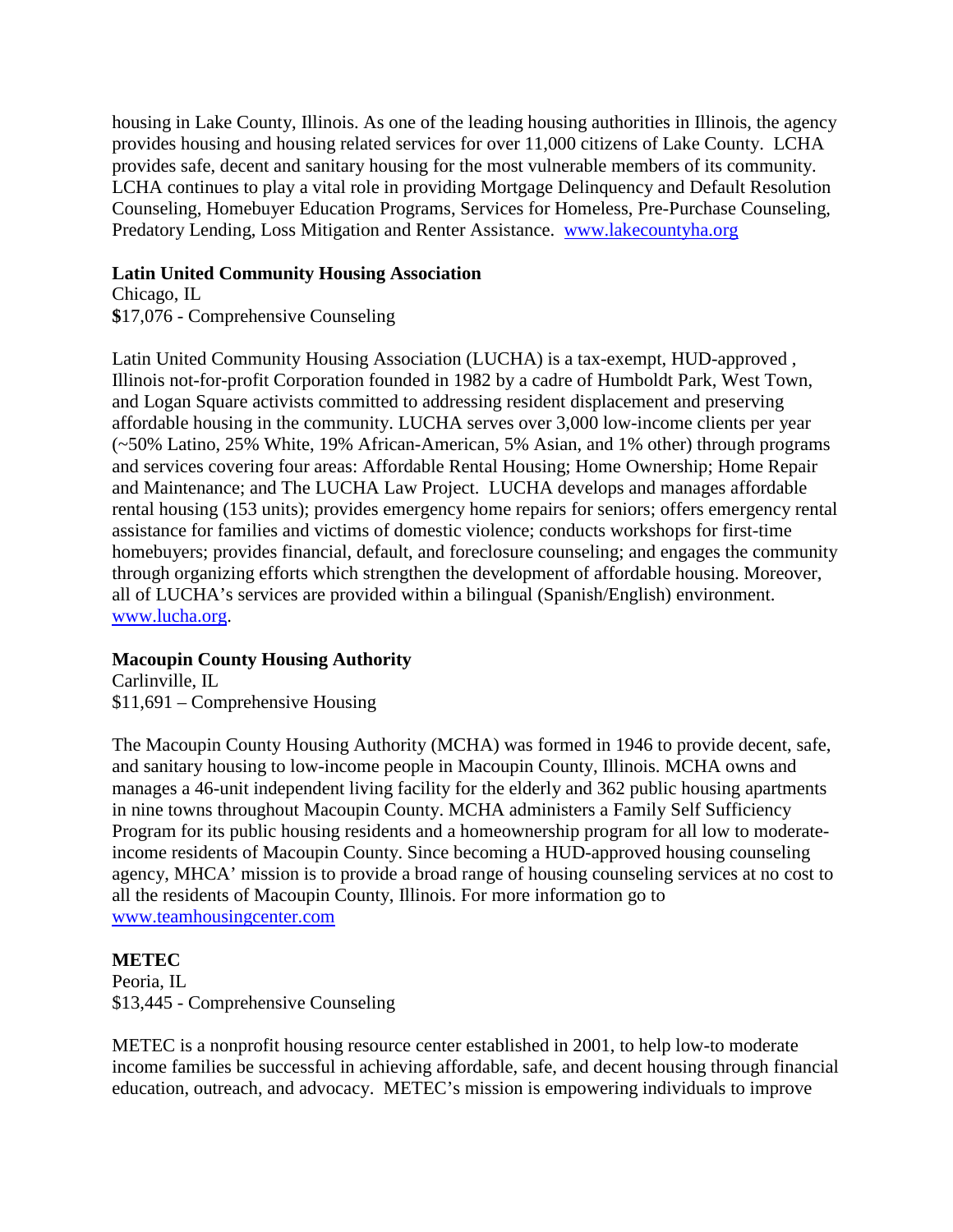their financial well-being through housing counseling, credit counseling, employment and free tax preparation. The agency offers: financial management and budget, mortgage delinquency and default resolution, pre-purchase and rental counseling as well as fair housing pre-purchase, financial and budgeting, non-delinquency post purchase, predatory lending, pre-purchase education, rental and mortgage delinquency workshops. [www.metecresourcecenter.org](http://www.metecresourcecenter.org/)

## **Northside Community Development Corporation**

Chicago, IL **\$**14,336 **-** Comprehensive Counseling

Northside Community Development Corporation (NCDC), formerly known as The Rogers Park Community Development Corporation (RPCDC) was founded in 1997 as a wholly-owned subsidiary corporation of the Rogers Park Community Council (RPCC). In 2013, RPCDC changed its brand to Northside Community Development Corporation to better reflect its commitment to serving all communities of northern Chicagoland. Since becoming a HUDapproved housing counseling agency in 2002, this agency has expanded its operation tri-fold with a focus on preserving and creating affordable housing opportunities to serve the entire Chicago area. NCDC prepares clients for the responsibilities of homeownership through individual counseling and group education as well as helping home buyers qualify for down payment and purchase price assistance programs. NCDC's services include pre-and postpurchase classes, credit repair, condominium and landlord training, and foreclosure prevention counseling. The agency provides housing counseling in the areas of Foreclosure Prevention Counseling, Pre-purchase First Time Homebuyer Training, Pre-purchase Condominium Training, One-on-one Mortgage Readiness Assessment and One-on-one Credit Counseling. [www.northsidecdc.org](http://www.northsidecdc.org/)

# **Smart Money Housing**

Chicago, IL \$20,064 - Comprehensive Counseling

Smart Money Housing (SMH), part of the Smart Women Smart Money Educational Foundation (SWSM), is a non-profit HUD-approved housing counseling agency located on the West side of Chicago, IL. SMH is a woman-founded organization started by the former state treasurer, Judy Baar Topinka in 2001. In 2008, the organization evolved to meet the needs of the community and became HUD-approved and now concentrates on housing counseling for both men and women in Cook County. The organization's mission is to assist people in obtaining and keeping the American Dream, a home of their own. With the belief that knowledge opens doors, counseling and education provide the knowledge to help individuals make informed decisions. Since 2008, over 40,000 persons have been served through group and individual sessions covering the following: Homebuyer Education; Pre-purchase Counseling; Post-purchase Counseling; Mortgage Delinquency Counseling; Money/Debt Management; Reverse Mortgage/HECM Counseling and SB1167 Anti Predatory Lending Database Program Counseling (initiated in Cook County, Illinois). [www.smartmoneyhousing.org](http://www.smartmoneyhousing.org/)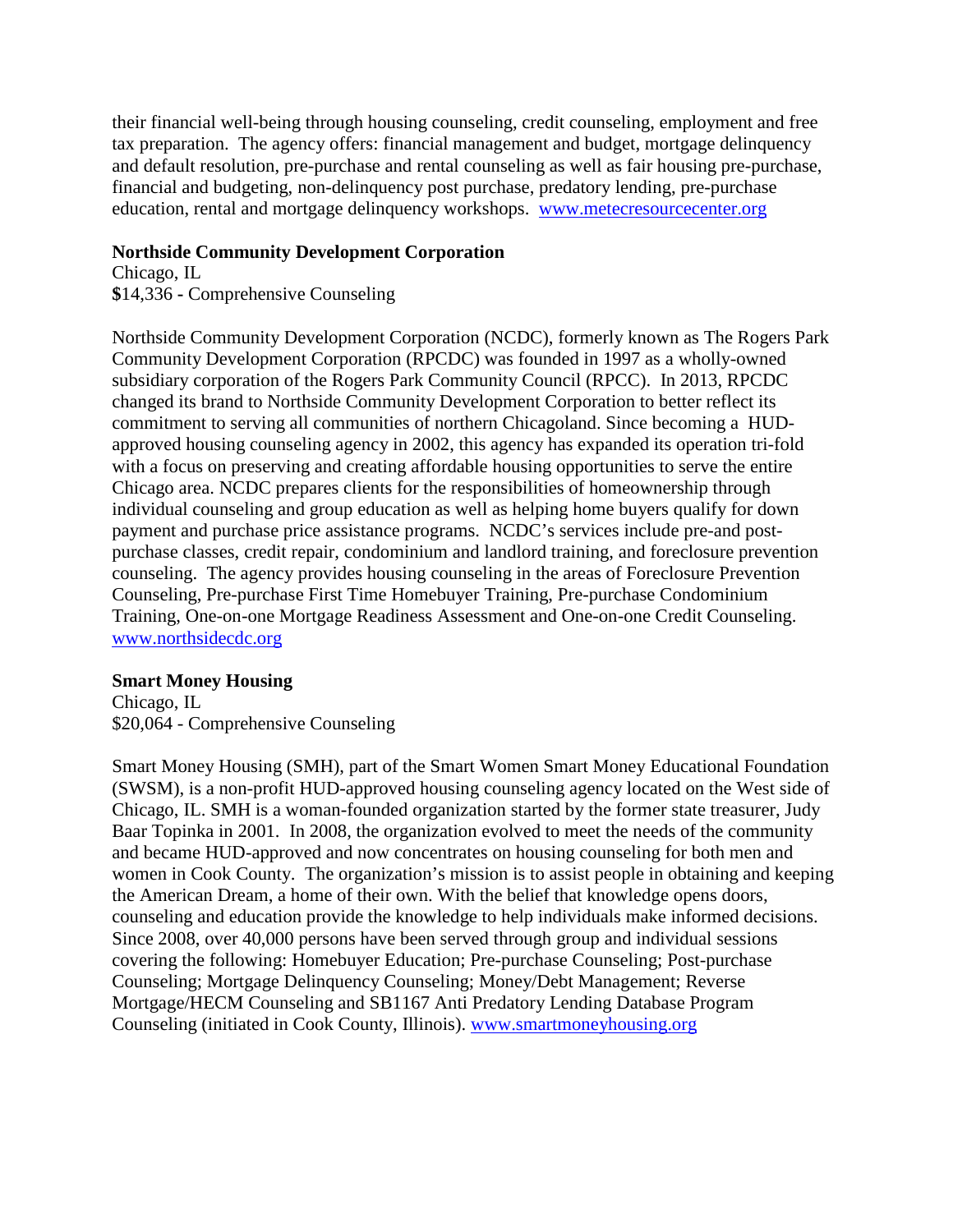### **South Suburban Housing Center**

Homewood, IL \$14,977 - Comprehensive Counseling

SSHC is a private, non-profit, regional fair housing agency serving over 50 communities in southern Cook and northeastern Will counties of Illinois. SSHC was formed in 1975 by the League of Women Voters for the purpose of monitoring and addressing discriminatory practices in the housing markets to foster stable racially and economically diverse communities. SSHC's current Fair Housing Enforcement and Housing Counseling programs assist individuals in all protected classes and ensure that housing providers recognize and comply with fair housing laws. SSHC's counseling programs assisted 870 families during its last program year. This grant award supports SSHC's comprehensive housing counseling activities and specifically supplements mortgage delinquency, default and foreclosure counseling activities performed on behalf of families suffering from mortgage distress. Continuing default/foreclosure counseling assistance is critically needed in this area recovering from the highest mortgage foreclosure rate in the Chicago region. This program will also provide additional fair housing and mortgage scam/fraud legal awareness education to each housing counseling client by SSHC's experienced fair housing enforcement staff. HUD funded comprehensive counseling activities include oneon-one pre-purchase, post-purchase, mortgage delinquency, rental/homeless counseling, and mortgage modification assistance, as well as group workshops and on fair housing, mortgage fraud awareness, and foreclosure prevention/intervention education. [www.southsuburbanhousingcenter.org](http://www.southsuburbanhousingcenter.org/).

## **Total Resource Community Development Organization**

Chicago, IL \$13,517 – Comprehensive Counseling

Total Resource Community Development Organization (TRCDO) was established in 1999 and incorporated in 2000 as a  $501(c)(3)$  non-profit entity. Located on the south side of Chicago, Illinois TRCDO's key mission is to help close the service gaps for families that are in need of immediate wraparound services. Its purpose is to be a "one-stop" resource that offers programs that provide daily living resources and support. This is accomplished through collaborative relationships with communities, businesses and governmental agencies. TRCDO services an average of 40,000 individuals annually through housing counseling, energy assistance, youth programs, employment training and a food pantry. In 2012, TRCDO became a HUD-approved local housing counseling agency. TRCDO's housing services include Pre-Purchase Counseling, Mortgage Delinquency and Default Resolution Counseling, Non-Delinquency Post-Purchase Counseling, Home Improvement and Rehabilitation Counseling, and workshops in Pre-Purchase Counseling Homebuyer Education, Resolving/Preventing Mortgage Delinquency, Financial Budgeting and Credit Repair, Fair Housing Pre-Purchase Education, Predatory Lending Education and Non-Delinquency Post-Purchase for homeowners and buyers. TRCDO's 2013 affordable housing counseling service results provided assistance to 2,252 households, saved 433 homes, and secured \$5.5 million in direct financial assistance to homeowners. This was achieved through collaborative relationships with the Illinois Housing Development Authority, Cook County, and Chicago. [totalresourcecdo.com](http://totalresourcecdo.com/)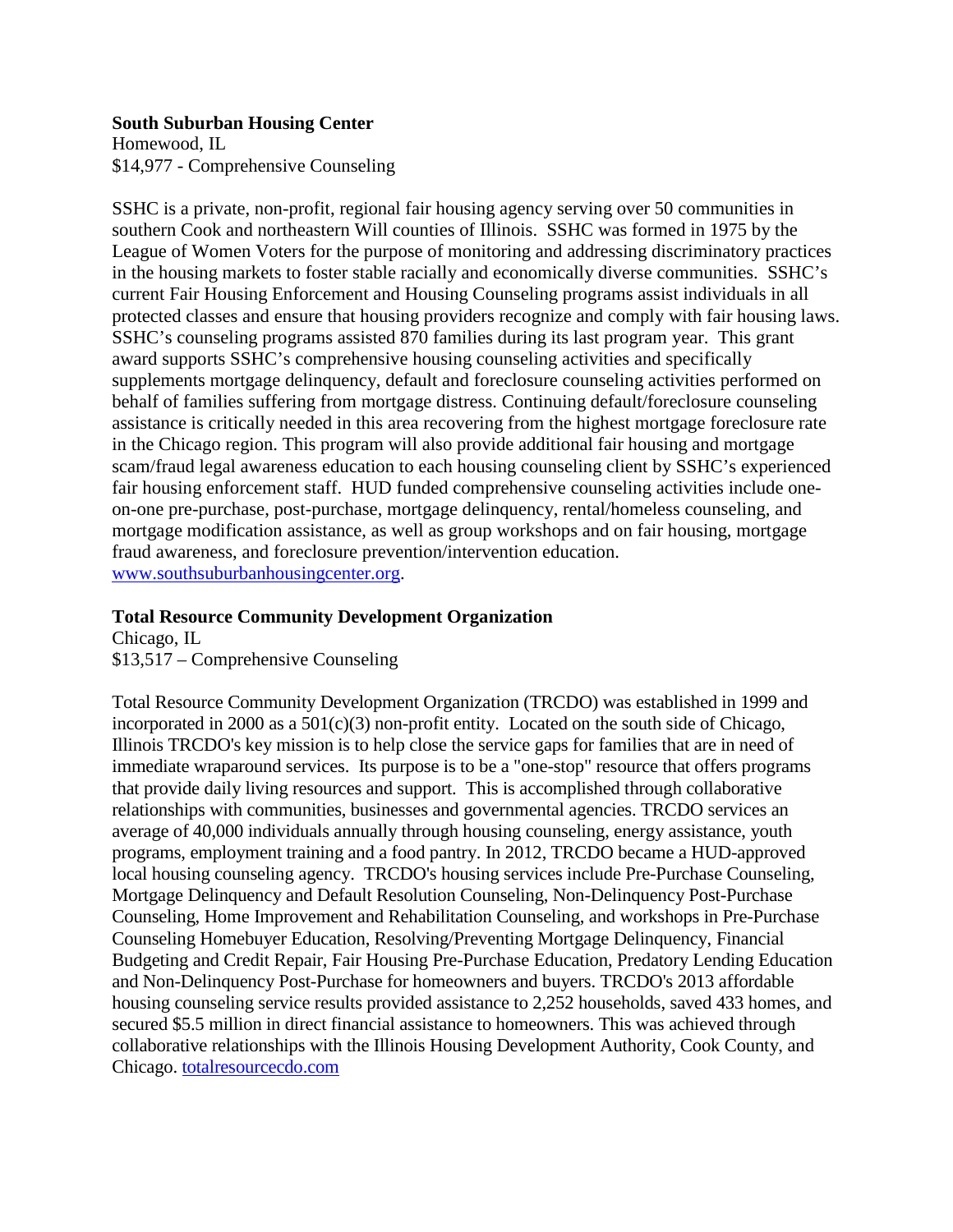**Will County Center for Community Concerns**

Joliet, IL \$16,292 - Comprehensive Counseling

The Will County Center for Community Concerns, established in 1987 as the Community Action Agency serving Will County Illinois, has provided programs and services to Will County residents for more than 25 years. The agency's mission is to assist and enable low and moderate income individuals to obtain the opportunities needed to prepare themselves for self-sufficiency and attain stable, affordable housing. Since its inception, the Center has provided education and counseling at no cost to renters, homeowners and prospective homebuyers who reside within Will County. The Center is a HUD-approved housing counseling agency and offers comprehensive counseling on pre-purchase, post-purchase, delinquency and default counseling, Home Equity Conversion Mortgage, Certified Renters and Mortgage Assistance. In 2014, the agency provided more than 13,000 services to individuals and families in Will County, and provided HUD-funded housing counseling services to more than 386 households. [www.wcccc.net](http://www.wcccc.net/)

# **Indiana**

## **City of Bloomington - Housing and Neighborhood Development**

Bloomington, IN \$13,754 – Comprehensive Counseling

Housing and Neighborhood Development City of Bloomington (HAND) is a HUD-approved housing counseling agency with a mission to offer comprehensive counseling to low and moderately low-income clients of Monroe County in the state of Indiana. The types of services offered include pre and post purchase, default, homebuyer education, HECM, rental, and predatory lending counseling. During the prior fiscal year, this agency counseled 256 clients, held 3 homebuyers workshops, two financial literacy workshops and one rental assistance workshop with HUD funding. This agency has been providing housing counseling services since 1974 and since then has developed an array of programs and local community partnerships to assist individuals and families in finding decent and affordable housing in their community. HAND has established partnerships with Habitat for Humanity, Martha's House, Shalom, Inc., Community Kitchen, Hoosier Hills Food Bank, local lenders, realtors, an insurance agencies, and appraisal firms. [www.bloomington.in.gov/hand](http://www.bloomington.in.gov/hand)

# **Community Action of Northeast Indiana, Inc. (CANI)**

Fort Wayne, IN \$10,978 – Comprehensive Counseling

CANI is a private, non-profit agency that promotes economic and community development by providing resources, helping people gain access to opportunities, and teaching them the skills they need to become self-sufficient. CANI was established in 1965 with the mission to help communities, families, and individuals remove the causes and conditions of poverty. Among this work is the provision of housing services including rental assistance vouchers, the creation of new housing communities and homebuyer opportunities, and providing education, support, and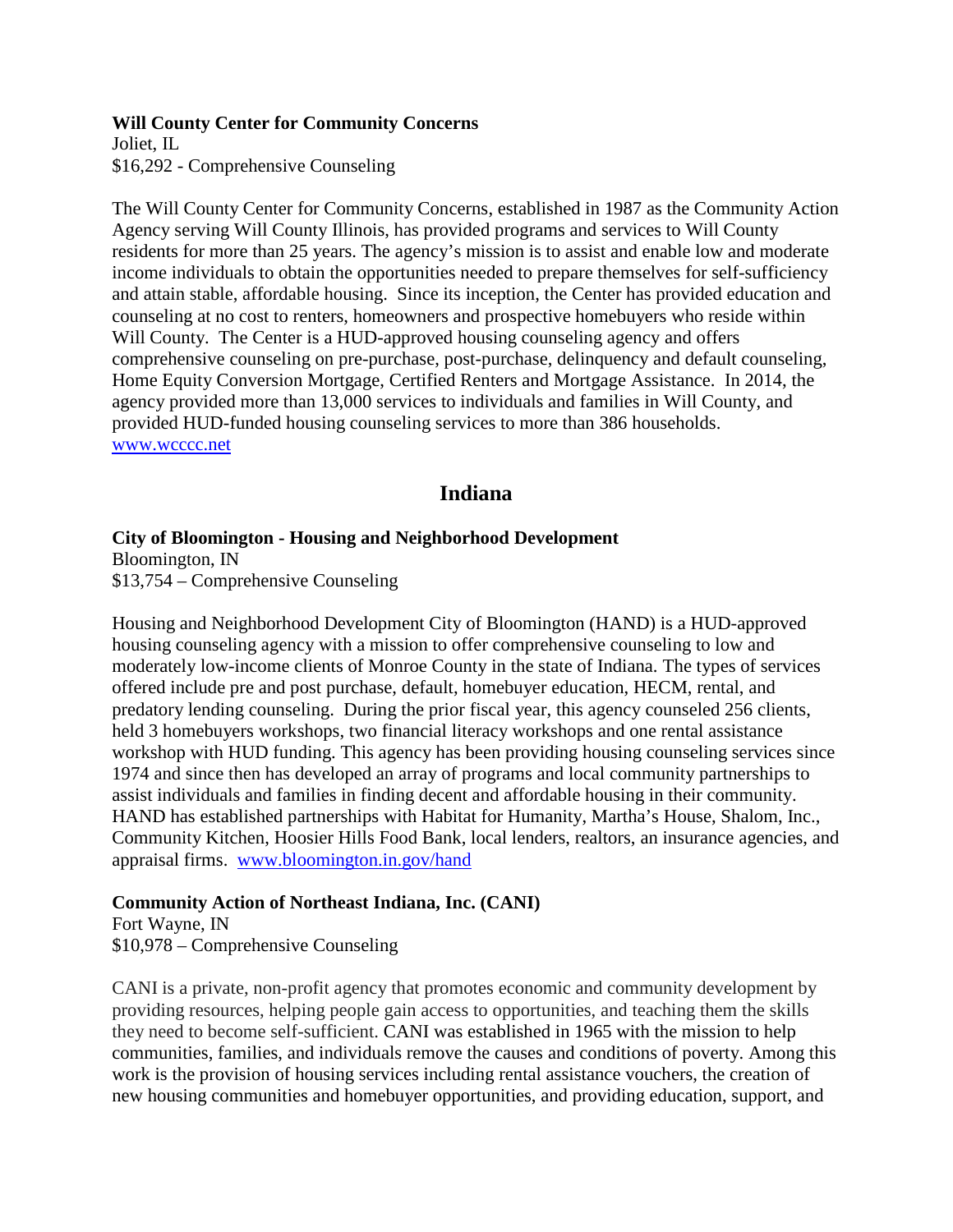financial knowledge to those who wish to acquire or maintain safe and affordable housing. CANI provides one or more programs and services in Adams, Allen, DeKalb, Elkhart, Grant, Huntington, Kosciusko, LaGrange, Noble, Wells, Steuben and Whitley counties. [www.canihelp.org.](http://www.canihelp.org/)

### **Community Action Program of Evansville & Vanderburgh County, Inc.**

Evansville, IN

\$12,920– Comprehensive Counseling

The Community Action Program of Evansville & Vanderburgh County, Inc. (CAPE) has addressed the needs of the economically disadvantaged for over 40 years. CAPE was founded in 1965 as a result of the Economic Opportunity Act, which was enacted to provide stimulation and incentive for urban and rural communities to mobilize their resources to combat poverty through community action programs. Since its formation, CAPE has grown considerably in order to fulfill its mission of promoting programs for self-sufficiency and has increased its services to address specific needs. Currently, CAPE's programs focus on the social and economic selfsufficiency of low- to moderate-income families. The programs and services provided by CAPE are aimed at ensuring basic needs are met, as well as the promotion of skills and training to achieve self-sufficiency. Most of the programs provided by CAPE are income based and prioritize the elderly, disabled, and families with small children. CAPE is recognized as a Community Housing Development Organization providing affordable housing for low- to moderate-income families in Gibson, Posey, Vanderburgh and Warrick Counties in Southwestern Indiana. CAPE also administers a homeownership program, providing down payment assistance and housing counseling services to families who are at or below 80% of the area median income. Foreclosure Prevention counseling is also offered to households experiencing difficulties meeting their mortgage obligations. <http://www.capeevansville.org/>

### **Hoosier Uplands Economic Development Corporation**

Mitchell, IN

\$13,632 – Comprehensive Counseling

Hoosier Uplands is a not-for-profit community action agency based in Mitchell, Indiana that provides various services in Crawford, Lawrence, Orange, Martin, Washington, Daviess, Greene, Dubois and Pike counties. Hoosier Uplands was incorporated as a nonprofit community action agency in 1966 and is staffed by over 200 employees. The agency's corporate mission is to plan, implement or cause to be implemented, and provide comprehensive services to the poor, elderly and disabled. Hoosier Uplands strives to alleviate poverty, improve living conditions, and provide access to health care and social services to those families and individuals in need within its service area. The agency provides many services including: weatherization, energy assistance, budget counseling, Section 8 Housing assistance, housing counseling, and housing rehabilitation services. Housing Counseling services provided include: pre-purchase, pre-rental counseling, post-purchase counseling, mortgage default/delinquency counseling, loss mitigation counseling, renter assistance counseling and Fair Housing assistance information. During the 2014 fiscal year, the Housing Counseling Program assisted 390 families with their housing needs. [www.hoosieruplands.org](http://www.hoosieruplands.org/)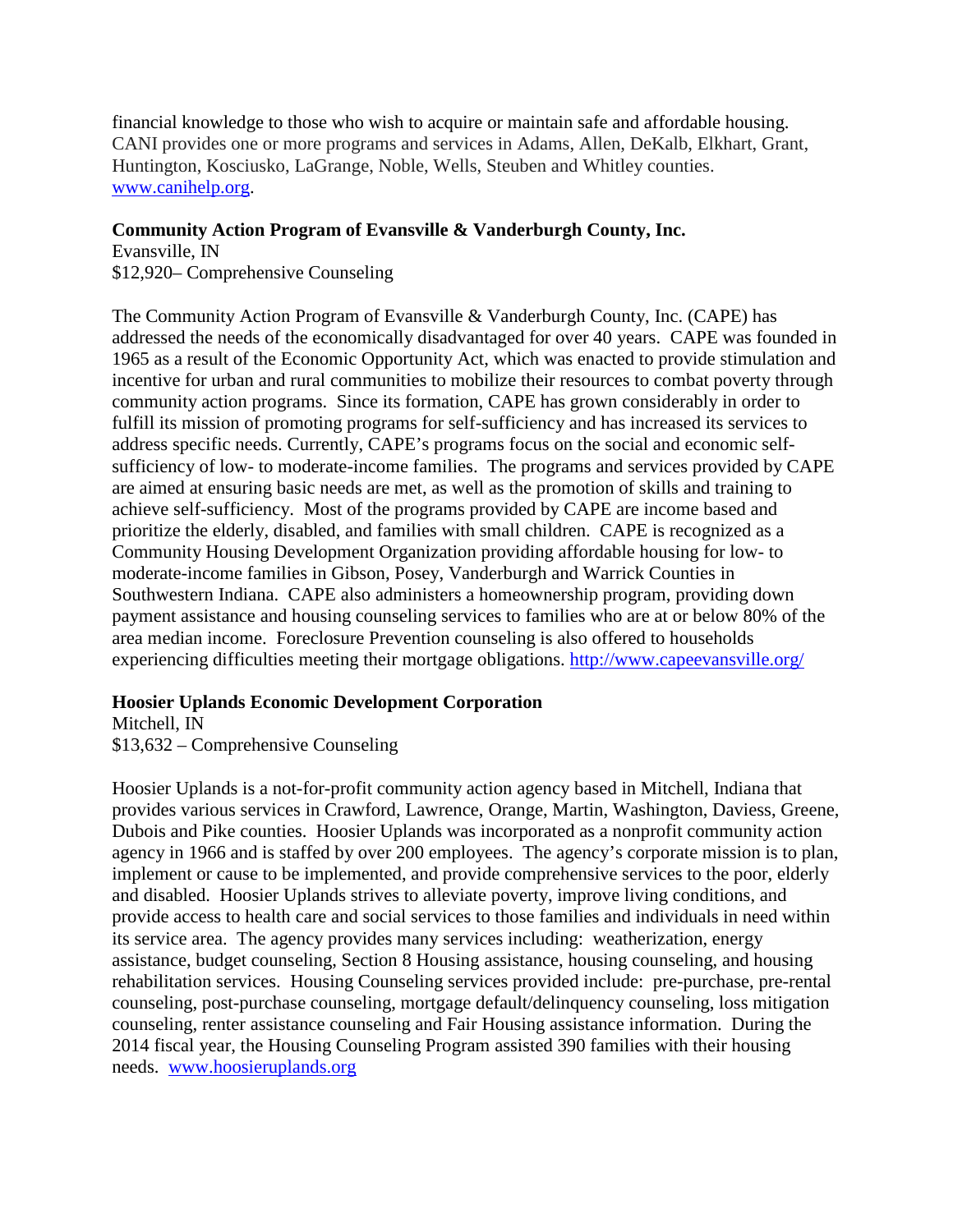### **Lincoln Hills Development Corporation**

Tell City, IN \$12,626– Comprehensive Counseling

Lincoln Hills Development Corporation is a non-profit Community Action Agency, which was incorporated in 1965 to serve the needs of the residents of rural southern Indiana through housing, employment, economic, human services, and community development initiatives. Lincoln Hills is an Indiana Community Housing Development Organization, and a Certified Community Development Entity. During the past 49 years, Lincoln Hills Development Corporation has provided needed services to literally thousands of persons throughout southern Indiana, with 8,468 persons assisted in 2013. Services are provided to all population ages, and include: Healthy Families; Head Start/Early Head Start; utility assistance; weatherization services; Retired and Senior Volunteer Program opportunities; affordable multi-family housing; elderly/disabled housing; Housing Counseling; and other community services. [www.LHDC.org](http://www.lhdc.org/)

### **Muncie Homeownership and Development Center**

Muncie, IN \$11,913– Comprehensive Counseling

Muncie Homeownership and Development Center (MHDC) was established in 1992. In 1995, MHDC became a HUD-approved housing counseling agency. Since 1992, over 3,000 families have received homeownership services. MHDC constructs new homes and rehabilitates existing homes in mixed income neighborhoods, and assisted in assuring clean, safe, affordable housing, for residents of the City of Muncie. In 2013, MHDC, in partnership with the Muncie Area Career Center Building Trades Program and Ball State University's Architect Program, built its first "Build Green" home. The home meets all energy efficient standards as defined by HUD. MHDC has identified the needs of the community and continued to work with The City of Muncie as a (CHDO) Community and Housing Development Organization. MHDC continues to play a vital role in the Supportive Services programs in cooperation with the Muncie Housing Authority, Family Self Sufficiency Program, and the Section 8 Voucher Choice Homeownership Program. The purpose and mission of this project are to move families from welfare to work then to homeownership. MHDC provides housing counseling services to residents of Delaware County, and the six surrounding counties. Participants of the program are offered the following services; Mortgage Education, Financial Literacy, Fair Lending and Mortgage Fraud Analysis, Post Purchase Foreclosure Prevention, and Mortgage Document Review. [www.facebook.com/pages/Muncie-Home-Ownership-and-Development-Center](http://www.facebook.com/pages/Muncie-Home-Ownership-and-Development-Center)

# **The Affordable Housing Corporation of Marion, Indiana**

Marion, IN \$17,637 - Comprehensive Counseling

Affordable Housing & Community Development Corporation (AHCDC) was incorporated in 1995 and recognized by the IRS as a  $501(c)(3)$  tax exempt entity in July 1996. AHCDC was first certified as a Community Housing Development Organization (CHDO) for Grant County in 1997 and continues to assist in delivering HOME Investment Partnerships Program funds to meet local needs. AHCDC provides counseling through the Indiana Foreclosure Prevention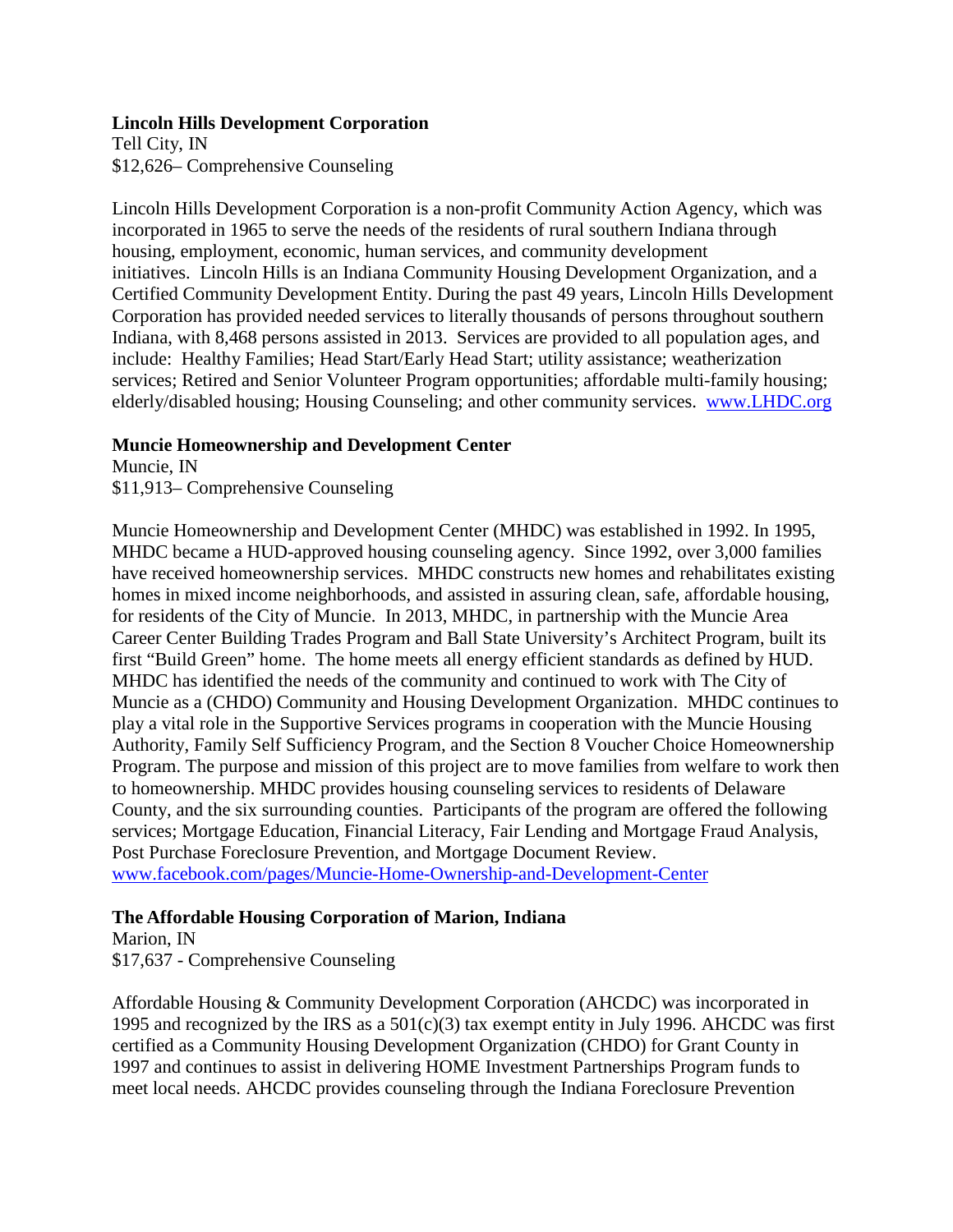Network and has been a HUD-approved housing counseling agency since 2002. AHCDC is driven by a mission to "serve as an agent of change for building better communities" through the following programs and services: Comprehensive housing counseling services including: homeless, rental, pre-purchase, post-purchase non-delinquency, foreclosure prevention, and reverse mortgage counseling; Administration of federal and state grants on behalf of local units of government and nonprofits; Development/management of affordable multi-family and singlefamily units for rent/sale; Hosting the 1-877-GETHOPE call center on behalf of the Indiana Foreclosure Prevention Network; Training, technical assistance, and loan servicing for microentrepreneurs; and Management of matched savings accounts for homeownership, education/employment training, and small businesses. [www.ahcgrantcounty.com](http://www.ahcgrantcounty.com/).

### **Iowa**

**Center For Siouxland** Sioux City, IA \$14,193– Comprehensive Counseling

Center For Siouxland is a non-profit human service agency located in Sioux City, Iowa. Center For Siouxland was organized in 1975, as a cooperative effort of the Iowa Department of Social Services, United Way of Siouxland, Area Agency on Aging, and YMCA. Center For Siouxland was incorporated in 1977. Its mission is to "provide assistance, information, and direction in order to help people, empower lives, and build futures." Initial programs included emergency financial assistance, crisis intervention, traveler's aid, assistance to older people, and a 24-hour program of information and referral. The housing counseling program was added in early 1976, and in 1978, the agency received approval as a HUD Housing Counseling Agency. Today, the Comprehensive Housing Counseling Program employs 4 housing and credit/financial counselors to provide free one-on-one housing and credit/financial counseling in the areas of pre- and postpurchase, mortgage default/delinquency, rental, non-delinquency post-purchase, homeless/displacement, budgeting/money management, debt management, and predatory lending. Counselors also provide pre-/post-purchase homebuyer, renter, and financial literacy group education. In addition, Center For Siouxland also provides Consumer Credit Counseling; Representative Payee services; Community Assistance (food and prescription assistance); Transitional and Permanent Supportive Housing for the homeless; VITA Free Income Tax Preparation, and RSVP Program. [www.centerforsiouxland.org](http://www.centerforsiouxland.org/)

### **Eastern Iowa Regional Housing Authority**

Dubuque, IA \$14,653– Comprehensive Counseling

The Eastern Iowa Regional Housing Authority (EIRHA) was established in 1978 and operates as a division of the East Central Intergovernmental Association (ECIA). EIRHA was organized pursuant to Chapter 28E, Code of Iowa, and was established and created as a regional housing authority for Cedar, Clinton, Delaware, Dubuque, Jackson and Jones Counties, excluding the cities of Dubuque and Clinton. The mission of the Eastern Iowa Regional Housing Authority is to provide decent, safe, and affordable housing for eligible households; to provide opportunities and promote self-sufficiency; create economic independence; and provide housing counseling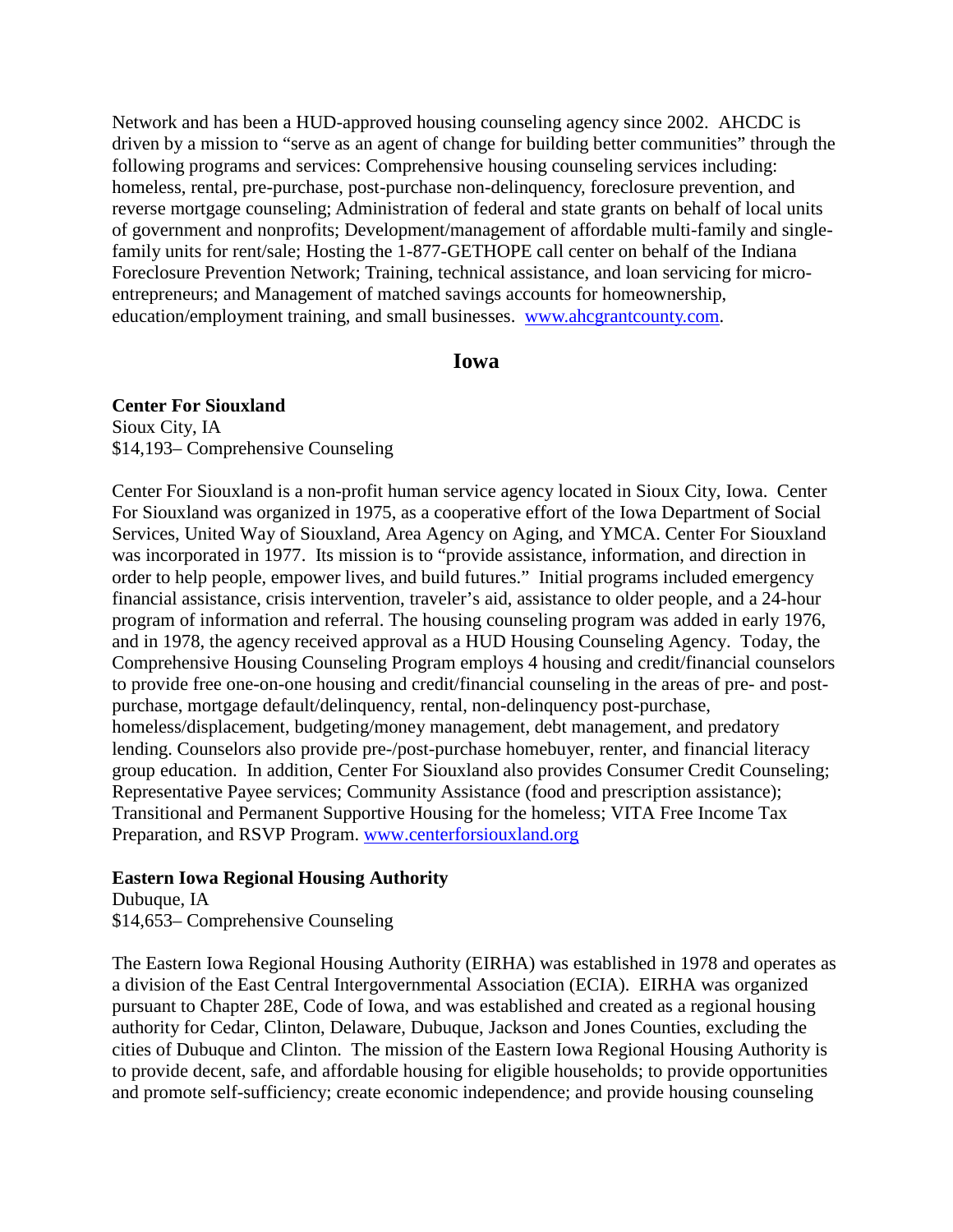and home ownership opportunities for Section 8 Housing Choice Voucher (HCV) and Public Housing program participants. The EIRHA has an Annual Contributions Contract to serve 983 families on the Section 8 HCV program and owns and operates 164 Public Housing units. Since July 2003, the EIRHA has operated an HCV Homeownership Program. The Public Housing Homeownership Program has been in place since October 2001 and allows the Housing Authority to sell its Public Housing units to qualifying families. The ROSS Family and Homeownership Grant awarded in June 2008 has assisted over 113 families. In FY 2014, EIRHA served over 143 clients in the Cedar, Clinton, Delaware, Dubuque, Jackson and Jones Counties. [www.eirha.org](http://www.easterniowaregionalhousing.org/)

### **Family Management Credit Counselors**

Waterloo, IA \$17,607- Comprehensive Counseling

Family Management Credit Counselors supports the delivery of a wide variety of housing counseling services to 19,101 homebuyers, homeowners, low- to moderate-income renters, and the homeless in the last nine years. The primary objectives of the program are to reduce mortgage delinquency, affirm Fair Housing, improve access to affordable rental housing and preserve homeownership. Counselors provide guidance and advice to help families and individuals improve their housing conditions and meet the responsibilities of tenancy and homeownership. Additionally, counselors may provide counseling services to homeowners to prevent or resolve mortgage delinquency, default, and foreclosure, with the primary objective to preserve homeownership. Applicants funded through this program may also provide Home Equity Conversion Mortgage counseling to homeowners 62 years of age and older who seek to convert equity in their homes into income that can be used to pay for home improvements, medical costs, living expenses, or other expenses. During Fiscal Year 2013, the agency counseled 1278 clients**. [www.familymanagementcc.com](http://www.familymanagementcc.com/)**

### **Home Opportunities Made Easy, Inc. (HOME, Inc.)**

Des Moines, IA \$12,626– Comprehensive Counseling

Founded in 1967, the mission of HOME, Inc. is to create opportunities for quality affordable housing to enable low-income families to become self-sufficient. HOME, Inc. has been a HUDapproved housing counseling agency since 2003. HOME, Inc. provides the following programs and services: Homeownership Counseling and Supportive Services (HCSS), which helps prospective homeowners prepare to purchase their own homes through counseling and educational sessions; the Community Housing Services Program, which assists landlords and tenants in solving housing problems; and the Property program, which develops 8-10 units of housing annually through acquisition, rehabilitation, and new construction. HOME, Inc. develops financing models and attracts grant funds to keep housing costs affordable thus making homeownership available to low-income families in Polk County. In addition, general contracting services are provided to 25 low-income homeowners annually to address emergency repairs or deferred maintenance. HOME, Inc. is also a certified Community Housing Development Organization for the City of Des Moines and the State of Iowa. During HUD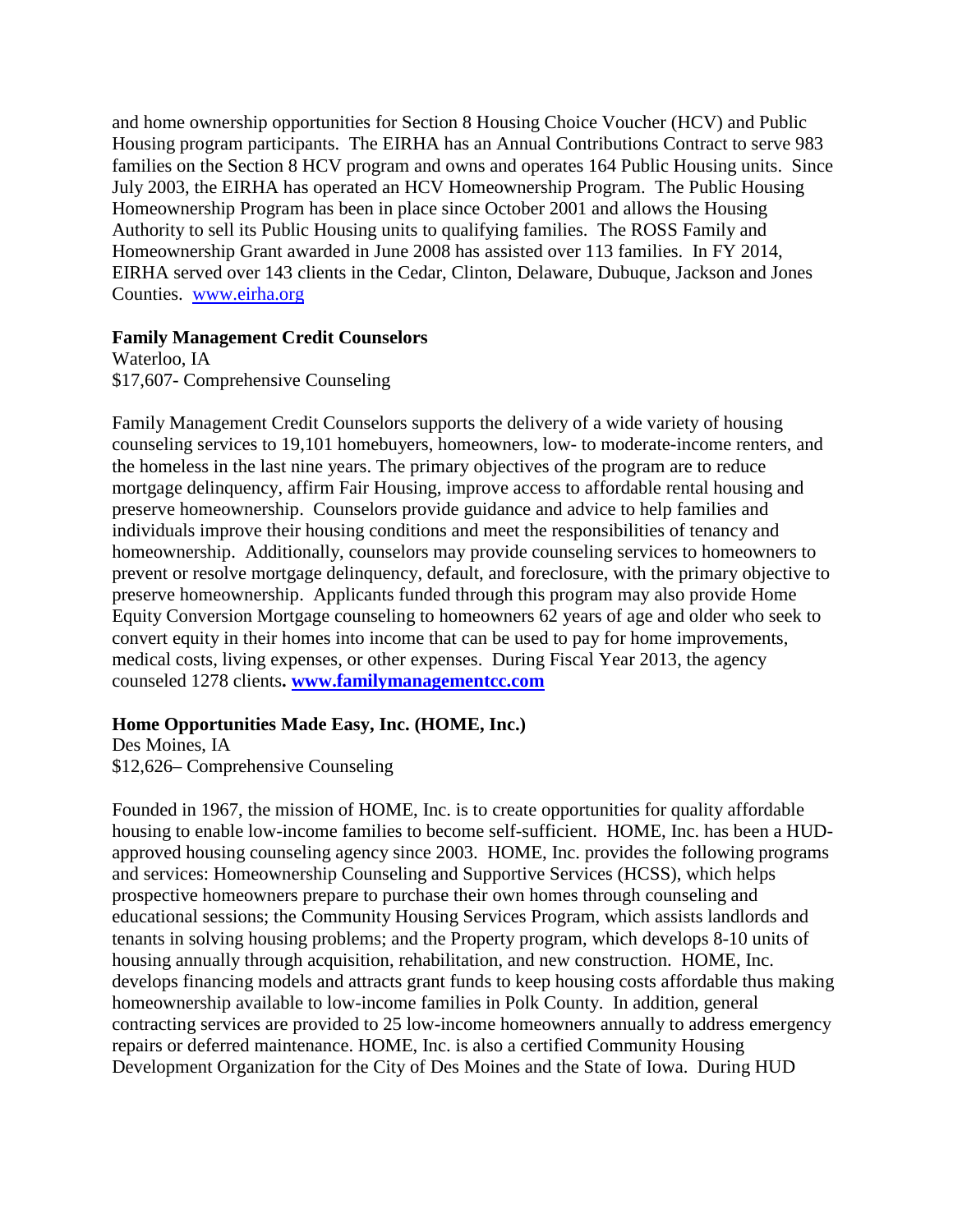Fiscal Year 2014, HOME, Inc. provided housing counseling services to 49 households. [www.homeincdsm.org](http://www.homeincdsm.org/)

### **Muscatine Municipal Housing Agency**

Muscatine, IA \$13,561– Comprehensive Counseling

Muscatine Municipal Housing Agency (MMHA) is a HUD-approved housing counseling agency and began providing Homeownership Education in 2008. Since the inception of the program, over 600 counseling activities have been completed, 221 households have completed the 8 hour pre-purchase class, and 79 clients have purchased homes in Muscatine County. MMHA's mission is to provide safe, decent, affordable housing opportunities and promotes social, economic, and personal upward mobility for lower-than-average income residents through its administration of Public Housing, Section 8, Family Self-Sufficiency, and Homeownership Education Programs. MMHA's homeownership staff is trained in homeownership counseling, pre-purchase education, foreclosure prevention, post-purchase education, consumer education, and financial fitness. Classes and counseling are held in a handicap-accessible building using a variety of teaching methods to make the material accessible to all clients, regardless of disability or learning style. MMHA's housing counselor provides one-on-one pre-purchase and money management counseling and teaches an 8 hour pre-purchase class. [www.muscatineiowa.gov](http://www.muscatineiowa.gov/)

# **Kentucky**

# **Campbellsville Housing & Redevelopment Authority**

Campbellsville, KY \$11,504- Comprehensive Counseling

Since 1961, the Campbellsville Housing & Redevelopment Authority (CHRA) has served the community of Campbellsville, Kentucky. The CHRA's Housing Counseling Program has been in existence since 1982 and has served over 1,000 clients. Its goal is to provide comprehensive housing counseling assisting homebuyers, homeowners, and tenants in gaining knowledge and the skills needed to meet their housing needs and resolve their housing problems. In 1999, the Campbellsville Housing Authority became the managing agent for the Lebanon Housing Authority in Lebanon, Kentucky. The fiscal year 2014-15 comprehensive housing counseling work plan will continue to focus on one-on-one (individual) housing counseling and group session for homeowners and rental tenants. The available comprehensive housing counseling services include: financial literacy education, pre-purchase homebuyer counseling, homebuyer education programs, default counseling, post purchase counseling and rental housing counseling and education. CHRA also provides counseling on shelter or services for the homeless. [www.cvillehousingonline.com](http://www.cvillehousingonline.com/)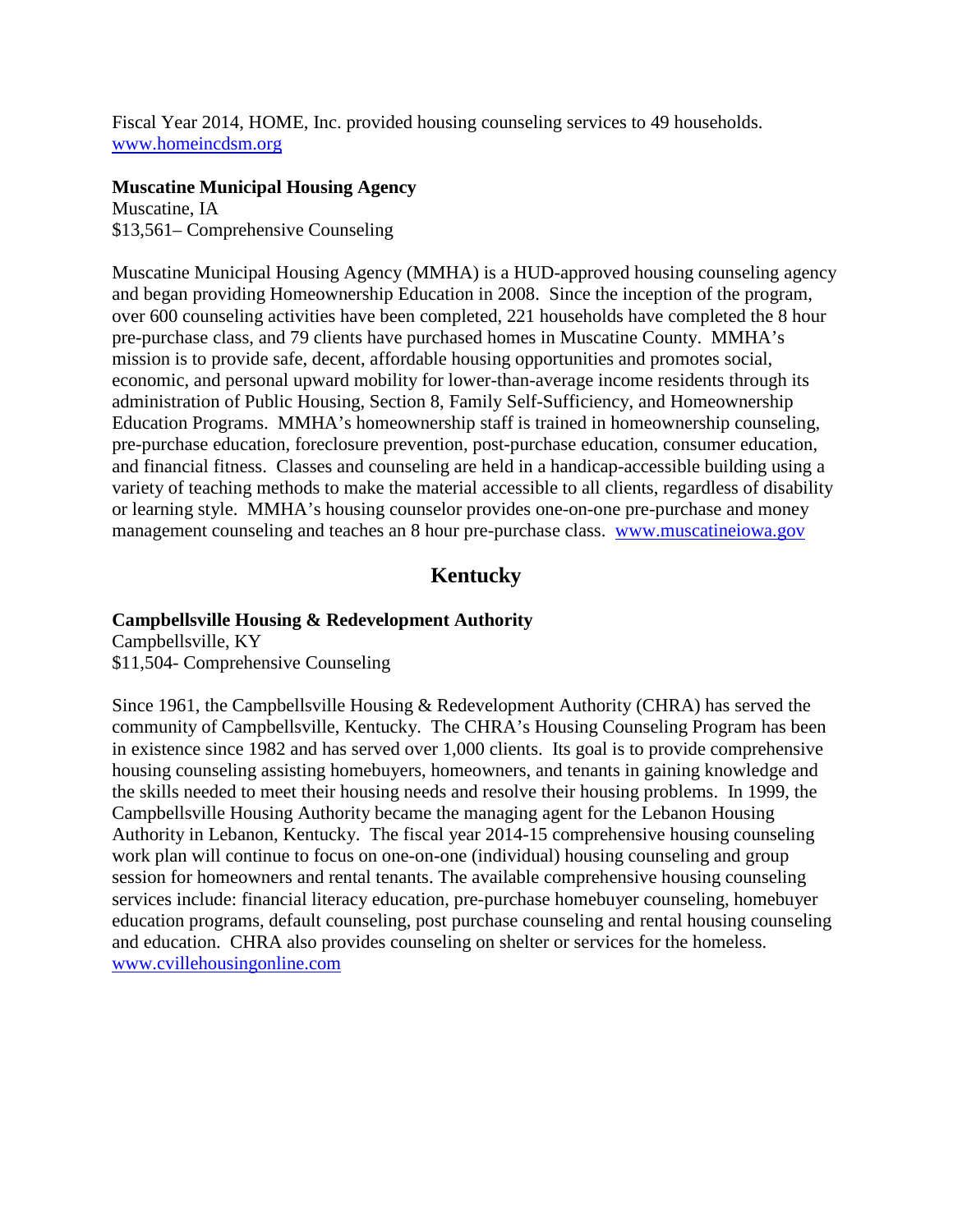### **Housing Assistance and Development Services Inc.**

Bowling Green, KY \$11,165- Comprehensive Counseling

HANDS (Housing Assistance and Development Services) has provided homeownership education to approximately 800 low income families in the past 18 years. HANDS conducts homeownership classes four times each year and money/debt management classes four times each year. Approximately 50 individuals have participated in these classes during the past year. HANDS also offers one-on-one counseling to assist with mortgage delinquency. One-onone budget, credit and homeownership counseling is available to individuals at no cost. The goal is to assist families in achieving the "American Dream" of owning a home. Achieving this dream increases self-confidence in all family members. [www.handsinc.net](http://www.handsinc.net/)

### **KCEOC Community Action Partnership**

Gray, KY \$12,884- Comprehensive Counseling

KCEOC Community Action Partnership is a private, community action agency, designated as a 501(c)(3) nonprofit organization. For over 49 years, the agency has operated programs and services designed to fight and alleviate the causes of poverty. The mission of the agency is: "KCEOC Community Action Partnership is dedicated to recognizing human potential, improving communities, and creating opportunities for change." The primary purpose of the agency is to assist individuals and families in their fight against the causes of poverty; this is accomplished by providing a variety of programming and services designed to empower residents with the tools and resources needed to overcome the barriers they face. Over the last twenty years, the housing programs developed and operated by KCEOC have enhanced the agency's capacity to meet the many needs of Knox County and surrounding communities, and to meet the agency's mission. The agency provides a continuum of housing services ranging from emergency shelter to homeownership. Within the scope of these services is the provision of housing counseling, providing financial management, home improvement and rehab, mortgage delinquency, pre-purchase, rental and homeless counseling. KCEOC also provide workshops in fair housing, financial and budgeting, post-purchase, predatory lending, homebuyer education, rental and mortgage delinquency. [www.povertyisreal.org](http://www.povertyisreal.org/)

# **Kentucky Housing Corporation**

Frankfort, KY \$195,558- Comprehensive Counseling

Kentucky Housing Corporation (KHC) is a state housing finance agency. For over 40 years (since 1972), KHC has provided safe, quality, affordable housing opportunities through an array of programs and services including single family purchase mortgage loans, homeowner-occupied housing rehabilitation, multifamily housing production, rental assistance, homeownership counseling and homeless programs and services. KHC's housing counseling program has been in existence for many years, and partners with housing counselors across the state to provide Kentuckians with one-on-one counseling and/or group education on various housing related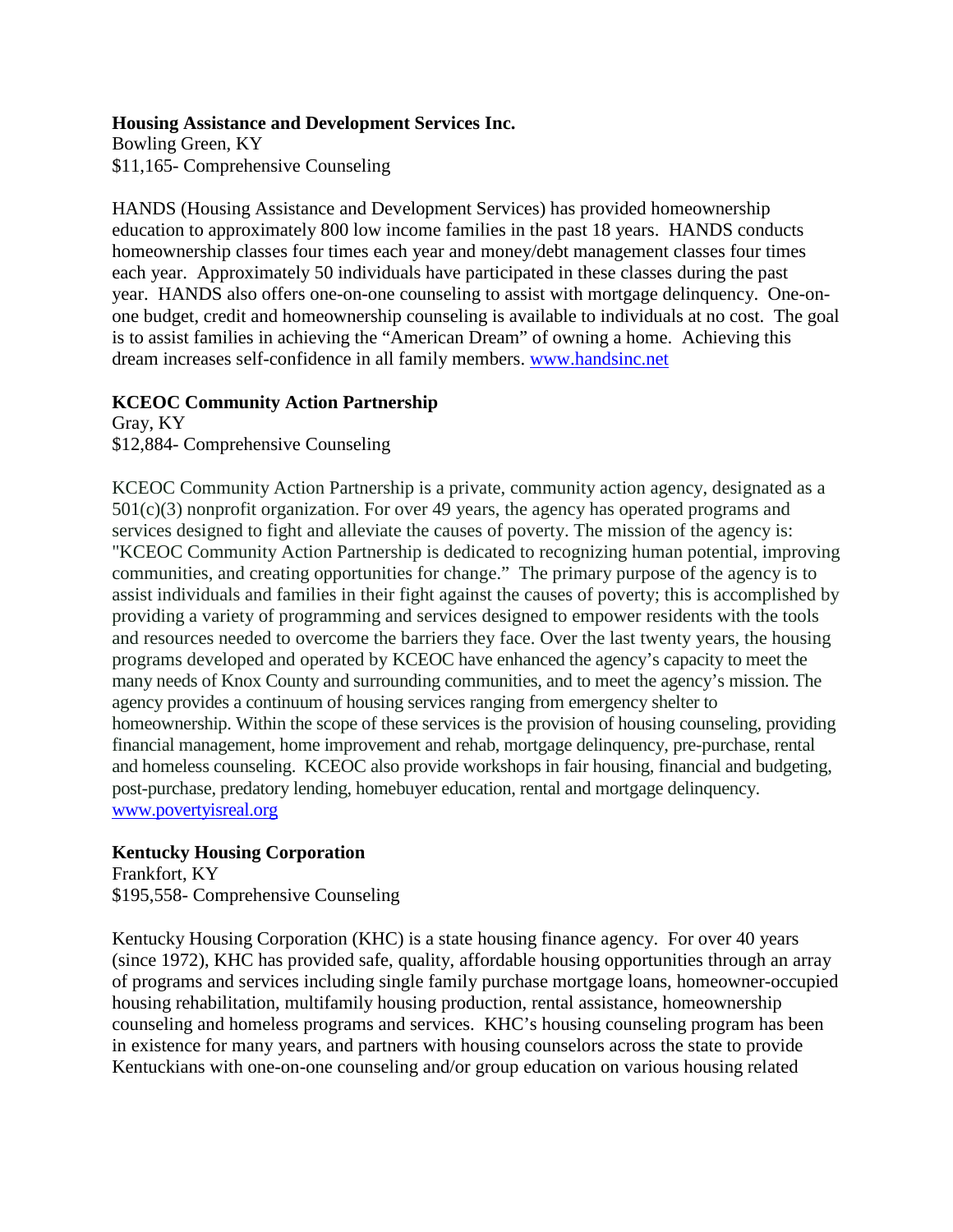topics including, but not limited to pre-purchase, budget/credit, predatory lending, Section 8 to homeownership, rental, transitional, and foreclosure prevention counseling. [www.kyhousing.org](http://www.kyhousing.org/)

### **Live the Dream Development, Inc.**

Bowling Green, KY \$10,755– Comprehensive Counseling

Live the Dream Development, Inc.(LTTD) is a 501(c)(3) non-profit, that currently employees two part-time housing counselor with certification through NeighborWorks. Since its inception in 2002, Live the Dream has served more than 850 clients with 100 families becoming homeowners. Live the Dream's mission is to offer the most effective techniques for achieving homeownership and financial stability among low-to-moderate-income individuals and families and to avoid predatory lending practices. LTTD prepares potential homebuyers through homeownership education classes and one-on-one pre- and post-purchase counseling sessions as well as foreclosure/forbearance and loss mitigation counseling services. All LTDD services are offered free of charge to clients. The Kentucky Housing Corporation named Live the Dream Homeownership Program of the year in 2004 and presented the Outstanding Performance Award in 2005. Live the Dream is a HUD-approved housing counseling agency. [www.habg.org](http://www.habg.org/)

# **Louisiana**

### **Louisiana Housing Corporation**

Baton Rouge, LA \$438,156- Comprehensive Counseling

The Louisiana Housing Corporation (LHC) was established in 1980 pursuant to the Louisiana Housing Finance Act contained in Chapter 3-A of Title 40 of the Louisiana Revised Statutes of 19050, as amended. The enacting legislation grants the Corporation authority to undertake various programs to assist in the financing of housing needs in Louisiana for persons of low/moderate incomes. LHC provides financial management, budget and pre-purchase counseling as well as fair housing, financial and budget, post purchase, predatory lending, homebuyer education and mortgage delinquency workshops. LHC's mission is to increase substantially the availability of affordable, accessible, decent, safe, and sanitary residential housing in the State for persons and families of low to moderate income, senior citizens, and person with disabilities, by encouraging private enterprise and investors, amongst other partnerships. [lhc.la.gov](http://lhc.la.gov/)

# **Maine**

### **Maine State Housing Authority**

Augusta, ME \$179,511- Comprehensive Counseling

Maine State Housing Authority (MaineHousing) is an independent quasi-state agency. MaineHousing's mission is to assist Maine people to obtain and maintain, safe, affordable housing and services suitable to their unique housing needs. MaineHousing serves over 90,000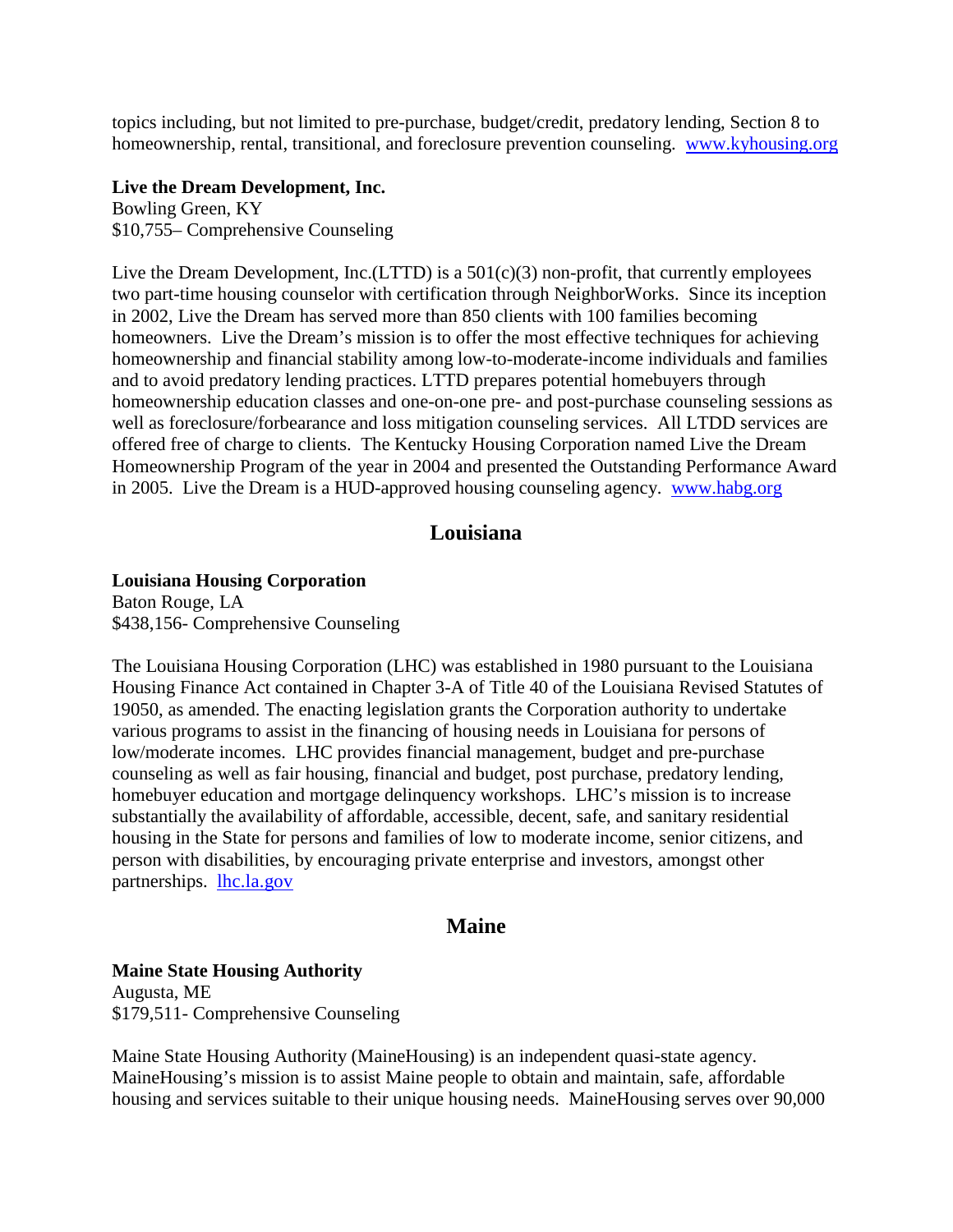households each year and provides leadership, maximizes resources, and promotes partnerships to develop and implement sound housing policy. MaineHousing has been a recipient of HUD Housing Counseling Program funding for 14 years. Sub-grantees have been chosen to serve underserved populations: elderly, rural, veterans, non-English proficient, people with disabilities, and the homeless. Through eight (8) sub-grantee non-profit organizations and three (3) independently contracted foreclosure prevention counselors, MaineHousing addresses specific housing priorities such as promoting and preserving successful homeownership; helping homeowners save their home from foreclosure; increasing housing opportunities for the elderly and people with disabilities; assisting veterans transition in the community; providing financial literacy education (some ESL) to immigrant and refugees; improving access to affordable rental housing, and preventing homelessness. [www.mainehousing.org/](http://www.mainehousing.org/)

#### **Midcoast Maine Community Action**

Bath, ME \$12,546- Comprehensive Counseling

Midcoast Maine Community Action (MMCA) is the largest provider of comprehensive social services for low-income individuals and families in the mid-coast area. Incorporated as a Community Action Agency in 1973, MMCA's mission is "…advocating on behalf of low-income and other at-risk individuals, assisting them to identify and address their needs, enabling them to achieve self-sufficiency and independence. MMCA actively promotes economic and community development of the businesses and communities in the mid-coast area where individuals and families reside." MMCA's primary objective is to help families develop the resources and skills they need to meet their immediate and long-term needs and goals toward self-sufficiency. All programs in the agency assume responsibility for particular service areas in support of the two major goals of the organization: 1) To address the risk factors that hinder family progress toward self-sufficiency by assisting families to maintain safe and affordable housing and prevent homelessness; and obtain transportation, child care, health insurance, and supportive services such as mental health counseling; and 2) To promote the development of family self-sufficiency by assisting families to obtain education, skill training, and a job; secure permanent, sustaining employment; develop and attain assets toward independence; and enroll in preventive services for them and their children. Under this award the agency will provide: financial management/budget, rental and homeless counseling. [www.midcoastmainecommunityaction.org](http://www.midcoastmainecommunityaction.org/)

# **Maryland**

### **Arundel Community Development Service, Inc.**

Annapolis, MD \$15,013 - Comprehensive Counseling

Arundel Community Development Services, Inc. (ACDS) is a non-profit Local Housing Counseling Agency (LHCA) dedicated to providing affordable housing and community development services in Anne Arundel County, Maryland. Since its founding in 1993, ACDS has worked to create and retain affordable housing, promote homeownership, facilitate neighborhood revitalization strategies and programs, preserve the County's rich cultural history,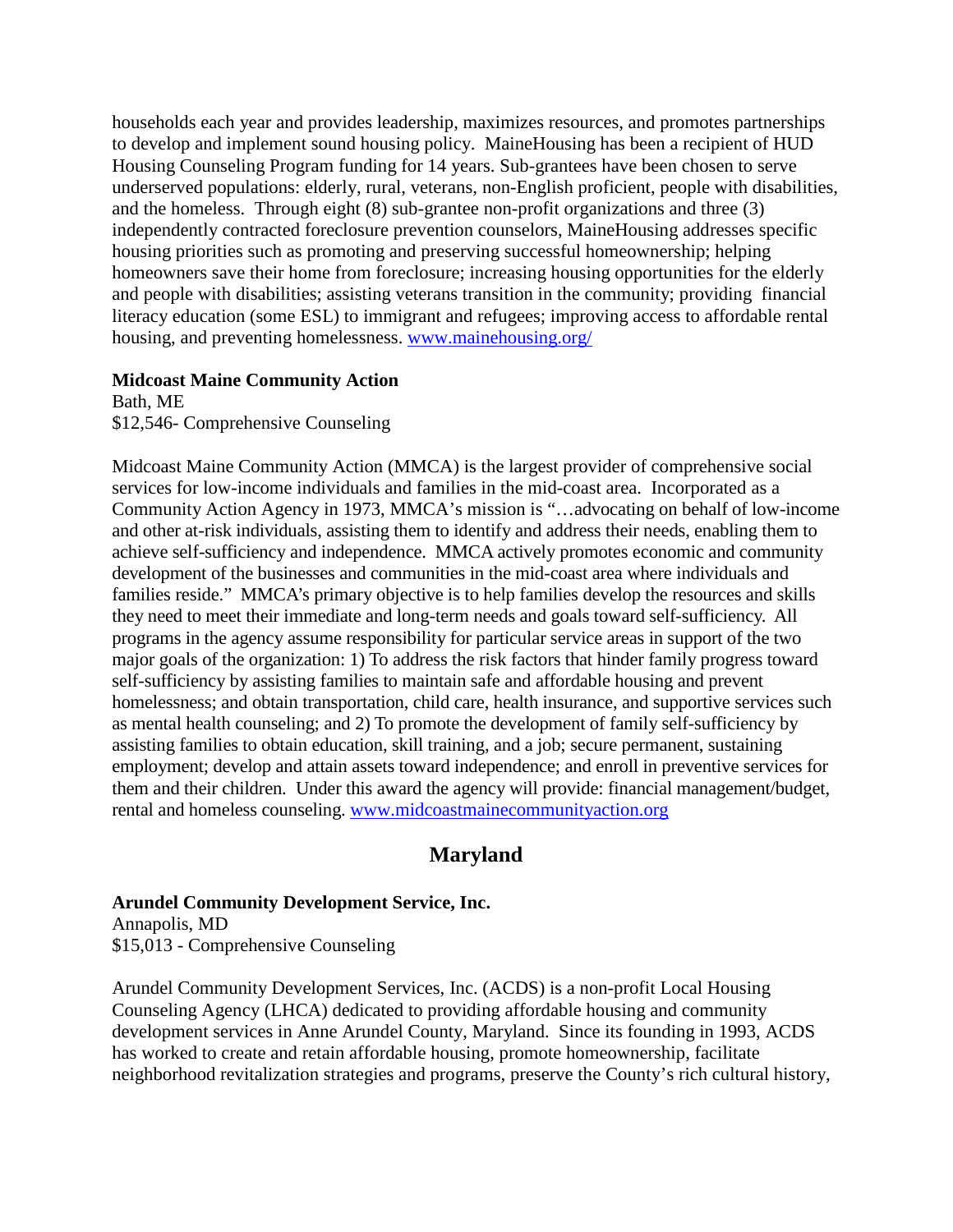and implement community development programs to serve County residents most in need. www.acdsinc.org

### **Diversified Housing Development, Inc.**

Windsor Mill, MD \$14,006– Comprehensive Counseling

The mission of Diversified Housing Development, Inc. (DHD) is to promote affordable housing options for low and moderate-income families resulting in economic empowerment and strengthened communities. Diversified Housing Development, Inc. is a housing organization that offers homeownership services to low and moderate income families. Formed out of the need for homebuyer education services in the western portion of Baltimore County, DHD has been serving the residents of Baltimore County since 2006. DHD's services include Pre Purchase Homebuyer Education Workshops and Counseling, Foreclosure Default and Delinquency Counseling, Homebuyers Clubs, Downpayment and Closing Cost Assistance as well as home Weatherization Services. Diversified Housing Development was approved by HUD as a housing counseling agency in 2012. [www.diversifiedhousing.org](http://www.diversifiedhousing.org/)

# **Frederick Community Action Agency**

Frederick, MD \$16,378– Comprehensive Counseling

Frederick Community Action Agency was started in 1968 by The City of Frederick and the Friends for Neighborhood Progress, Inc. with support from the Frederick County Government and the United Way of Frederick County. This agency became HUD-approved in 1997 and currently provides Comprehensive Housing Counseling Services including pre-purchase homebuyer education, delinquency and default, post-purchase, reverse mortgage, home improvement and maintenance, rental counseling and counseling for families and individuals who are homeless. Through a wide array of programs and services, the Frederick Community Action Agency provides food, shelter, medical care, transportation, housing and other forms of assistance to families and individuals that are homeless or low-income. During Fiscal Year 2013, this agency counseled approximately 413 clients. [www.cityoffrederick.com/fcaa](http://www.cityoffrederick.com/fcaa)

# **Hagerstown Neighborhood Development Partnership, Inc**.

Hagerstown, MD \$12,474– Comprehensive Counseling

Hagerstown Neighborhood Development Partnership's (HNDP) mission is to encourage the creation, development, expansion and retention of housing, community and economic development for the benefit of the City of Hagerstown. HNDP provides services free of charge through the Hagerstown Home Store. Housing counseling services include: pre-purchase housing counseling, post-purchase housing counseling, credit, foreclosure, budget and delinquency counseling; home buyer counseling and workshops, fair housing education, and landlord/tenant information and referrals for the benefit of the citizens of Washington County, Maryland. Since 1999, HNDP has served 18,654 clients. [www.hagerstownhomestore.org](http://www.hagerstownhomestore.org/)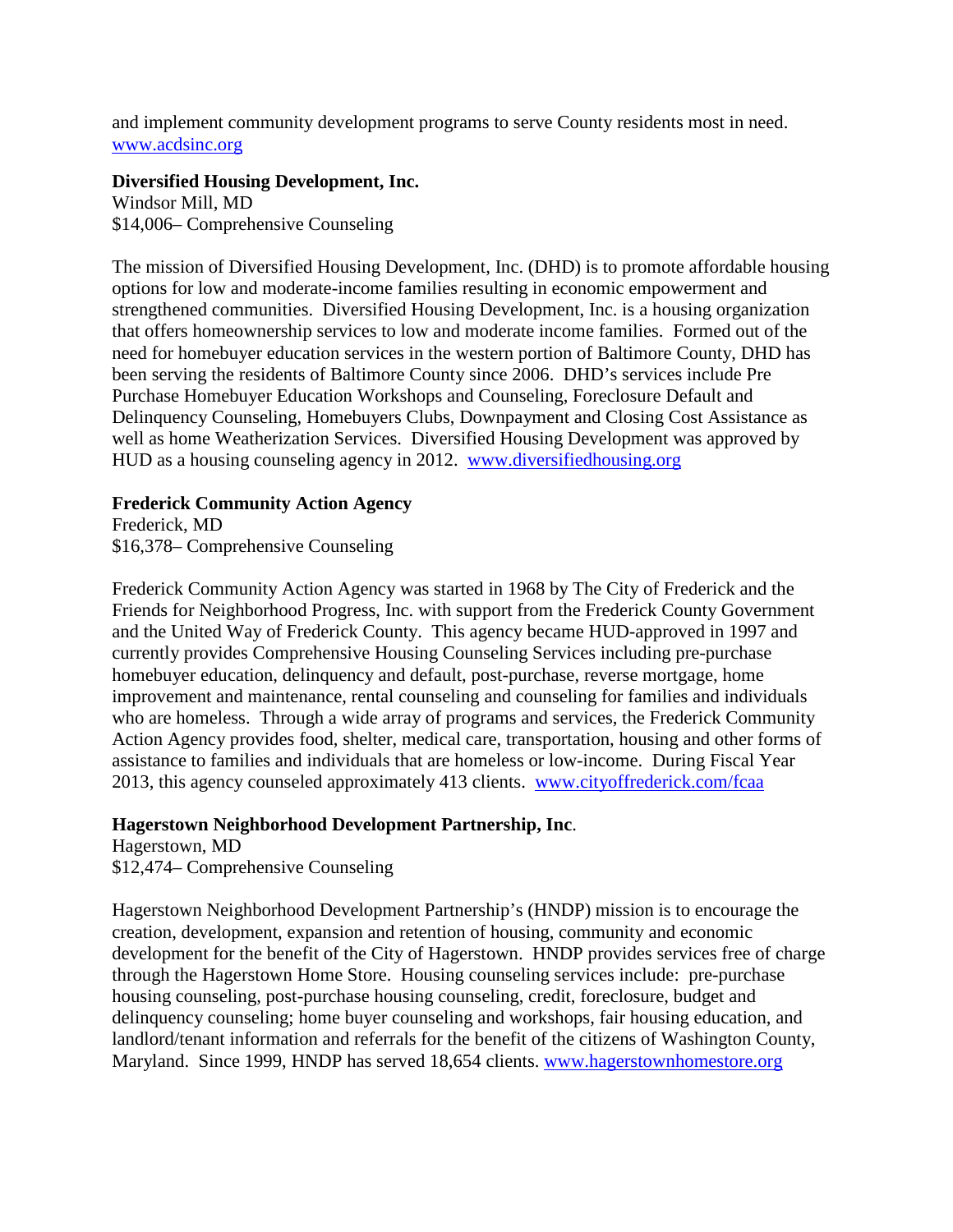**Home Partnership, Inc.** Joppa, MD \$13,597- Comprehensive Counseling

Home Partnership, Inc. (HPI) is a full-service housing organization whose mission is to expand access to affordable and successful homeownership opportunities and to combat community deterioration for low and moderate-income families, thereby strengthening communities. HPI received 501(c)(3) status in 1995 and serves the upper Chesapeake region, including Eastern Baltimore City and County, and Hartford and Cecil Counties. Core programs include housing counseling, homebuyer education, financial literacy, secondary financing and housing development services and multi-family housing solutions, as well as foreclosure prevention. Since 1996, HPI has been HUD-approved for counseling and education, secondary financing and participation (acquisition, rehab and sale) of HUD Single-Family Property Programs. In 2007, the Secretary of the Maryland Department of Housing and Community Development awarded the Commitment to Excellence Award to HPI. Last year, through the housing counseling and education services alone, HPI helped almost 500 families seeking assistance with housing needs. [www.homepartnershipinc.org](http://www.homepartnershipinc.org/)

### **HomeFree-USA**

Riverdale, MD \$1,145,186- Comprehensive Counseling

HomeFree-USA is a leading nonprofit homeownership preparation, foreclosure intervention and financial empowerment organization. The HomeFree-USA mission is to develop within all people the knowledge, skills and practices they need to be financially strong and successful homeowners. HomeFree-USA enjoys a remarkable zero percent foreclosure rate among homeowners it has prepared for homeownership. The HomeFree-USA nationwide Network of faith and community-based nonprofit housing counseling agencies serves the interests of more than 4.5 million homebuyers and homeowners. The homebuyer and homeowner programs have been the catalyst for the financial and homeownership success of thousands of homeowners. [www.homefreeusa.org](http://www.homefreeusa.org/)

**Housing Initiative Partnership, Inc.** Hyattsville, MD \$16,652 - Comprehensive Counseling

Housing Initiative Partnership, Inc. (HIP) was founded in 1988 with a mission to remove blight, revitalize communities, create housing opportunities for low and moderate income people, and improve the quality of life in the neighborhoods they serve. HIP's affordable development program both constructs and rehabilitates multifamily and single-family housing. HIP is committed to "green" development and providing social services to its buildings' residents. HIP Services manages HUD-approved Homeownership and Foreclosure Prevention programs and provides a number of other support services to the community. All services are offered in both English and Spanish. [www.hiphomes.org](http://www.hiphomes.org/)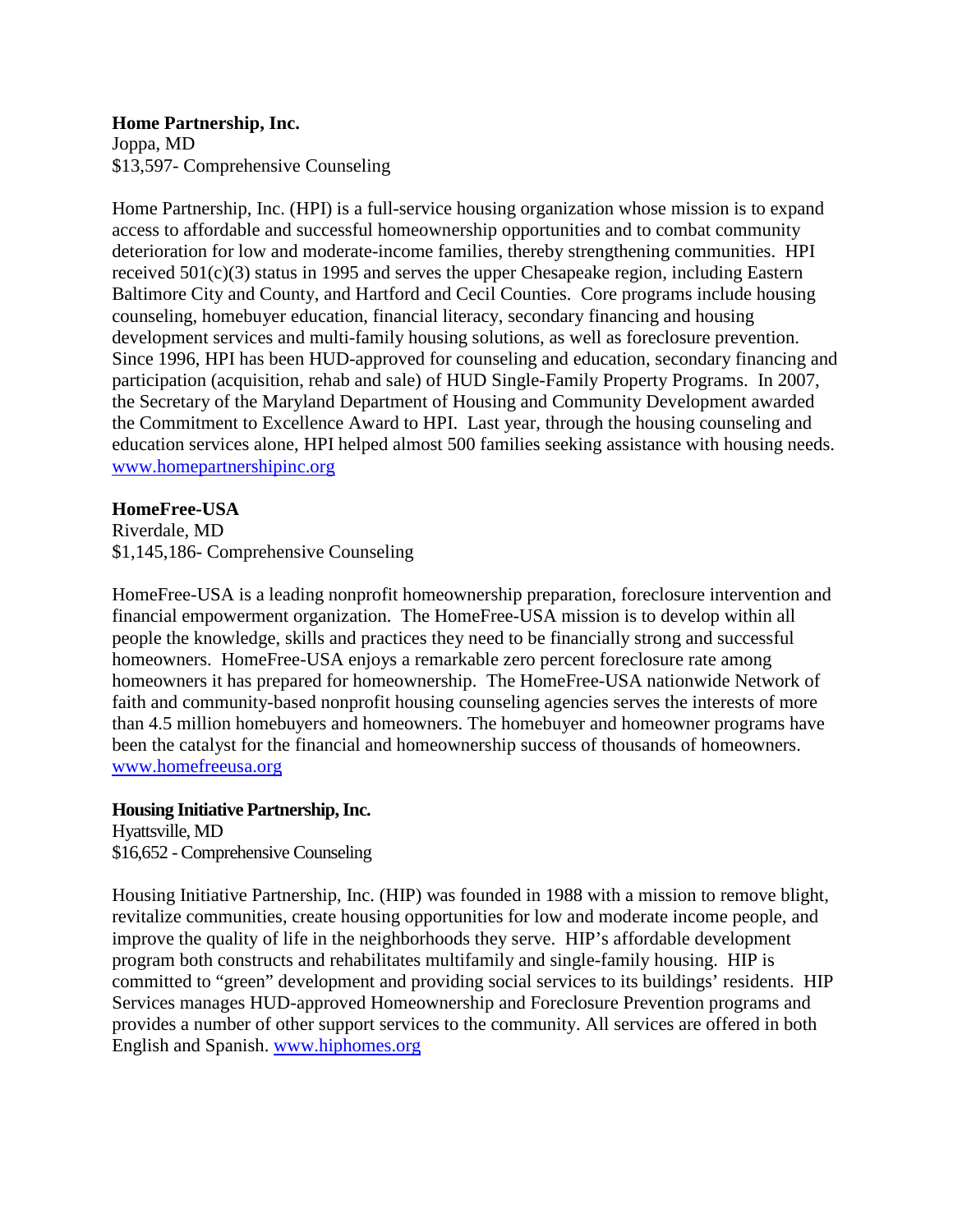### **Southern Maryland Tri-County Community Action**

Hughesville, MD \$14,826- Comprehensive Counseling

Southern Maryland Tri-County Community Action Committee, Inc. (SMTCCAC) is a private non-profit that has been serving residents of Calvert, Charles and St. Mary's County since it was formed in 1965 after the enactment of the Economic Opportunity Act of 1964. This past fiscal year, SMTCCAC provided a wide array of services to 24,793 clients in furtherance of its mission to provide services that alleviate the causes and conditions of poverty, promote upward mobility and enrich the quality of life. The agency has 65 full and part-time employees who provide services in 12 locations. Administrative offices are located in Hughesville, Charles County, Maryland. The agency impacts the lives of low wage workers and other vulnerable residents. SMTCCAC expands its efforts through partnerships and collaboration to leverage federal, state, private and local funding to carry out its activities. SMTCCAC is the only HUD-approved housing counseling agency in the region. Housing services offered include Housing Counseling, Home Energy Assistance, Rental Management, Housing Rehabilitation and Weatherization. Other program services include Medical Adult Day Care, AmeriCorps, Commercial Driver's License Training, Emergency Food Assistance, Head Start, Rural Transportation and Senior Companion Program. [www.smtccac.org](http://www.smtccac.org/)

### **Washington County Community Action Council, Inc.**

Hagerstown, MD \$14,229- Comprehensive Counseling

Washington County Community Action Council Inc. (CAC) was established under the Economic Opportunity Act of 1964 to fight America's War on Poverty. In 1987, CAC recognized the need to address housing issues related to landlord-tenant issues. CAC works with landlords and tenants to ensure that the rights of all parties are in accordance with Maryland Landlord-Tenant Law. In addition to Pre-Purchase, HECM, and Mortgage Default counseling, the services of the Housing Department have grown to include a Rental Rehab Program, First Time Homebuyers Program, and Weatherization Program. The Placement Housing Counseling component was added to work closely with homeless households. This program assists individuals and families residing in local shelters to locate and secure permanent housing while working on skills such as housekeeping, and budgeting. Intensive case management is a major portion of this program aimed at helping the households maintain their housing once placed. CAC counseled 518 clients in FY13. <http://www.wccac.org/>

# **Massachusetts**

# **Catholic Social Services of Fall River, Inc.**

Fall River, MA \$12,035- Comprehensive Counseling

Incorporated in 1924, Catholic Social Services of Fall River, Inc. (CSS) has a solid history of providing high-quality; community-based services for low-income, minority and immigrant populations. CSS is a non-profit, multi-service agency serving Southeastern Massachusetts. The mission is to "help those in need", regardless of religious affiliation, with over 30 programs and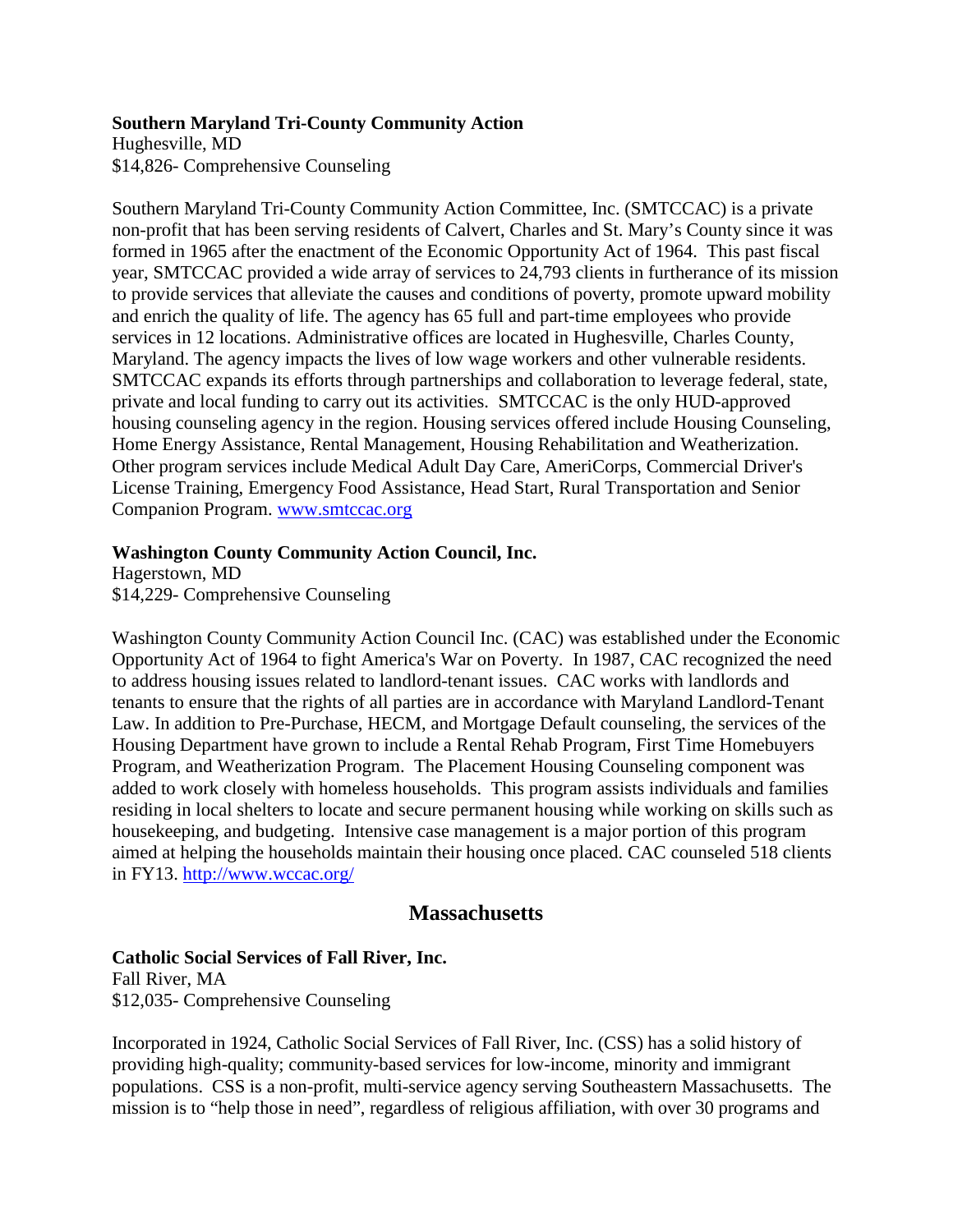services. CSS has grown from its original model of primarily providing adoption and welfare services to providing over 30 programs and services tailored to meet the needs presented in our region. CSS operates in five cities and surrounding towns across southeastern Massachusetts and offers counseling services in the following areas: financial management, mortgage delinquency, pre-purchase, rental, and homeless counseling. The agency also provide workshops in fair housing, post purchase, predatory lending and homebuyer education. CSS is the largest provider of social and human services to immigrants in the region and the largest provider of services to homeless families and individuals in the South coast region with 386 beds that are dedicated to serving homeless families and individuals each evening. CSS employs linguistically proficient, culturally diverse staff members who demonstrate a capacity to engage clients in effective encompassing assistance. [http://www.cssdioc.org](http://www.cssdioc.org/)

### **Citizens' Housing and Planning Association**

Boston, MA \$532,537- Comprehensive Counseling

Established in 1967, Citizens' Housing and Planning Association (CHAPA) is a statewide housing policy and research organization in New England. CHAPA's mission is to encourage the production and preservation of housing which is affordable to low-income families and individuals. CHAPA pursues its goals through advocacy with local, state and federal officials; research and an information clearinghouse on affordable housing issues; community education and training; and coalition and consensus building. CHAPA is a co-founder of the New England Housing Network, a broad coalition of housing and community development organizations established in 1995. Through its work with the New England Network, CHAPA became a regional intermediary in 1999 and administers the HUD housing counseling program grant to 22 agencies in five New England states. These agencies provide comprehensive housing counseling services to low and moderate income homebuyers, homeowners, and renters. www.chapa.org

### **Community Service Network, Inc.**

Stoneham, MA \$12,631– Comprehensive Counseling

Community Service Network, Inc. (CSN) has been in operation for twenty-eight years. CSN serve the towns of Burlington, Lexington, North Reading, Reading, Stoneham, Wakefield, Wilmington, and Winchester. The agency also serves the cities of Melrose and Woburn. CSN's mission is to help low and moderate-income clients gain the knowledge, skills and services needed to promote independence and self-sufficiency through housing counseling. The agency offers comprehensive counseling services ranging from pre-purchase, mortgage delinquency/default, post-purchase, rental, homeless and HECM counseling. As a grassroots agency, CSN is dedicated to acting as a bridge in helping households access appropriate solutions and/or services. They provide a "helping hand" to bolster clients into securing for themselves the essentials of a reasonable standard of living. CSN complies with Fair Housing laws in addressing a range of housing issues and in providing legal aid through pro bono legal services to low and very low-income tenants. Mediation services are provided to both landlords and tenants. Under HUD's counseling program, the agency served 289 clients during FY'13. www.csninc.org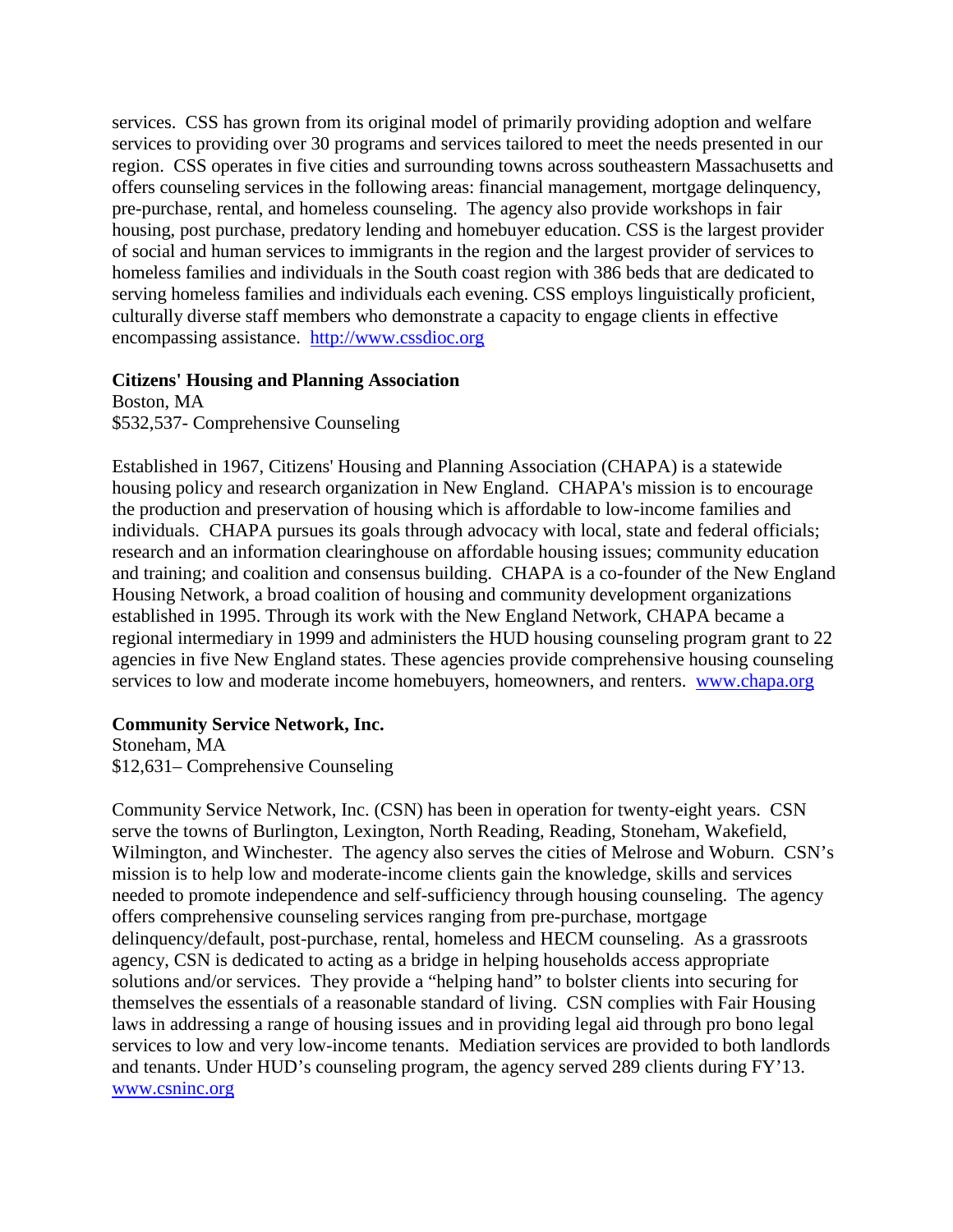### **Housing Partnership Network**

Boston, MA \$698,527 - Comprehensive Counseling

The Housing Partnership Network (HPN) is a peer network and business alliance of regional nonprofits that develop, manage and finance affordable homes to revitalize communities and provide opportunities for lower-income and working families. HPN forges partnerships to achieve large scale impact. Its 100 members have provided over \$10 billion in CDFI financing; developed or preserved 340,000 affordable homes; provided counseling and education to over 750,000 low and moderate income households, resulting in 100,000 families who have bought or retained their homes; and provided more than 7.2 million residents with quality housing and improved economic and educational opportunities. HPN staff facilitates communication and joint initiatives among member organizations, identifies resources and manages relationships with partners, and provides technical assistance and program oversight. HPN has been a HUDapproved counseling intermediary since 1995 and offers a wide variety of counseling services through their sub grantees and affiliates. The goals of HPN's housing counseling program are: 1) expand homeownership opportunity for low and moderate income families, especially minority, new immigrant, and traditionally underserved populations; 2) promote neighborhood stabilization and revitalization by increasing sustainable homeownership and secure housing tenure; and 3) support low- and moderate-income homeowners in maintaining their homes and building equity for the future. <http://www.housingpartnership.net/>

# **Neighborhood Assistance Corporation of America**

Roxbury, MA \$967,465- Comprehensive Counseling

The Neighborhood Assistance Corporation of America (NACA) is a non-profit community advocacy and homeownership organization. Founded in 1988, NACA has contributed to establishing a national standard for providing affordable homeownership. Through comprehensive counseling, NACA assists primarily low and moderate income people navigate the mortgage process to purchase a home or restructure an unaffordable mortgage. Headquartered in the Boston suburb of Jamaica Plain, Massachusetts, NACA provides services from 39 office locations nationwide and a counseling center assisting over one million households. NACA is committed to the stabilization of communities and neighborhoods across the country devastated by predatory and discriminatory lending practices and by massive foreclosures. NACA accomplishes its mission by providing both pre-purchase and foreclosure mitigation counseling. Through the Purchase Program, homebuyers are prepared for the responsibilities of homeownership and determine a permanent affordable mortgage payment. NACA's HomeSave Program was created in response to the devastation of the mortgage crisis. Through NACA's over 135 American Dream Events, each lasting five days, many thousands of homeowners have been able to achieve an affordable mortgage payment saving hundreds and sometimes over a thousand dollars in their mortgage payments. [www.naca.com](http://www.naca.com/)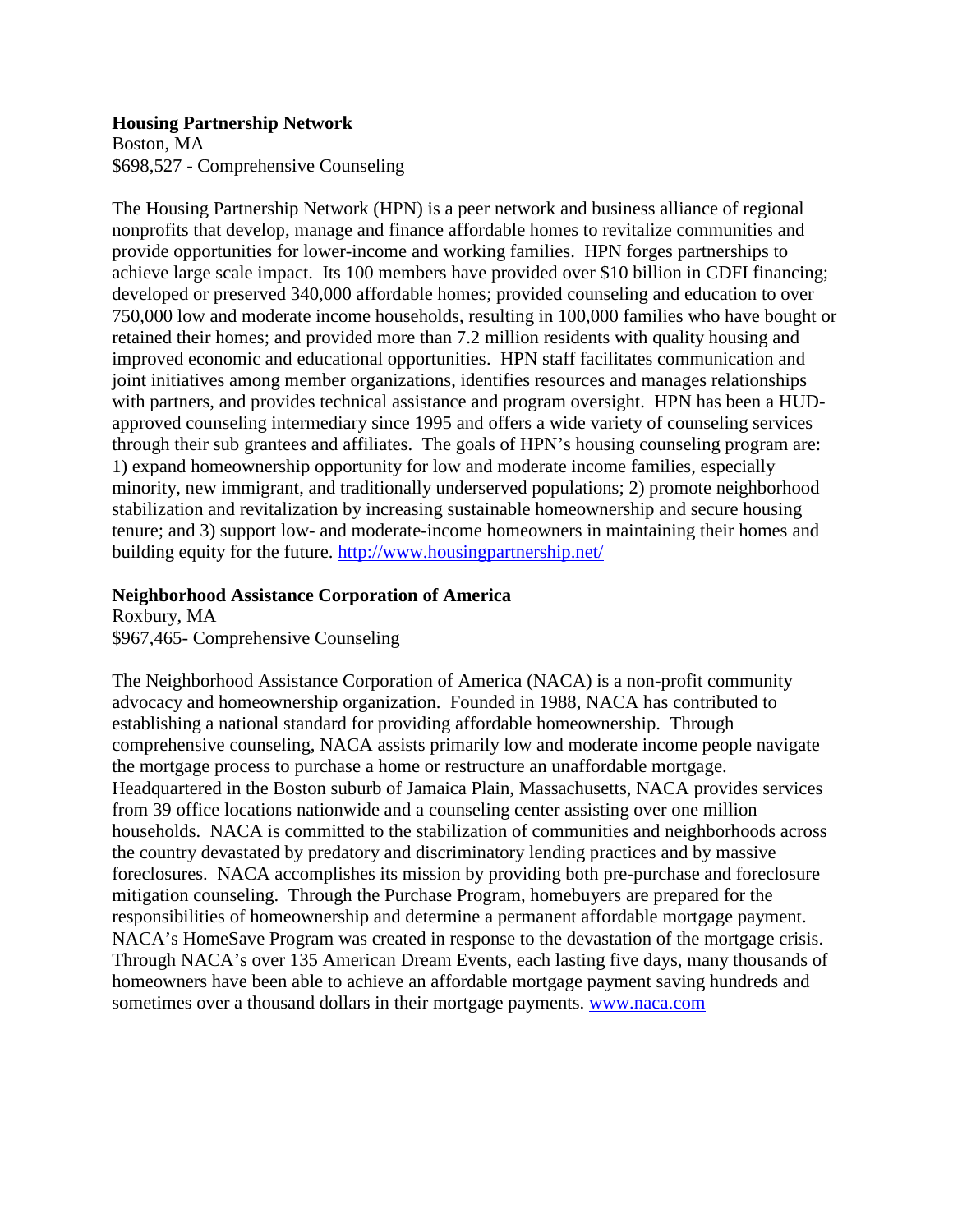# **Pro-Home, Inc.**

Taunton, MA \$11,878- Comprehensive Counseling

Pro-Home, Inc., is a non-profit corporation founded in 1990 to facilitate the production and protection of affordable housing. Pro-Home's mission is exclusively for education and charitable purposes. The agency works with individuals and families to prevent loss of, or displacement from, existing housing; while bringing together diverse groups and individuals to aggressively work toward solutions. Pro-Home is approved by HUD¸ the Massachusetts Department of Housing and Community Development, Fannie Mae, Citizen's Housing and Planning Association, Mortgage Guaranty Insurance Corporation and the Massachusetts Housing Partnership. The agency's offering of comprehensive housing counseling programs is constantly evolving to address the ever changing needs of the residents in the 13 communities it serves. Pro-Home offers one-on-one housing counseling services which include pre-purchase, post-purchase, financial literacy, foreclosure prevention, loan documentation review, landlord/tenant relations and Fair Housing advocacy. These programs are also offered in a group setting. Group counseling services include pre-purchase, post-purchase and financial literacy education seminars. Pro-Home has also partnered with many community based organizations to coordinate the delivery of its housing counseling service activities. [www.prohomeinc,org.](http://www.prohomeinc,org/)

### **RCAP Solutions**

Worcester, MA \$14,078 - Comprehensive Counseling

Established in 1969 (as Rural Housing Improvement), RCAP Solutions has been helping individuals, families, communities and small business owners with a wide range of housing and other beneficial services. RCAP Solutions is a comprehensive 501(c)(3) non-profit corporation. With its headquarters in Worcester, a corporate office in Gardner, and additional offices and staff located throughout the northeast and Puerto Rico, RCAP's Client Services Division works with eligible individuals and families in Massachusetts to provide a wide range of affordable housing, homelessness prevention, workforce development, family unification and self-sufficiency services. These services include housing assistance payments for low income tenants, transitional housing and assistance for the homeless or those fleeing domestic violence and landlord/tenant mediation. RCAP offers training and support for property owners, tenants and home owners on a wide variety of topics including elder services, financial literacy, first time homeownership and foreclosure prevention. [www.RCAPSolutions.org](http://www.rcapsolutions.org/)

# **Springfield Neighborhood Housing Services, Inc.**

Springfield, MA \$14,193– Comprehensive Counseling

Established in 1978, Springfield Neighborhood Housing Services, Inc. (Springfield NHS) is a 501(c)(3) non-profit corporation that transforms families and revitalizes communities through homeownership development, recycling of blighted properties and resident empowerment. This is done successfully through the following Full-Cycle Lending services provided to families in the city and region: Credit counseling and home ownership education for potential buyers;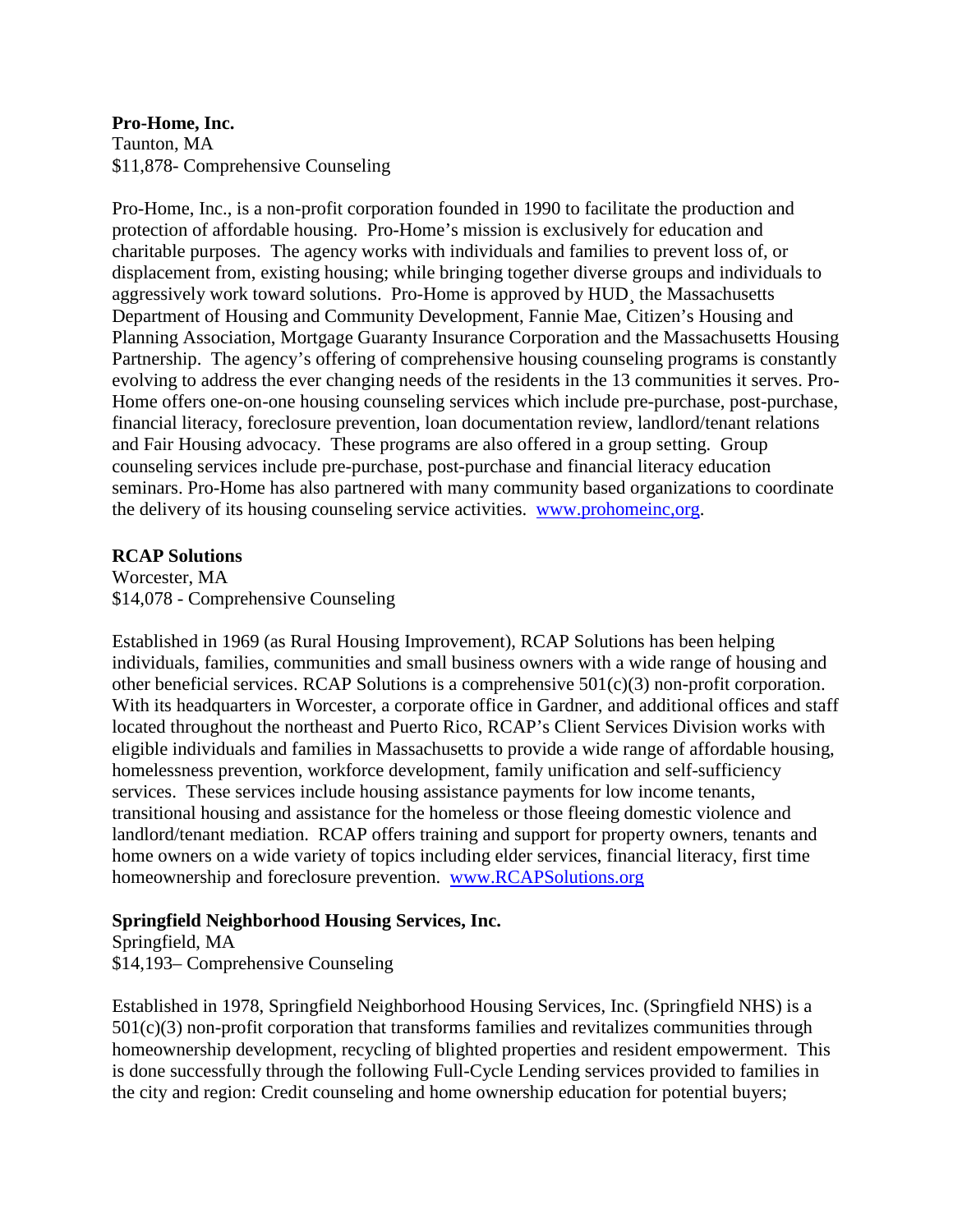Technical assistance to borrowers from loan intake to closing; Flexible financing products that include property rehabilitation; Technical assistance with property inspections and rehabilitation services; and Post-purchase services that include foreclosure intervention. Springfield NHS is a Community Development Financial Institution (CDFI) certified by the United States Department of the Treasury. The Homeownership Center of Springfield NHS provides a full array of mortgage products to potential homebuyers located anywhere within the Commonwealth. Loan products include those for purchase, refinance and/or rehabilitation. Springfield NHS has helped hundreds of families achieve their dreams of sustainable homeownership. As part of its strategy to stabilize and stimulate development within its community, Springfield NHS acquires blighted and abandoned properties. It then renovates existing houses or builds new houses on vacant lots for sale to families. <http://springfieldnhs.org/>

# **Michigan**

#### **Abayomi Community Development Corporation**

Detroit, MI \$14,042– Comprehensive Counseling

The Abayomi Community Development Corporation is a HUD and MSHDA approved housing counseling agency in Detroit, Michigan that has been in existence since 1998. Abayomi's mission is to strengthen and secure the local community through comprehensive community building. To, date Abayomi has provided housing counseling and education services to approximately 2,000 clients. Abayomi is also accredited by the Council on Accreditation, a national accrediting body for family and children services. Other services include financial management, mortgage delinquency, pre-purchase, and rental counseling as well as fell as financial and budgeting, post purchase, homebuyer education and rental workshops. The agency has a Jr. NBA/Jr. WNBA Sports Program. Its Turning Point Counseling Services program provides mental health counseling to individual and families dealing with serious life issues. The Village Teen Counseling program provides individual, group and family counseling for adjudicated teens or youth at-risk for entering the juvenile justice system. During Fiscal Year 2013, Abayomi counseled approximately 509 clients. [www.abayomicdc.org](http://www.abayomicdc.org/)

#### **Bay Area Housing, Inc.**

Bay City, MI \$13,223- Comprehensive Counseling

Bay Area Housing, Inc. was established in 1993 to address housing needs in Bay County and the surrounding areas. Bay Area Housing, Inc.'s mission is to expand affordable housing opportunities to low-moderate income residents in the Bay area by: Recognizing, obtaining and administering funding for housing needs; Combating community blight and deterioration by undertaking and assisting community revitalization efforts; Developing and operating permanently affordable housing that builds strong and stable communities;Providing counseling, training and education on housing issues affecting the people of Bay County. Bay Area Housing, Inc. offers financial management, home improvement, mortgage delinquency, pre-purchase and rental counseling, as well as financial and budgeting, post purchase, predatory lending and homebuyer education workshops. [www.bahinc.org.](http://www.bahinc.org/)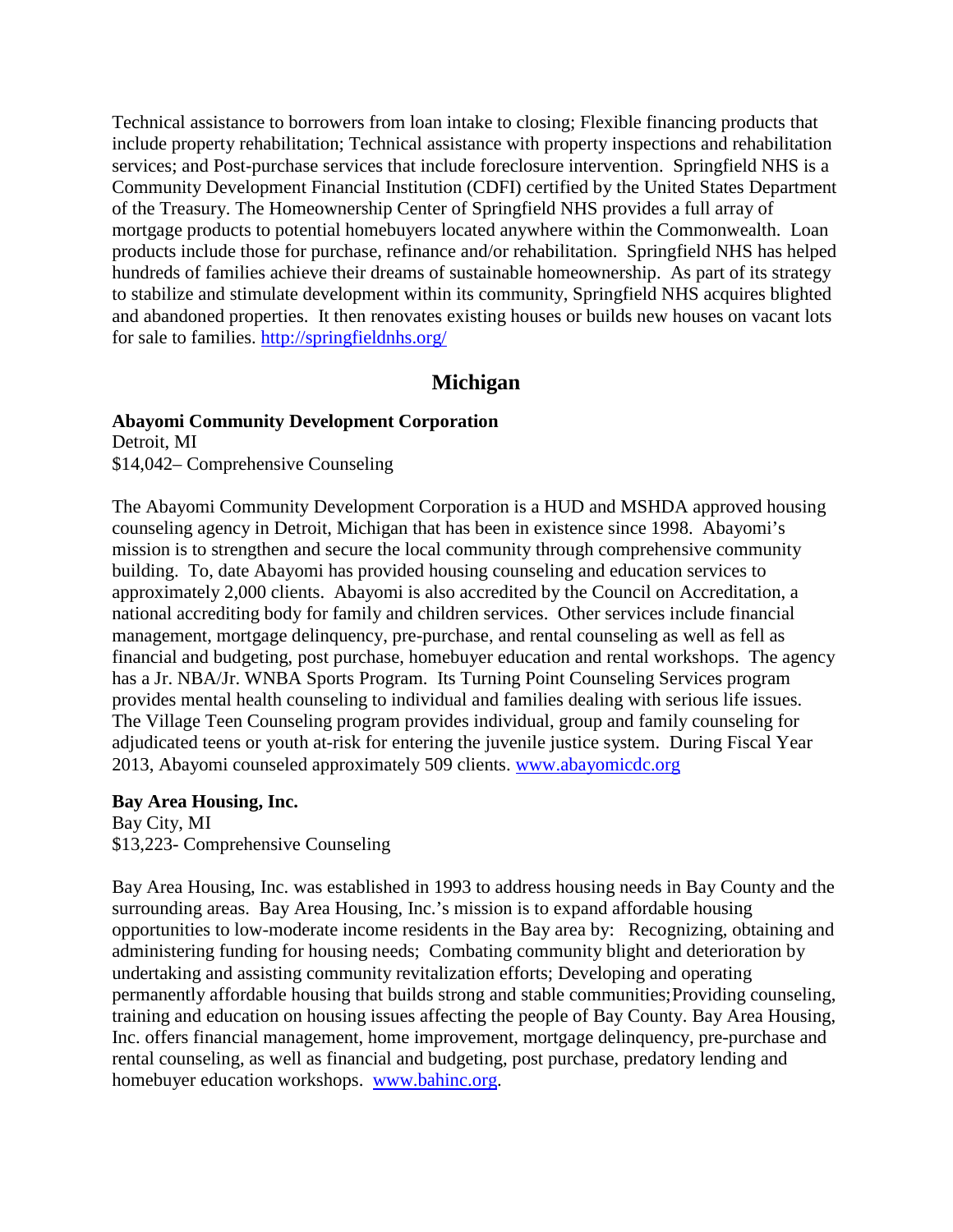### **Community Action Agency**

Jackson, MI \$16,292- Comprehensive Counseling

Community Action Agency (CAA) is a  $501(c)(3)$  nonprofit operating for many years in Jackson, Lenawee and Hillsdale counties in Michigan. The agency's mission throughout the years has been to assist low-income families achieve self-sufficiency, as an organization chartered in the OEO war on poverty. Services are provided to clients through over sixty programs across the three counties, including Weatherization, Supportive Service for Veteran Families, Head Start, WIC (Women, Infant and Children), Transitional and Permanent Supportive Housing. Community Action Agency counsels potential home buyers, home owners, renters and those facing foreclosure in all three counties. The agency also provides services such as financial management, budget and credit counseling, non-delinquency and post-purchase counseling. During Fiscal Year 2013 the agency served over 875 clients. [www.caajlh.org](http://www.caajlh.org/)

### **Green Path, Inc.**

Farmington Hills, MI \$1,413,935- Comprehensive Counseling

Founded in 1961, GreenPath is one of the country's most experienced and largest nonprofit financial and housing counseling organizations. GreenPath's mission statement, "Through financial knowledge and expertise, we provide high-quality products and services that enable people to enjoy a better quality of life" and Core Values, Quality, Integrity and Teamwork, have been instrumental in making GreenPath a leader in the industry. Headquartered in Farmington Hills, Michigan, GreenPath has 54 branch offices located in 11 states. The agency operates a national call center from our headquarters. GreenPath employs over 450 associates across the organization. GreenPath is a HUD-approved national housing counseling intermediary and has provided quality counseling for over fifty years. GreenPath's housing counseling services include Pre-Purchase Counseling & Education, Mortgage Delinquency Counseling, Post Loan Modification Counseling, Reverse Mortgage Counseling, Financial & Debt Management Counseling, and Rental Counseling. GreenPath counseled over 177,000 consumers in 2013 across all service lines. [www.greenpath.org](http://www.greenpath.org/)

### **Home Repair Services of Kent County, Inc.**

Grand Rapids, MI \$13,668- Comprehensive Counseling

The mission of Home Repair Services (HRS) is to build value and dignity by equipping lowerincome homeowners and their families for successful sustained homeownership, thereby strengthening neighborhoods and our community. Efforts in six program areas enable HRS to accomplish this mission: Critical repairs provided at very low cost, access modifications for people with disabilities, supports for DIY remodelers, homeownership classes and housing counseling. Founded in 1979, HRS now serves more than 2,000 lower-income families per year. HRS is unique in that it focuses 100% of its effort on post-purchase activities to help existing homeowners retain and improve their homes. Homeownership rates in the central neighborhoods of urban centers like Grand Rapids cannot be maintained by new development alone, and the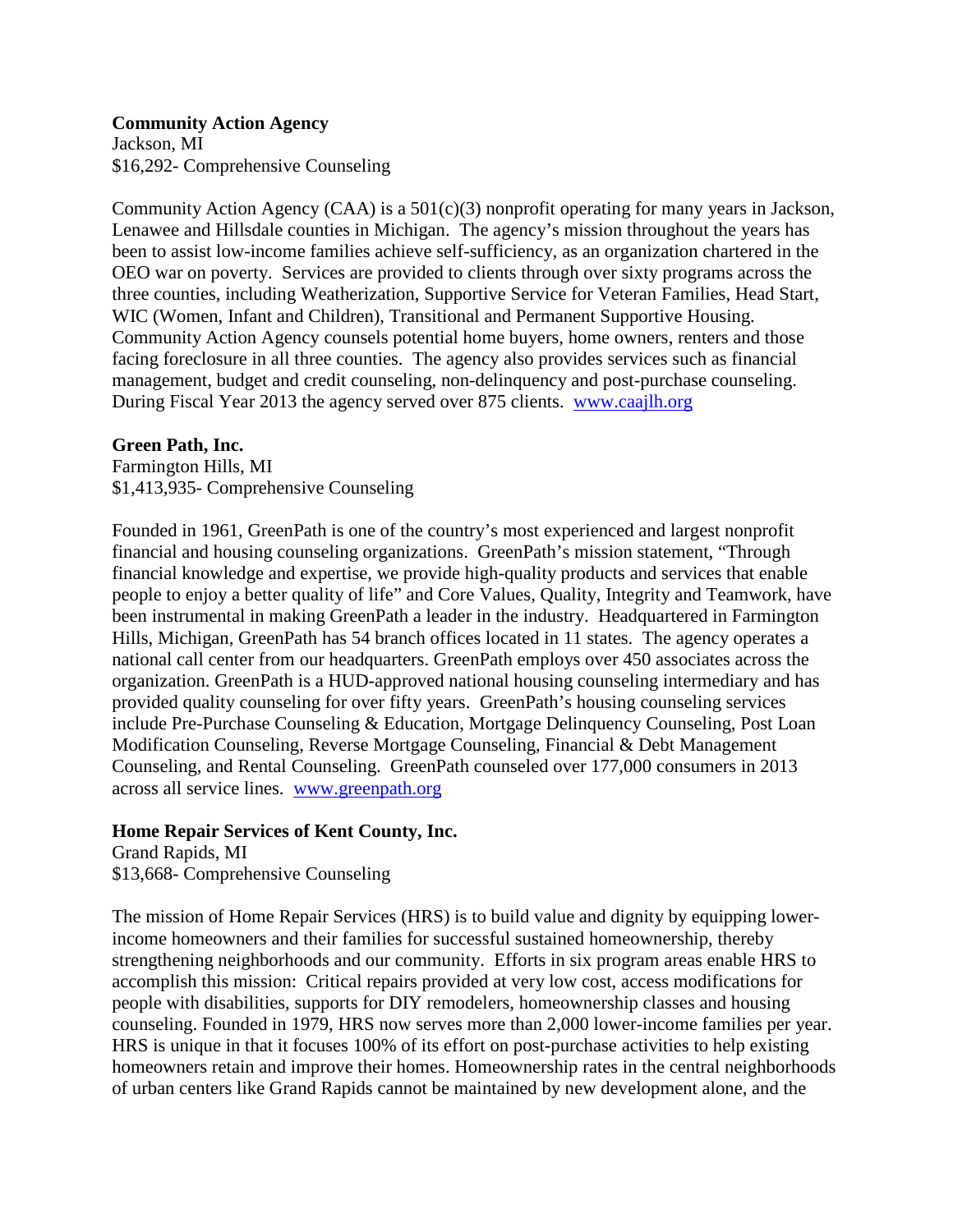thousands of lower-income homeowners already living in those neighborhoods are a resource too valuable to ignore. This HUD Housing Counseling Grant will help ensure the continued capacity of housing counseling provided by HRS in providing advocacy for homeowners who seek to maintain and sustain their homes and those that face the threat of mortgage foreclosure. [www.homerepairservices.org](http://www.homerepairservices.org/)

### **Hope America, Inc.**

Ypsilanti, MI \$11,913– Comprehensive Counseling

Hope America, Inc. is a non-profit organization focused on improving financial literacy and stability in Washtenaw County. HOPE America was formed in 2001 with the initial goal of creating an organization that could give underprivileged people with limited resources, hope, and a stake in their community. In October 2005, Hope America was incorporated as a non-profit corporation in the State of Michigan. In the fall of 2006, Hope America, Inc. was granted its status as a 501(c)(3) to continue its charitable purpose in the State of Michigan. HUD-approved Hope America as a housing counseling agency in March of 2009. It is the mission of Hope America to assist individuals and families in need. Hope America provides homebuyers education in a group setting and in one-on-one counseling in Washtenaw County, with particular emphasis on the Ypsilanti community. Since its inception in 2005, Hope America has provided one-on-one housing counseling to more than 4,428 individuals, and over 3,728 group education counseling, and through its food and clothing distribution program supported more than 10,525 families. [www.hope-america.org](http://www.hope-america.org/)

### **NCCS Center for Nonprofit Housing**

Fremont, MI \$12,287- Comprehensive Counseling

The Center for Nonprofit Housing (CNH) is legally structured as a supporting organization of TrueNorth Community Services formerly known as Newaygo County Community Services (NCCS). CNH's mission statement: "CNH is committed to assuring all members of our community have access to quality, affordable housing, one home at a time." CNH was incorporated as a non-profit organization with the State of Michigan in February 1994, and received federal tax-exempt status as a  $501(c)(3)$  organization in May 1994. As a supporting organization of TrueNorth Community Service, CNH operates under the administrative and fiscal oversight of the TrueNorth Community Service Board of Directors. CNH accomplishes its mission though Housing Education/Counseling and Homebuyer Assistance. CNH Housing Education program includes one-on-one counseling services for pre-purchase, post-purchase and rental housing clients, Homebuyer Education classes, Financial Management classes, Home Maintenance Classes and Foreclosure Prevention programs. To date, CNH has served more than 2,500 households through its Housing Education Program. [www.cnhousing.org.](http://www.cnhousing.org/)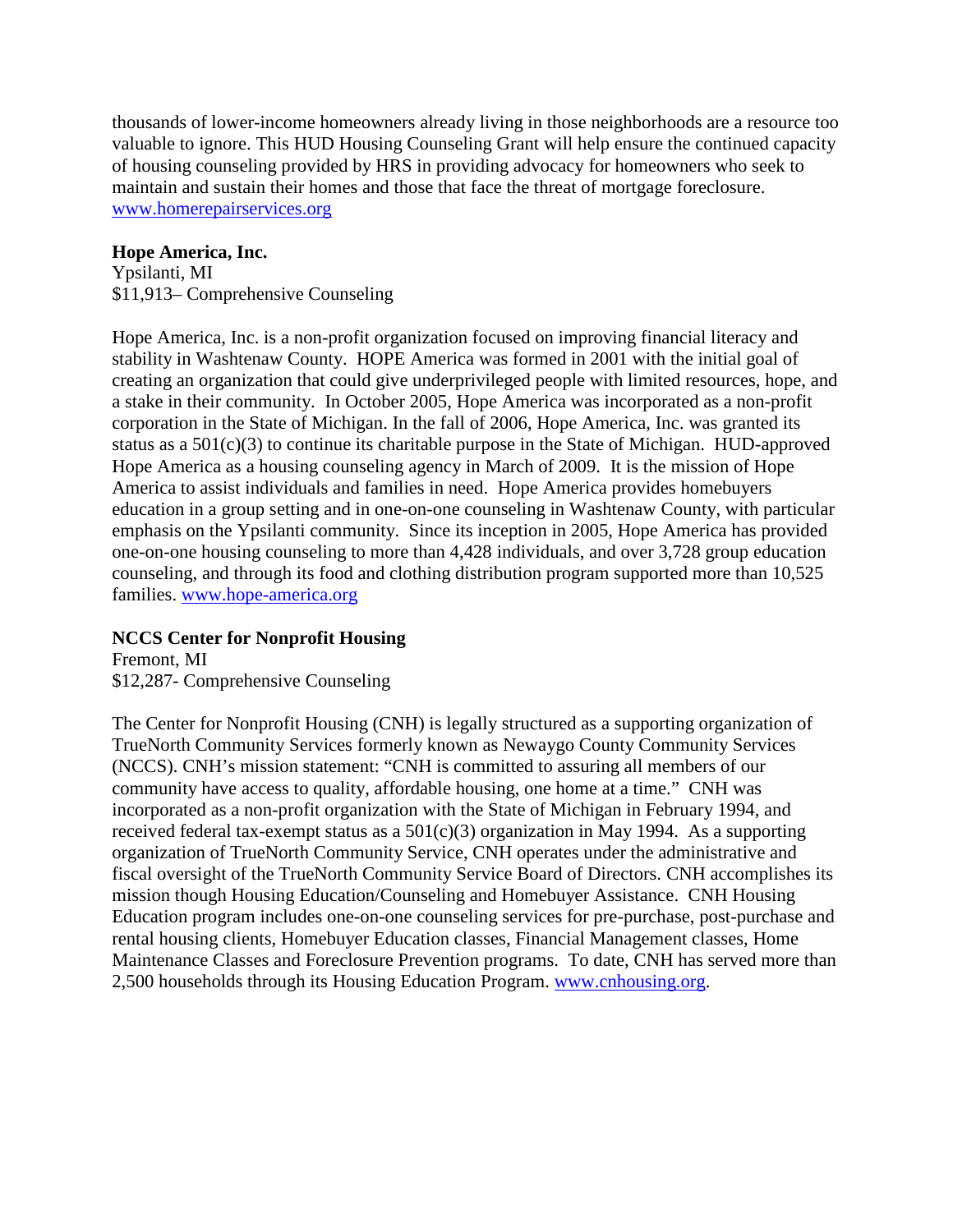### **Northwest Michigan Community Action Agency, Inc.**

Traverse City, MI \$20,456– Comprehensive Counseling

Northwest Michigan Community Action Agency, Inc. (NCMAA) is the "One-Stop Shopping Center" for Housing Counseling Services for Northwest Lower Michigan. NMCAA is a Community Action Partnership that covers a mostly rural ten-county service area of Antrim, Benzie, Charlevoix, Emmet, Grand Traverse, Kalkaska, Leelanau, Missaukee, Roscommon, and Wexford Counties including some geographically-isolated areas. Community Action Agencies help low-income families and individuals achieve higher levels of self-sufficiency and stability. NMCAA's mission as a Community Action Agency is "Helping People by Linking Services, Resources and Opportunities". NMCAA staff delivers federal, state and locally funded programs, in coordination with other services offered in each community including: Pre-Purchase/Home Buying Education, Foreclosure Prevention Education and Counseling, Homeless Prevention Programs and Services, Financial Management Workshops and Counseling, Supportive Services for Veterans Families, Home Repair Programs, Free Tax Preparation Programs, and Individual Development Accounts. Throughout the agency's 40-year history, one theme has remained constant: dedication to the improved quality of life and self-sufficiency of families served. The Community Services Division responsible for housing counseling activities is staffed with 16 professionally trained counselors serving housing counseling clients. [www.nmcaa.net](http://www.nmcaa.net/)

## **Oakland County Housing Counseling**

Pontiac, MI \$17,162– Comprehensive Counseling

For over 26 years, Oakland County Community & Home Improvement's Housing Counseling Unit has provided comprehensive housing counseling to thousands of Oakland County residents. Oakland County's mission focuses on housing counseling as a means of promoting and protecting the interests of housing consumers for a better quality of life. Community outreach activities are conducted to increase and preserve home ownership opportunities for low-income, minority, and disabled families. The Oakland County Housing Counseling unit is approved by HUD to provide counseling for Home Equity Conversion Mortgages (reverse mortgages) for senior citizens, pre-purchase counseling for homebuyers, post-purchase counseling including loss mitigation/mortgage delinquency and foreclosure assistance, refinance counseling, financial management, fair housing issues, and education on tenant/landlord rights and security deposit law. In FY 2013, the Oakland County unit provided housing counseling for over 712 citizens. [www.advantageoakland.com](http://www.advantageoakland.com/)

# **Oakland Livingston Human Service Agency**

Pontiac, MI \$12,626- Comprehensive Counseling

Oakland Livingston Human Service Agency (OLHSA), located in Pontiac, Michigan, is a nonprofit that was founded in 1964, as part of President Lyndon Johnson's War on Poverty. OLHSA, a Community Action Agency, through collaboration and partnership, empowers people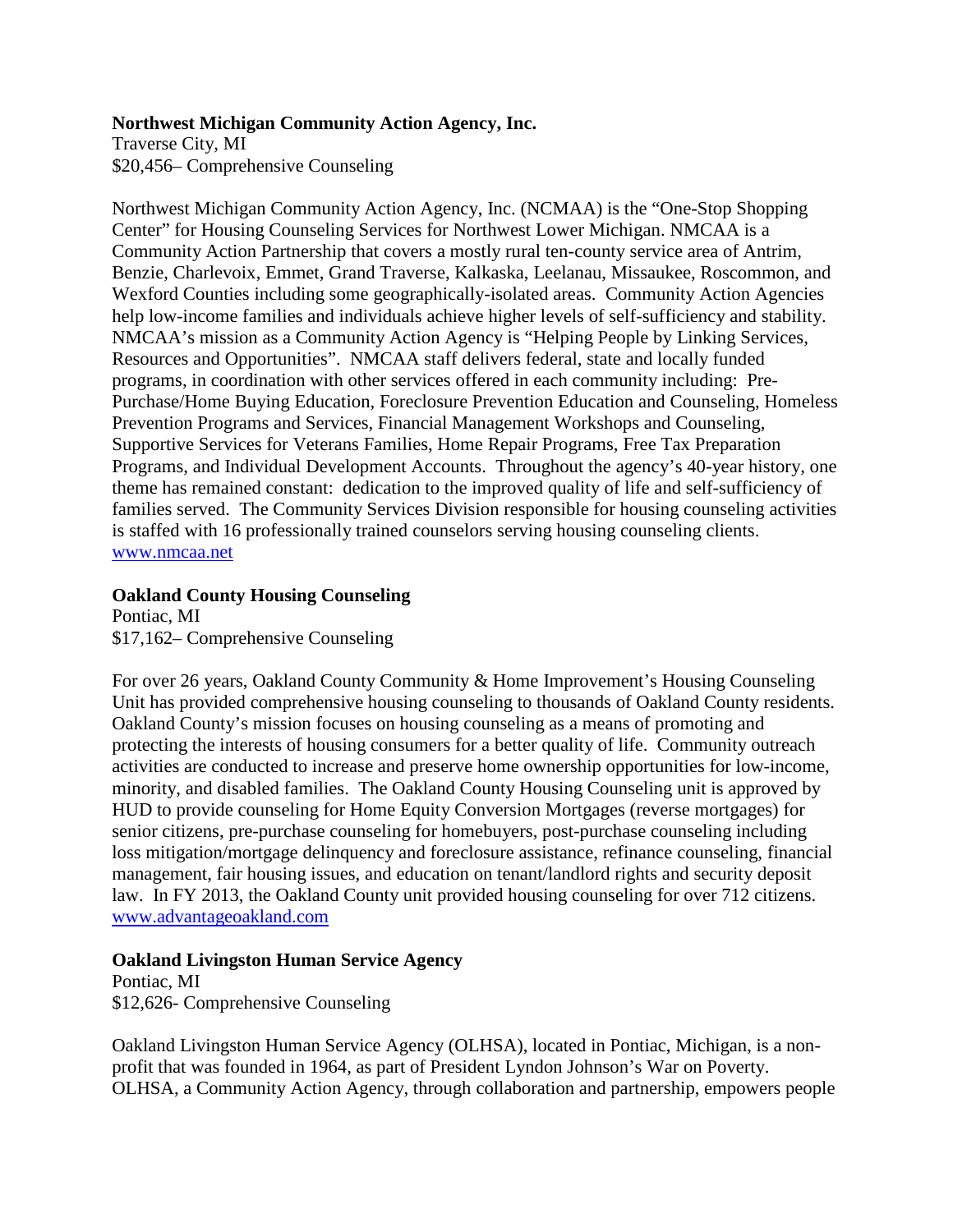in need of assistance who live in the communities served, to gain the knowledge, skills, and resources to improve the quality of their lives. OLHSA is the largest private nonprofit agency delivering human services to Oakland and Livingston Counties. The agency offers a comprehensive set of services, focusing on meeting the basic needs of senior citizens, persons with disabilities, and people suffering from economic hardship. OLSHA's services empowered more than 50,000 clients last year to reach or maintain self-sufficiency. OLHSA's housing counseling program offers group and individual housing counseling in the areas of pre-purchase and homebuyer education, mortgage delinquency, financial education, and predatory lending counseling. [www.olhsa.org](http://www.olhsa.org/)

# **Minnesota**

# **African Development Center of Minnesota**

Minneapolis, MN \$11,762- Comprehensive Counseling

The African Development Center (ADC) is a community economic development organization with the mission to grow businesses, build wealth, and increase reinvestment in the some-of the most challenged communities of Minnesota. ADC operations began in 2004 as a response to concerns throughout the state that local economic development organizations lacked the resources and ability to address the financial, cultural, and language barriers that threaten the long-term economic stability of families and businesses within many marginalized communities. ADC offers its clients education and counseling in six different languages, and a broad level of cultural competency to ensure that any individual feels welcome approaching ADC for assistance. ADC offers pre‐purchase counseling and workshops for potential first-time homebuyers throughout the state. With the goal to increase the availability and utilization of sustainable home‐ownership opportunities for its client community, ADC is developing and delivering culturally‐sensitive education, counseling, and related support services. [www.adcminnesota.org](http://www.adcminnesota.org/)

### **Anoka County Community Action Program, Inc.**

Blaine, MN \$13,481- Comprehensive Counseling

The Anoka County Community Action Program, Inc. (ACCAP) is an independent nonprofit human service provider that began in 1965 under the Economic Opportunity Act. ACCAP is committed to helping low income individuals of Anoka County out of poverty and into the community as productive citizens, and helps in attaining their dream of self-sufficiency. ACCAP focuses on affordable housing, early childhood development, affordable childcare, services that provide basic needs, self-sufficiency support, and services to seniors. ACCAP has been a HUD-approved comprehensive counseling agency since 1997. The agency states that all people have intrinsic value and that poverty needs to be addressed at all levels of the community. ACCAP is committed to cultural diversity and effectively partner and collaborate with other organizations to provide quality, innovative, customer focused programming. The agency provides: financial management, mortgage delinquency and pre-purchase counseling as well as non-delinquency post purchase, pre-purchase homebuyer education and mortgage delinquency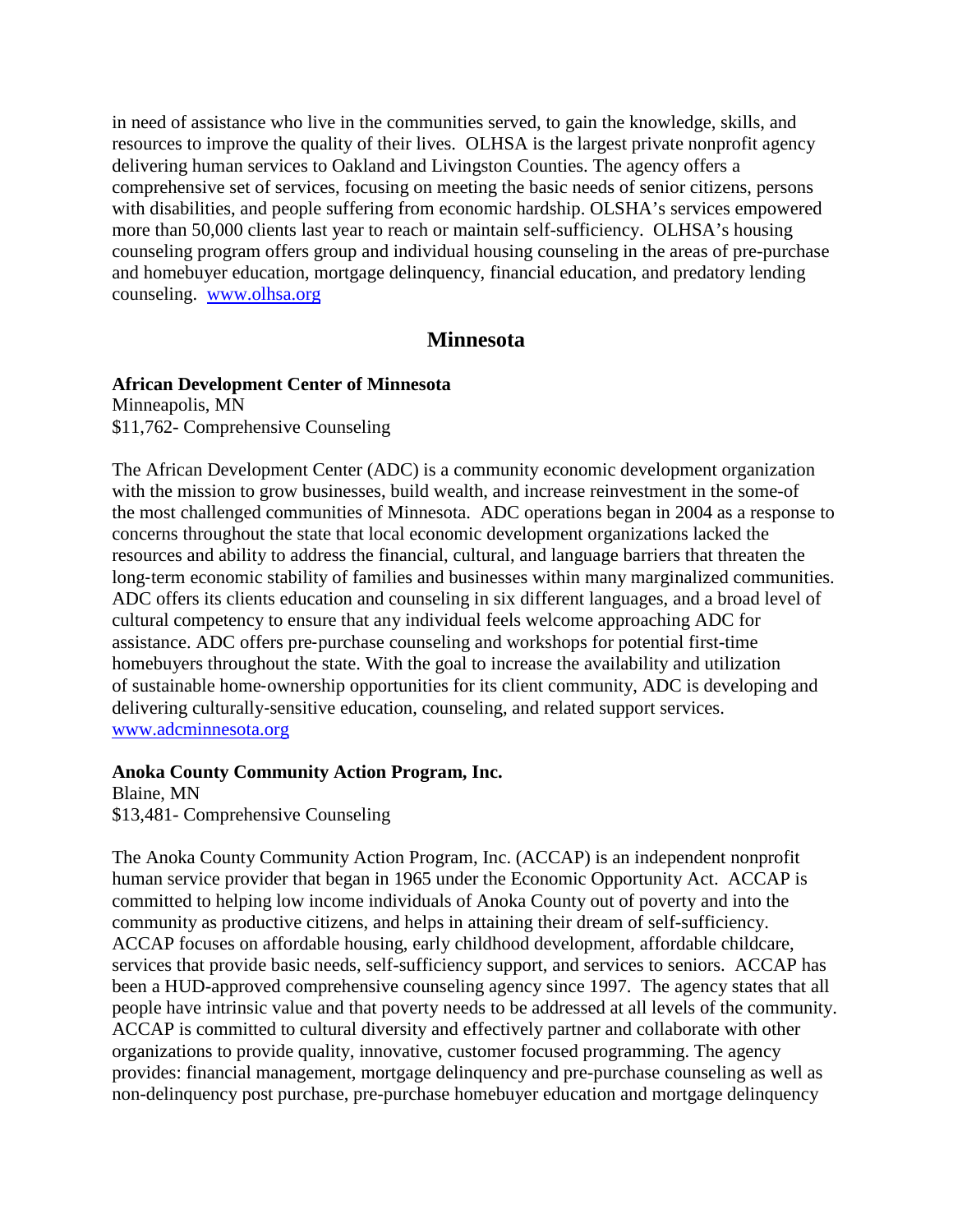workshops. To date, ACCAP ha educated and counseled over 1,000 individuals to become successful homeowners. [http://www.accap.org](http://www.accap.org/)

## **Catholic Charities of the Diocese of St. Cloud**

St. Cloud, MN \$13,941– Comprehensive Counseling

Catholic Charities of the Diocese of St. Cloud (CCDSC) is a non-profit, human services organization supported by generous individuals, foundations, businesses and faith communities. Through more than forty programs, CCDSC fulfills its mission to build communities, promote family life, and enhance human dignity by providing quality services to meet the physical, social, emotional and spiritual needs of individuals and families of all faiths and beliefs throughout a 16 county area in Central Minnesota. CCDSC has worked for Central Minnesota since the late 1800s, expanding services to address emerging community needs and has been providing comprehensive financial and housing counseling services since 1972. Currently, the Financial and Housing Counseling Program provides comprehensive counseling services including; financial management/budget, pre-purchase, mortgage delinquency and default resolution, rental housing, foreclosure prevention, mortgage scam assistance, homeless/displacement and reverse mortgage counseling. CCDSC also offers workshops including: Train-the-Trainer Financial Literacy, fair housing, pre-purchase, and predatory lending prevention, MNSURE assistance and assist clients in connecting to other services within the organization and with their partners and community resources. In Fiscal Year 2013, CCSDS Financial and Housing Counseling program served 1102 households. [www.ccstcloud.org](http://www.ccstcloud.org/)

# **Community Action Partnership of Suburban Hennepin**

St. Louis Park, MN \$18,462– Comprehensive Counseling

Community Action Partnership of Suburban Hennepin (CAPSH) is the state-certified and federally-approved community action agency serving suburban Hennepin County, Minnesota. CAPSH was incorporated as a non-profit community action agency in 1985. CAPSH operates to mitigate and eliminate the causes and effects of poverty within suburban Hennepin County. CAPSH's vision is to be the preeminent poverty fighting agency in suburban Hennepin County and its mission is "to improve the quality of life in suburban Hennepin County by creating and supporting links between individuals and communities through service, education and collaboration." CAPSH's Foreclosure Prevention Counseling program provides intervention, budget counseling, lender negotiations and referrals to homeowners in danger of losing their homes. First-time homebuyer workshops and counseling is provided to educate prospective home buyers and assists them in purchasing a home. CAPSH's housing rehabilitation services assist homeowners and families in obtaining assistance in making their homes affordable and habitable. CAPSH's Transitional Housing & Homeless Services assist families, youth and individuals who are homeless (or at risk of homelessness) obtain stable, affordable housing and other needed services. Additionally, CAPSH provides Financial Literacy Workshops to: provide individuals with the tools to become financially secure. [http://capsh.org](http://capsh.org/)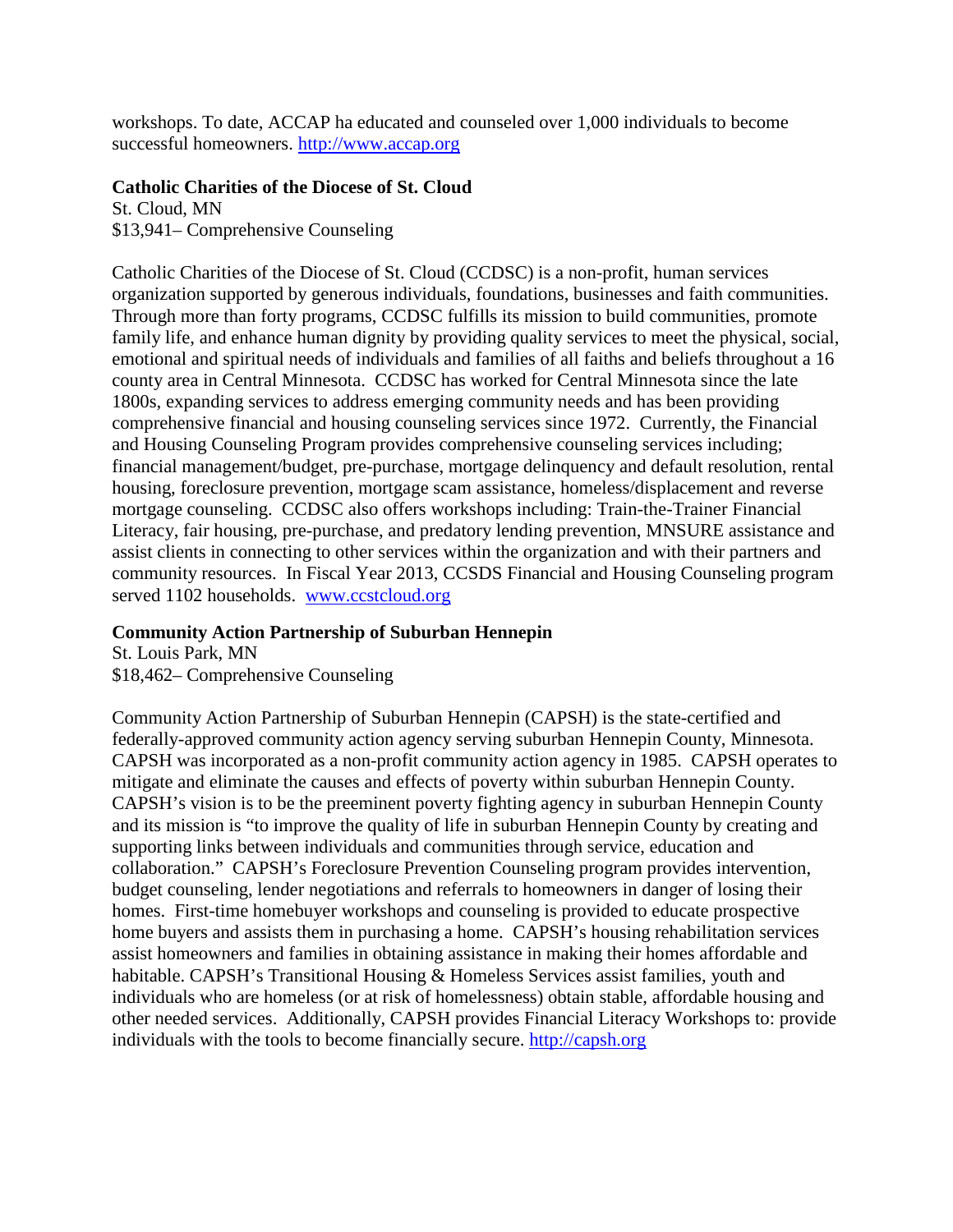### **Homeownership Preservation Foundation**

Minneapolis, MN \$2,698,095- Comprehensive Counseling Grant

Established in 2003, The Homeownership Preservation Foundation (HPF) is an independent national nonprofit dedicated to guiding consumers onto the path of sustainable homeownership and improving their overall financial health. The agency offers a comprehensive, extended financial coaching and housing counseling program for individuals considering homeownership or dealing with the challenges of current homeownership and recovery. Through its Homeowner's HOPE™ Hotline, 888-995-HOPE™, HPF provides comprehensive financial education and confidential foreclosure prevention counseling for FREE, 24 hours a day, 7 days a week, 365 days a year, in over 170 languages. Since 2007, HPF's HOPE Hotline has received more than seven million calls and has counseled nearly 2 million distressed homeowners nationwide. [www.995hope.org](http://www.995hope.org/)

### **Minnesota Homeownership Center**

St. Paul, MN \$507,119 - Comprehensive Counseling

The Minnesota Homeownership Center is a non-profit, housing intermediary whose mission is to promote and advance successful, sustained homeownership with a focus on serving economically disadvantaged and underserved households. It was founded in 1993 by housing industry stakeholders who recognized the benefits of education and counseling in supporting sustained homeownership and community development. The Homeownership Center provides the infrastructure for the delivery of a spectrum of housing services by supporting and leading the Homeownership Advisors Network, a 40+ member network of organizations. The organization's founders were prescient and resolute about this innovative approach and its benefits: A methodology for ensuring service quality and program consistency throughout the state: the Center manages program models, standards, and training and certification. MHOC is a one-stop location for accessing trustworthy resources, including the operation of a foreclosure prevention hotline. MHOC takes a managed, coordinated approach to raising awareness of housing issues through public education and outreach. It takes a balanced approach to ensuring program funding throughout the state. The Center works to establish a sustainable base of program funding. <http://www.hocmn.org/>

### **Southern Minnesota Regional Legal Services**

Saint Paul, MN \$16,207– Comprehensive Counseling

Southern Minnesota Regional Legal Services (SMRLS) is the oldest legal aid organization in Minnesota and has been providing high quality legal services for over 100 years. The Housing Counseling Program of SMRLS has been in operation and has been HUD-approved for over 30 years. Last year the Program provided assistance to 1231 clients. SMRLS's mission is to provide comprehensive counseling services which include pre and post-occupancy, mortgage delinquency and default counseling. The cases include helping clients with housing searches, fair housing issues, HUD program issues, mortgage defaults, rental delinquencies, non-monetary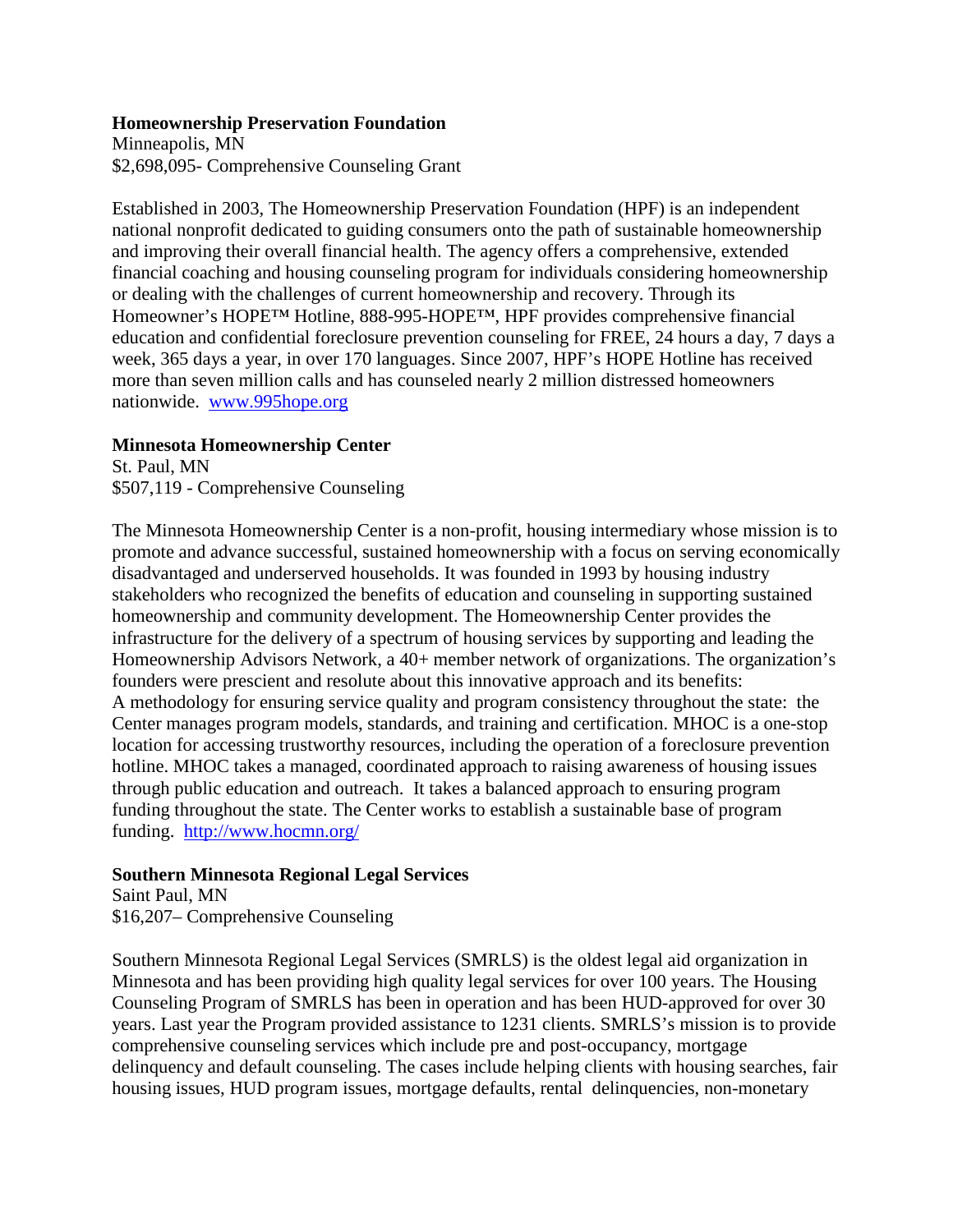defaults in rental housing, eviction defense and habitability issues in housing. The program also provides trainings to groups on landlord-tenant rights and responsibilities. [www.smrls.org](http://www.smrls.org/)

# **Mississippi**

# **Covenant Faith Outreach Ministries - Covenant Community Development Corporation** Tupelo, MS

\$13,561– Comprehensive Counseling

In 2002, Covenant Faith Outreach Ministries Church (CFORM) was formed in the State of Mississippi as a faith-based non-profit organization and in 2005 Covenant Community Development Corporation (CCDC) was launched as an extension of CFORM. In 2006, CCDC established Covenant Development Homeownership Education & Counseling Center to provide comprehensive services to the low-to-moderate income, special needs population, elderly, disabled individual and family members. In 2008, the agency became a full service Homeownership Center providing Pre-purchase group homebuyer's workshops and individual counseling, Post-purchase homeownership education & counseling, resolving or preventing mortgage delinquency default, non-delinquency post-purchase, rental & energy counseling, financial management, fair housing, assisting clients to resolve credit issues, scam awareness, identification and reporting and older adult financial education. In November 2009, CFORM/CCDC became a HUD-approved housing counseling agency. In March 2010, the agency adopted the National Industry Standards for Professional Excellence in Homeownership Education and Counseling by the Advisory Council. CCDC counseled 288 clients in FY13 of which 162 received one-on-one counseling services. <http://www.cformc.org/>

# **Hope Community Development Agency**

Biloxi MS \$11,129- Comprehensive Counseling

Hope Community Development Agency grew from a response to Hurricane Katrina's devastating impact on the Mississippi Gulf Coast, particularly in East Biloxi, Mississippi. Initially founded as the East Biloxi Relief and Coordination Agency, its goals were to sustain hope, provide relief and comfort through synchronized action, and help the community regain control over its future. For the past eight years, the Agency has evolved from its role as relief coordinator to that of a community development organization, which develops and implements comprehensive redevelopment programs for the community. The mission of Hope CDA is to leverage resources to build capacity and develop viable, affordable, and stable neighborhoods. Through its programs and services, the Agency provides support to individuals, families, small businesses, and neighborhoods of low and moderate income as these groups rebuild and revitalize their communities. A HUD-approved housing counseling agency, Hope CDA offers the following housing counseling services: pre-purchase/homebuyer education and counseling; non-deliquency post- purchase counseling and financial literacy. HOPE CDA provided counseling services to 75 clients in 2013. [www.hopecda.org](http://www.hopecda.org/)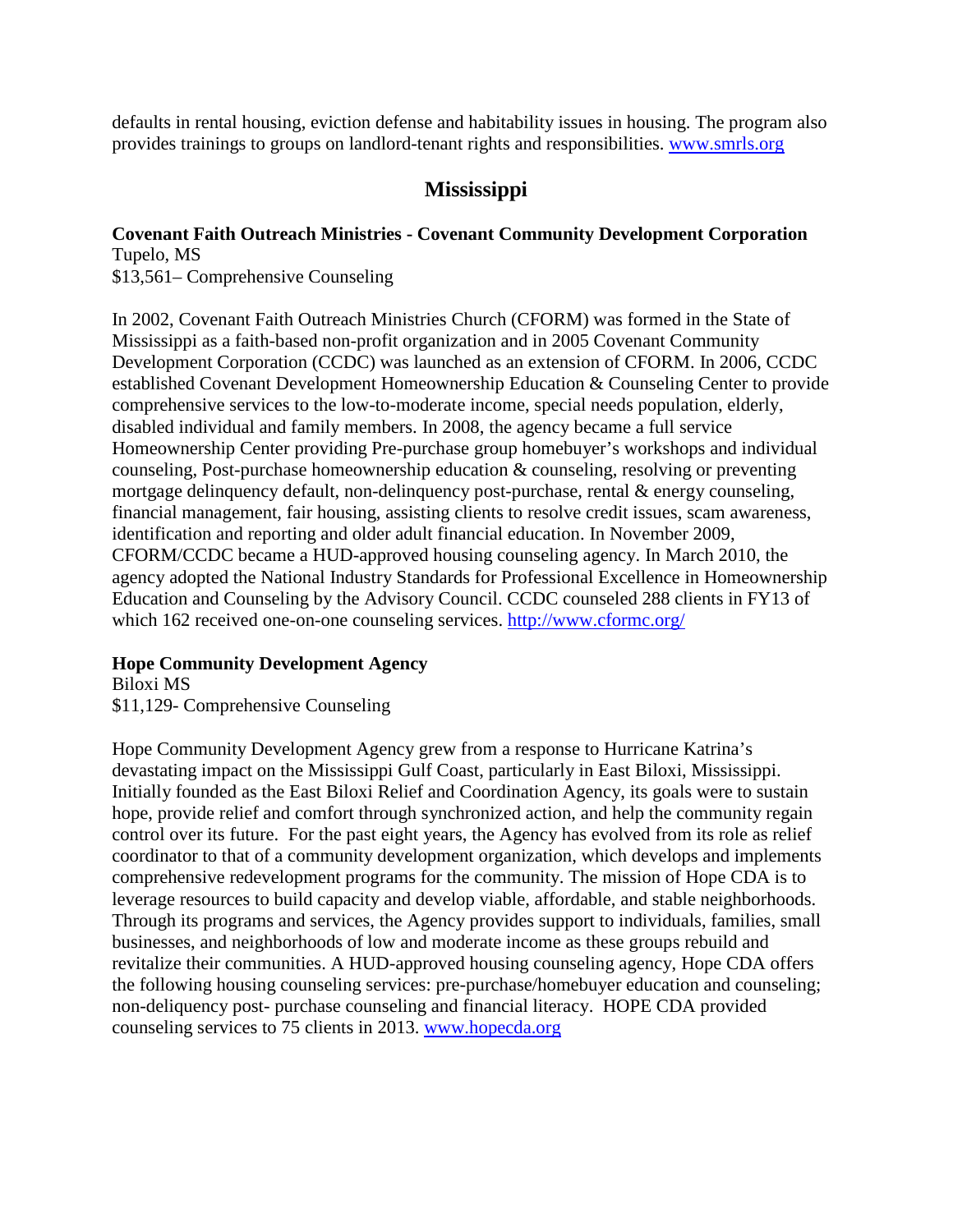### **Housing Authority of the City of Jackson**

Jackson, MS \$10,755- Comprehensive Counseling

The Housing Authority of the City of Jackson, Mississippi (JHA) was established in 1969 by resolution of the City of Jackson. The mission of JHA is to be a leader in its community in providing quality and affordable housing, while maintaining a safe environment, supported by programs and services to encourage economic improvement, personal empowerment and homeownership. JHA operates 186 units of low-income public housing, and 739 Housing Choice Vouchers. Recently JHA completed construction on twenty-two new affordable housing units and a commercial complex, which now houses, among other things, the Housing Counseling Program. Housing Counseling has played a crucial role by offering information to homebuyers, renters, victims of predatory lending, and families facing a financial emergency. During Fiscal Year 2013 Housing Authority, City of Jackson served approximately 186 clients in regards to housing counseling. [rwells@jacksonhousing.org](mailto:rwells@jacksonhousing.org)

## **Housing Education and Economic Development, Inc.**

Jackson, MS **\$**14,911 - Comprehensive Counseling

Housing Education and Economic Development, Inc. (HEED) is a non-profit organization that has been providing comprehensive housing counseling in Mississippi for 25 years. HEED's goal is to help Mississippi residents make wise housing choices and avoid becoming victims of predatory lending or unfair lending practices. Through its counseling program, HEED assists individuals and families in improving their housing conditions. HEED has served 10,000 clients to date. The organization provides homebuyer education, fair housing workshops, predatory lending workshops, financial literacy workshops, mortgage default workshops, pre-purchase counseling, default counseling, rental counseling, HECM, and homeless counseling. During Fiscal Year 2013, HEED counseled 412 clients. [www.heedhousing.org](http://www.heedhousing.org/)

### **Mississippi Home Corporation**

Jackson, MS \$254,996 - Comprehensive Counseling

Mississippi Home Corporation (MHC) is a public-purpose corporation created by the State of Mississippi to help provide affordable housing in the state. As the State Housing Finance Agency (SHFA), MHC offers low interest mortgages funded by Mortgage Revenue Bonds and Mortgage Credit Certificates that lower the homebuyer's federal tax liability and offers lowinterest loans for down payment and closing costs. MHC also offers mortgage financing to help individuals with weak credit become homeowners while improving their credit. MHC operates Mississippi's Low Income Housing Tax Credit Program and a multifamily bond program, which assist in the development of rental housing. MHC also operates the Mississippi Affordable Housing Development Fund, created by the State of Mississippi, which assists in financing site development, construction, and mortgages on single and multi-family properties for low- and moderate-income Mississippians. MHC's mission also includes helping build the capacity of nonprofit organizations to develop affordable housing. [www.mshomecorp.com](http://www.mshomecorp.com/)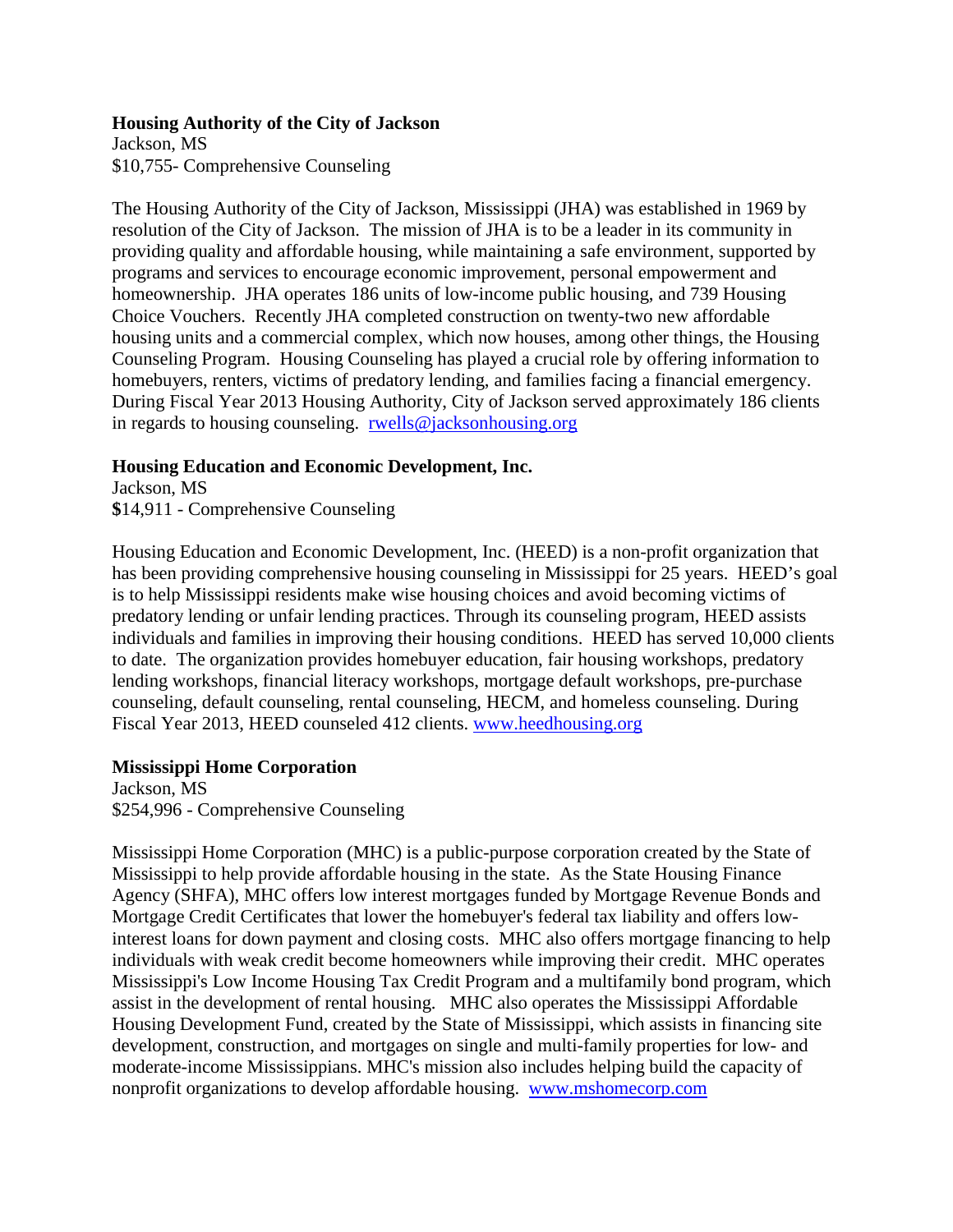### **Mississippi Homebuyer Education Center-Initiative**

Jackson, MS \$205,698- Comprehensive Counseling

Mississippi Homebuyer Education Center-Initiative (MHBEC-MHI) was established in 2001 to provide statewide homeownership education and counseling service for first-time mortgage applicants through a network of affiliated agencies. The homebuyer education program is MHI's mechanism for establishing high quality homeownership education and counseling services in accordance with the latest national standards. MHI's curriculum teaches potential homebuyers to understand banking and financing terminologies, credit readiness, working with Realtors®. MHI increases access to affordable housing by partnering with federal, state and local agencies whose mission is our mission to increase affordable housing opportunities. MHBEC-MHI supports the delivery of wide variety of housing counseling services to homebuyer, homeowners, low –tomoderate-income renters, and the homeless. The primary objectives of the program are to improve financial literacy, expand homeownership opportunities, and improve access to affordable housing and preserve homeownership. Counselors provide guidance and advice to help families and individuals improve their housing conditions and meet the responsibilities of tenancy and homeownership. [www.mhbec.com](http://www.mhbec.com/)

# **Missouri**

### **Community Services League**

Independence, MO \$13,597- Comprehensive Counseling

Community Services League (CSL) was founded in 1916 by a group of women including former First Lady Bess Wallace Truman. CSL is the largest source of comprehensive social services in our Eastern Jackson County, Missouri service area, and one of the largest service providers in the five-county Kansas City Metropolitan area. Community Services League's mission is to assist communities in reaching their potential by providing immediate relief to people in need, assessing their situations and providing solutions that lead to economic stability. CSL's three main areas of programming are emergency assistance, employment readiness training and housing counseling. Community Services League's Housing Counseling Program assists the homeless and those at risk of becoming homeless with permanent housing, provides housing counseling, budgeting education and assistance, rent assistance and liaison / advocacy with public housing agencies, landlords, and lenders. [www.cslcares.org](http://www.cslcares.org/)

### **Credit & Homeownership Empowerment Services, Inc.**

Kansas City, MO \$11,919 - Comprehensive Counseling

Credit & Homeownership Empowerment Services, Inc. (CHES, Inc.), a HUD-approved housing counseling and community development organization, was founded in 2010 to address the affordable housing and financial education needs of low to moderate income families in the Kansas City Metropolitan area. CHES, Inc.'s mission is dedicated to empowering low to moderate income individuals and families with the skills, knowledge and confidence necessary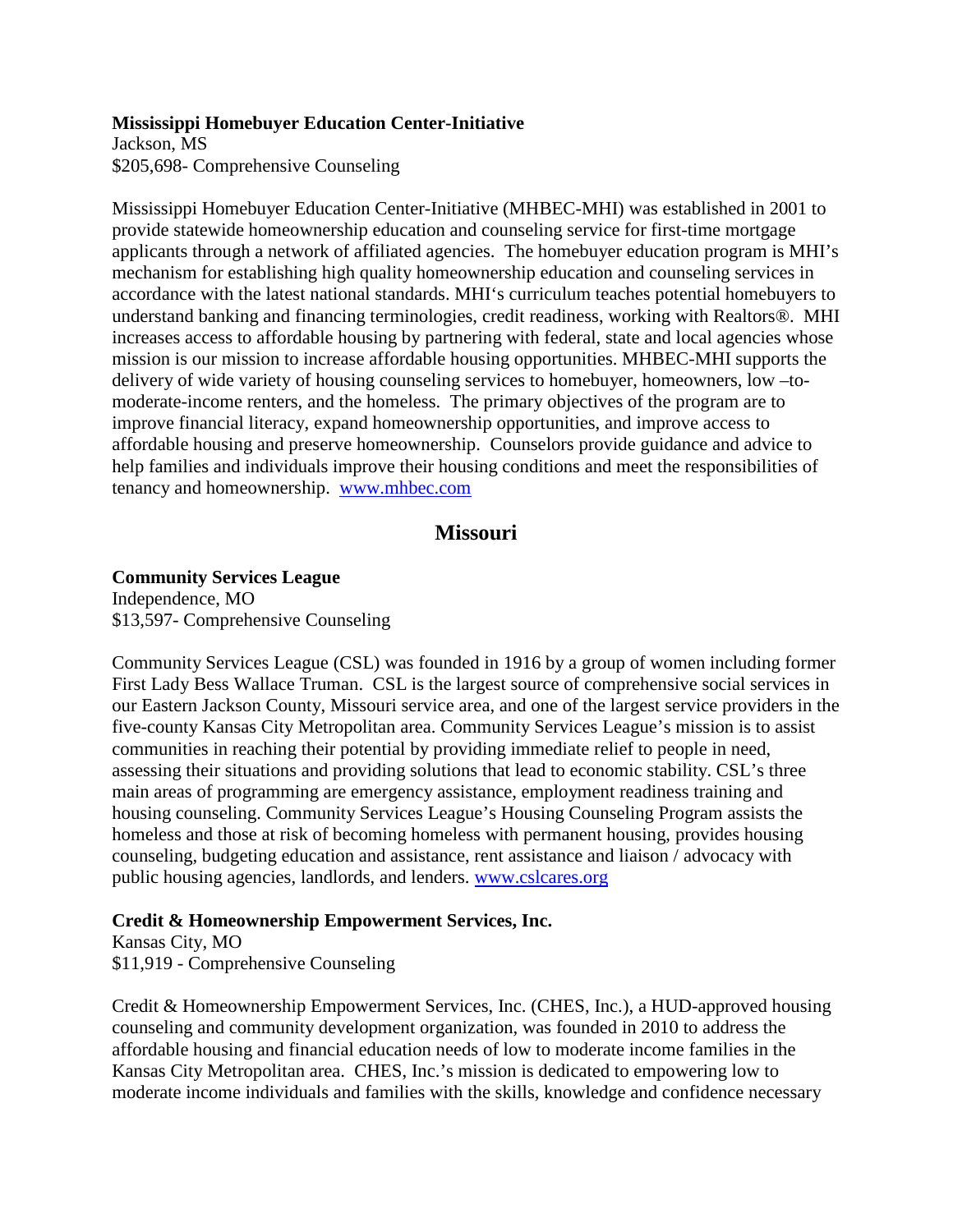for long-term homeownership and financial success. CHES, Inc. offers the following one-onone and group education services: pre-purchase homebuyer education and counseling; postpurchase, non-delinquency homeownership education and counseling; foreclosure, mortgage delinquency/default prevention; financial and credit education and counseling; and reverse mortgage counseling. CHES, Inc. will continually seek new opportunities to provide quality and innovative services to the communities it serves, through qualified and compassionate professionals who create and restore the realization of dreams. [www.chesinc.org](http://www.chesinc.org/)

# **Housing Options Provided for the Elderly (HOPE)**

St. Louis, MO \$25,813– Comprehensive Counseling

Housing Options Provided for the Elderly (HOPE) exists to help older adults live with dignity and independence in the housing most appropriate to their circumstances. HOPE was incorporated as a not-for-profit agency in 1987 and has served over 32,000 clients to date. HOPE serves clients without regard to race, religion or sexual preference. HOPE helps seniors and their families explore the range of housing choices and other options available to them by; visiting clients in their homes (whenever possible), understanding clients' needs and desires, identifying problems or needs clients would like address, educating about available resources and other means of addressing problems and meeting needs, assisting clients in identifying outcomes of their choice, assisting clients in making a plan to achieve their goals, assisting clients in carrying out their plans. HOPE's mission is to provide services to low income elderly, minority elderly and senior homeowners and with a current focus Reverse Mortgage Counseling. [www.hopestl.com](http://www.hopestl.com/)

# **Youth Education and Health in Soulard**

St. Louis, MO \$13,718– Comprehensive Counseling

Youth Education and Health in Soulard (YEHS), a non profit community based corporation, was founded in l972 to reduce the dropout rate and prevent the displacement of low and moderate income residents through the development of housing, youth, elderly, and employment programs. YEHS's primary mission is affordable housing. YEHS has developed more than 352 units of affordable housing which included for-sale homes for low to moderated income families and senior housing. YEHS owns and manages 150 affordable rental units, of which 32 units are Project Based Section 8. YEHS has been a HUD-approved housing counseling agency since 2001 providing education and counseling services to individuals and groups, targeting low and moderate income area residents. HUD-approved YEHS to provide the following housing counseling services: pre-purchase counseling, homebuyer education, mortgage delinquency and default resolution counseling and workshops, rental housing counseling and workshops, services for homeless counseling and reverse mortgage counseling. YEHS partners with the following organizations: St. Louis YouthBuild, Haven of Grace Shelter, Grace Hill Settlement House, Gateway 180 Homeless Services, Equal Housing Opportunity Council, and Habitat for Humanity. [https://www.facebook.com/pages/Youth-Education-Health-In-](https://www.facebook.com/pages/Youth-Education-Health-In-Soulard/152246534817306)[Soulard/152246534817306](https://www.facebook.com/pages/Youth-Education-Health-In-Soulard/152246534817306)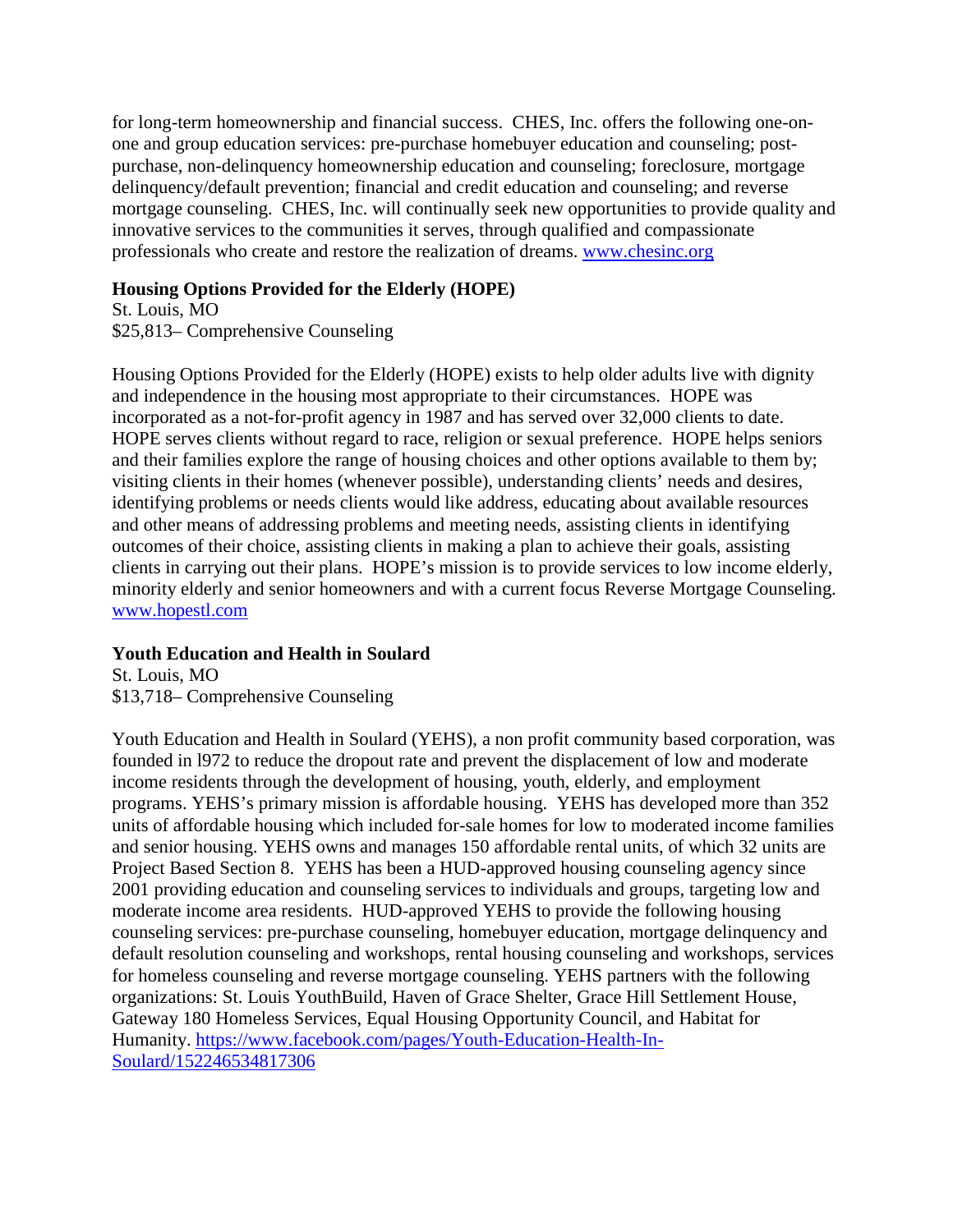# **Nebraska**

## **Credit Advisors Foundation**

Omaha, NE \$71,755– Comprehensive Counseling

Credit Advisors Foundation (CAF) is an accredited national, non-profit credit, debt, and housing counseling organization that has helped clients with their housing goals for over 20 years. CAF's mission is to provide education to enhance the financial literacy of consumers' nationwide, help consumers prepare for home ownership, avoid default or foreclosure and sustain their housing situation of choice. The organization became a HUD-approved local housing counseling agency in 2004, offering housing services to the Greater Omaha Metro area. In 2010, CAF received HUD approval and recognition as a Multi-State Organization. Services are available in Arizona, Iowa, Nebraska and Washington and include homebuyer education, pre-purchase counseling, mortgage delinquency counseling, reverse mortgage counseling, rental counseling, financial education and literacy, money debt management, and post-purchase counseling. Group sessions, webinars and workshops providing housing education are also available. All of CAF's housing counseling and education programs are available in English, Spanish, Korean, and Thai. For more information go to [www.creditadvisors.com](http://www.creditadvisors.com/)

### **Family Housing Advisory Services**

Omaha, NE \$15,789- Comprehensive Counseling

Family Housing Advisory Services (FHAS) was established in 1968 and became HUD-approved in 1970. FHAS' mission is to improve quality of life by helping people achieve housing and financial stability through education and advocacy: preventing homelessness, educating home owners, providing foreclosure prevention options, developing financially-wise consumers, offering affordable mortgage lending options, eliminating housing discrimination, and reducing poverty. Services complementing housing counseling activities include financial literacy education, IDA (Individual Development) matched-savings accounts, mortgage lending (through subsidiary Omaha 100, Inc.), and free tax preparation through their Earned Income Credit Program. FHAS is the only HUD Qualified Fair Housing Organization in the state of Nebraska, providing investigative, educational, and advocacy services to help enforce the federal, state, and local Fair Housing laws. During FY2013, FHAS served over 10,000 individuals and 7,000 households. [www.fhasinc.org.](http://www.fhasinc.org/)

# **Nevada**

### **Southern Nevada Regional Housing Authority**

Las Vegas, NV \$10,381 - Comprehensive Counseling

The Southern Nevada Regional Housing Authority (SNRHA) is a public housing agency formed in January 2010 authorized by state law to develop and operate housing and housing programs for low income families. Its jurisdiction is defined by all incorporated and unincorporated areas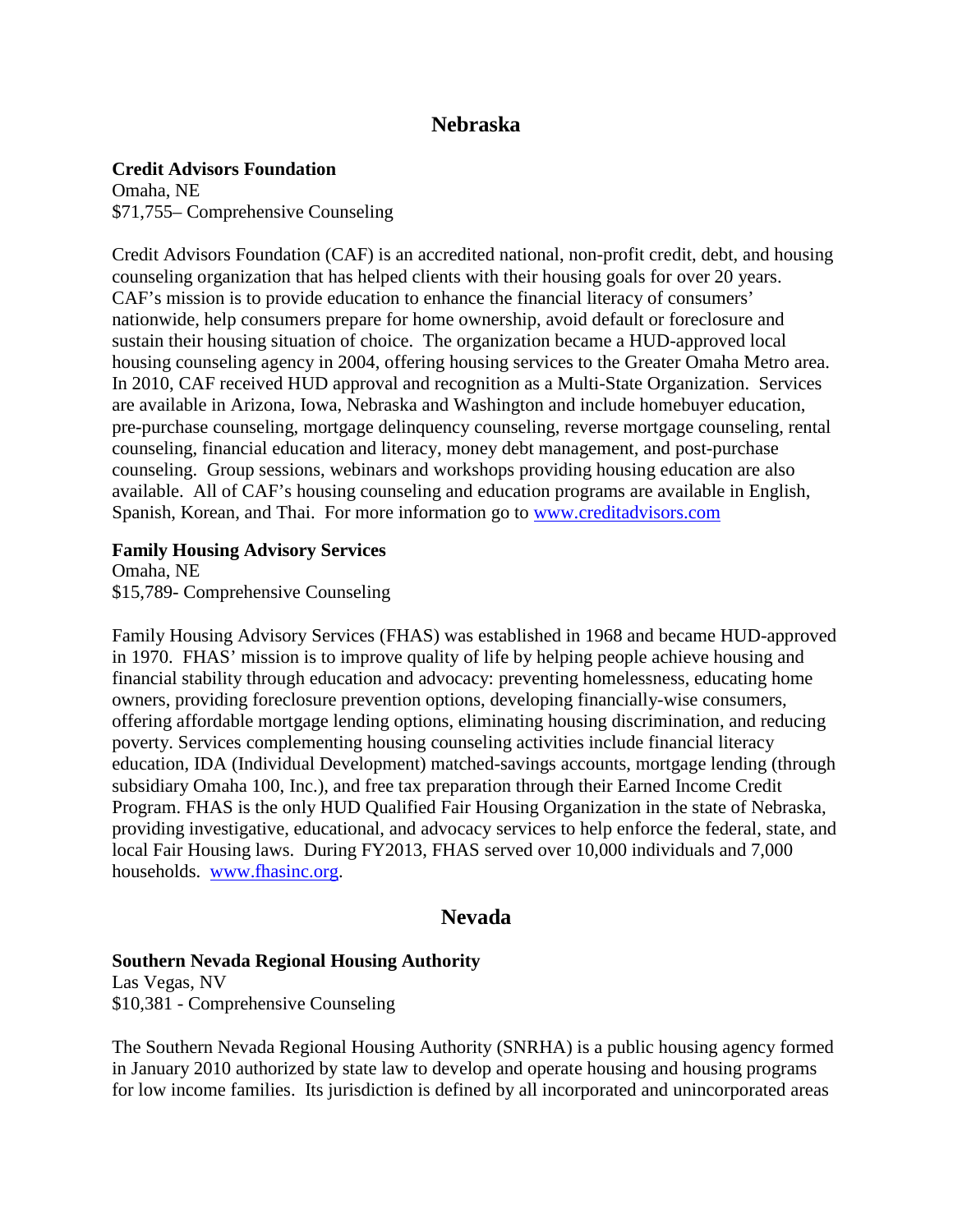of Clark County Nevada, encompassing the cities of Henderson, Las Vegas and North Las Vegas. The SNRHA is an Accredited Management Organization and has a housing inventory of 2,870 conventional housing units; administers 10,094 housing choice vouchers (Section Eight); and maintains another 1,024 Affordable Housing units. SNRHA's mission is to conduct business fairly and in transparency and create partnerships in the community which exemplify the same values; maintain high standards, be sensitive to cultural diversity and work to provide quality sustainable housing options and opportunities that promote empowerment and self – sufficiency; and provide quality products and professional service and be good stewards of the public trust. The SNRHA's Housing Counseling Program provides pre-purchase counseling, group homeownership education and down payment assistance programs to eligible participants. By providing these services, the SNRHA housing choice voucher program has graduated 127 first time homebuyers and transitioned families from housing dependency to economic self -sufficiency. Through the pre-purchase program, clients receive the tools and guidance needed to become homeowners. [www.snvrha.org](http://www.snvrha.org/)

### **Women's Development Center**

Las Vegas, NV \$11,878- Comprehensive Counseling

Women's Development Center (WDC) is committed to providing opportunities to economically disadvantaged families to secure transitional, permanent rental housing and homeownership. The agency provides support services to families to attain long-term self-sufficiency and combat the cycle of poverty. WDC began providing Transitional Housing services to homeless women and children in 1990. Since that time, WDC has assisted 48,000 homeless and low-income people. WDC offers eight distinct housing programs and food assistance to homeless and lowincome families and individuals. Programs include: Transitional Housing (TH) Program assists homeless single parents with children achieve housing and financial stability; SAFAH "Link" Program assists homeless families and individuals into affordable permanent housing; Housing Stability for Families provides permanent supportive housing to homeless disabled veterans victims of domestic violence and their families; Affordable Rental Program assists low-income families and individuals with safe, clean, and habitable apartments that are affordable; HOPWA Housing Program provides affordable permanent housing to people living with HIV/AIDS; The Lindell Harbor Senior Apartments provides low-income persons 55 years of age and older with a clean, safe, affordable apartment; Homeownership Services Program provides Homebuyer, Mortgage Default, and  $2<sup>nd</sup>$  Chance educational and counseling services to low-income families and individuals; WDC Food Pantry helps to reduce the food insecurity for families and individuals by providing a food basket. [www.wdclv.org](http://www.wdclv.org/)

# **New Hampshire**

#### **New Hampshire Housing Finance Authority**

Bedford, NH \$177,890 - Comprehensive Counseling

Since its inception, New Hampshire Housing has helped nearly 40,000 families purchase their own homes and has been instrumental in financing the creation of more than 14,500 multi-family housing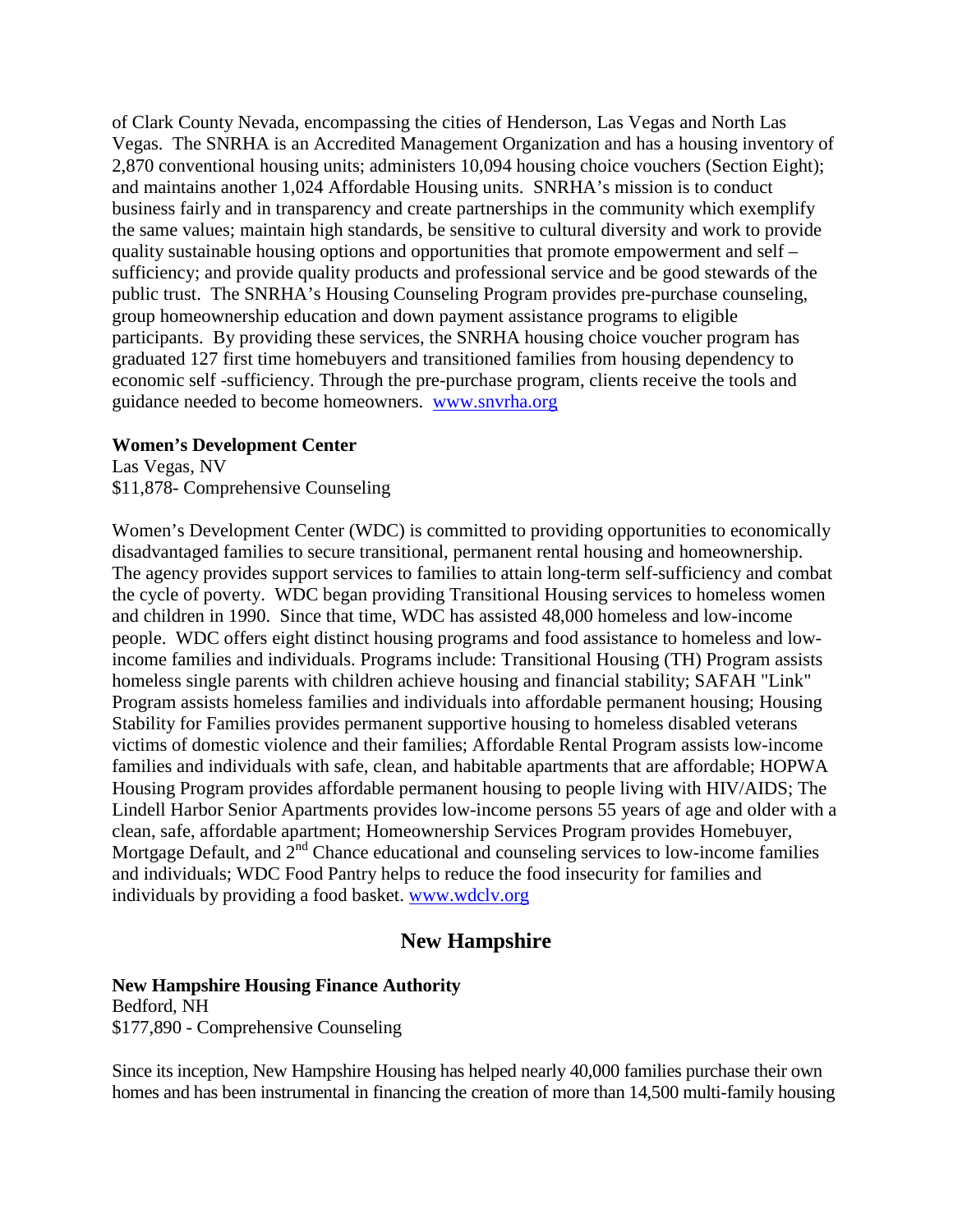units and has been a part of HUD's comprehensive housing counseling network since 1998. New Hampshire Housing administers a broad range of programs designed to assist low- and moderateincome persons and families to obtain decent, safe and affordable housing. The agency's mission is to offer safe, fixed rate mortgages and homeownership education, finances the development of quality, affordable rental housing in New Hampshire and administers the Housing Choice Voucher (Section 8) program. New Hampshire Housing is in its second year coordinating the *Foreclosure Prevention Program* funded by the Departments of Justice and Banking. Nine local housing counseling agencies partner with New Hampshire Housing to provide a network of quality housing education and counseling services throughout the state. New Hampshire Housing also operates the GOAL Program, a family self-sufficiency voluntary program for Housing Choice Voucher clients who are able and willing to work at least part-time. Over 200 of the 3,400 Housing Choice Voucher households participate in the GOAL Program annually. In addition, New Hampshire Housing has developed three online consumer education programs: (1) Find Financial Freedom (2) Becoming a Homeowner, and (3) Mortgage Credit Counseling. [www.GoNewHampshireHousing.com.](http://www.gonewhampshirehousing.com/)

# **New Jersey**

**Central Jersey Housing Resource Center** Raritan, NJ \$14,977- Comprehensive Counseling

Central Jersey Housing Resource Center (CJHRC**)** was founded in 1987 in response to the community need for affordable housing in one of the most expensive counties to live in the nation. CJHRC's mission is to provide direct housing counseling services to clients free of charge and promotes affordable housing solutions in collaboration with other organizations. CJHRC assists clients in overcoming significant housing issues and being better prepared to compete for the limited affordable housing opportunities in the region. The team of trained Housing Counselors is available to help clients secure and maintain affordable homeownership or rental housing. They specialize in intensive one-on-one counseling services, including Default Mortgage counseling, Pre- & Post-Purchase counseling, and Rental Counseling. CJHRC also provides group instruction targeted to low- and moderate-income families with credit problems or difficulties in securing and maintaining rental housing, as well as a variety of courses for potential first-time homebuyers. CJHRC's target population is very low, low and moderate-income individuals and families that live or work in New Jersey. In 2013, the agency served 1,514 households of which 88% were very-low, low and/or moderate income. [www.cjhrc.org](http://www.cjhrc.org/)

# **Consumer Credit and Budget Counseling d/b/a National Foundation for Debt Management** Mamora, NJ

\$79,966– Comprehensive Counseling

Consumer Credit and Budget Counseling (CCBC) d/b/a National Foundation for Debt Management (NFDM) is a respected credit and housing agency with a long-term commitment to building and maintaining homeownership. A non-profit organized in 1998, NFDM provides Reverse Mortgage (HECM) counseling. In 2011, CCBC combined with NFDM and now is approved as a Multistate Housing Organization with three branches. The combined organization's mission is focused on counseling with a current emphasis on helping elders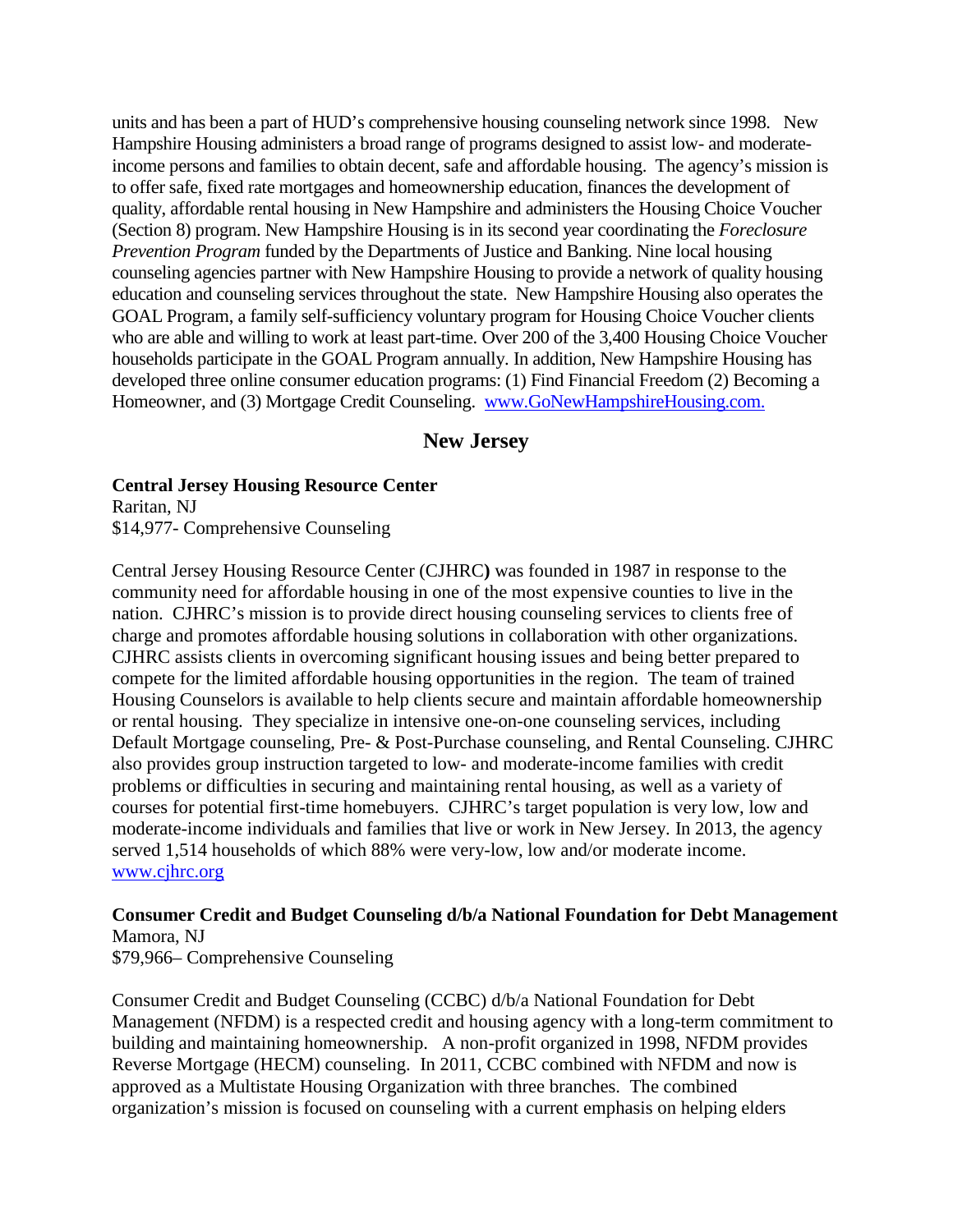maintain homeownership through their HECM Taxes and Insurance foreclosure intervention services. NFDM serves two "Hardest Hit" states with teams of trained and certified default and foreclosure intervention and prevention counselors that provide clients with education, foreclosure and default counseling. A member of the Association of Credit Counseling Professionals and accredited by the Council on Accreditation, NFDM offers an online Homebuyer education class that meets the guidelines of the National Industry Standards for Housing Education and Services. NFDM maintains three websites for consumer education and information, [www.nfdm.org,](http://www.nfdm.org/) [www.cc-bc.com](http://www.cc-bc.com/) and [www.homebuyercert.org](http://www.homebuyercert.org/)

## **Garden State Consumer Credit Counseling, Inc. D.B.A. Navicore Solutions**

Freehold, NJ \$310,001– Comprehensive Counseling

Navicore Solutions, a Garden State Consumer Credit Counseling 501(c)(3) non-profit organization, is committed to assisting families and individuals in need by providing free financial education, community outreach and housing and credit counseling services; all with compassion and the utmost commitment to quality and integrity. Nationally, they provide a wide range of services including our six core services of budget counseling, financial education, Debt Management Program, bankruptcy pre-petition counseling and pre-discharge education, student loan counseling and housing counseling in the areas of pre-purchase/homebuyer education, default/foreclosure prevention, and reverse mortgages. This extensive range of programs and services enables Navicore Solutions to address a multitude of consumer needs. <http://www.novadebt.org/>

# **Greater Bergen Community Action, Inc.**

Hackensack, NJ \$13,847- Comprehensive Counseling

Greater Bergen Community Action, Inc. (GBCA) [formally Bergen County Community Action Partnership (BCCAP)] is a 501(c)(3), not-for-profit Community Action Agency. Established in 1967, GBCA is Bergen County's designated anti-poverty agency whose mission is "to change lives through education, economic opportunities, healthcare, housing, and human services*.*" For 5 years, GBCA has offered inextricably linked programs, which encompass housing and shelter, education and training, and a range of clinical and support services. GBCA's programs assist the poor, homeless, substance addicted, children, senior citizens, foreign born, persons with disabilities, those with limited English proficiency, veterans and others. Services include the operation of more than 140 affordable housing (transitional and permanent) units, comprehensive housing support services, adult education, employment training and placement, early childhood education centers and other human services facilities. [www.GreaterBergen.org](http://www.greaterbergen.org/)

# **Housing & Community Development Network of New Jersey**

Trenton, NJ \$131,489- Comprehensive Counseling

The Housing and Community Development Network of New Jersey (HCDNNJ) is a membership organization representing 250 groups including 150 community development organization and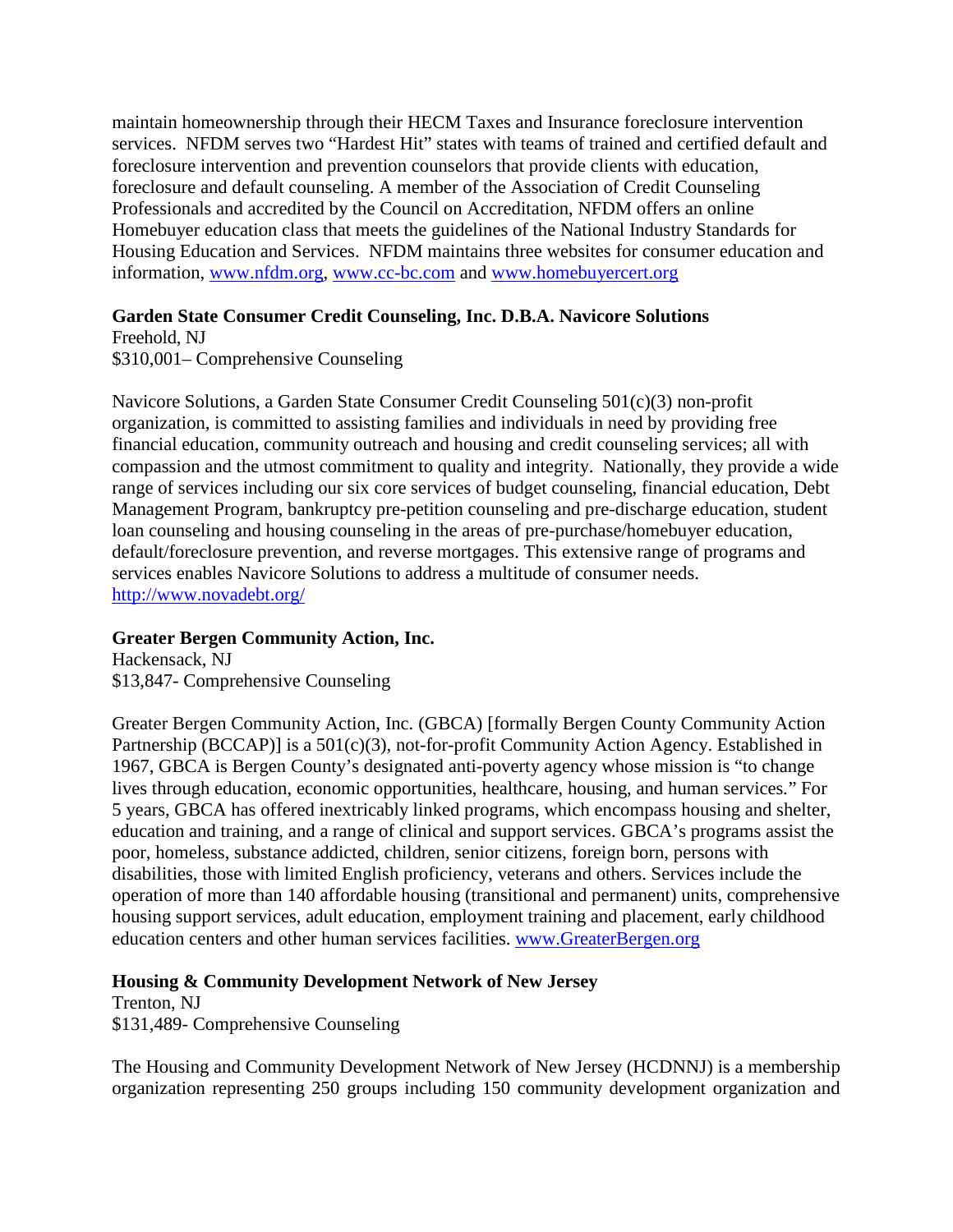over 100 individual members. HCDNNJ is committed to the mission of providing support to create housing choices and build strong, vibrant neighborhoods for low to moderate income residents. HCDNNJ seeks to strengthen CDC capacity to create homes and ensure that neighborhood revitalization is equitable, especially in distressed communities. HCDNNJ is a source for advocacy, public policy tools, training, technical assistance, information, and research that informs and promotes the state's housing supply and community revitalization efforts. HCDNNJ has been involved with coordinating, assisting, and providing technical assistance to community development and housing organizations for 25 years. [www.hcdnnj.org](http://www.hcdnnj.org/)

## **Housing Authority of the City of Paterson**

Paterson, NJ \$14,345- Comprehensive Counseling

The Housing Authority of the City of Paterson (HACP) is the third largest public housing authority in the State of New Jersey. The Authority owns and operated 1,198 units of public housing, of which 680 are elderly units, and administers 2,287 Section 8 Housing Choice Vouchers. As one of Paterson's principal housing agencies, the HACP's mission is to provide leadership, policies and programs to expand and preserve safe and affordable housing opportunities and promote strong communities. The HACP has been a HUD-approved housing counseling agency since June 2000, with a HUD-approved Section 8 Homeownership Program since April 2001. It is the Authority's goal to expand and preserve homeownership for low-tomoderate income individuals and families by initiating homebuyer education group sessions, prepurchase counseling, mortgage default/delinquency and post purchase counseling and education. During Fiscal Year 2013, the Housing Authority of the City of Patterson counseled 426 clients. <http://www.patersonhousingauthority.org/>

# **New Jersey Housing and Mortgage Finance Agency**

Trenton, NJ \$139,532- Comprehensive Counseling

The New Jersey Housing and Mortgage Finance Agency (HMFA) was created in 1983 and is dedicated to increasing the availability of and accessibility to safe, decent and affordable housing to families in New Jersey. HMFA is a self-sustaining, quasi-public agency, financed primarily through the private sale of federal tax-exempt Mortgage Revenue Bonds. HMFA offers programs for first time homebuyers, senior citizens, and housing for the disabled in their special needs communities. Annually, HMFA is committed to creating, preserving and/or rehabilitating nearly 2,000 units of affordable housing, 1,600 of which are rental, 400 are homeownership units, and 300 are set aside for individuals with special needs. In addition, approximately 900 single family mortgages for homebuyers are financed, 700 of which are for first-time and urban area homebuyers. <http://www.nj.gov/dca/hmfa/>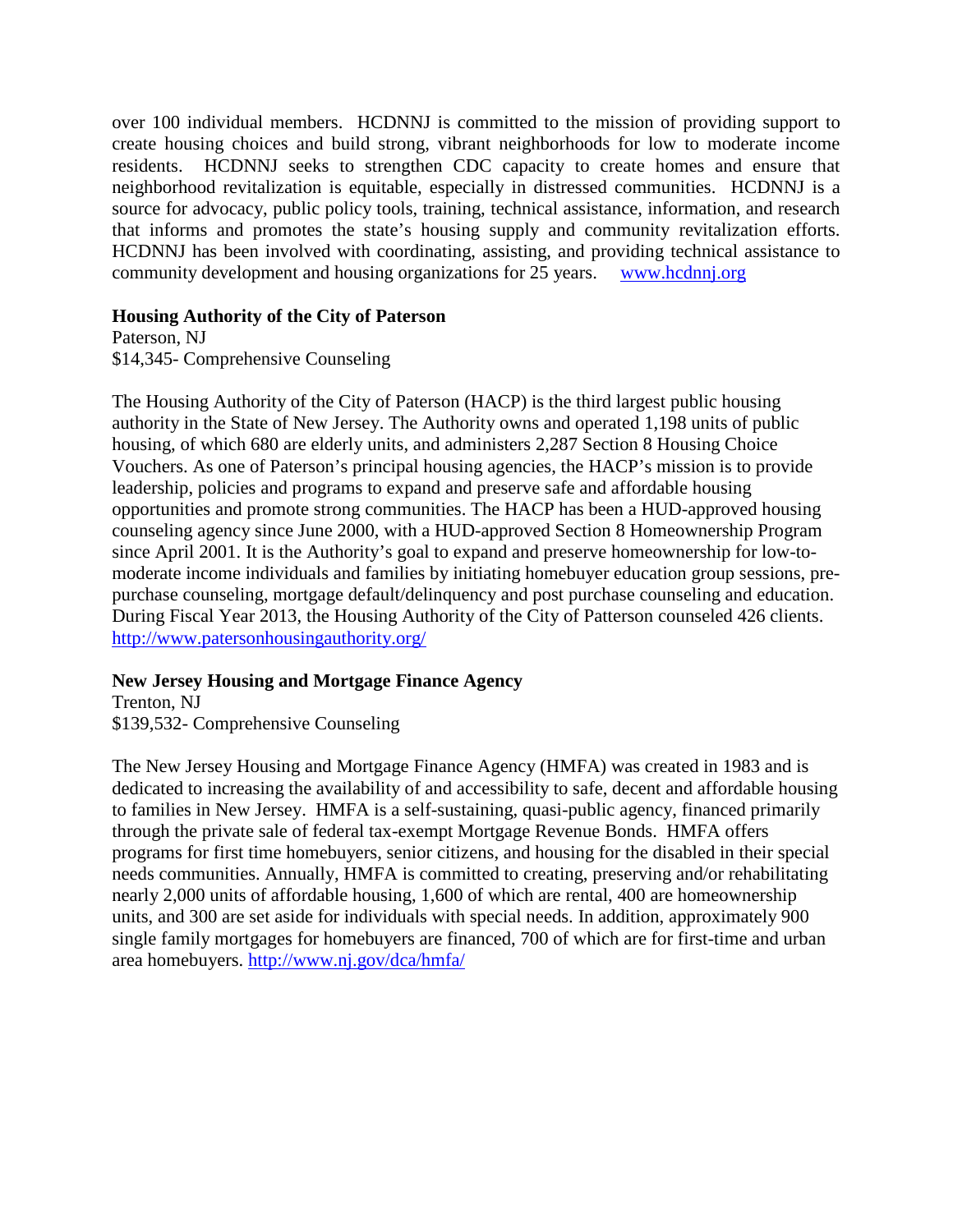### **Ocean Community Economic Action Now, Inc. (O.C.E.A.N., Inc**.)

Toms River, NJ \$14,452– Comprehensive Counseling

Since 1965, O.C.E.A.N., Inc. has been the designated Community Action Agency for Ocean County's low income residents. The agency's mission is to provide quality and comprehensive services that improve the quality of life of individuals and families and assist them in moving toward self-sufficiency. O.C.E.A.N., Inc. has provided Housing Counseling to the community for 35 years. O.C.E.A.N., Inc. is a HUD-approved housing counseling agency. O.C.E.A.N., Inc. programs continuously evolve in response to the results of the Community Assessment the agency performs yearly. Services currently include: Head Start, O.C.E.A.N., Inc. Kids, Weatherization Services, Home Energy Assistance and Housing Education/Housing Counseling. [www.oceaninc.org](http://www.oceaninc.org/)

### **Puerto Rican Association for Human Development, Inc.**

Perth Amboy, NJ \$12,323– Comprehensive Counseling

The PRAHD Housing Program (PHP) operates under the auspices of the Puerto Rican Association for Human Development, Inc. (PRAHD), a non-profit that operates in the Central New Jersey region. PRAHD was founded in 1974 by a group of concerned community leaders/activists who sought to support disadvantaged youth. Over the past 40 years, the agency has grown into a comprehensive human services agency that addresses the varied unmet needs of Central New Jersey residents. PRAHD is dedicated to "developing human potential and promoting self-sufficiency through programs designed to improve the social, economic, health and educational status of the community in a culturally sensitive environment." In 2011, the agency was approved by HUD and has achieved tremendous success in the housing services arena. PRAHD's programs address the unmet housing needs of homeowners and renters that live in Middlesex County. Specific focus areas are based on community need/demand and are rental counseling, mortgage delinquency prevention/resolution, pre-purchase/home buying and post-purchase/financial management. The main goal of the program is to educate clients in an effort to prevent adverse decisions that arise from a lack of credible information. <http://www.prahd.org/>

## **Senior Citizens United Community Services of Camden County, Inc.**

Audubon, NJ \$13,941- Comprehensive Counseling

Senior Citizens United Community Services, Inc. (SCUCS), is a HUD-approved housing counseling agency since 1990. SCUCS' mission is dedicated "to improving the quality of life for southern New Jersey's senior citizens, with particular emphasis on the frail and vulnerable and those with the greatest socio-economic needs." SCUCS provides counseling that includes locating, securing or maintaining residences in rental housing for senior and disabled applicants, financial management and budget, pre-purchase, reverse mortgage and homeless counseling. Staff assists homeless applicants in securing shelter and services available through the agency's participation in the Homeless Network Planning Committee, a project of the Community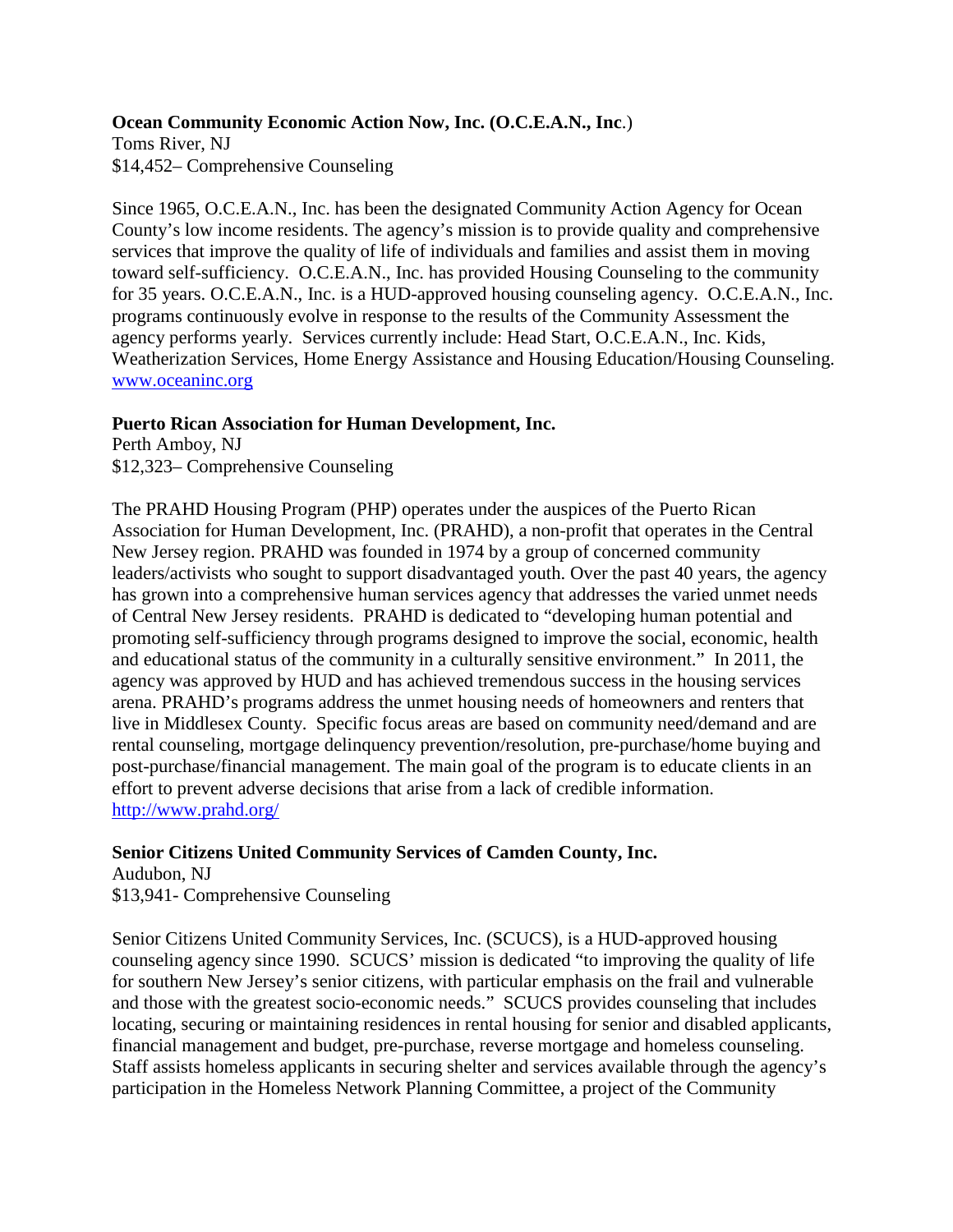Planning and Advocacy Council (CPAC). SCUCS is part of the Southern Regional Continuum of Care that includes Camden, Gloucester, Cumberland and Salem Counties. SCUCS created a computer data base that enables them to input an applicant's housing priority list and compile a list of housing that meets these needs. The Housing Counseling Project is supported in part through County, State and Federal Funds. [www.scucs.org](http://www.scucs.org/)

### **The Housing Authority of the City of Perth Amboy**

Perth Amboy, NJ \$13,071– Comprehensive Counseling

The Housing Authority of the City of Perth Amboy is a Public Housing Authority whose mission is providing affordable, safe, decent housing in the City of Perth Amboy for over 70 years. In addition to providing housing services, the Authority assists families and the community to become economically self-sufficient. Services provided include pre-purchase and post-purchase housing education and counseling; mortgage delinquency prevention and resolution education and counseling; rental counseling; financial literacy and credit education and counseling; Section 8 homeownership program; Family Self-Sufficiency Program and one-stop job search center. These services ensure that the community continues to produce economically self-sufficient families, knowledgeable consumers, and successful homeowners. The Authority serves over 2000 families each year. [www.perthamboyha.org](http://www.perthamboyha.org/)

# **New York**

**Allegany County Community Opportunities & Rural Development (ACCORD Corp.)** Belmont, NY \$14,416 - Comprehensive Counseling

ACCORD Corporation is the designated Community Action Agency in Allegany County, New York. For over 42 years, ACCORD has administered a variety of programs aimed at assisting vulnerable and impoverished people in escaping the grips of poverty. Since 1972, when the agency began as the Housing Action Corporation, the agency's mission was to act as an entity for the delivery of housing programs within Allegany County. In 1986, the Allegany County Legislature designated Housing Action Corporation as the Community Action Agency for the county which opened the door for new federal funds and the agency began providing comprehensive human services within the county. The mission, redefined in 2012, is "As a Community Action Agency, they believe in the strength, dignity and potential of all people. They offer access to opportunities, resources and services to strengthen individuals, families and communities. They are committed to improving the community's response to rural poverty and giving a voice to the unheard." ACCORD offers many affordable housing services including: group and individual education on home buying, rental assistance, foreclosure prevention; homeless prevention services; and rental opportunities for low to moderate income persons, at risk or homeless persons, persons with disabilities, the elderly, minorities, and families with limited English proficiency. [www.accordcorp.org](http://www.accordcorp.org/)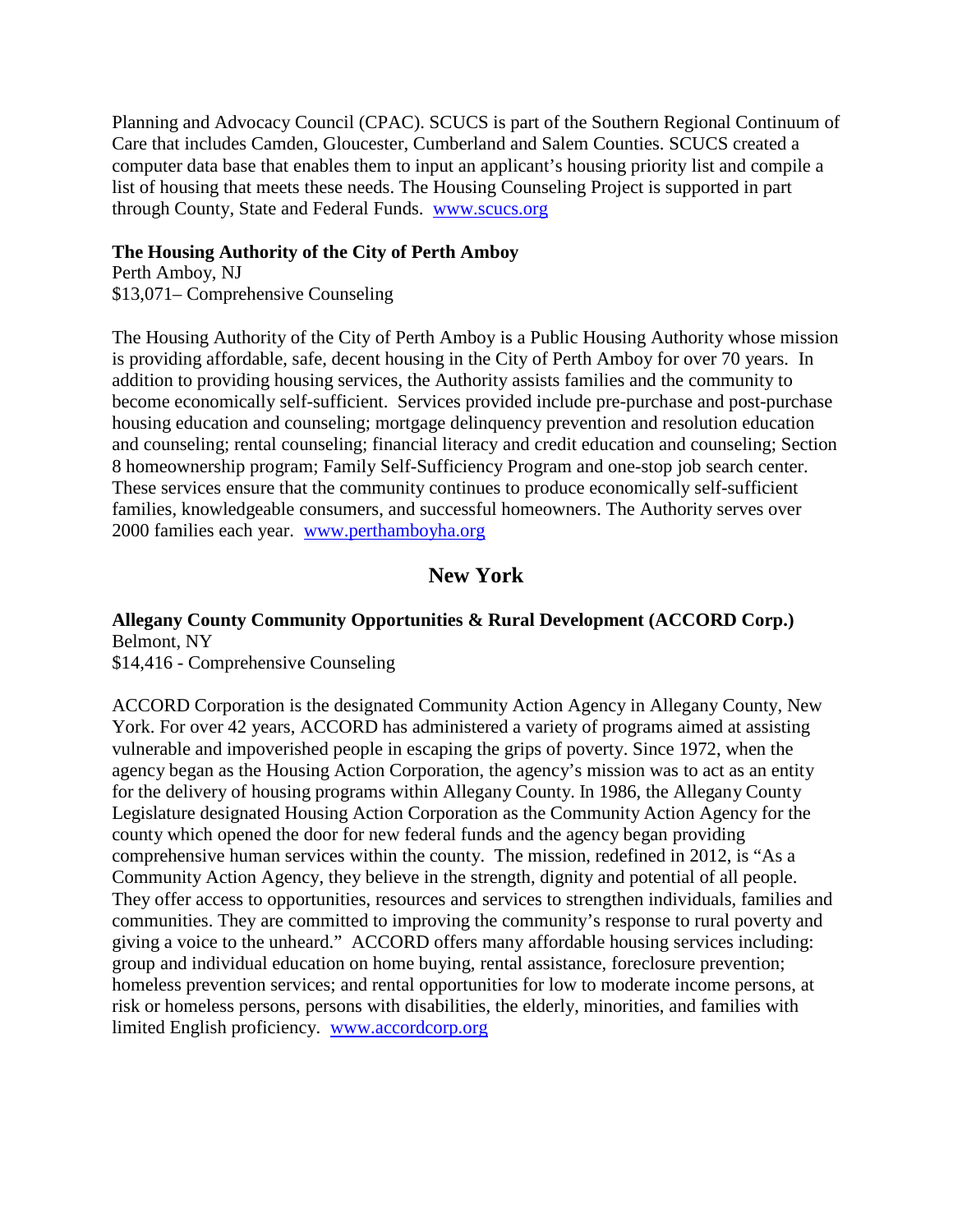### **American Debt Resources, Inc.**

East Northport, NY \$14,724 - Comprehensive Counseling

American Debt Resources, Inc. (ADR) is a Local Housing Counseling Agency located in Suffolk County, NY. Since 2001, ADR has been providing consumers with credit and housing counseling. Formed by career professionals within the Credit Counseling Industry, ADR was created to fulfill a vital need of assisting consumers experiencing financial difficulties. ADR primary mission is to educate consumers toward the prevention of excessive and unmanageable debts. Through the creation of a sound budget, participants of ADR's debt management program learn what their incomes are capable of handling, both in good times and bad. ADR provides Reverse Mortgage, Pre-purchase, Post-purchase, Foreclosure Intervention and Default Counseling and Pre Purchase Homeownership Education. ADR housing counseling sessions include budget/financial analysis, housing analysis the development of an action plan, a discussion of alternatives and follow up. In addition to providing housing counseling services, ADR also provides debt management programs, and bankruptcy counseling. ADR provided housing counseling to 378 clients in Fiscal Year 2014. <http://www.americandebtresources.com/site1/php>

### **Better Neighborhoods, Inc.**

Schenectady, NY \$13,258 - Comprehensive Counseling

A not-for-profit organization founded in 1966, Better Neighborhoods, Inc. (BNI) is dedicated to making a continuous long term positive impact in the neighborhoods it serves by: providing safe, affordable housing for persons with limited resources; promoting homeownership and pride within the neighborhoods it serves; stimulating economic development within under-served neighborhoods by providing the appropriate support; developing and empowering the people of the neighborhoods it serves; and being good stewards of the resources it receives. BNI has been a HUD-approved housing counseling agency since 1973 and serves over 800 residents annually by partnering with the City of Schenectady to construct new, "green," energy-efficient housing options for first-time, moderate-income homeowners and providing: education on Fair Housing issues; counseling for new/existing homeowners; homeownership workshops; foreclosure prevention; and budgeting/credit education. During its 48-year history, BNI has demonstrated the capacity to create opportunities for first time homebuyers of limited financial resources to become homeowners. [www.better-neighborhoods.org](http://www.better-neighborhoods.org/)

## **City of Fulton Community Development Agency**

Fulton, NY \$10,533 – Comprehensive Counseling

The City of Fulton Community Development Agency, created as the Fulton Urban Renewal Agency by an Act of the New York legislature in 1966, is a municipal corporation providing economic development loans and small business technical assistance, rental assistance, housing rehab, HUD's Small Cities Programs, infrastructure improvements, housing and affordable homeownership opportunities, and oversees fair housing issues. Fulton CDA has successfully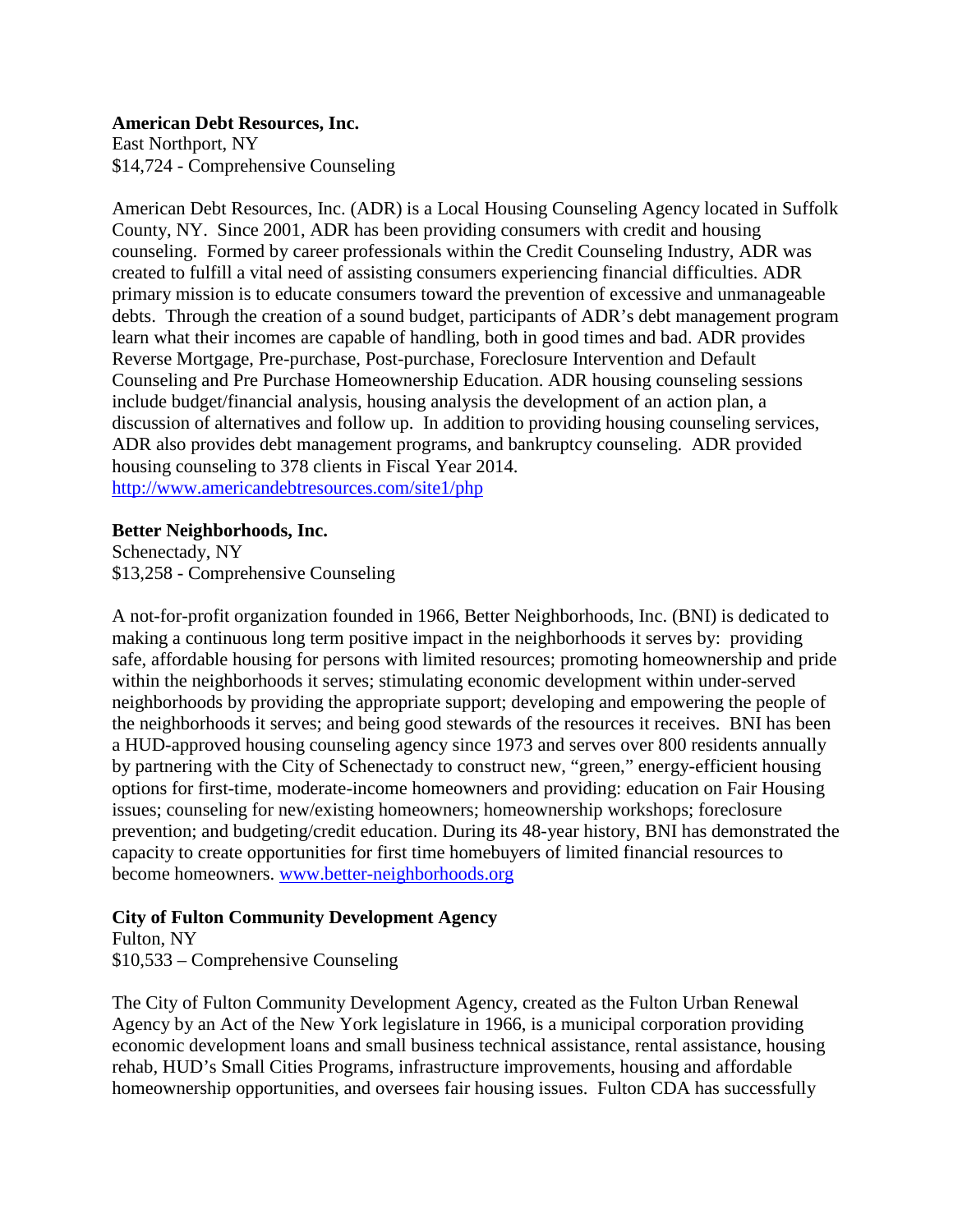secured grant funding for the up-coming year, to continue and expand upon the services provided to the community through this program. Counseling services related to the following areas are currently provided: rental housing needs, fair housing issues, pre-purchase and homebuyer assistance, mortgage delinquency/default issues, post-purchase non-delinquent and rehabilitation problems. [www.fultoncda.com](http://www.fultoncda.com/)

### **Community Action in Self Help**

Lyons, NY \$14,840 - Comprehensive Counseling

Community Action in Self Help, Inc. is located in Lyons, NY and services Wayne County and the towns of Manchester and Phelps. The Agency was incorporated in 1970 and was originally created to assist low-income families in organizing self-help housing projects in Wayne County. The Agency strives to fulfill its mission of being "dedicated to the goal that everyone is entitled to decent, safe, sanitary and affordable housing, regardless of race, color, creed or personal circumstance" and has gone on to offer services to address multiple issues related to housing, including rehabilitation, subsidized housing, homeownership and housing counseling. The Agency currently manages multiple subsidized rental projects and Administers the Section 8 program for Wayne County. Community Action in Self Help will be continuing its housing counseling program through the award of this HUD grant, and will be offering group workshops and one-on-one counseling in the areas of homebuyer education, mortgage delinquency counseling, pre-purchase counseling, and rental counseling, as well as others. During FY 2014, the network provided counseling to 274 clients. [www.cashinc.org/](http://www.cashinc.org/)

# **Credit Advocate Counseling Corp**

New York, NY \$11,798 - Comprehensive Counseling

Credit Advocate Counseling Corp. (CACC) obtained its 501(c)(3) status from the IRS as well as its NYS Banking License in 1997. CACC also became an active member of the Association of Independent Consumer Credit Counseling Agencies (AICCCA) in 1997 and has continually certified all of its credit/housing counselors. CACC is a fully ISO accredited agency. CACC was approved for pre-bankruptcy counseling by the Executive Office for U.S. Trustees (EOUST) in 2011. Most recently, CACC was approved by HUD in January 2014 for financial management/budget counseling, pre-purchase counseling, services for homeless counseling, fair housing pre-purchase workshops, financial, budgeting and credit repair workshops, and prepurchase homebuyer education workshops. [www.creditadvocates.org](http://www.creditadvocates.org/)

## **Franklin County Community Housing Council, Inc.**

Malone, NY \$12,359 - Comprehensive Counseling

The Franklin County Community Housing Council, Inc. is a not-for-profit, community-based housing agency serving all of Franklin County, New York. The Council is a Rural Preservation Company under contract to the New York State Division of Housing and Community Renewal, and a local program administrator of the Section 8 Housing Voucher Program. The Council has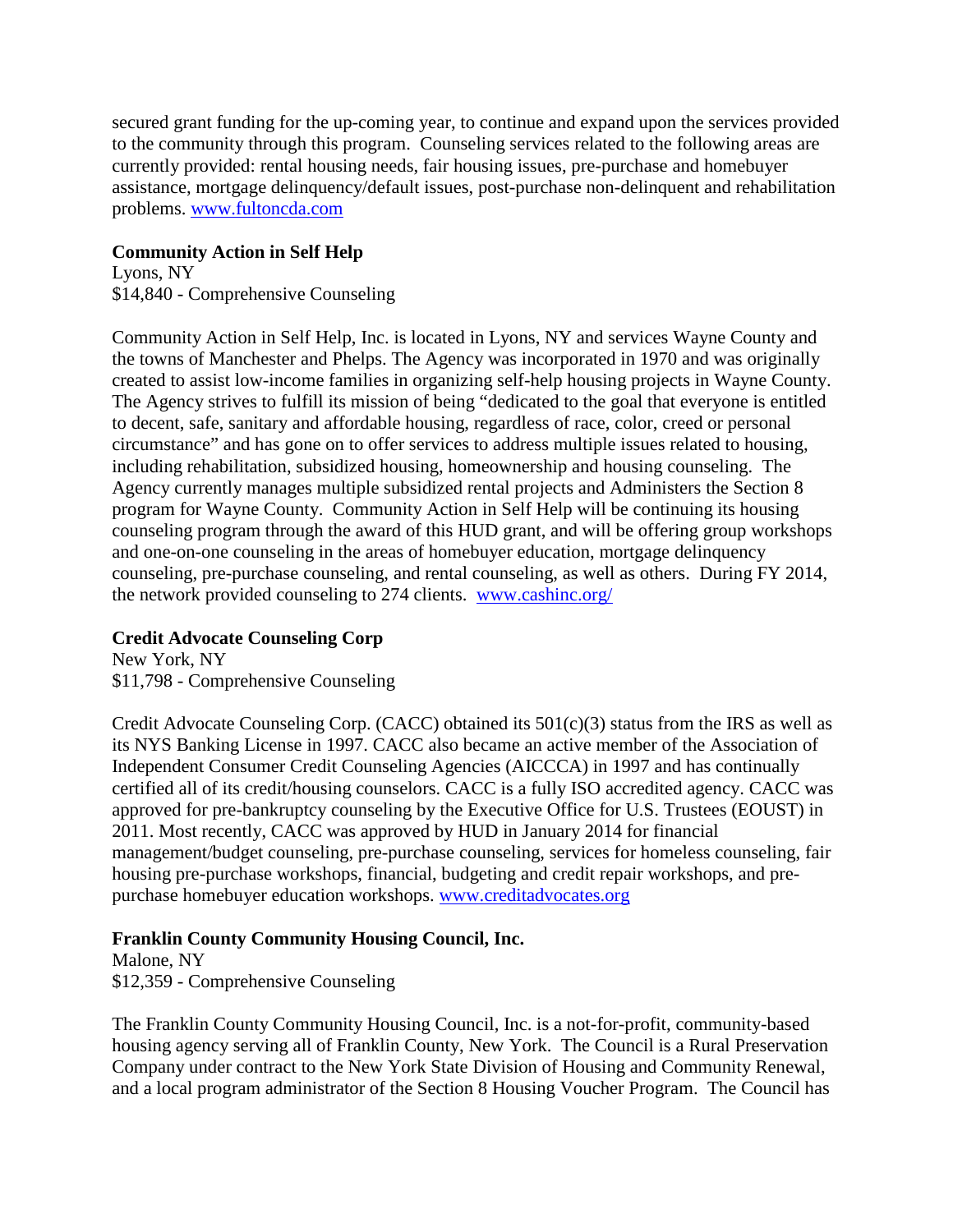direct experience in the administration of a variety of governmentally-funded housing assistance programs, including: U.S. Department of Agriculture- Rural Development; New York State Housing Trust Fund; NYS HOME Program; U.S. Department of Housing and Urban Development, Federal Emergency Management Agency: Emergency Food and Shelter Program; the Governor's Office of Small Cities Community Development Block Grant Program; and the Office of Temporary and Disability Assistance. The Council also developed and manages several affordable rental housing complexes in Chateaugay, Burke, Constable and Saranac lake, Tupper lake and Malone, NY. FCCHC also provides a broad array of other housing services, including housing counseling for households seeking rental assistance, homeless households, as well as tenants at risk of eviction and homelessness; counseling and assistance for first time homebuyers; Foreclosure and Mortgage prevention assistance; and management of homeless and affordable rental housing units.

### **Keuka Housing Council**

Penn Yan, NY \$13,071 - Comprehensive Counseling

Keuka Housing Council, Inc. (KHC), a Rural Preservation Company nestled in the heart of the Finger Lakes in New York State began serving Yates County in 1976. KHC has served 4,866 individuals and families since 1976. KHC goals are two-fold: To promote homeownership and maintaining homeownership by promoting Fair Housing through education and counseling. Through grants, KHC assists the First Time Homebuyers and repair Programs, for persons who own their own homes. They also have apartment rentals, some servicing the homeless and all below market rents. KHC provides a wide variety of counseling services to prospective homebuyers, homeowners through foreclosure prevention or repair programs, and clients, who have needs relating to credit and budgeting, rental issues, or homeless individuals. KHC's website is [www.keukahousingcouncil.org](http://www.keukahousingcouncil.org/)

## **Metro Interfaith Services, Inc.**

Binghamton, NY \$11,317 – Comprehensive Counseling

Metro Interfaith is a private, ecumenical, not-for-profit corporation organized in 1968. Its mission is to serve the housing needs of low/moderate income families and elderly resident of Broome County. In 1972, Metro Interfaith was approved by HUD as a housing counseling agency to provide professional housing counseling services in the areas of rental, prepurchase/homebuying, mortgage default/foreclosure prevention, home improvement/ rehabilitation, financial management/budget counseling and homebuyer education sessions. Metro Interfaith also owns/manages 257 units of housing for very low/lower income elderly/handicapped individuals, 31 units of housing for very low/lower income families and is a New York State licensed Enriched Housing Provider and administrator of the Binghamton Homeownership Academy. [www.metrointerfaith.org](http://www.metrointerfaith.org/)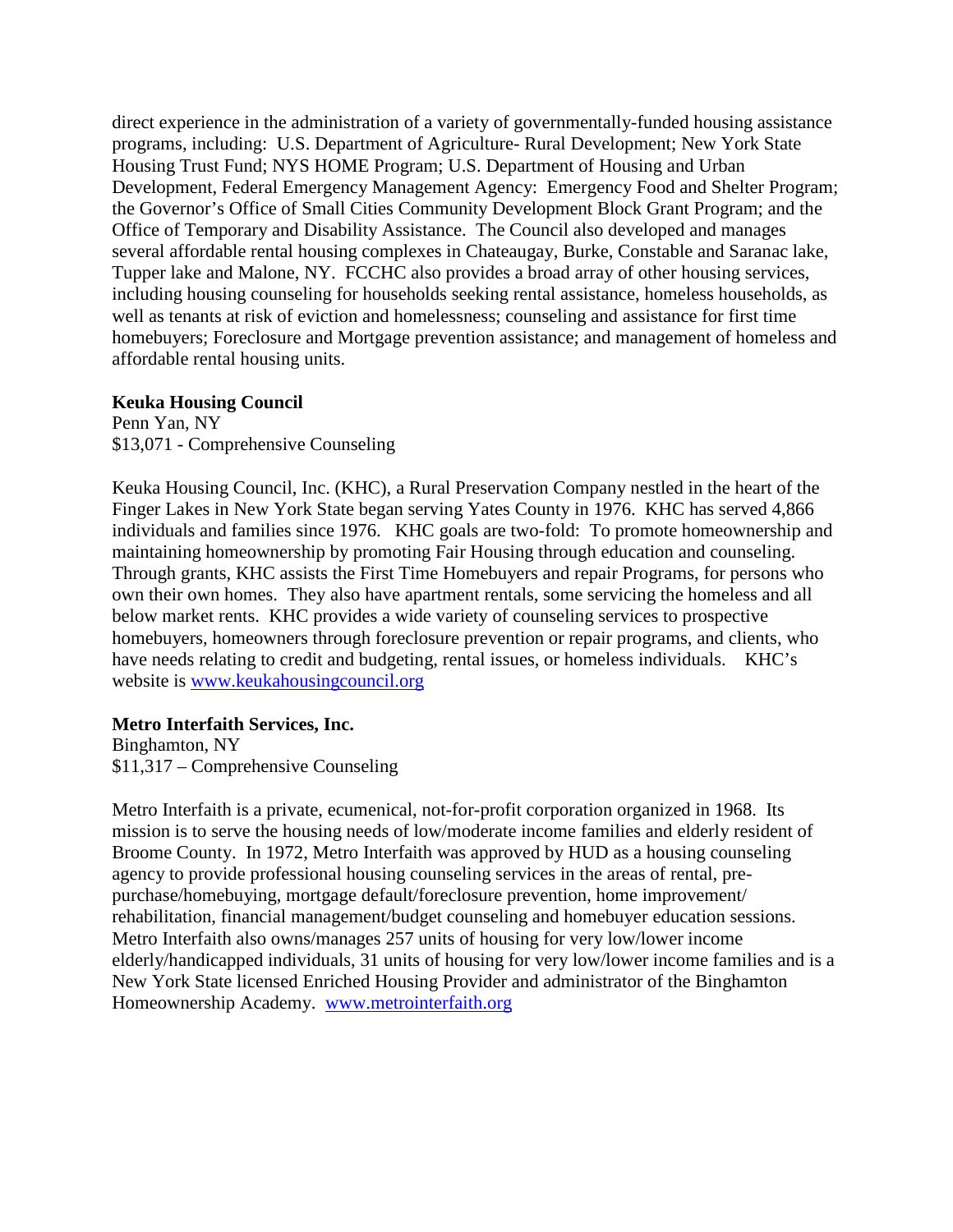### **National Federation of Community Development Credit Unions**

New York, NY \$370,658 - Comprehensive Counseling

The National Federation of Community Development Credit Unions (The Federation) represents more than 200 community development credit unions (CDCUs) serving urban and rural lowincome communities across the United States. Founded in 1974, the Federation's mission is to help low- and moderate-income people and communities achieve financial independence through credit unions. As a certified community development financial institution (CDFI), the Federation is the leading investor in community development credit unions and provides capital, technical assistance, education and training services to expand access to credit union products and assetbuilding services in low-income and underserved communities across the country. Since 2008, the Federation also has served as the HUD-approved national housing counseling intermediary for credit unions. Fifteen credit unions and affiliated non-profit organizations fourteen states join the Federation as sub-grantees in this housing counseling project, which recognizes the critical link between successful homeownership and financial security. The Federation is a nonprofit,  $501(c)(3)$  credit union association that specifically focuses on serving low-income and underserved communities. The Federation is based in Lower Manhattan with regionally posted staff in Wisconsin and Colorado. [www.cdcu.coop](http://www.cdcu.coop/)

### **National Urban League (NUL)**

New York, NY \$807,729 - Comprehensive Counseling

The National Urban League (NUL) is a historic civil rights organization dedicated to economic empowerment aimed to raise the standard of living in historically underserved urban communities. Founded in 1910 and headquartered in New York City, the NUL spearheads the efforts of its local affiliates through the development of programs, public policy research and advocacy. Today, NUL has 95 affiliates serving 300 communities, in 35 states and the District of Columbia, providing direct services that impact and improve the lives of more than 2 million people annually. NUL focuses on four major program areas – education, jobs, health and housing. A housing counseling provider for over 30 years, NUL coordinates a network of 38 local affiliates that provide housing counseling in 23 states and the District of Columbia. NUL affiliates provide comprehensive housing counseling services tailored to the needs of the communities they serve. Services include pre- and post-purchase counseling and education, foreclosure prevention counseling and education, reverse mortgage counseling, rental counseling and education, homeless counseling, predatory lending prevention and fair housing education. NUL affiliates provide education and outreach on financial management, encouraging the "unbanked" to use financial services and establish and maintain credit as a way to enhance their credit worthiness. [http://www.nul.org](http://www.nul.org/)

## **New York Mortgage Coalition**

New York, NY \$297,006 - Comprehensive Counseling

The New York Mortgage Coalition was founded in 1993 as a coalition of nonprofit housing counseling agencies and lenders to meet the requirements of the Community Reinvestment Act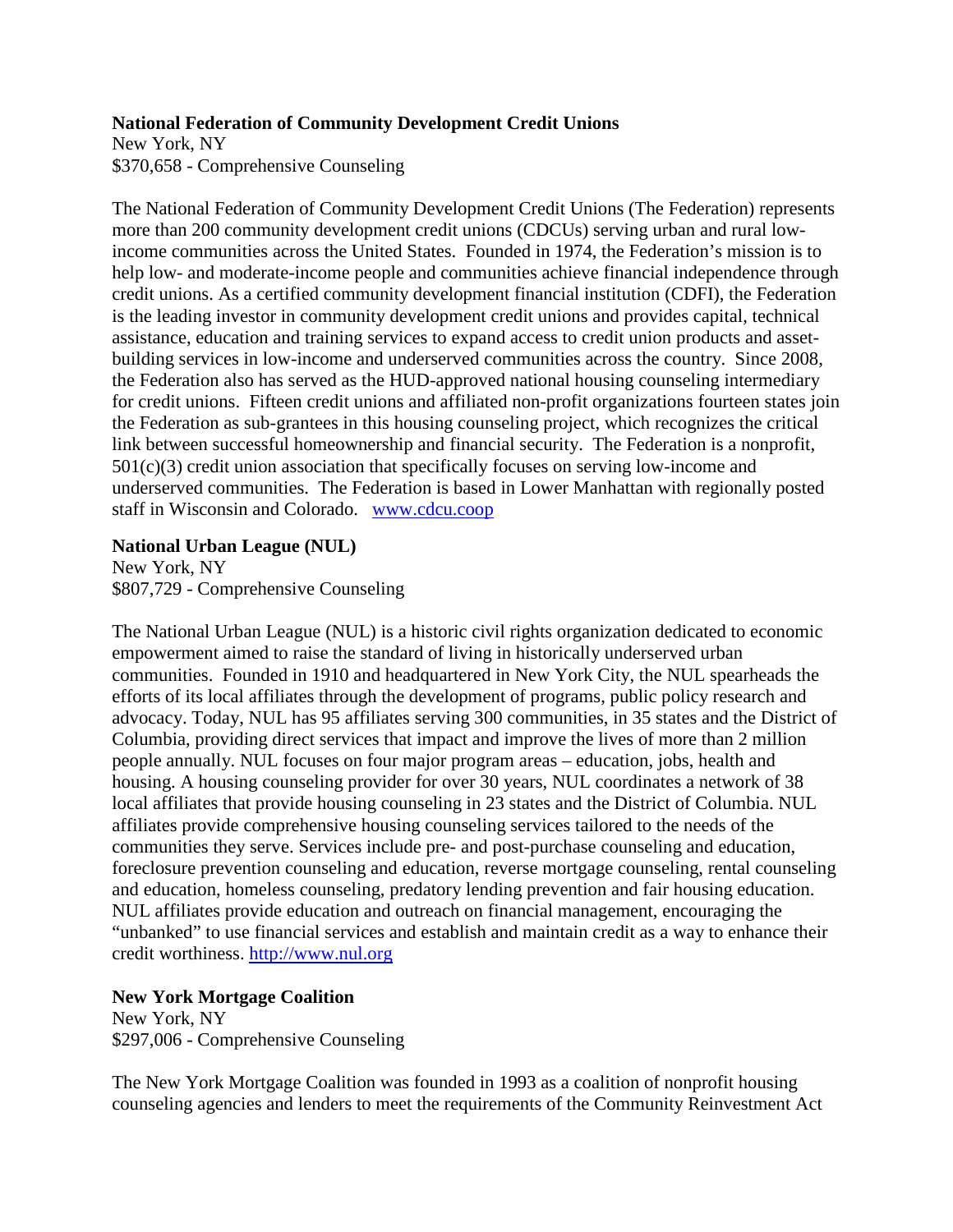(CRA), and to help low-to-moderate income buyers become first time homebuyers in the Greater New York area. Through financial workshops and one-on-one counseling, NYMC's 11 housing groups prepare qualified borrowers for responsible homeownership. The New York Mortgage Coalition's pre-purchase homeownership counseling program gives potential homeowners access to 11 nonprofit, HUD-approved housing counseling agencies and lenders that offer competitive, fixed-rate mortgages which may include closing cost grants and down payment assistance subsidies. NYMC housing counseling agencies provide financial and housing education yearround in all five boroughs, Suffolk County, Nassau County, Westchester County, Orange County, Putnam county, Rockland County and Dutchess County. In addition, the New York Mortgage Coalition provides foreclosure prevention counseling, credit repair workshops, postpurchase homeownership programs and home maintenance and improvement classes. [http://www.nymc.org](http://www.nymc.org/)

### **New York State Housing Finance Agency**

New York, NY \$527,494 - Comprehensive Housing Counseling

New York State Housing Finance Agency consists of all the State's major housing and community renewal agencies and Offices, including The Affordable Housing Corporation, The Division of Housing and Community Renewal, Housing Finance Agency, State of New York Mortgage Agency, Housing Trust Fund Corporation and others. In 1926, the Division of Housing was created within New York's Department of State. It was originally an arm of the State Board of Housing that administered a Limited Dividend Program, the first of its kind in the nation. New York State continued to be an innovator with the creation of the New York State Housing Finance Agency (HFA) in 1960. <http://www.nyshcr.org/Agencies/HFA/>

## **Niagara Falls Neighborhood Housing Services, Inc.**

Niagara Falls, NY \$12,252 – Comprehensive Counseling

Niagara Falls Neighborhood Housing Services, Inc., (Niagara Falls NHS) is a nonprofit organization dedicated to providing safe, decent and affordable housing through home rehabilitation, rental housing and first time home ownership incentives. As a HUD-approved housing counseling agency, Niagara Falls NHS mission is to provide closing cost assistance, homebuyer education and long or short term credit repair. For more information go to [www.niagarafallsnhs.org](http://www.niagarafallsnhs.org/)

# **NY State Office for People With Developmental Disabilities**

Albany, NY \$14,523 - Comprehensive Counseling

In 1978, the New York State Office for People with Developmental Disabilities (OPWDD) separated from the Department of Mental Hygiene. By 1991, OPWDD developed the capacity to serve individuals in their own homes or family homes. OPWDD adopted a person-centered approach to service planning with the goal of building its capacity for individualized and selfdirected supports. By the 2000s, individuals had opportunities to purchase or rent their own homes, and hire and manage their own staff with support from providers. OPWDD developed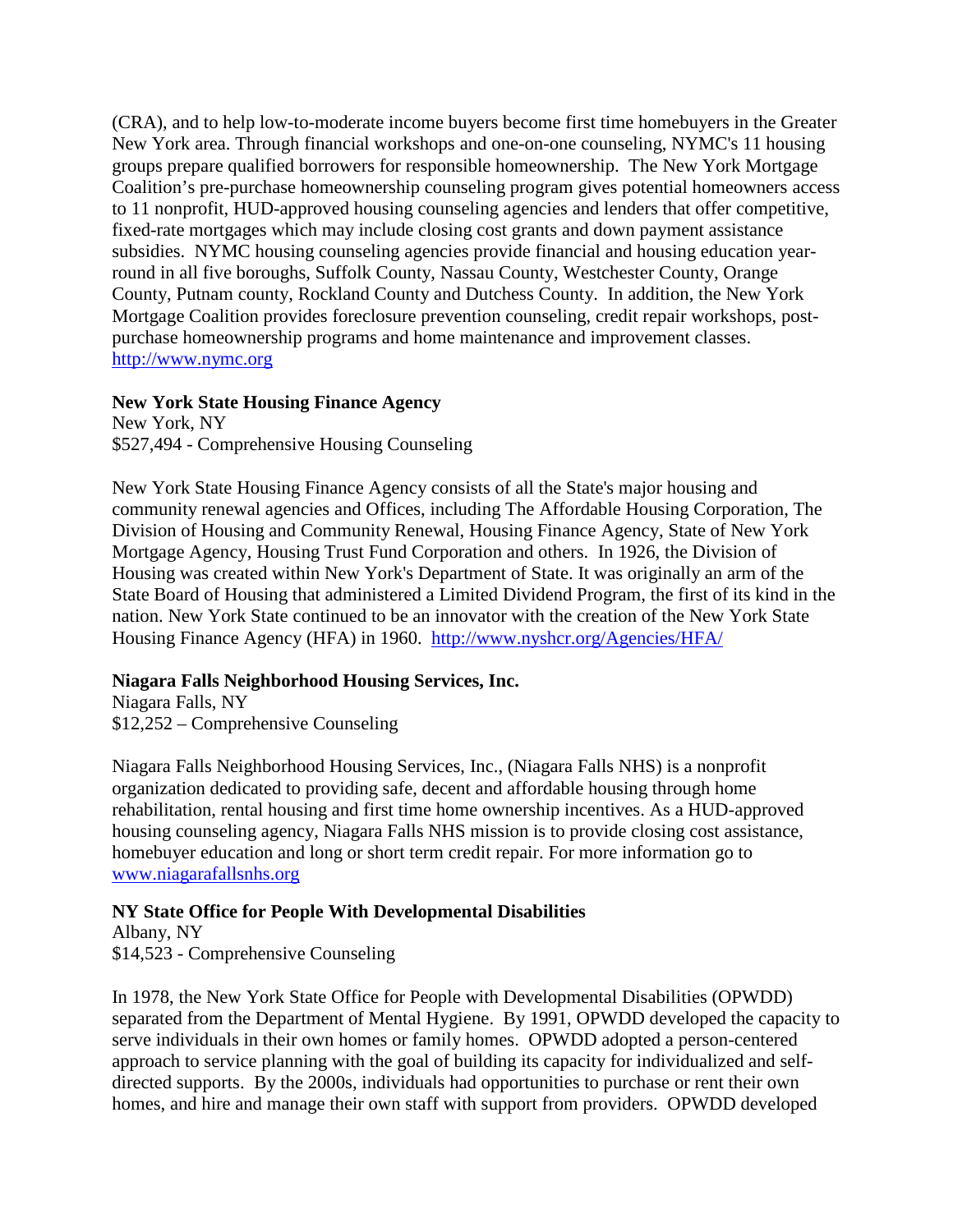one of the largest developmental disability systems in the country, with more than 600 nonprofit providers, serving more than 126,000 people. By 2012, only 1,051 individuals lived in developmental centers or special units. OPWDD's HUD-approved Housing Counseling Program will provide: home improvement and rehab, mortgage delinquency, pre-purchase and rental counseling. The agency will also provide: non-delinquency post purchase and homebuyer education workshops to people with intellectual and developmental disabilities, their incomeeligible families and support staff. [www.opwdd.ny.gov](http://www.opwdd.ny.gov/)

#### **Steuben Churchpeople Against Poverty, Inc. D/B/A Arbor Housing & Development** Corning, NY

\$15,063 – Comprehensive Counseling

Incorporated in 1970 as Steuben Churchpeople Against Poverty, Arbor Housing and Development is a progressive, non-profit corporation committed to building independence and creating housing options in Allegany, Livingston, Steuben, Chemung and Schuyler Counties. Arbor's mission is to enhance the quality of life in our community by providing safe and affordable housing options and supportive services. The agency envisions communities where everyone lives in decent, affordable and safe housing; where every individual has access to the resources to live as independently as possible; and where Arbor Housing and Development is accepted as a collaborative partner in community revitalization efforts. Arbor offers residential behavioral health and domestic violence services, Housing Choice Voucher (HCV) rental assistance, housing counseling services, owner-occupied rehabilitation services, and rental housing development. With the receipt of HUD Housing Counseling funds, Arbor expanded its counseling services to include an eight-hour first time homebuyer education class that covers all of the basics of buying a home; pre and post-purchase counseling; credit counseling; delinquency/foreclosure prevention counseling; and reverse mortgage counseling. Arbor has been providing housing counseling services for fourteen years. Its services are used by HCV clients and by the general public. For more information go to [www.arbordevelopment.org](http://www.arbordevelopment.org/)

# **North Carolina**

### **Chatham County Housing Authority**

Siler City, NC \$11,281 - Comprehensive Counseling

The Chatham County Housing Authority (CCHA) is a quasi-governmental agency (supported by the government but managed privately) governed by a five-member Board of Commissioners. Since 1970, CCHA has endeavored to increase its housing stock in order to better help those requiring housing assistance. The Housing Authority, through its Housing Choice Voucher (HCV) program (Section 8), is providing housing assistance to approximately 460 households with a total population in excess of 986 persons. The mission of the CCHA is to be committed to achieving excellence in providing safe, decent and affordable housing assistance while promoting self-sufficiency, upward mobility and homeownership opportunities to residents of Chatham County. The CCHA has provided housing counseling services for approximately 150 citizens of Chatham County. These counseling services are provided through this agency which is a HUD-approved housing counseling agency. The agency provides the following housing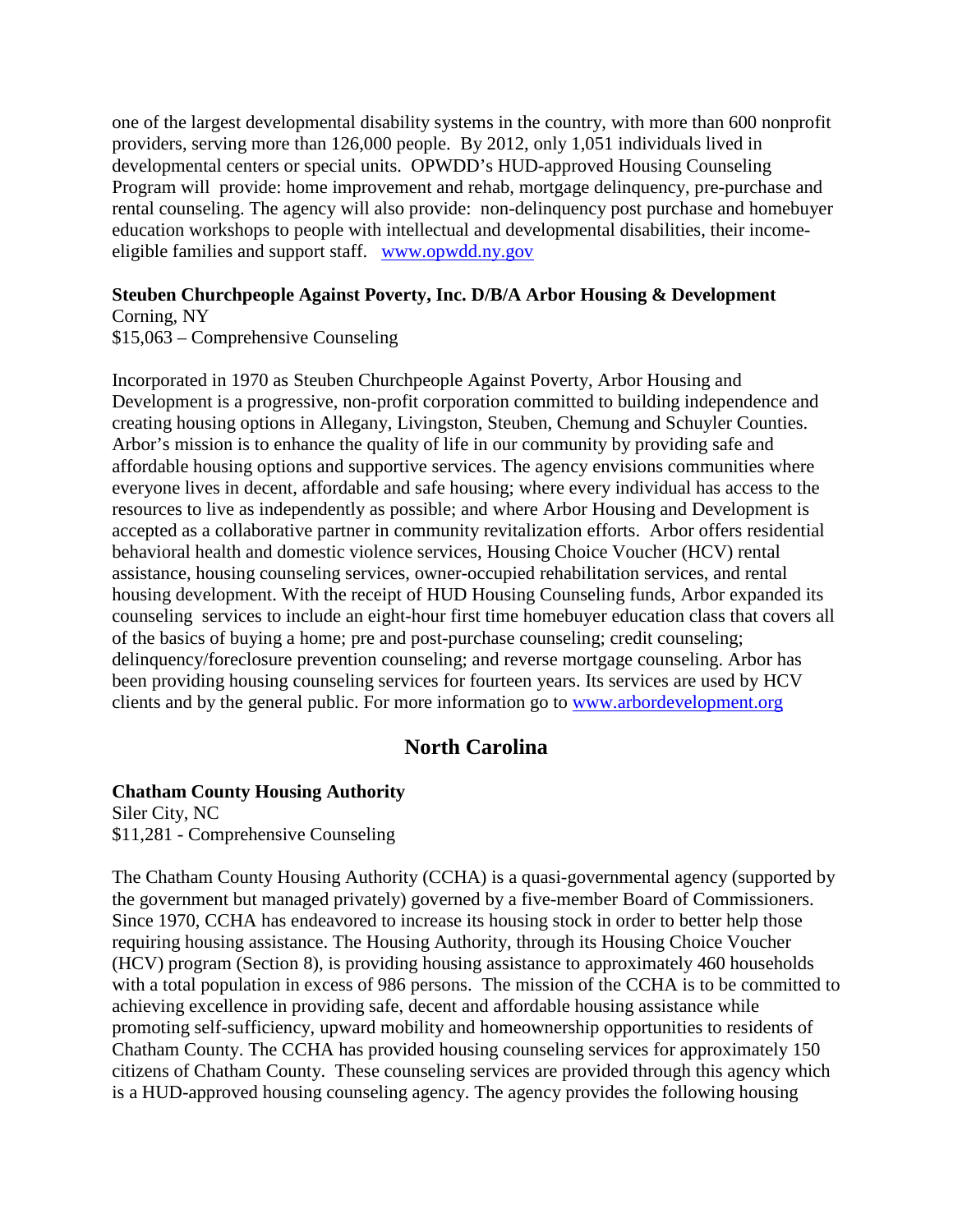counseling services: Pre-purchase, Financial Management/Budgeting; Home Improvement and Rehabilitation and Rental Housing Counseling; Fair Housing Pre-Purchase Education, Pre-Purchase Homebuyer Education; Predatory Lending Education, Resolving/Preventing Mortgage Delinquency, and Rental Housing Workshops. <http://www.chathamnc.org/index.aspx?page=215>

#### **Consumer Credit Counseling Service of WNC, Inc. – DBA OnTrack Financial Education & Counseling**

Asheville, NC \$ 20,231 - Comprehensive Counseling

OnTrack Financial Education & Counseling (formerly CCCS of WNC) is a non-profit United Way agency dedicated to helping people manage their money and credit better. Since 1973, the agency has been providing professional, confidential money management counseling, housing counseling, debt repayment programs, and financial education workshops. In 2012, over 10,000 people received help through OnTrack WNC's services. OnTrack/CCCS has been a HUDapproved housing counseling agency since 1979. With support of funding from HUD, OnTrack provides housing counseling to people in the 18 western-most counties of North Carolina through its main office in Asheville and six satellite locations throughout the region. Housing services include: pre-purchase counseling, homebuyer education, budget development, reverse mortgage counseling, foreclosure prevention counseling, financial literacy education workshops, credit report access/review, and mortgage loan document review for predatory lending prevention. [www.ontrackwnc.org](http://www.ontrackwnc.org/)

# **Consumer Education Services, Inc.**

Raleigh, NC \$21,717 – Comprehensive Counseling

Consumer Education Services, Inc. (CESI) is a national not-for-profit organization founded in 1998. CESI Homeownership Center was established in 2008 to deliver much-needed housing counseling services in the Triangle metropolitan area at a critical time as the nation experienced one of the worst financial and housing crises in history. CESI is committed to educating and serving the citizens through homebuyer, rental, credit and post purchase education workshops and individualized counseling services. These services enable CESI to fulfill its mission and HUD's strategic goal to strengthen the nation's housing market to bolster the economy and protect consumers. Through partnerships and collaborations with a variety of community organizations, CESI has served over 4,500 residents in their 16-county area of North Carolina and 5-county area in South Carolina and is poised to continuing our efforts to use housing counseling as a platform to educate, empower and sustain healthy communities throughout the Carolinas. [http://www.cesisolutions.org](http://www.cesisolutions.org/)

## **Cumberland Community Action Program, Inc.**

Fayetville, NC \$20,267 - Comprehensive Counseling

The Cumberland Community Action Program, Inc. is a private non-profit offering a comprehensive, supportive approach to helping families and individuals achieve and sustain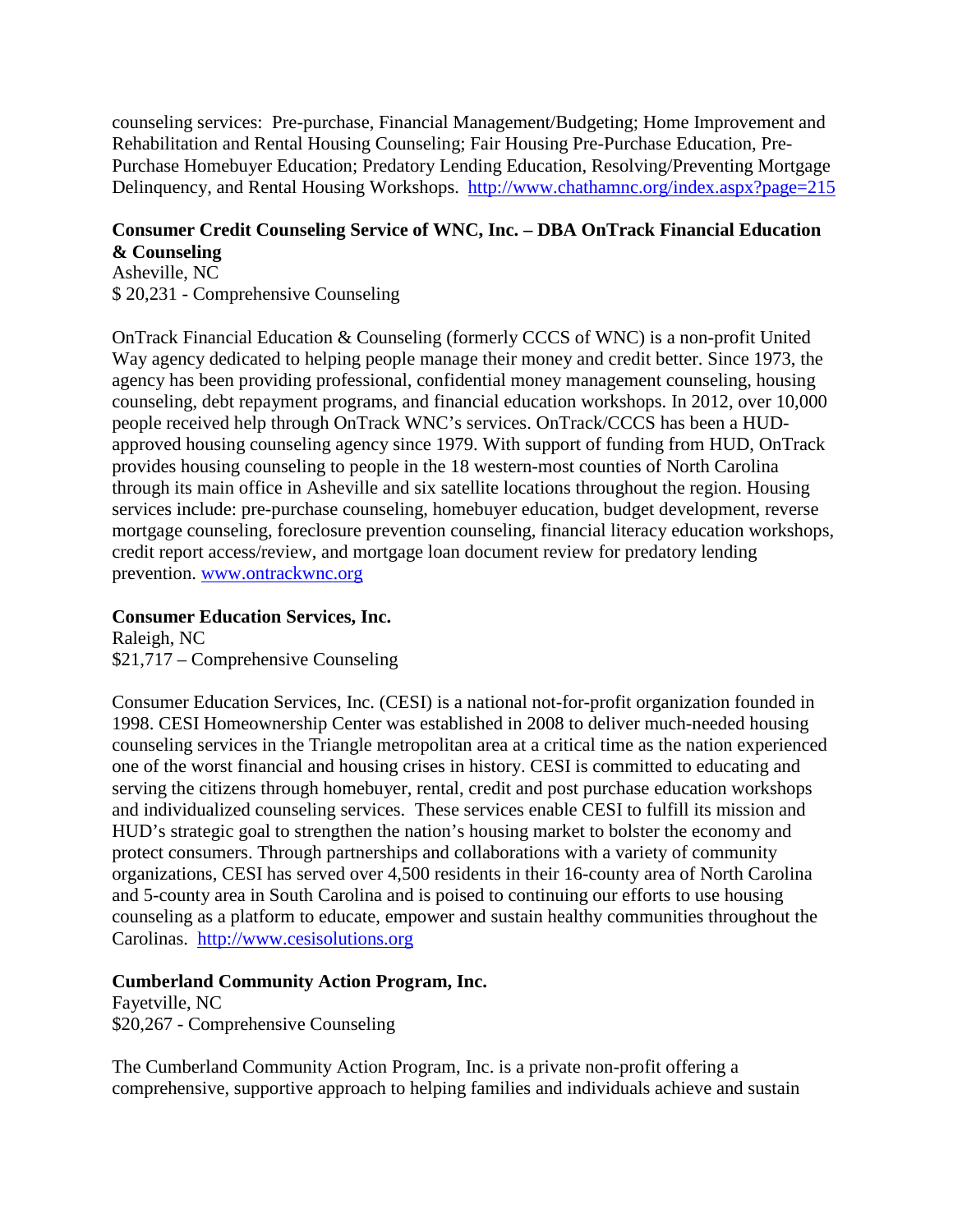economic security. Established in 1965, CCAP assists individuals and families by providing a variety of pathways to socio-economic security. One of those pathways, Consumer Credit Counseling Service of Fayetteville (CCCS) provides a variety of financial services, debt management solutions, financial education, and comprehensive housing counseling services. Based in Fayetteville with satellite locations, CCCS provides services to some thirty-six (36) counties in North Carolina. It is the mission of CCCS to assist residents of its communities in achieving financial well-being through counseling, education and debt management plans. CCCS has provided comprehensive housing education and counseling to more than 160,000 individuals since its inception. Services to residents include affordable housing purchase counseling and education, foreclosure prevention and mortgage default counseling, reverse mortgage counseling, rental assistance, fair housing, loan document review, resources on money management, budgeting, understanding and improving credit, protection from identity theft and credit fraud, housing vouchers, assistance to homeless individuals in locating affordable housing, debt management and how to avoid predatory lending practices. CCAP is accredited by the Council on Accreditation. For more information about CCAP programs and services, visit [www.ccap-inc.org.](http://www.ccap-inc.org/)

### **Elizabeth City State University Community Development Program**

Elizabeth City, NC \$13,784 - Comprehensive Counseling

The Elizabeth City State University Community Development Program has an experienced staff of certified housing counselors providing services to residents in rural northeastern North Carolina. The Program was established in 1988 and provides services to residents in Pasquotank, Perquimans, Currituck, Camden, Gates and Chowan counties. The service area contains high proportions of low-to moderate-income residents facing various housing problems and needs. The Program provides one-on-one and group counseling sessions held at the university and other arranged sites throughout the service area. Clients are provided counseling and education regarding homeownership, foreclosure prevention, tenancy, homelessness, fair housing, and financial management. The Program also provides predatory lending counseling and other non-delinquency post purchase counseling services. They are committed to further its housing counseling mission, with particular emphasis on counseling services for first-time homebuyers and delinquent homeowners. Further information can be found at [www.ecsu.edu/ia/cdevelopment/index.cfm](http://www.ecsu.edu/ia/cdevelopment/index.cfm)

# **Housing Authority of the City of Greensboro DBA Greensboro Housing Authority**

Greensboro, NC \$11,691 – Comprehensive Counseling

Greensboro Housing Authority (GHA) was established in 1941 to improve housing conditions and provide safe and sanitary conditions for low-income families in Greensboro, NC. The mission of the Greensboro Housing Authority is to provide safe, quality, affordable housing to low-income families, elderly and the disabled in the Greensboro Community; to maintain a secure community environment; and to encourage personal responsibility and upward mobility of residents while maintaining the fiscal integrity of the agency. Today GHA is Greensboro's largest provider of affordable housing serving 12,614 citizens through its public housing and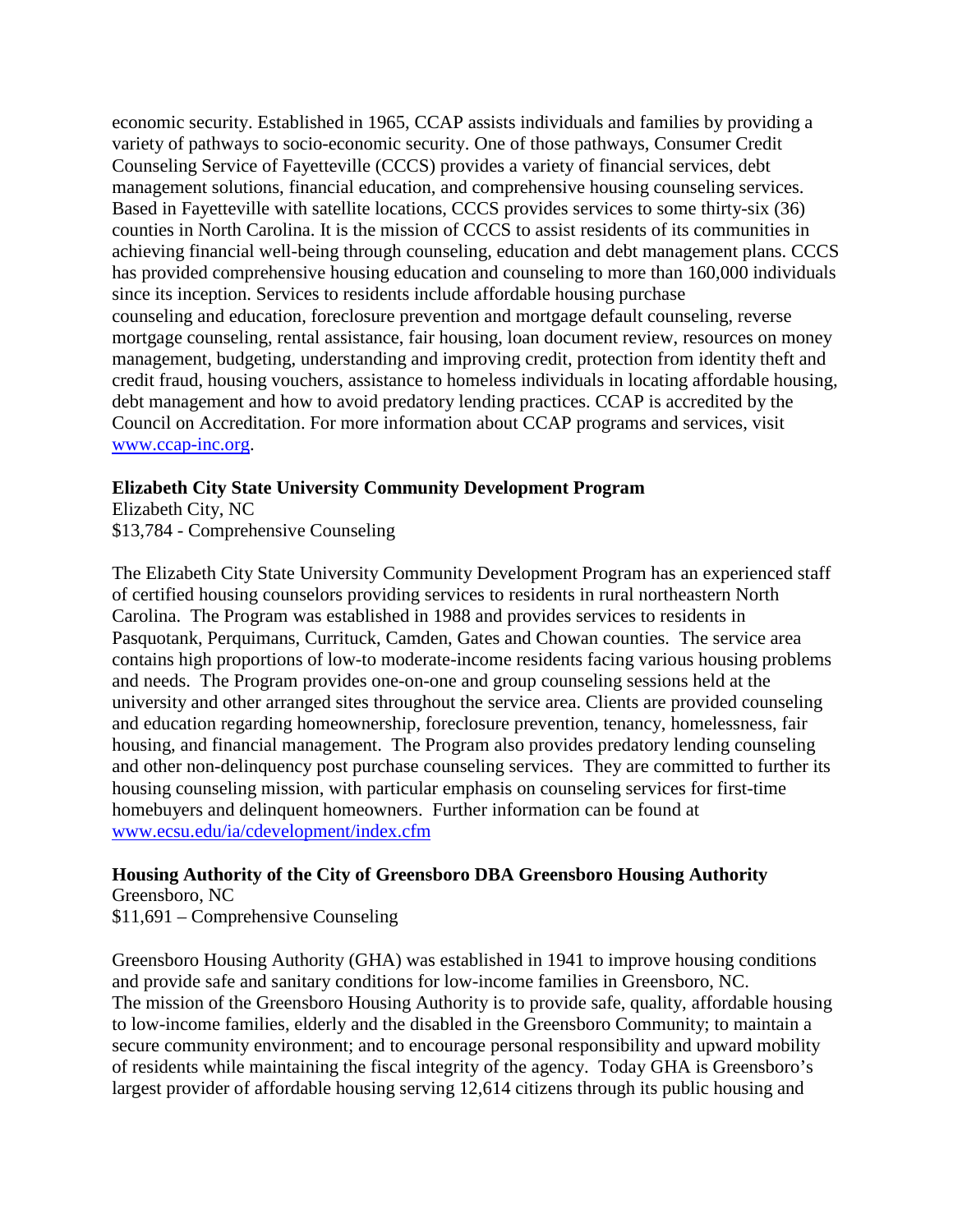housing choice voucher programs. Twenty public housing and mixed finance communities, ranging from small communities of less than 30 apartments to large communities with over 400 apartments, serve families throughout the Greensboro area. Together with its community partners, the GHA staff implements and maintains programs for clients that promote fair housing, education, homeownership, youth achievement and self-sufficiency. [www.gha-nc.org](http://www.gha-nc.org/)

### **Housing Authority of the City of High Point**

High Point, NC **\$**13,561 - Comprehensive Counseling

The Housing Authority of the City of High Point (HPHA) was chartered as a Public Housing Authority in 1940. HPHA provides property management to 1,132 public housing units, 101 Section 8 New Construction units and administers 1,484 housing choice vouchers under the Section 8 Housing Assistance Program. The HPHA became a HUD-approved housing counseling agency in 1999. Housing counseling is one of several supportive service programs that the HPHA provides for its residents as well as the general public in the City of High Point, Guilford, Davidson, and Randolph Counties. Services offered through the HPHA HUDapproved Housing Counseling Program include: individual and group pre-purchase counseling sessions, mortgage delinquency and default resolution counseling. HPHA mission is to provide eligible families and individuals with adequate housing, economic advancement and homeownership opportunities in a safe, drug-free, suitable living environment without discrimination. [www.hpha.net](http://www.hpha.net/)

## **North Carolina Housing Finance Agency**

Raleigh, NC **\$**682,493 **-** Comprehensive Counseling

North Carolina Housing Finance Agency (NCHFA) was established in 1973 to finance new construction, adaptive reuse and the rehabilitation of rental properties statewide using the State Housing Trust Fund, HOME, bond financing and Federal and State Tax Credits to create affordable housing opportunities for North Carolinians whose needs are not met by the market. NCHFA administers several state-appropriated rental assistance programs to maximize affordability and assure access to decent and affordable housing for North Carolina's most vulnerable populations, including those with disabilities and others with special needs. Since its inception, NCHFA has provided more than \$12.4 billion in financing to create nearly 221,000 affordable homes and rental units. Over the past eleven years in its role as PBCA, the Agency has administered over \$1.4 billion in Housing Assistance Payments (HAP) for 25,000 Section 8 units. NCHFA monitors 50,000 LIHTC units for tenant eligibility, physical condition, and program compliance. Serving as a lender, NCHFA performs asset management, and monitors tenant eligibility, physical condition, and program compliance for an additional 2,700 Supportive Housing units. [www.nchfa.com](http://www.nchfa.com/)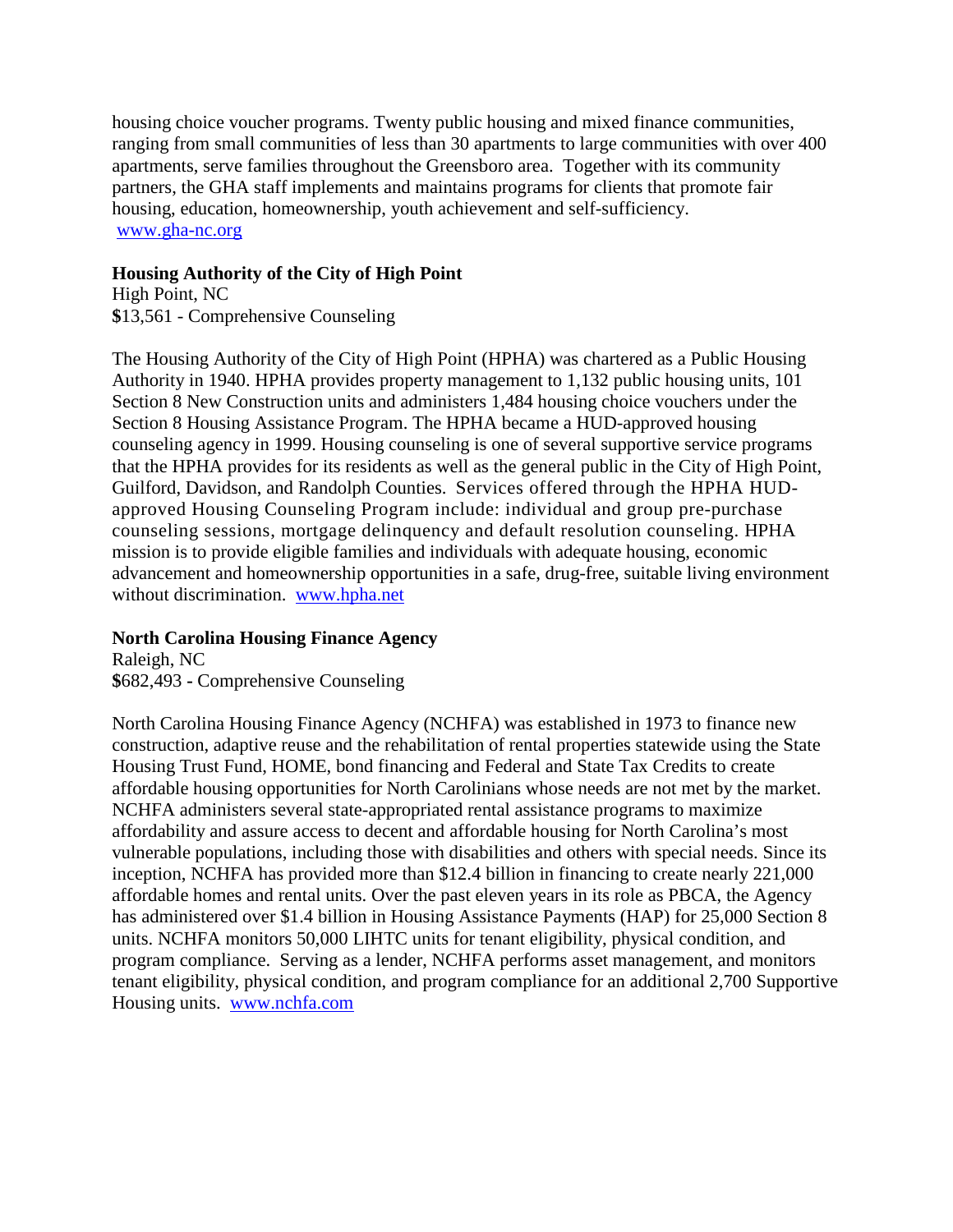### **Raleigh Area Development Authority**

Raleigh, NC \$13,107 - Comprehensive Counseling

The Raleigh Area Development Authority (RADA) is a nonprofit community economic development organization founded in 2003 to provide financial counseling assistance to low and moderate income residents of Wake County and the City of Raleigh. RADA Homeownership Center's mission is to increase the rate of successful low-to-moderate income homebuyers through comprehensive education services, information and long term support. RADA offers service in homebuyer education, fair housing assistance, money and debt management, mortgage delinquency and default resolution, pre-and post-purchase, predatory lending, and pre-purchase counseling. [www.rada-nc.com](http://www.rada-nc.com/)

### **Sandhills Community Action Program, Inc.**

Carthage, NC \$14,760 - Comprehensive Counseling

Sandhills Community Action Program, Inc. (SCAP) was established in 1965 as a private nonprofit 501 C (3) corporation. SCAP maintains a mission to develop viable approaches aimed at generating an improved quality of life for low-income people. Continuous efforts are made to generate the needed support required to improve the prospects for self-reliance and independence, and to end hopelessness and homelessness. SCAP currently serves Anson, Montgomery, Moore and Richmond Counties. SCAP's affordable housing services include: a Comprehensive Housing Counseling Program, Section 8 Housing Choice Voucher Program, Housing Choice Voucher Family Self-sufficiency Program, Transitional Housing for the homeless, Community Services Block Grant S.T.A.R.S. Self-sufficiency Program, Jackson Terrace Apartments (for those 62+ older), and the Single Family Rehabilitation Program. [www.SandhillsCAP.org](http://www.sandhillscap.org/)

### **Statesville Housing Authority**

Statesville, NC \$10,417 – Comprehensive Counseling

Statesville Housing Authority is centrally located in Iredell County and was established in 1968 to provide low income citizens with safe, clean, and affordable housing. Statesville Housing Authority is responsible for the administration of public housing, housing assistance payments, and other related programs. The organization is a HUD-approved housing counseling agency that provides pre-purchase counseling. Over the years, the Statesville Housing Authority has implemented or provided leadership in the implementation of many housing, personal development, youth and community service programs designed to enhance the quality of life of lower income people in Iredell County. The SHA is responsible for the management of 594 Conventional housing units, 80 Section 8 New Construction housing units and 704 Housing Choice Vouchers. The Statesville Housing is satisfying its mission to "Provide affordable, quality housing for eligible lower income person(s) and to improve their quality of life" through the development of various community partnerships and a strong commitment to excellent quality service to the community. The Statesville Housing Authority's motto, "Building Bridges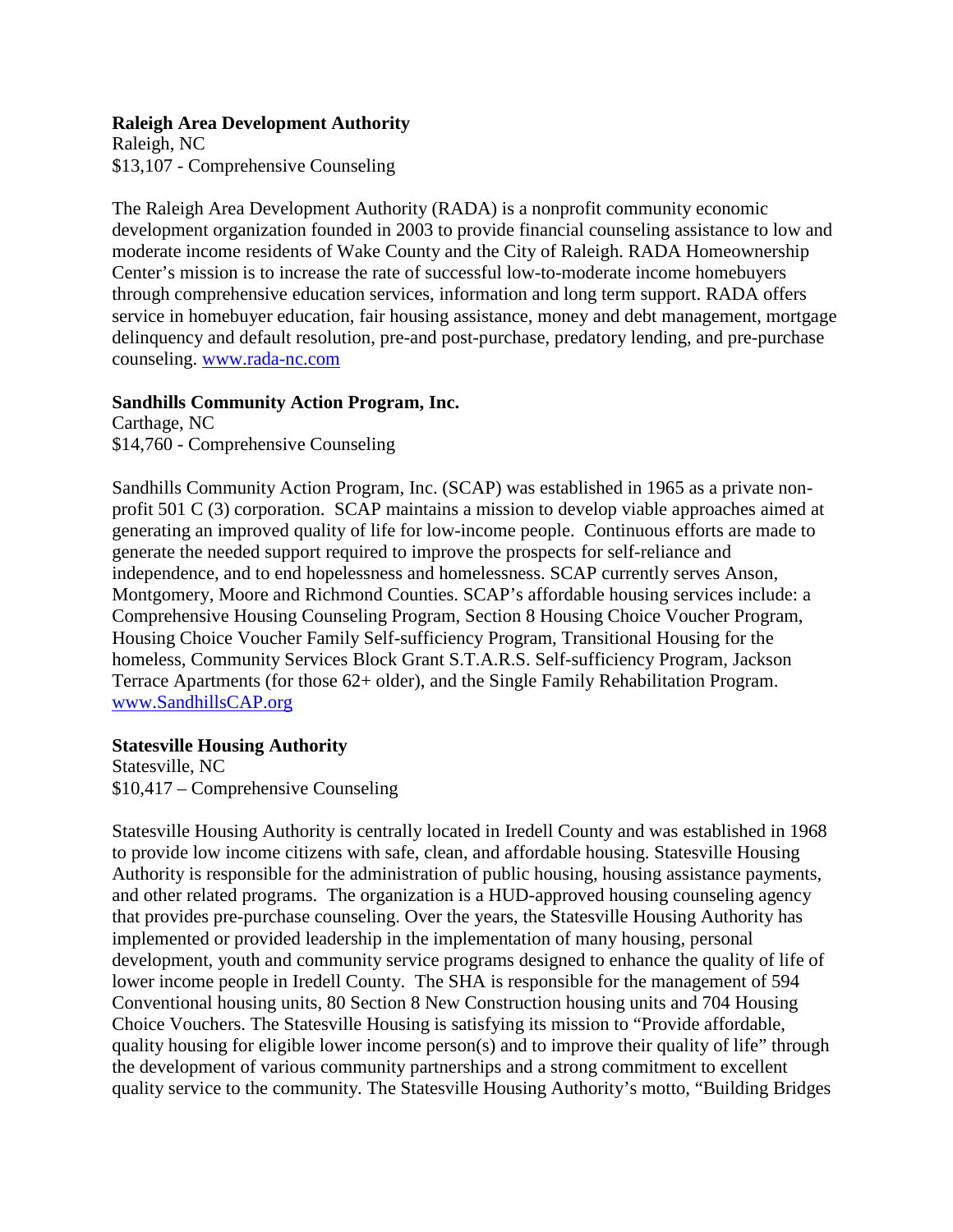through Partnerships", is a confession that "WE CANNOT DO IT ALONE". [www.statesvillehousing.org](http://www.statesvillehousing.org/)

### **Telamon Corporation**

Raleigh, NC **\$**186,993 - Comprehensive Counseling

Telamon Corporation brings human services to people and communities in twelve states, and in two states as Transition Resources Corporation. Chartered as a nonprofit organization, their purpose is to improve the lives of those in need. Telamon is a HUD- approved multi-state organization offering a wide range of housing services in ten states. Services provided include educational and consumer services, financial literacy training, foreclosure prevention and mitigation services, pre-purchase counseling, homebuyer education, non-delinquency postpurchase counseling, rental counseling, homeless/displacement counseling, and fair housing education. During Fiscal Year 2014, Telamon counseled and assisted 1,457 clients. [www.telamon.org](http://www.telamon.org/)

### **Twin Rivers Opportunities, Inc.**

New Bern, NC \$16,443 - Comprehensive Counseling

Twin Rivers Opportunities, Inc., (TRO), is a non-profit corporation formed in 1966. The mission is to expand the agency's service to the optimum provision of housing assistance and homeownership opportunities, to the very low and lower income families residing in Craven, Jones and Pamlico Counties. TRO, Inc. has successfully administered the HUD Section 8 Rental Assistance for more than forty years. TRO currently provides rental assistance to eight hundred tenants. This program enables clients to find affordable rental units. TRO, Inc. receives funding from HUD for a Family Self Sufficiency Program. The FSS program assists Section 8 tenants in obtaining their goals of employment, education, and homeownership. TRO implemented the Housing Counseling Department thirteen years ago to provide all types of housing counseling with numerous successful outcomes. TRO was awarded funds from the AG Settlement to provide mortgage default counseling and expanded the service area to cover eight counties. Reverse Mortgage counseling is available for clients in any county that a Reverse Mortgage counselor is not available. In partnership with North Carolina Housing Finance Agencies Loan Pool Program, TRO can provide a second mortgage, zero interest, deferred, to home buyers for down payment and closing costs to purchase a new construction or homes less than ten years old. This assistance helps the lower income family become homeowners. For more information go to [www.twinrivershousing.com](http://www.twinrivershousing.com/)

## **Washington Housing Nonprofit**

Washington, NC \$11,878 - Comprehensive Counseling

Washington Housing Non-Profit, Inc. (WHNP) is in its  $9<sup>th</sup>$  year of operation. The Washington Housing Authority is the parent organization of the nonprofit. The Housing Authority has been incorporated since 1965 and is the largest provider of housing for low to moderate income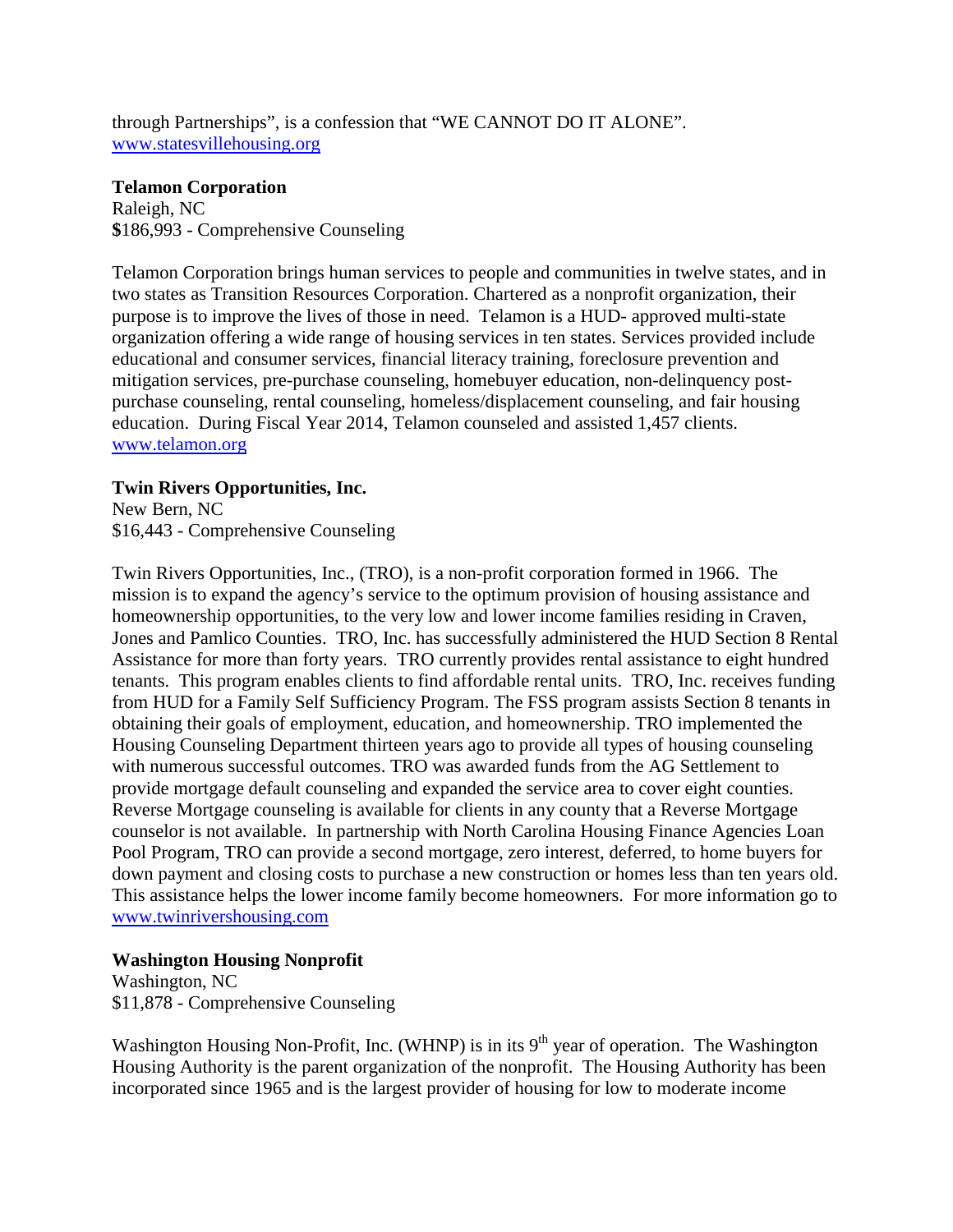families in Beaufort County, managing 400 units of Public Housing and 500 units of Section 8 Vouchers. WHNP, Inc. was established as an instrumentality of the Housing Authority to carry out special projects. Our Mission is to explore asset development as an approach to help our community provide safe and affordable housing for moderate to low income residents through wealth building programs. WHNP, Inc. became a HUD-approved housing counseling agency in 2010. Through the programs and counseling offered, the nonprofit works to provide a pathway for citizens to become self-sufficient by providing financial management and budget, home improvement and rehab, mortgage delinquency and default, pre-purchase, rental and homeless counseling as well as fair housing, non-delinquency post purchase, predatory lending and prepurchase education workshops. [housingcounsel@yahoo.com](mailto:housingcounsel@yahoo.com)

#### **Western Piedmont Council of Governments**

Hickory, NC \$14,271 – Comprehensive Counseling

The Western Piedmont Council of Governments (WPCOG) is one of 18 lead regional organizations in North Carolina. The WPCOG has 28 local government members (cities, towns and counties) in the counties of Alexander, Burke, Caldwell and Catawba. The WPCOG serves the local governments as a source of technical assistance and professional services and as a forum for elected officials and local government staff to address issues on a regional basis. Staff at the WPCOG bring together more than 40 years of homeownership training experience to create an intense learning environment for prospective homeowners. Through a combination of certified homebuyer counselors and certified credit counselors, WPCOG offers economic literacy classes, IDA classes, first-time homebuyer programs, and individual credit counseling. Clients receive assistance through both group sessions and individual counseling to improve their credit and prepare for the responsibilities of homeownership. Mortgage default and reverse mortgage counseling are also provided by trained staff. For more information visit: [www.wpcog.org](http://www.wpcog.org/)

# **North Dakota**

#### **North Dakota Housing Finance Agency**

Bismarck, ND \$123,373 - Comprehensive Counseling

The North Dakota Housing Finance Agency (NDHFA) is a public financial institution dedicated to helping North Dakotans achieve successful homeownership with homebuyer education, down payment and closing cost assistance, and affordable mortgage loans. NDHFA believes that the decision to buy a home should be made with realistic goals, sound advice, careful planning and a good understanding of the responsibilities and costs involved. NDHFA is dedicated to helping consumers learn more about the process of home buying and the responsibilities of homeownership. [https://www.ndhfa.org](https://www.ndhfa.org/)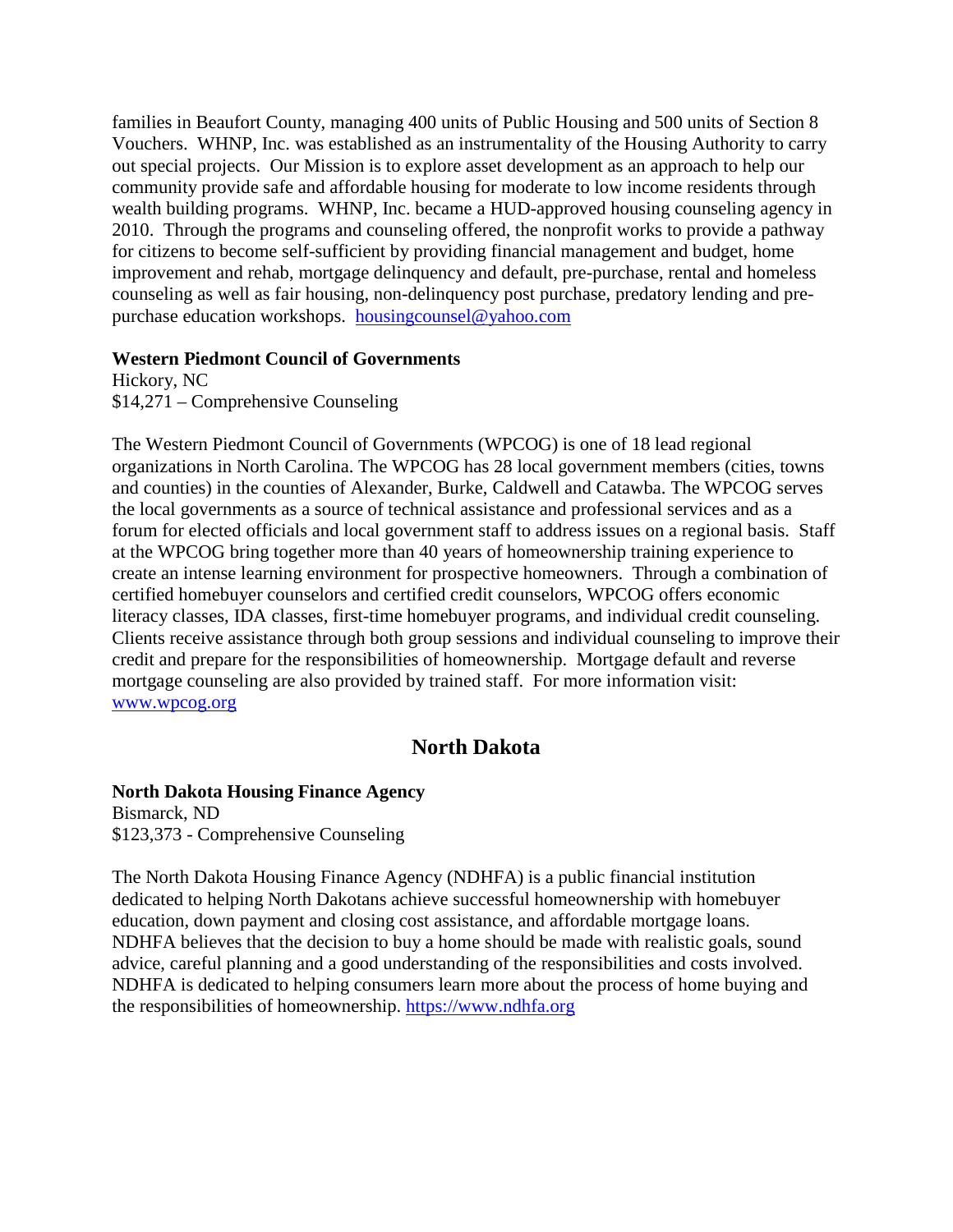# **Ohio**

### **Community Housing Solutions**

Cleveland, OH \$13,891 - Comprehensive Counseling

Community Housing Solutions (CHS- formerly Lutheran Housing Corporation) has provided sustainable homeownership opportunities to tens of thousands of low and moderate income families through housing rehabilitation, new construction, and a comprehensive menu of selfsufficiency programs, including financial counseling, free tool loan, energy conservation, and home repair assistance. Each year, 5,000 residents of Cuyahoga County are able to obtain or preserve affordable housing because of CHS's extensive delivery system of development, information and assistance. Most of CHS's 20 staff members have been with the group for over 10 years and know and work exceptionally well with the community and CHS's funders. In fact, two of CHS's housing counselors have been providing housing counseling at the organization for 37 years. During FY 2014, Community Housing Solutions served 433 clients. [www.commhousingsolutions.org](http://www.commhousingsolutions.org/)

### **Fair Housing Contact Service**

Akron, OH \$15,437 - Comprehensive Counseling

Fair Housing Contact Service Inc. (FHCS), a not-for-profit organization located in Akron, Ohio was founded in 1965. During its 49 year history, FHCS has and continues to support and encourage freedom of residence in the Greater Akron region so that all persons, regardless of race, color, religion, national origin, sex, familial status, ancestry, disability, or military status as well as any other locally protected classes can secure affordable housing in the neighborhood of their choice. FHCS's mission statement is "Fair Housing Contact Service strives to prevent and eliminate discrimination and to promote equal housing opportunity." In order to achieve its mission, FHCS undertakes the following activities: pre-purchase counseling to first time homebuyers, post purchase non-delinquency and refinancing information to homeowners, Home Equity Conversion Mortgage (HECM) counseling to seniors, default/delinquency counseling, predatory lending counseling, rental, homelessness counseling, education and outreach. For the purpose of this grant, FHCS will provide Comprehensive Counseling, education, and outreach. For additional information, visit FHCS's website at [www.fairhousingakron.org](http://www.fairhousingakron.org/)

## **Fair Housing Resource Center**

Painesville, OH \$16,020 – Comprehensive Counseling

The Fair Housing Resource Center, Inc. (FHRC) is a  $501(c)(3)$  organization located in Lake County, Ohio. FHRC has one office and operates in the county seat of Painesville, Ohio. FHRC has operated as a HUD-approved housing counseling agency since 2002, and over the last twelve (12) years, have established positive working relationships with both the private and public sector of Lake, Geauga and Ashtabula Counties. Fair Housing Resource Center, Inc. provides a wide range of counseling services to homebuyers, homeowners, renters and the homeless. Oneon-one counseling services assist individuals and families obtain housing and stay in their homes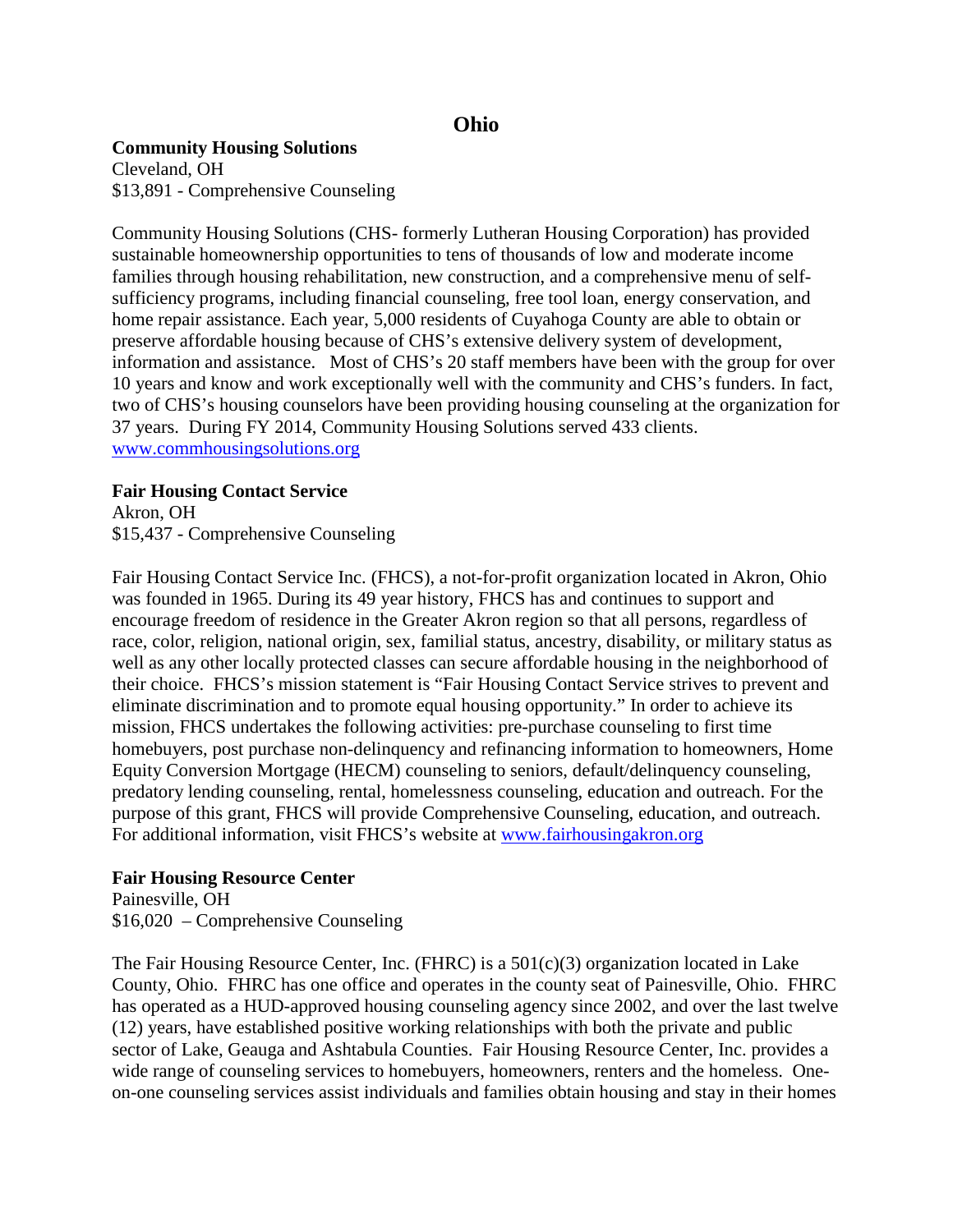and include topics such as: Landlord/Tenant Rights, Fair Housing complaint investigations, Loss Mitigation, Scam Prevention, Homeownership, Property Maintenance, and Financial Management/Literacy. FHRC provides group counseling for individuals in the following areas: rental counseling workshops, fair housing workshops, pre-purchase homebuying workshops, and mortgage delinquency/Scam Prevention workshops. FHRC has assisted over 10,000 households overcome their specific housing issue. The work plans created by the Fair Housing Resource Center, Inc., support individuals in becoming self-sufficient and ensure that all persons are provided safe, decent and affordable housing.

FHRC can be reached at [www.FHRC.org](http://www.fhrc.org/)

### **Jackson-Vinton Community Action, Inc.**

Wellston, OH \$12,848 - Comprehensive Housing Counseling

Jackson-Vinton Community Action, Inc., (JVCAI), was incorporated in 1965 as a 501 (c)(3) tax exempt organization through the IRS. JVCAI has been in operation over 47 years. The agency currently employs 72 full-time and 16 part-time employees, and their current funding level is over 6 million dollars, providing services to 26,643 customers in 2011. JVCAI's mission is " Utilizing our vast knowledge of community resources and networking capabilities, our agency provides a wide range of quality services in a fair, equitable and compassionate manner. JVCAI is devoted to meeting the targeted needs of the community by providing the opportunity for families and individuals to be healthier, better educated, more independent and better able to advocate for themselves." JVCAI has provided assistance through Housing Assistance Grant Program and Housing Preservation Grant to assist homeowners with emergency home repairs that affect health and safety issues. JVCAI provides Pre-purchase/Home buying Counseling, Resolving or Preventing Mortgage Delinquency or Default, Non-Delinquency Post Purchase Counseling and Homeownership programs, Home Weatherization Assistance Programs, Emergency HEAP and Summer Crisis programs. <http://www.jvcai.org/>

#### **Lima Allen Council on Community Affairs**

Lima, OH

\$11,762 – Comprehensive Counseling

Lima Allen Council on Community Affairs (LACCA) was founded as a non-profit private organization in 1993 to serve the community in meeting the needs of both young and old lowincome families in Allen County, Ohio. LACCA was designated in 1994 as the Community Action Agency for Allen County. LACCA celebrates its 20th anniversary as a Community Action Agency this year. LACCA's mission: "With pride in service and a commitment to excellence, LACCA provides opportunities for people to reach their highest potential by providing stepping stones to success." Upon opening, LACCA operated two emergency assistance programs, the local Federal Emergency Management Assistance and the Home Energy Assistance Program, with four employees and a budget of \$345,000. In 1995, the Federal Head Start program was secured. LACCA now has an operating budget that has grown to over \$6.8 million, 112 employees and offers sixteen programs. The Home Ownership and Housing Counseling Program at LACCA provide home buyer education including Financial Literacy and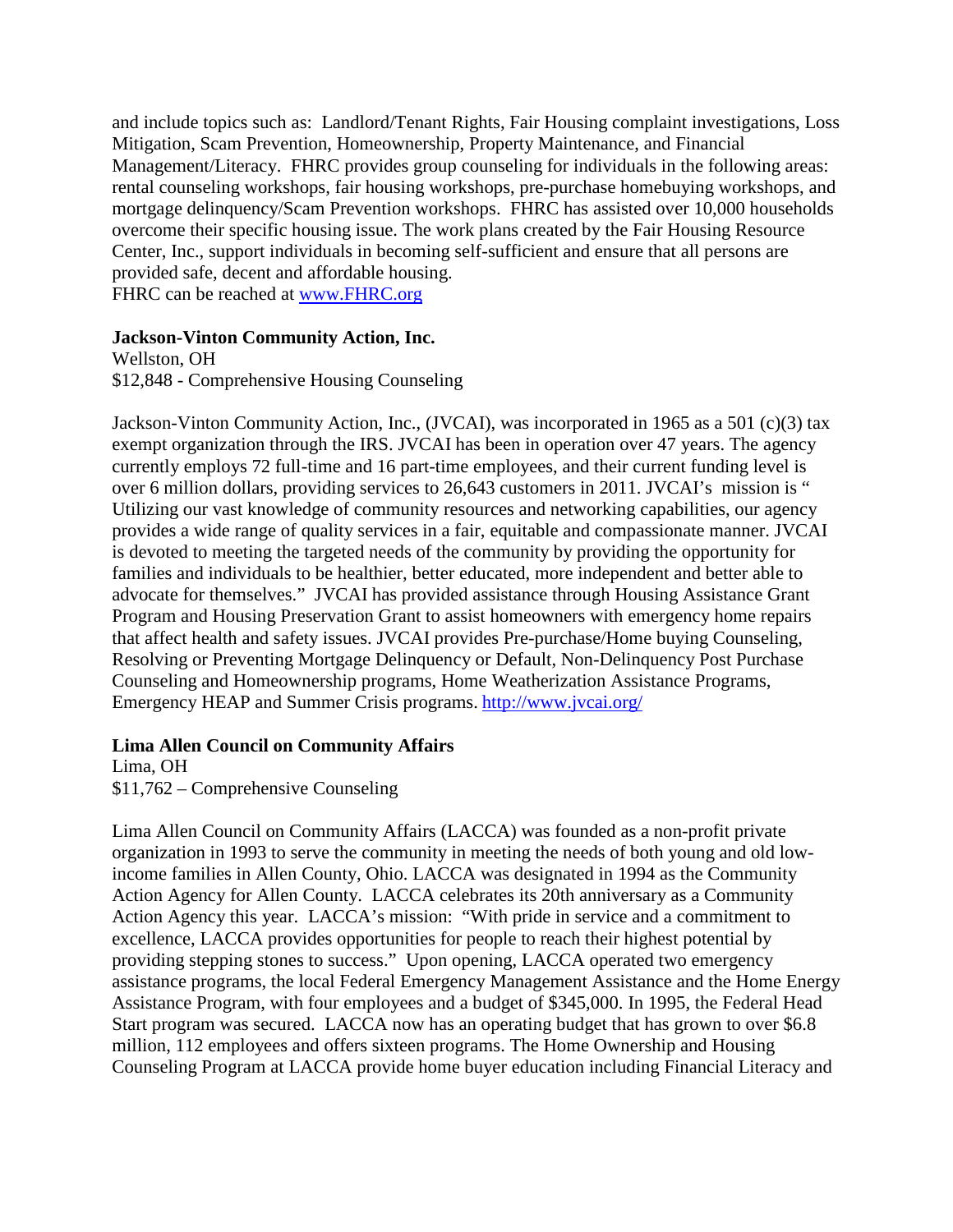down payment assistance to potential homeowners in Allen County. Ninety percent of families who have purchased a home through the program still own their own home. [www.lacca.org](http://www.lacca.org/)

### **Northwest Ohio Development Agency**

Toledo, OH \$13,410 - Comprehensive Counseling

The Northwest Ohio Development Agency (NODA) has been a HUD-approved housing counseling agency since 2006. NODA is also a Community Development Financial Institution (CDFI) certified by the U.S. Department of Treasury. NODA's mission is to help people become self-sufficient and builds stable communities. NODA was founded in 1998 and opened for business in 2000. NODA provides loans, investment capital, grants and supportive services in a holistic fashion. NODA will use the funding from HUD to provide comprehensive housing counseling service including Predatory Lending Counseling, Foreclosure Counseling, Pre-Purchase/Home-buying Counseling and Non-Delinquency/Post-purchase Counseling. These services are offered as a mix of classroom sessions and one-on-one counseling. Services are free to Lucas County residents. Last year, NODA assisted more than 221 clients in meeting their housing and financial goals. For more information visit: [www.nodatoledo.org](http://www.nodatoledo.org/)

### **Working In Neighborhoods**

Cincinnati, OH \$15,013 – Comprehensive Counseling

For 35 years, Working In Neighborhoods (WIN), a Cincinnati-based non-profit organization, has empowered people to make informed choices for themselves and their neighborhoods through community building, home ownership and economic learning. WIN provides homebuyer education, pre purchase counseling, post purchase counseling, mortgage delinquency counseling, and financial stability workshops. WIN has moved 55 families from public housing to home ownership. WIN has taught approximately 150 families how to purchase their first home each year. WIN has helped over 8,500 low and moderate-income families purchase their first home. WIN offers financial literacy training to 200 families annually. WIN has effectively saved homes from foreclosure, protecting families' investments and maintaining neighborhood stability. WIN has spearheaded a community-wide collaboration among the City of Cincinnati, Hamilton County, and local housing counseling agencies in order to abate foreclosures in greater Cincinnati. The partnerships WIN has created has enabled it to provide a 65% success rate in preventing foreclosures and saved 1,471 homes from foreclosure, protecting over \$96.1 million in assets. http://www.wincincy.org/

## **WSOS Community Action Commission**

Green Springs, OH \$11,388 – Comprehensive Counseling

WSOS Community Action Commission, Inc., a  $501(c)(3)$  non-profit which was created in 1965 as part of the original War on Poverty. WSOS has evolved into a comprehensive organization which targets the needs of low income persons and the community as a whole. The WSOS mission is dedicated to creating opportunities that will help the community and all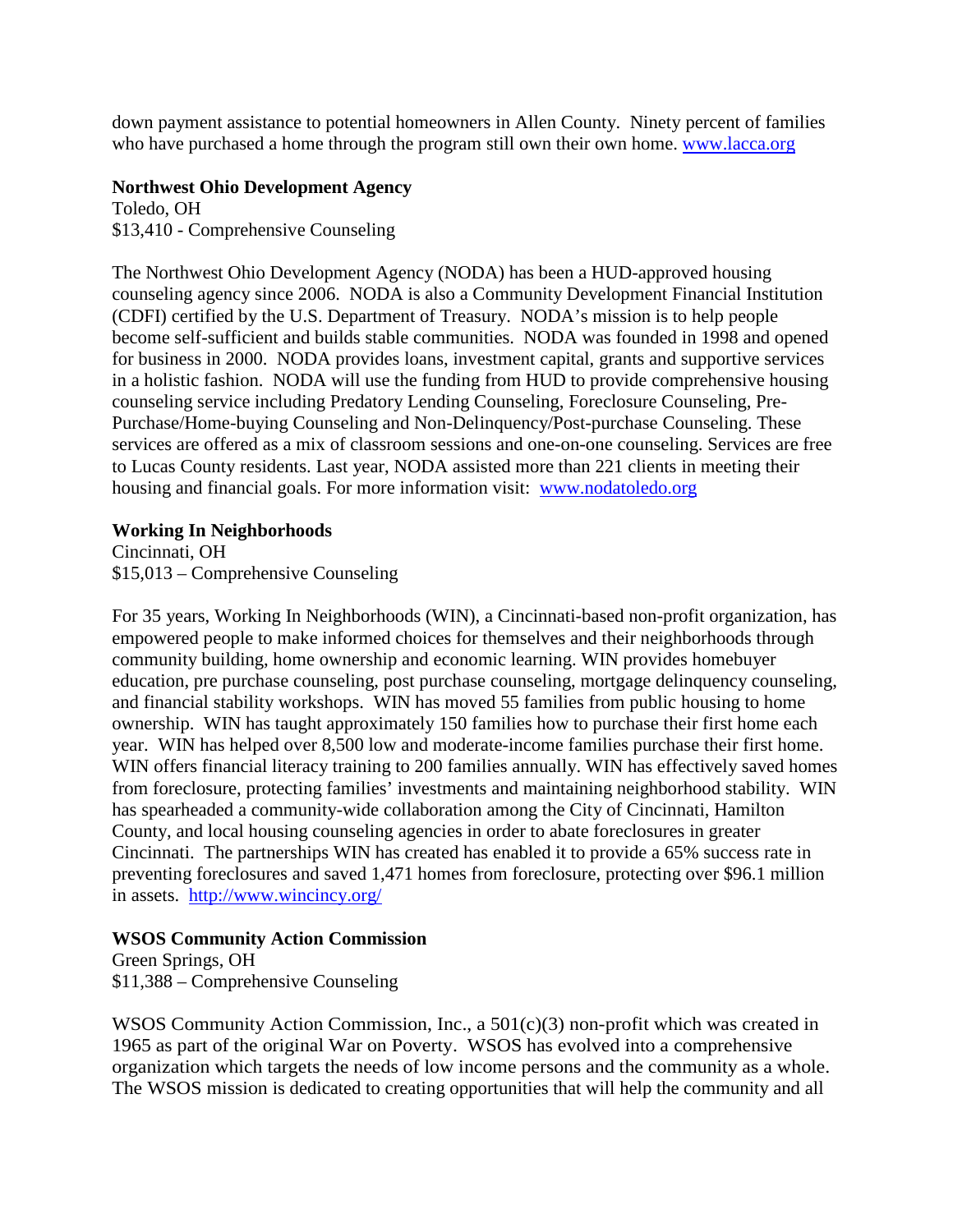of its members build a better future. WSOS assists individuals and families to acquire the skills and knowledge to become self-sufficient and to more fully participate in our community. This is achieved by developing projects and partnerships that allow people to help themselves. WSOS operates hundreds of programs encompassing child development, emergency services, community and economic development, employment & training, transportation, weatherization, housing rehabilitation, nutrition and housing counseling. The housing counseling programs offered include: financial management, home improvement, mortgage delinquency, prepurchase, rental and homeless counseling. WSOS also offer workshops in the following categories: fair housing, non-delinquency post purchase, predatory lending, pre-purchase homebuyer education and mortgage delinquency. WSOS has provided housing counseling and down payment assistance to homebuyers for 19 years, assisting an estimated 8,000 households. WSOS employs 3 full-time housing counselors and three support staff who have had housing counseling training through nationally recognized training providers. [www.wsos.org](http://www.wsos.org/)

### **Youngstown Metropolitan Housing Authority**

Youngstown, OH \$12,848 – Comprehensive Counseling

Youngstown Metropolitan Housing Authority (YMHA) was established in 1933 with over 80 years of experience in the development and management of housing and programs. YMHA has an annual budget of \$30 million, manages 1,200 public housing units in Mahoning County, administers 2,213 Section 8 vouchers and has been awarded several service grants funded by HUD, Department of Labor and various other funding sources. YMHA is dedicated to creating and maintaining healthy, service enriched neighborhoods. YMHA strives to enhance the quality of life of residents by providing attractive, secure, affordable housing and innovative programs designed to enable residents to achieve a higher level of economic self-sufficiency. The services provided under this grant are: financial management/budget, home improvement, mortgage delinquency, pre-purchase, rental and homeless counseling. The agency also provides fair housing, financial budgeting, predatory lending and pre-purchase homebuyer education workshops. [www.ymhaonline.com](http://www.ymhaonline.com/)

### **Youngstown Neighborhood Development Corporation**

Youngstown, Ohio \$11,129 – Comprehensive Counseling

The Youngstown Neighborhood Development Corporation (YNDC) is a citywide planning and development organization launched in 2009 to catalyze strategic reinvestment in neighborhoods throughout the City of Youngstown. The mission of the organization is to improve the quality of life in Youngstown by building and encouraging investment in neighborhoods of choice for all through a dual approach that includes strategic investments to rebuild market confidence in neighborhoods with strong assets and broader partnership strategies to strengthen Youngstown's community development capacity and the citywide infrastructure supporting neighborhood revitalization. The organization provides affordable housing services including pre-purchase housing counseling and education, non-delinquency post-purchase housing counseling and education, first-mortgage financing, owner-occupied home repair and rehabilitation, and the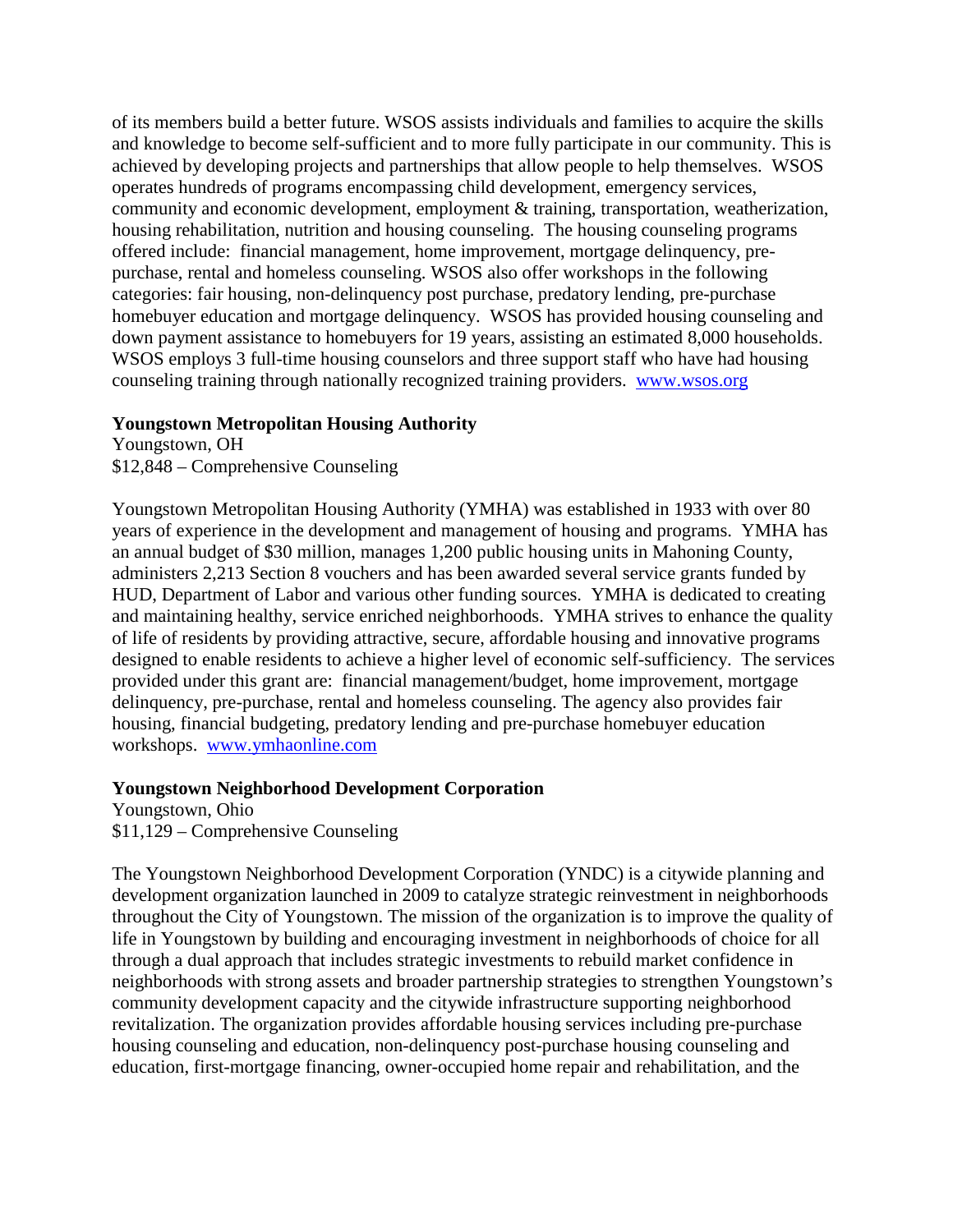acquisition and rehabilitation of vacant housing for affordable homeownership. During Fiscal Year 2014, the agency counseled 90 clients. [www.yndc.org](http://www.yndc.org/)

## **Oklahoma**

# **Community Development Support Association**

Enid, OK \$11,939 – Comprehensive Counseling

Community Development Support Association, Inc. (CDSA) is a private non-profit community action agency established in 1980, and has been a HUD-approved housing counseling agency since 1998. The mission of the agency is to work with others to identify needs, secure resources, and deliver services that improve lives in our communities. The agency does this by employing qualified staff to implement programs based on community needs that have been identified through research and needs assessments. CDSA provides comprehensive housing counseling including: Homebuyer education, mortgage delinquency/default counseling, homeless services, and services to renters as well as services that promote energy efficiency. For more information visit [www.cdsaok.org](http://www.cdsaok.org/)

### **Consumer Credit Counseling Service of Central Oklahoma**

Bethany, OK \$18,528 - Comprehensive Counseling

Consumer Credit Counseling Service (CCCS) of Central Oklahoma, Inc. was established in 1967. CCCS is a private, nonprofit organization that has dedicated itself for over 46 years to equipping and empowering Oklahomans in the western two-thirds of the state with the knowledge and confidence they need to make wise financial choices, increase their assets, and become financially self-sufficient. The mission is "to help people help themselves become financially strong individuals and families through counseling, debt management, and education." CCCS provides free counseling and education services throughout central and rural western Oklahoma. CCCS is a HUD-approved housing counseling agency and is accredited by the national Council on Accreditation. All of the agency's counselors are certified by the National Foundation for Credit Counseling (NFCC). Affordable housing services provided include homebuyer education and post-purchase counseling, foreclosure prevention and alternatives to foreclosure, reverse mortgages, affordable rental housing, and fair and accessible housing issues. Other counseling services include budgeting, credit, and debt management. CCCS has forged extensive partnerships with other local service providers, including Habitat for Humanity, Oklahoma Housing Finance Agency, Neighborhood Housing Services of Oklahoma City, state and local housing authorities, and community action agencies. CCCS has access to bilingual interpreters and services for the hearing-impaired. CCCS also offers free and low-cost financial literacy workshops, and its services especially benefit low-income families and persons with disabilities. For more information visit: [www.cccsok.org](http://www.cccsok.org/)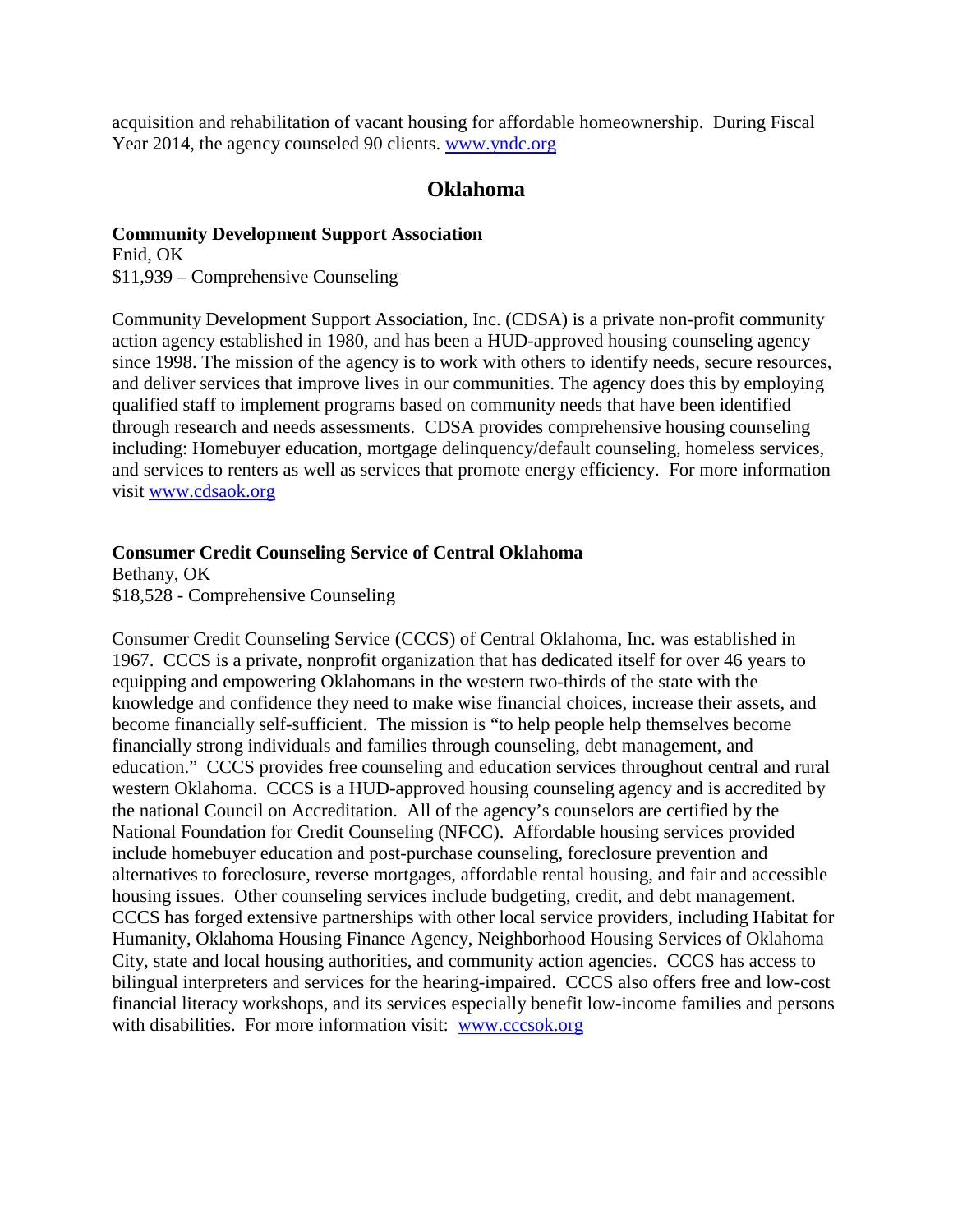**QuickCert, Inc.** Tulsa, OK \$26,669 – Comprehensive Counseling

QuickCert is a 501(c)(3) organization founded in 2007, and headquartered in Tulsa, Oklahoma. Its goal is to provide housing counseling services with their primary focus on senior services and reverse mortgage counseling. The agency assisted more than 15,280 clients in FY2014. QuickCert is approved by HUD to offer housing counseling services to across the U.S. and Puerto Rico in both English and Spanish. Visit [www.quickcert.org](http://www.quickcert.org/)

# **Oregon**

## **Community Connections of Northeast Oregon, Inc.**

La Grande, OR \$12,626 – Comprehensive Counseling

Community Connections of Northeast Oregon, Inc. (CCNO) was incorporated as Eastern Oregon Community Development Council (EOCDC) in 1969. The agency was issued a Community Action Program designation for the counties of Baker, Union and Wallowa by the Office of Economic Opportunity. In 1970, CCNO became a non-profit 501(c)(3).. In 1979, EOCDC received designation as an Area Agency on Aging. In 1987, CCNO added Grant County to its Community Action Program service area. The name was changed to Community Connection of Northeast Oregon, Inc. in 1993. In 1996, CCNO's Board of Directors adopted the State of Oregon's requirements to become a Community Development Corporation. The mission of Community Connection of Northeast Oregon, Inc. is to advocate for and assist senior citizens, children, low-income persons, and persons with disabilities in attaining basic human needs and in becoming more self-sufficient. This will be accomplished by providing direct client services; stimulating a more efficient use of existing resources; broadening the available resource base; and providing decent, safe, sanitary and affordable housing for low and moderate income persons. CCNO provides the following affordable housing services: Education; Fair Housing; Pre-Purchase and First-time Home-buying; Financial Management, Budget Counseling, Credit Repair; Rental Readiness Counseling; Transition; Mortgage Delinquency and Default Resolution; Energy Assistance; Self-Sufficiency; Emergency and Weatherization and Housing Rehabilitation. For more information visit: [http://www.ccno.org](http://www.ccno.org/)

## **Housing Authority of Yamhill County**

McMinnville, OR \$12,287 – Comprehensive Counseling

The Housing Authority of Yamhill County (HAYC) was established in 1951 by resolution of the Yamhill County Board of Commissioners. The mission of the HAYC is to provide the opportunity for decent, safe, and affordable housing to individuals and families in our community and opportunities to position themselves for success. In an effort to fulfill this mission, HAYC with partnering non-profit agency, the Yamhill County Affordable Housing Corporation (YCAHC), administers a number of housing programs utilizing federal, state and/or local funds. HAYC provides counseling and advice to tenants and homeowners, both current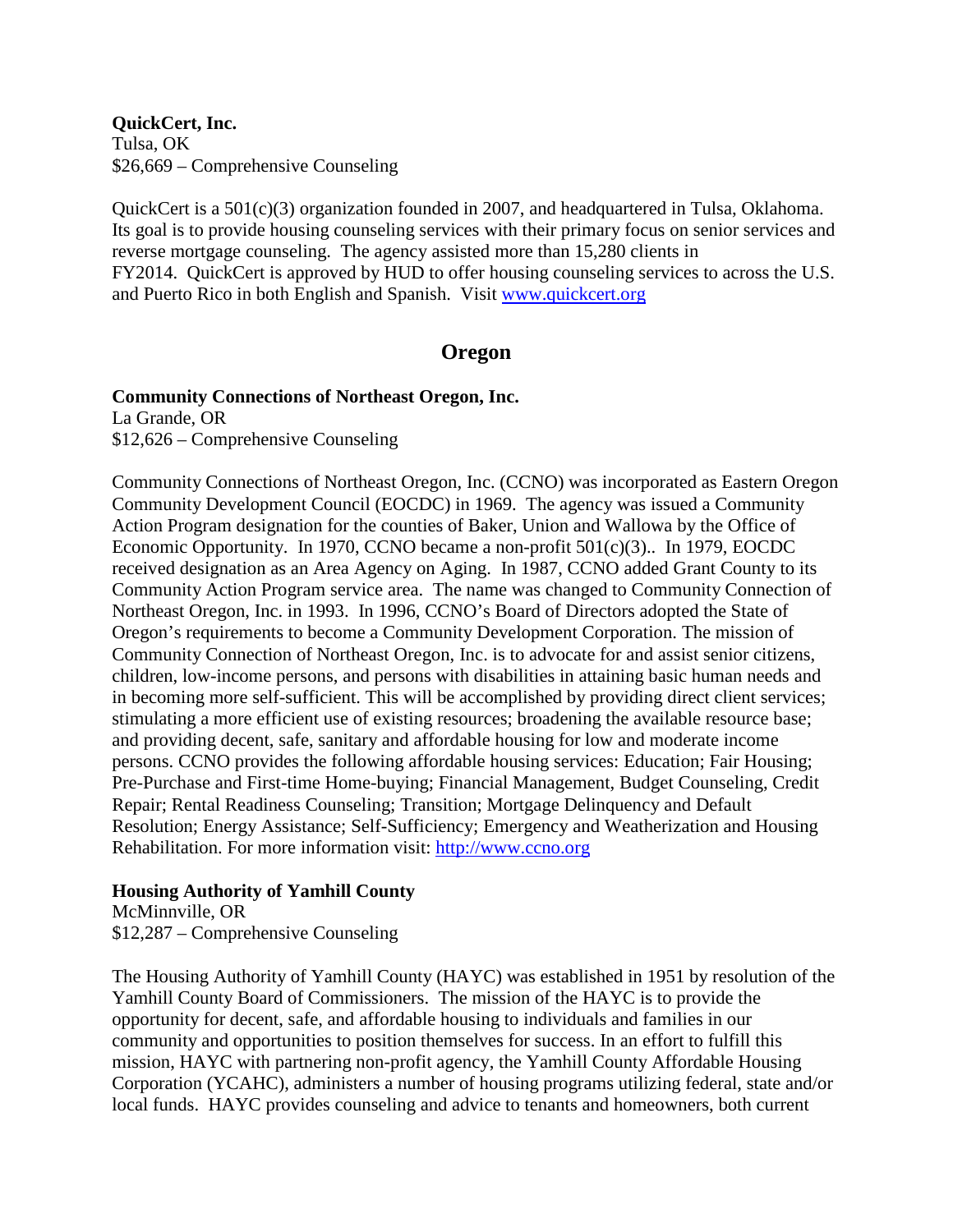and prospective, with respect to property maintenance, financial management/ literacy, and such other matters as may be appropriate to assist them in improving their housing conditions, meeting their financial needs, and fulfilling the responsibilities of tenancy or homeownership. HAYC currently owns or manages 243 family housing units, 42 units of special needs housing, 190 units of senior housing, and 54 housing units for farmworker families. [http://www.hayc.org](http://www.hayc.org/)

### **Native American Youth & Family Center**

Portland, OR \$10,942 - Comprehensive Counseling

The Native American Youth & Family Center (NAYA Family Center) was established in 1974 as a grassroots volunteer organization and achieved  $501(c)(3)$  nonprofit status in 1994. Its mission is "to enhance the diverse strengths of our youth and families in partnership with the community through cultural identity and education." NAYA is the primary provider of culturally specific services for Native American people in the Portland area; it provides comprehensive wraparound services, including: homeownership, microenterprise, and career skills services; individual development accounts and financial wellness coaching; youth programming, tutoring, and foster care services; domestic violence prevention, advocacy, and focus groups; cultural activities and programming, including an annual powwow; and a private, accredited, tuition-free high school. For the past five years, the NAYA's HUD-approved Homeownership Program has worked tirelessly to close the gap by providing financial wellness, matched savings accounts, down-payment assistance, homeownership education, and counseling. These culturally specific services have been instrumental in increasing the number of homeowners within the Native American community, and have worked with more than 100 households to achieve the purchase or refinance of their home. [www.nayapdx.org](http://www.nayapdx.org/)

## **Neighborhood Economic Development Corporation (NEDCO)**

Springfield, Oregon \$16,759 - Comprehensive Counseling

Founded in 1979, NEDCO (Neighborhood Economic Development Corporation) is Oregon's oldest Community Development Corporation with a mission to collaboratively build human and capital assets to strengthen neighborhoods and broaden participation in community ownership and governance. Over the past three decades, the agency has helped more than 25,000 people build assets through homeownership, small business development, financial capability support, and commercial revitalization. NEDCO operates OpportunityWorks, which provides a Housing Counseling program to help first time buyers prepare for, obtain, and maintain homeownership; and existing homeowners to maintain financial stability. Services include Financial Education and Counseling, Pre-purchase Education and Counseling, Post-purchase Counseling, and Foreclosure Intervention Education and Counseling. For more information, visit [www.nedcocdc.org](http://www.nedcocdc.org/)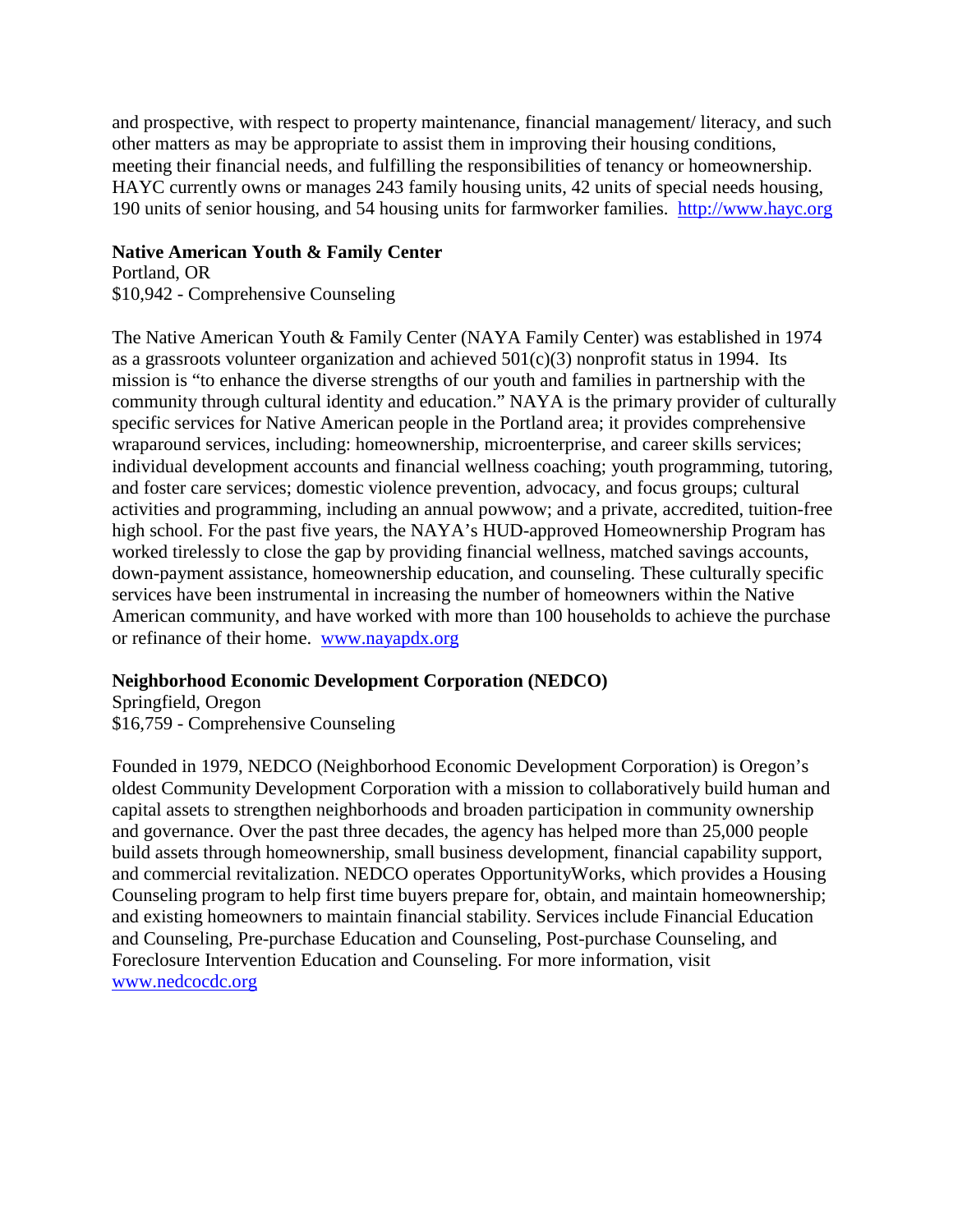# **Pennsylvania**

#### **Hispanic Association of Contractors and Enterprises**

Philadelphia, PA \$14,078 - Comprehensive Counseling

Hispanic Association of Contractors and Enterprise's (HACE) mission is to combat community deterioration through economic development initiatives that addresses commercial revitalization, employment opportunities, the creation of safe affordable housing, and the provision of support services to meet the needs of community residents towards re-building the neighborhood's economic base. The agency focuses on restoring neighborhoods so residents will benefit from sound investments while improving their quality of life. Since 1992, HACE's Housing Counseling Program serves as a core program to their neighborhood development strategy providing comprehensive Housing Counseling Services in pre-purchase counseling, homebuyer education and resolving/preventing mortgage delinquency or default in the Eastern North and Lower Northeast communities of Philadelphia, PA. HACE has helped more than 13,000 individuals save their homes from foreclosure, purchase their first home, provide credit and consumer education, provide energy conservation education and utility payment assistance, provide assistance with home improvement loans and grants, build wealth through savings and homeownership, and develop partnerships with other entities to leverage resources to meet the needs of our largely low-income constituency. [http://hacecdc.org](http://hacecdc.org/)

#### **Mon Valley Initiative**

Homestead, PA \$578,517 – Comprehensive Counseling

Mon Valley Initiative (MVI) is a non-profit corporation organized to represent the collective interests of local member community development corporations in the Mon Valley region of Southwestern Pennsylvania. Based in Homestead, PA, MVI strives to meet its mission of working together to unite the communities and restore the economic vitality of the Mon Valley. It works to meet this goal by renovating and constructing high quality, affordable housing; assisting communities to develop and maintain their main street districts; providing individuals with the tools they need to enter the workforce; providing in-depth, one-on-one housing counseling and group education services to put people on the path to successful homeownership; and helping member Community Development Corporations to become efficient and effective organizations. The MVI HUD Housing Counseling national intermediary network has been operating since 1998, when it was established by Housing Opportunities, Inc. The MVI intermediary network is comprised of independent non-profit agencies that provide the full range of HUD housing counseling and education services to households throughout the United States. During the period October 1, 2013 through September 30, 2014, the MVI intermediary network assisted 19,212 clients. For more information visit [www.monvalleyinitiative.com](http://www.monvalleyinitiative.com/)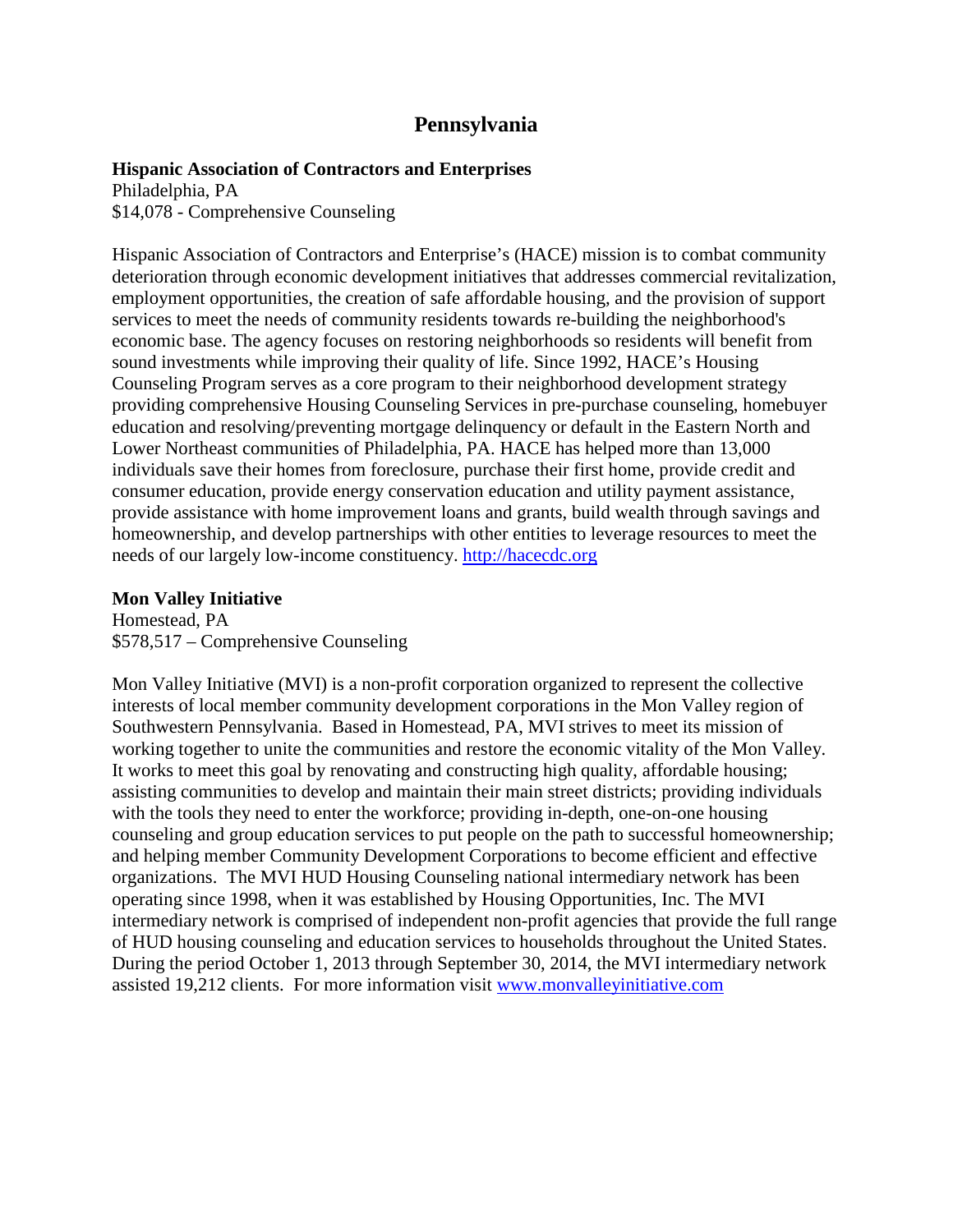**Nueva Esperanza, Inc.** Philadelphia, PA \$402,224 - Comprehensive Counseling

Nueva Esperanza, Inc. (NEI) was founded in 1987 in response to the unmet needs of the Hispanic community in North Philadelphia. NEI has worked with faith and community based organizations nationally since 2002, provided them with training, technical assistance and program grant sub-awards, as the nation's largest Hispanic faith-based organization. NEI has administered a national network of over 13,000 clergy, churches, and ministries, and over 500 non-profit organizations. NEI's subsidiary corporations provide educational, employment, legal and housing counseling services to low-income households. NEI became a HUD-approved housing counseling intermediary in 2009. Prior to this time, the agency provided its affiliate member organizations with training that proved critical to strengthening their operations and empowering their communities. Under an \$800,000 *Reaching the Dream Program* contract with HUD, NEI provided mortgage counseling training and technical assistance to over 80 faith and community based agencies to enable them to improve their services. Since 2012, NEI has provided HUD Intermediary services to one branch office and nine subcontracting housing counseling agencies and served 7,148 clients in FY 2014. [www.esperanza.us](http://www.esperanza.us/)

### **Pennsylvania Housing Finance Agency**

Harrisburg, PA \$915,324 – Comprehensive Counseling

The Pennsylvania Housing Finance Agency (PHFA) was created by the state legislature in 1972 and its mission is to help enhance the quality and supply of affordable homes and apartments for older adults, people of modest means, and people with disabilities. To meet this mandate, the agency operates three basic programs: a single-family homeownership initiative; a multifamily rental housing development effort; and a foreclosure mitigation initiative. As a self-supporting corporation, PHFA has generated nearly \$11.5 billion of funding for more than 155,000 singlefamily home mortgage loans, helped fund the construction of 122,590 rental units, and has saved the homes of more than 47,280 families from foreclosure. In addition to its major programs, PHFA conducts housing studies, promotes counseling and education for renters and homebuyers, offers supportive services at apartments it has financed, administers HUD Section 8 contracts at more than 40,000 subsidized units, and acts as an advocate to promote the benefits of decent, affordable shelter for those who need it most. PHFA programs and operations are funded primarily by the sale of securities and from fees paid by program users, not by public tax dollars. The agency is governed by a 14-member board. For more information visit: [www.phfa.org](http://www.phfa.org/)

# **Puerto Rico**

## **Ceiba Housing & Economic Development Corporation**

Ceiba, PR \$12,884 – Comprehensive Counseling

Ceiba Housing & Economic Development Corporation (CHEDCO*)* is a private non-profit organization established since 1986. CHEDCO has administered and participated in many programs focused to confront community housing issues while becoming an advocate for the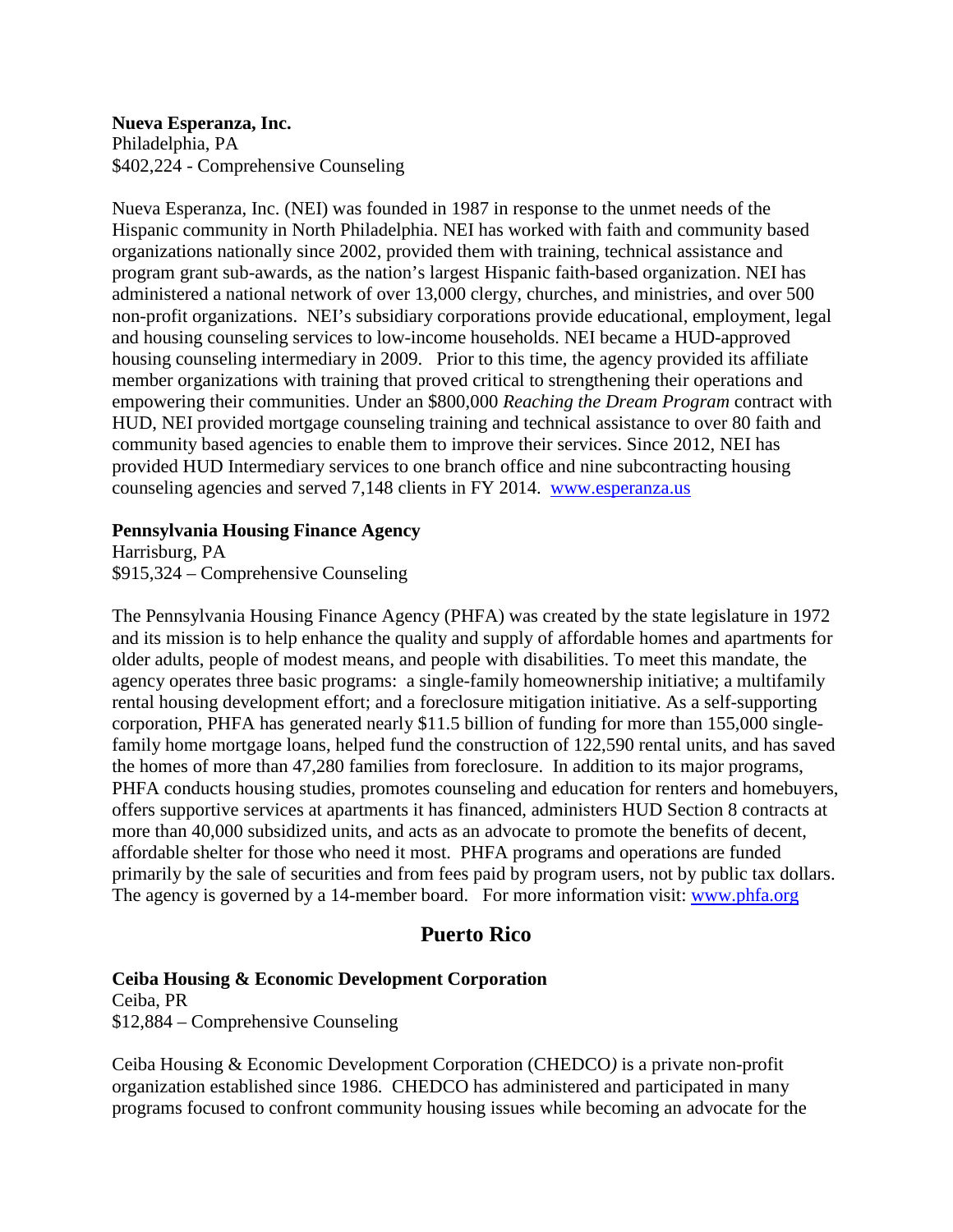communities of Puerto Rico. Its mission is to promote the enhancement of living standards for residents through their achievement of social and economic empowerment. As a means of overcoming poverty and dependency, a plan for development and improvement of affordable housing opportunities can create a sustainable community. For 26 years, CHEDCO has conducted a comprehensive Housing Counseling Program in Puerto Rico assisting, with success, more than 40,000 families/individuals throughout the island throughout the years. CHEDCO's program will continue to guarantee the availability of an ample variety of alternatives to assist low and moderate income first time homebuyers, homeowners, tenants and protected classes in their pursuit of homeownership, continued occupancy and accessibility to fair housing conditions by offering mortgage delinquency and default, pre-purchase and rental counseling as well as fair housing and post purchase workshops. [https://www.facebook.com/pages/Ceiba-Housing-and-](https://www.facebook.com/pages/Ceiba-Housing-and-Economic-Development-Corporation/311876922222137)[Economic-Development-Corporation/311876922222137](https://www.facebook.com/pages/Ceiba-Housing-and-Economic-Development-Corporation/311876922222137)

# **Rhode Island**

#### **Providence Housing Authority**

Providence, RI \$11,878 - Comprehensive Counseling

The Providence Housing Authority (PHA) is an independent public housing authority which has administered assisted housing programs since its creation in 1939. The PHA's primary mission is to "provide affordable, decent, safe and sanitary housing through the maintenance of our existing units and the development of new units." The Department's mission is "to address residents' social, educational and healthcare needs through effective programming and creative service partnerships". Affordable Housing Counseling services provided by PHA include: Family Self-Sufficiency (FSS), Section 8 Homeownership, Financial Education and Credit Counseling. Since 2004, the fifty-six (56) Section 8 households converted their rental vouchers to homeownership vouchers. In 2010, the PHA became a HUD-approved Local Housing Counseling Agency. Since then, over 400 households have participated in financial literacy education and credit counseling. During FY 2014, the agency network provided counseling to 52 clients. [www.pha-providence.com](http://www.pha-providence.com/)

## **South Carolina**

### **Charleston Trident Urban League**

Charleston, SC \$11,352 - Comprehensive Counseling

The Charleston Trident Urban League is a non-profit, non- partisan community based organization whose main purpose is to address: health disparities and quality of life issues; promote education and youth development; promote homeownership and wealth accumulation; and promote civil rights and social justice. It is the mission of the Charleston Trident to promote diversity and racial inclusion, and provide multifaceted programming that assist African Americans and all other under-served groups to achieve social and economic equality. Since 1991, the CTUL has assisted thousands of individuals and families through programs in the areas of Housing, Employment, Youth Development, Asset Building and Advocacy.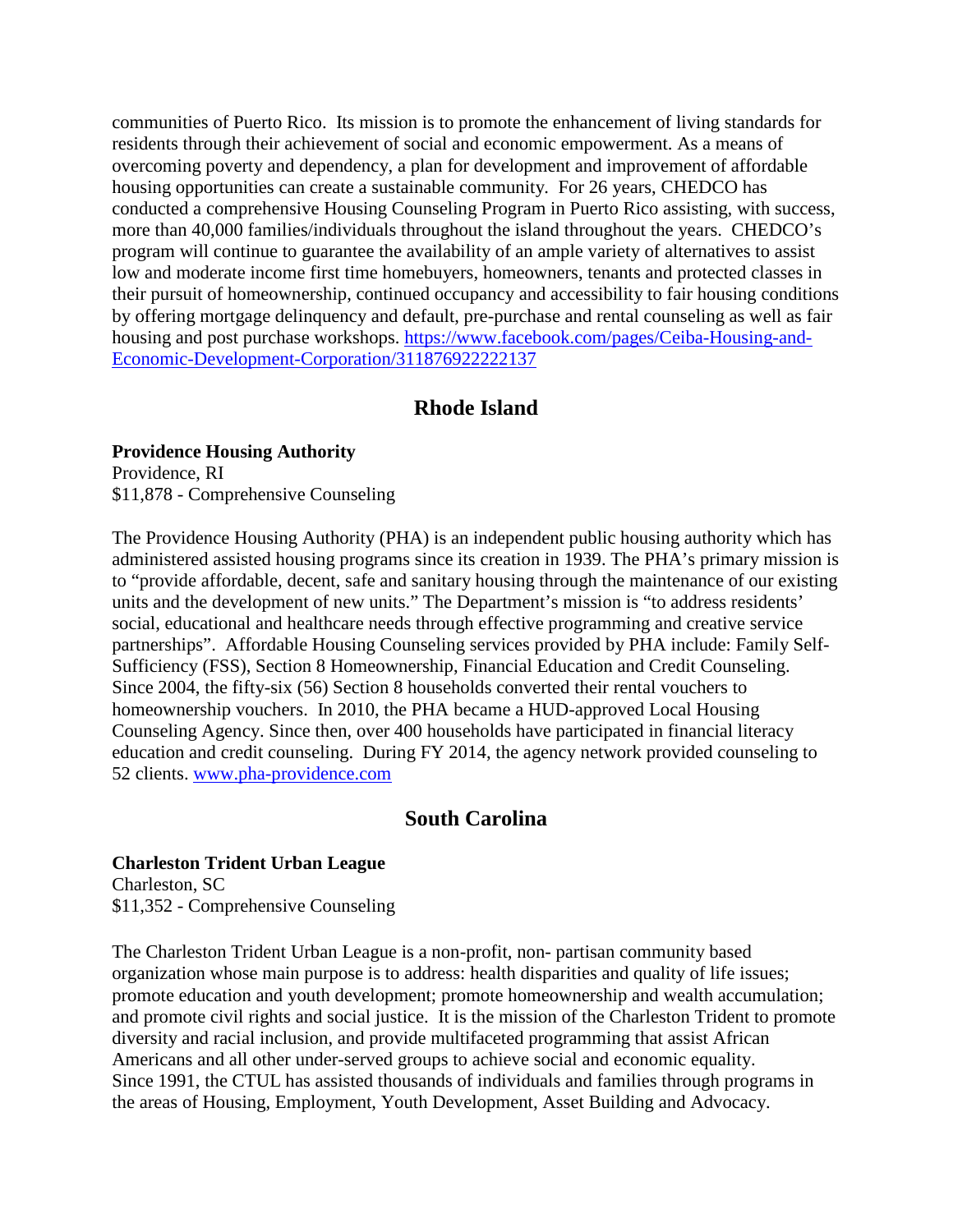The population served by the CTUL is predominately, but not exclusively: moderate to low income persons who are unemployed and under-employed; persons in poverty; and persons who are single parent heads of household. The residents traditionally face additional barriers such as discrimination, lack affordable housing, lack health and child-care and have no access to transportation. The CTUL served 484 clients in FY 2014. [www.ctul.org](http://www.ctul.org/)

### **Community Development & Improvement Corporation**

Graniteville, SC \$10,194 – Comprehensive Counseling

The Community Development & Improvement Corporation (CDIC) was formed in 1996 as a subsidiary non-profit of the Aiken Housing Authority. The corporation, formerly New Labor Housing and Economic Development Corporation, was created to address the challenges the low-to-moderate income families encounter and to provide education, experience, jobs and promote a future of self-reliance. CDIC's services include: Fair Housing Counseling, Prepurchase Education Workshops, Home Improvement and Rehabilitation Counseling, Mortgage Delinquency & Default Resolution Counseling, Non-Delinquency Post Purchase Workshops, Pre-Purchase Counseling, Pre-Purchase Homebuyer Education Workshops and Rental Housing Counseling. <http://www.aikenhousing.org/>

## **Upstate Housing Partnership**

Spartanburg, SC \$13,660 - Comprehensive Counseling

Upstate Housing Partnership, formerly Spartanburg Housing Development Corporation, was established in 2001 as a provider of affordable housing in Spartanburg, SC. The organization's mission is to make quality housing affordable to low and moderate income families. Today this mission continues as the imperative of the organization which is now the only nonprofit provider of affordable housing in the SC Upstate Region. The work of the organization is conducted through its comprehensive housing counseling and homeownership education programs and through its production of new homes. The organization is a HUD-approved housing counseling agency and is recognized by NeighborWorks®America as a certified Homeownership Center. In 2013, the Board of Directors of the organization expanded the organization's geographic range for services beyond the City of Spartanburg South Carolina. New target areas that will be developed over the next three years include Anderson, Cherokee, Union and Laurens counties. The agency provides: financial management/budget, Mortgage delinquency, pre-purchase, rental, and homeless counseling. They also provide fair housing and homebuyer education workshops and down payment assistance toward the acquisition of mortgages. [http://www.spartanburghousing.org](http://www.spartanburghousing.org/)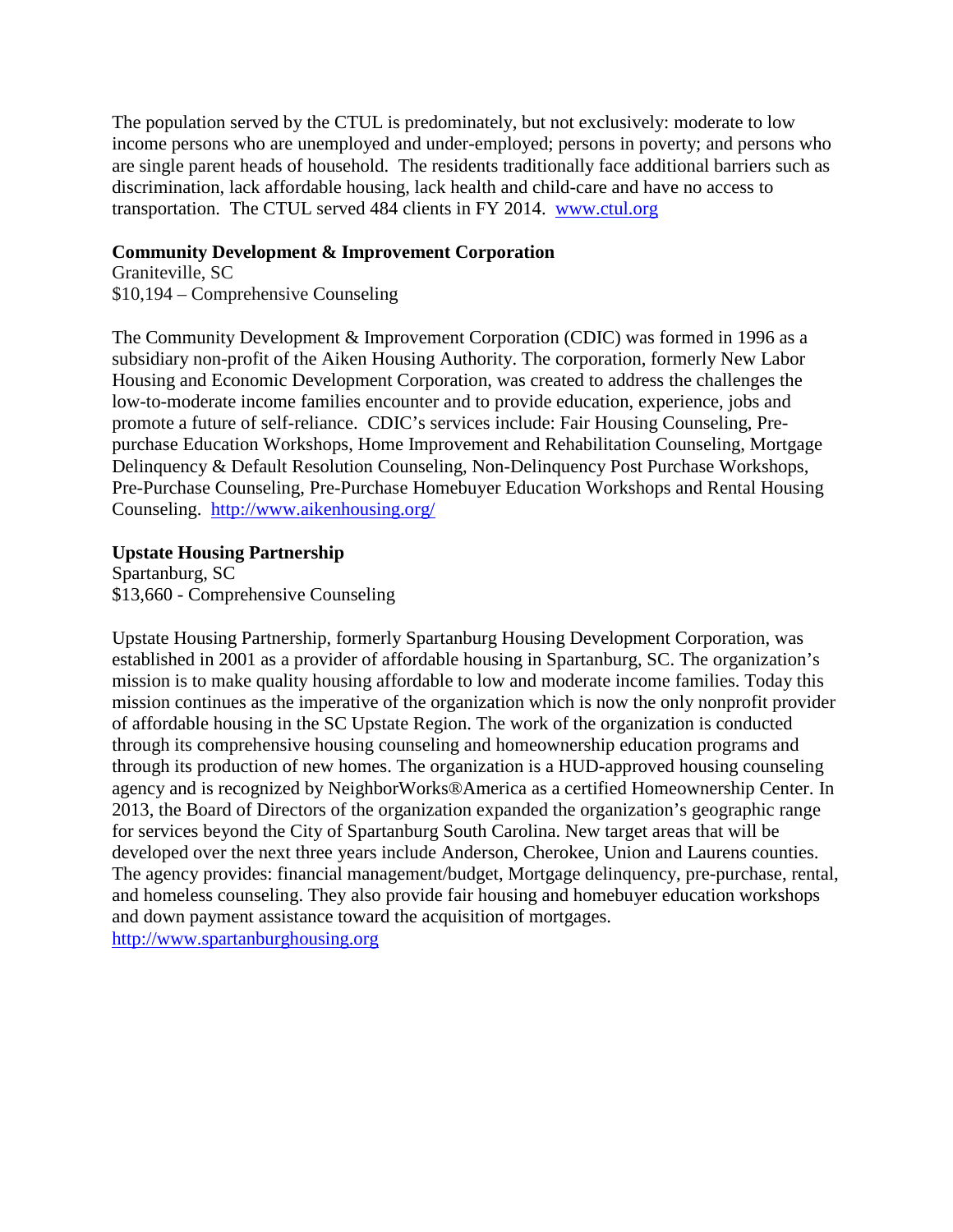# **South Dakota**

#### **South Dakota Housing Development Authority**

Pierre, SD \$167,335 - Comprehensive Counseling

South Dakota Housing Development Authority (SDHDA), created in 1973 by the State Legislature, offers residents a variety of affordable homeownership and rental housing opportunities. SDHDA also provides programs for developers made available through the US Department of Housing and Urban Development (HUD), and housing tax credits made available through the US Department of Treasury, Internal Revenue Service (IRS) for both the rehabilitation and new construction of affordable housing. In addition, SDHDA has taken an active role in working to end homelessness in South Dakota. SDHDA is self-supporting and receives no tax money, appropriations or other funding from the State. Since 1998, SDHDA has administered HUD's Housing Counseling Grant Program for various housing counseling service providers statewide. To date, SDHDA has disbursed more than \$2,210,793 through this program benefiting over 43,295 South Dakota residents with housing counseling and education services. The assembly of non-profit, HUD-approved housing counseling agencies receiving sub awards will cover the entire State of South Dakota.[www.SDHDA.org](http://www.sdhda.org/)

## **Tennessee**

# **Clinch-Powell Resource Conservation & Development (RC&D) Council, Inc.**

Rutledge, TN \$14,265 - Comprehensive Counseling

Clinch-Powell Resource Conservation & Development Council, Inc. is a non-profit organization that has worked to build strong communities and protect the natural resources of Eastern Tennessee since 1989, providing services in the areas of affordable housing counseling, green construction, rentals and lending. RC&D began providing housing counseling services in the fall of 2003 and has served over 1,500 clients. Specifically, the agency serves modest income families who rent or live in non-permanent housing and who wish to own their own home. RC&D also works closely with families who are at risk of losing their home to foreclosures, and those who are in need of significant renovations to preserve their homes. [www.clinchpowell.net](http://www.clinchpowell.net/)

### **Community Action Network, Inc.**

Springville, TN \$12,661 - Comprehensive Counseling

Community Action Network, Inc. (CAN) is a nonprofit, community housing development organization. CAN's mission is to promote rural development by producing affordable housing and increasing the skill and employability of participants through hands on training in rural west and rural middle Tennessee. CAN offers services including a homeownership program, Veteran rehab/repair program, rental homes, and housing counseling. The housing counseling services include the following: pre-purchase counseling; non-delinquency post-purchase counseling; and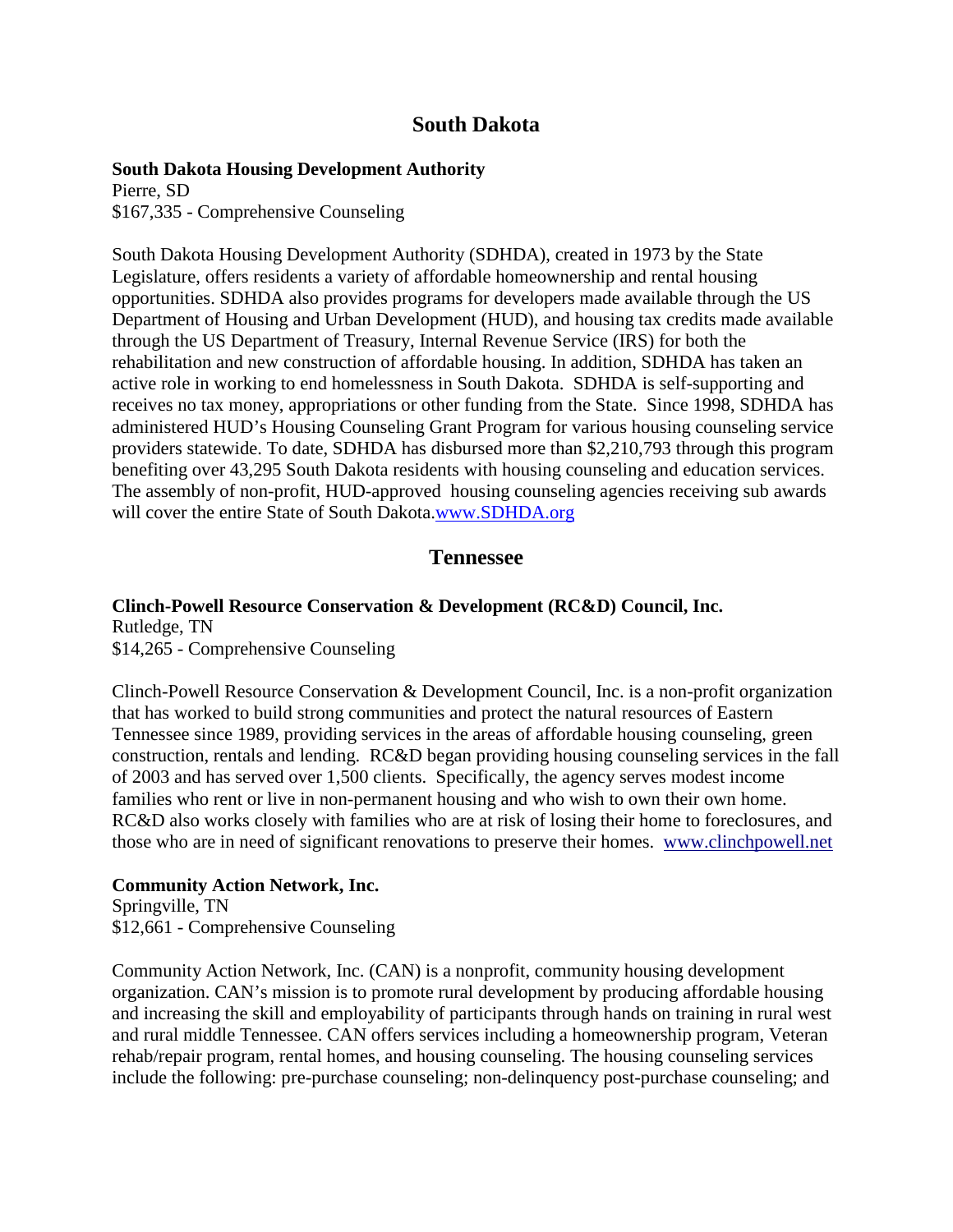services for the homeless. The service area includes the following TN counties: Benton, Carroll, Henry, Houston, Humphreys, Lake, Obion, Stewart, and Weakley counties. [www.canhomes.org](http://www.canhomes.org/)

### **GAP Community Development Resources, Inc**.

Franklin, TN \$13,223 - Comprehensive Housing Counseling

GAP Community Development Resources, Inc. (GAPCDR), a non-profit organization located in Franklin, TN (Williamson County) originally began in 1999 as a community outreach project to increase financial literacy for low-moderate income households in Franklin, Tennessee. The Agency became a HUD-approved housing counseling agency in 2006. GAPCDR's mission is to provide successful housing opportunities via development, counseling, and education in the areas of financial literacy, home buying, foreclosure avoidance and homeless prevention. In the last nine years, GAPCDR has implemented programs dedicated to affordable housing opportunities for all and has played a proactive role in community development advocating for inclusion, affordable housing options, and fair housing. GAPCDR offers financial literacy classes, prepurchase homebuyer education & counseling, post-purchase counseling, mortgage delinquency and foreclosure prevention counseling, rental counseling, fair housing counseling and assistance for homeless individuals. GAPCDR provided housing counseling services to 70 households during HUD Fiscal Year 2014. For additional information, visit GAPCDR's website at [www.gapcdr.org](http://www.gapcdr.org/)

## **New Level Community Development Corporation**

Nashville, TN \$11,878 – Comprehensive Counseling

New Level Community Development Corporation works to deliver solutions to economic challenges affecting people in the greater Nashville communities. The agency has been serving the Nashville area since 2003. The mission focuses on three key areas: financial stability for individual and families, affordable housing services including affordable housing development, housing counseling and education and rental housing. Through programs and community partnerships, New Level CDC provides a catalyst for lives to be changed and neighborhoods to become stronger. For more information visit [www.newlevelcdc.org](http://www.newlevelcdc.org/)

## **West Tennessee Legal Services**

Jackson, TN \$564,120 – Comprehensive Counseling

West Tennessee Legal Services (WTLS), a Tennessee private non-profit corporation with 501(c)(3) status, affiliated with Legal Services Corporation and a HUD-approved national housing counseling intermediary, has received a funding award from HUD to provide comprehensive housing counseling services. WTLS has been providing such counseling assistance and education for 24 years. WTLS provides collaborative service in 14 states and the District of Columbia with 19 local non-profit Legal Aid Office affiliates, thus providing clients with uniform access to housing counseling and educational services in these underserved rural areas. Affiliates in Tennessee, Mississippi, Georgia, District of Columbia, Alabama, North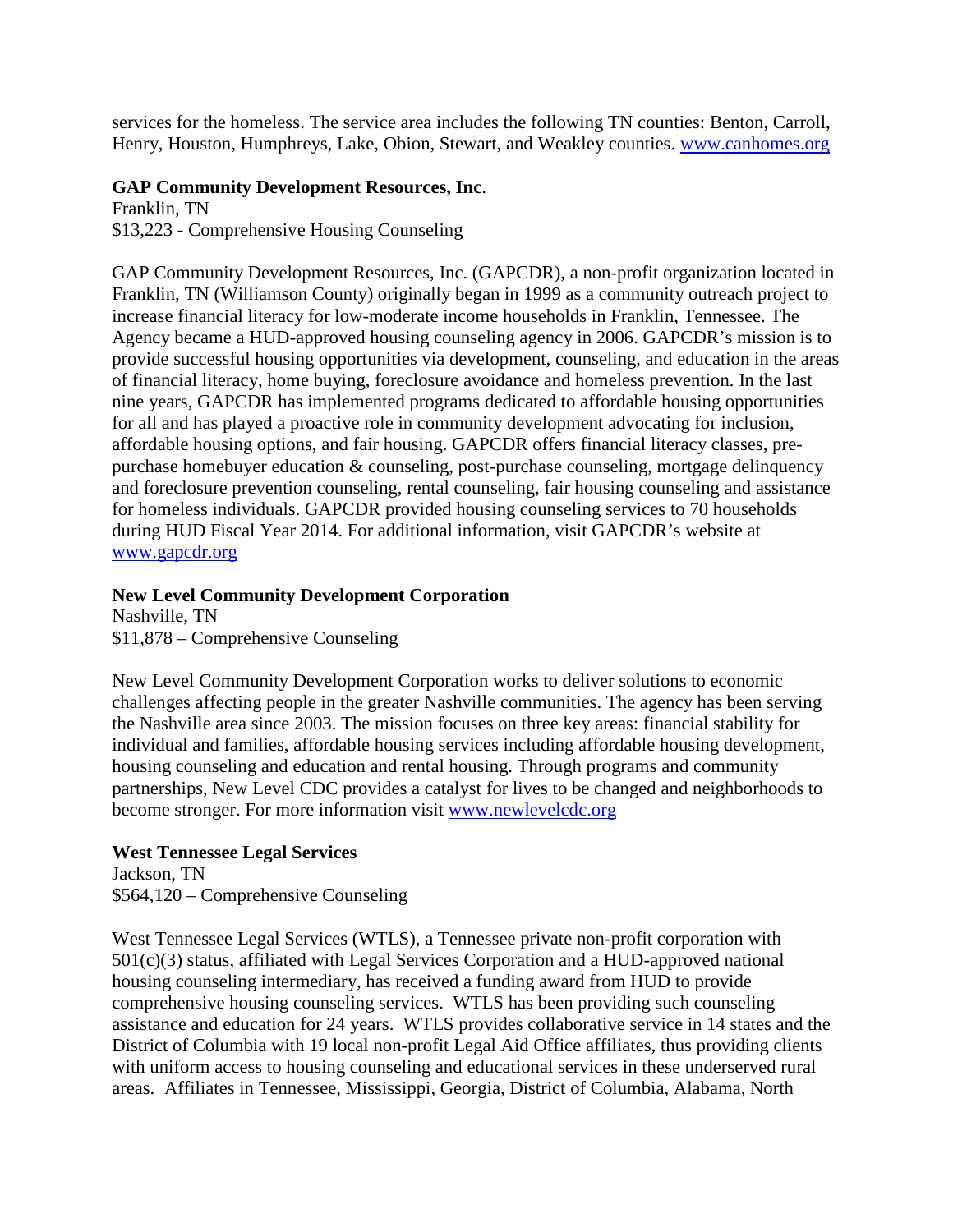Carolina, Florida, Kentucky, Montana, Nebraska, Arizona, Missouri, Oklahoma, Michigan and Pennsylvania, will participate in this comprehensive housing counseling program offering prepurchase counseling, first-time home buyer education, HECM/reverse mortgage counseling, mortgage delinquency/default counseling, landlord/tenant counseling, to assist persons alleging violation of the Fair Housing Act, and predatory lending counseling. Through this funding source, WTLS and its affiliates seek to promote and ensure equal housing rights and opportunities for all individuals residing within these areas. [www.wtls.org](http://www.wtls.org/)

### **Texas**

### **CCCS of Greater Dallas, Inc**

Dallas, TX \$232,785 – Comprehensive Counseling

CCCS of Greater Dallas, Inc. (CCCS) is a HUD-approved non-profit  $501(c)(3)$  housing and credit counseling and education organization headquartered in Dallas, Texas. Since CCCS opened its doors in 1974, more than 1.71 million clients have been served through its 10 branch offices in Texas, Colorado and Oklahoma. Free budget and credit counseling and education offered via phone, online, or face-to-face is central to the long standing mission of financial empowerment. CCCS has been a HUD-approved Local Housing Counseling Agency since 1979. CCCS is a member of the National Foundation for Credit Counseling and is accredited by the Council on Accreditation. CCCS became part of HUD's Reverse Mortgage Counseling Network in 2001, delivering critical financial and housing counseling services to seniors. [www.cccs.net](http://www.cccs.net/)

#### **City of San Antonio–Department of Human Services**

San Antonio, TX \$14,977 - Comprehensive Counseling

The City of San Antonio, Department of Human Services serves as a catalyst for coordinating resources and partnerships that promote economic self-sufficiency, family strengthening, and enhance the quality of life for children, families and seniors and ensure greater public accountability for the investment of resources. The City's Housing Counseling Program, a HUDapproved housing counseling agency, has provided comprehensive housing counseling services to residents of San Antonio and Bexar County since 1979. These services include housing discrimination/Fair Housing Act outreach and investigation, foreclosure prevention counseling, predatory lending counseling, general pre- and post–purchase housing counseling, default mortgage counseling, mediation of tenant/landlord disputes, accessibility review of new multifamily construction plans, and homeless/displacement counseling. The Housing Counseling Program builds partnerships with local housing providers, government agencies and non-profits to identify housing needs and provide assistance to households in crisis. Trained staff members conduct one-on-one counseling sessions as well as ongoing community outreach to help families and individuals sustain their housing and to inform them of their rights and options. Services are provided free of charge to all Bexar County residents. With over 30 years of service, the Housing Counseling Program is committed to assisting area residents improve housing conditions and meet their responsibilities of tenancy and homeownership. Counselors also help borrows avoid predatory lending practices. For additional information visit: <http://www.sanantonio.gov/humanservices/FinanceEmergency/FairHousing.aspx>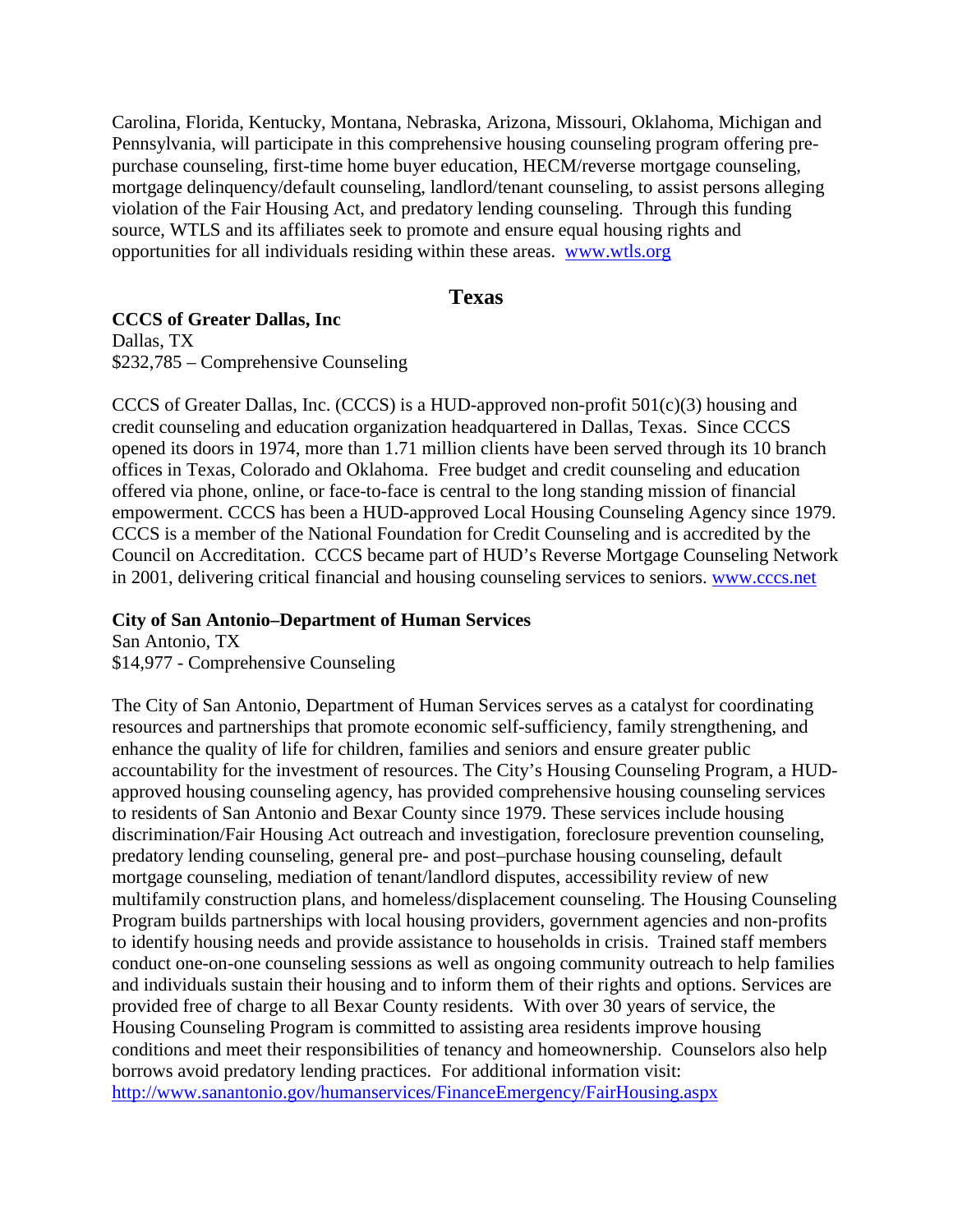#### **Easter Seals of Greater Houston, Inc.**

Bellaire, TX \$14,193 - Comprehensive Counseling

Founded in Houston in 1947, Easter Seals Greater Houston provides a variety of needed services to individuals of all ages with all types of disabilities and their families in the five counties surrounding the Houston area. It is the only organization in the greater Houston area providing comprehensive services to individuals with all types of disabilities and their families. Easter Seals Greater Houston's mission is to provide exceptional services to ensure all people with disabilities or special needs and their families have equal opportunities to live, learn, work and play in their communities. Affordable Housing Services Provided: - Financial Management/Budget Counseling, - Pre-purchase Counseling and Pre-purchase Homebuyer Education Workshops. [www.eastersealshouston.org](http://www.eastersealshouston.org/)

### **El Paso Community Action Program, Project BRAVO**

El Paso, TX \$12,661 - Comprehensive Counseling

Project BRAVO was established in 1965 as a private nonprofit  $501(c)(3)$  corporation. The name BRAVO means "Building Resources and Vocational Opportunities" and is reflected in the agency's mission statement "Project BRAVO is a Community Action Agency that exists to maximize resources for an improved quality of life for the economically disadvantaged residents of El Paso County." For the past 49 years, Project BRAVO has been a vehicle for change in the lives of countless residents of the El Paso County. Each year, the agency helps to improve the quality of life for more than 45,000 low-income individuals. Project BRAVO's Housing counseling program includes affordable rental apartments, counseling services and advocacy for additional affordable housing developments. The Housing Counseling program will provide oneon-one counseling to clients at risk of rental delinquency or mortgage default and education/outreach to residents of El Paso County (including residents of the areas Colonias). Other services provided will include first-time homebuyer counseling, money management, prepurchase counseling, post-purchase counseling, financial literacy classes and information and referrals on reverse mortgages. More information can be found at [www.projectbravo.org](http://www.projectbravo.org/)

## **Fifth Ward Community Redevelopment Corporation**

Houston, TX \$14,790 - Comprehensive Counseling

Fifth Ward Community Redevelopment Corporation (Fifth Ward) is a  $501(c)(3)$  community development organization located in Houston, TX, and primarily responsible for implementation of Comprehensive Community Revitalization of Houston's Historic 5th Ward and acts as catalyst in fostering the collaborative efforts of an array of community service providers with a primary goal of improving the quality of life in a traditionally underserved community. This is achieved through the organization's major lines of business - Real Estate Development which includes residential and commercial rehabilitation and construction, and property management; Individual Development offering housing counseling, case management, workforce development and training, and credit & budget counseling; Supportive Services;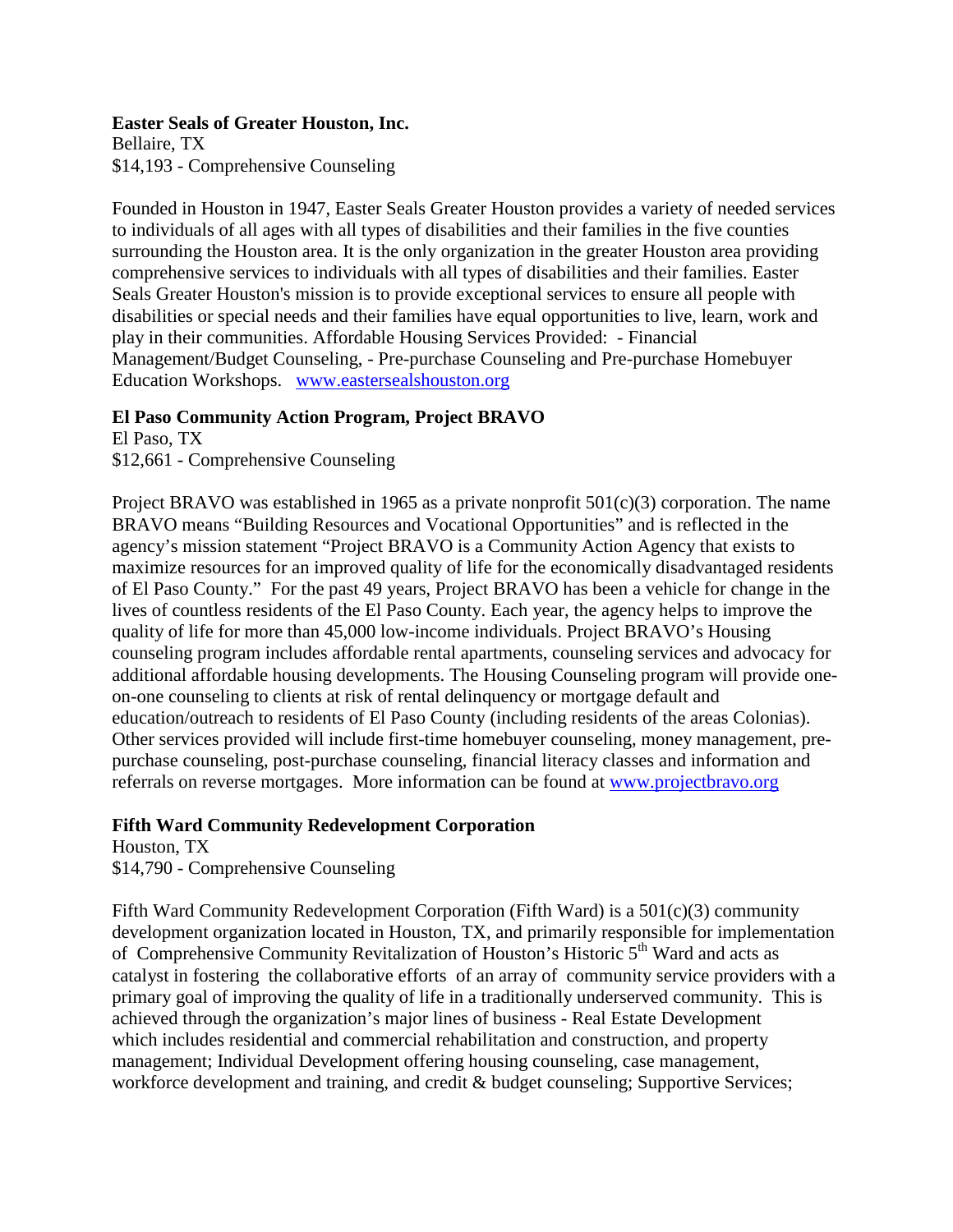amongst other services. Fifth Ward provided housing counseling to 219 clients in Fiscal Year 2014. <http://www.fifthwardcrc.org/index.asp>

### **Midland College Business & Economic Development Center**

Midland, TX \$13,971 - Comprehensive Counseling

The Midland College Business & Economic Development Center (BEDC) is a not for profit community outreach department of Midland College founded in 1972. Midland College, a Hispanic-Serving Institution, is a public, comprehensive community college located in Midland, Texas. The agency helps people achieve personal financial goals and make sound financial decisions that will help them build and preserve assets over their lifetimes. For the first two decades, that assistance was in the form of free business counseling. In 2007, the BEDC became the first educational institution in the country to operate an Individual Development Account program, with funding from a 3-year Hispanic Serving Institutions Assisting Communities grant from HUD's Office of University Partnerships. BEDC provides one-on-one housing, credit, and business counseling and education to the community. In 2010, the BEDC received another 3 year grant to establish a housing counseling agency. The BEDC became a HUD-approved housing counseling agency in [www.midland.edu/bedc](http://www.midland.edu/bedc)

### **Money Management International, Inc**.

Sugarland, TX \$1,787,444 – Comprehensive Counseling

Money Management International, Inc. (MMI) and its family of agencies, has over 45 years of experience helping consumers in housing needs. MMI is a nonprofit, community service organization that provides comprehensive housing counseling, professional financial guidance, counseling, community-wide educational programs, and debt management assistance. MMI has assisted more than 1,000,000 clients in housing need. MMI housing counseling program meets its mission improving lives through financial education by providing comprehensive housing counseling services through its network of over 75 branch offices serving 28 states and the District of Columbia. Services to be provided include: mortgage delinquency/default counseling, reverse mortgage (HECM) counseling, post purchase (non –delinquency) counseling, rental counseling, pre-purchase counseling and homebuyer education. [www.moneymanagement.org](http://www.moneymanagement.org/)

### **Waco Community Development Corporation**

Waco, TX \$13,784 - Comprehensive Counseling

Waco Community Development Corporation (Waco CDC) was incorporated in 2001 when a few concerned citizens of Waco saw an opportunity to use their professional skills to help impoverished, undereducated, and minority families escape unfair housing practices that were resulting in the loss of equity, increased debt, default, and eventually foreclosure. The action plans developed from this were certified to be consistent with the City of Waco's consolidated plan. Initially, this group began by renovating and building homes as a CHDO. Waco CDC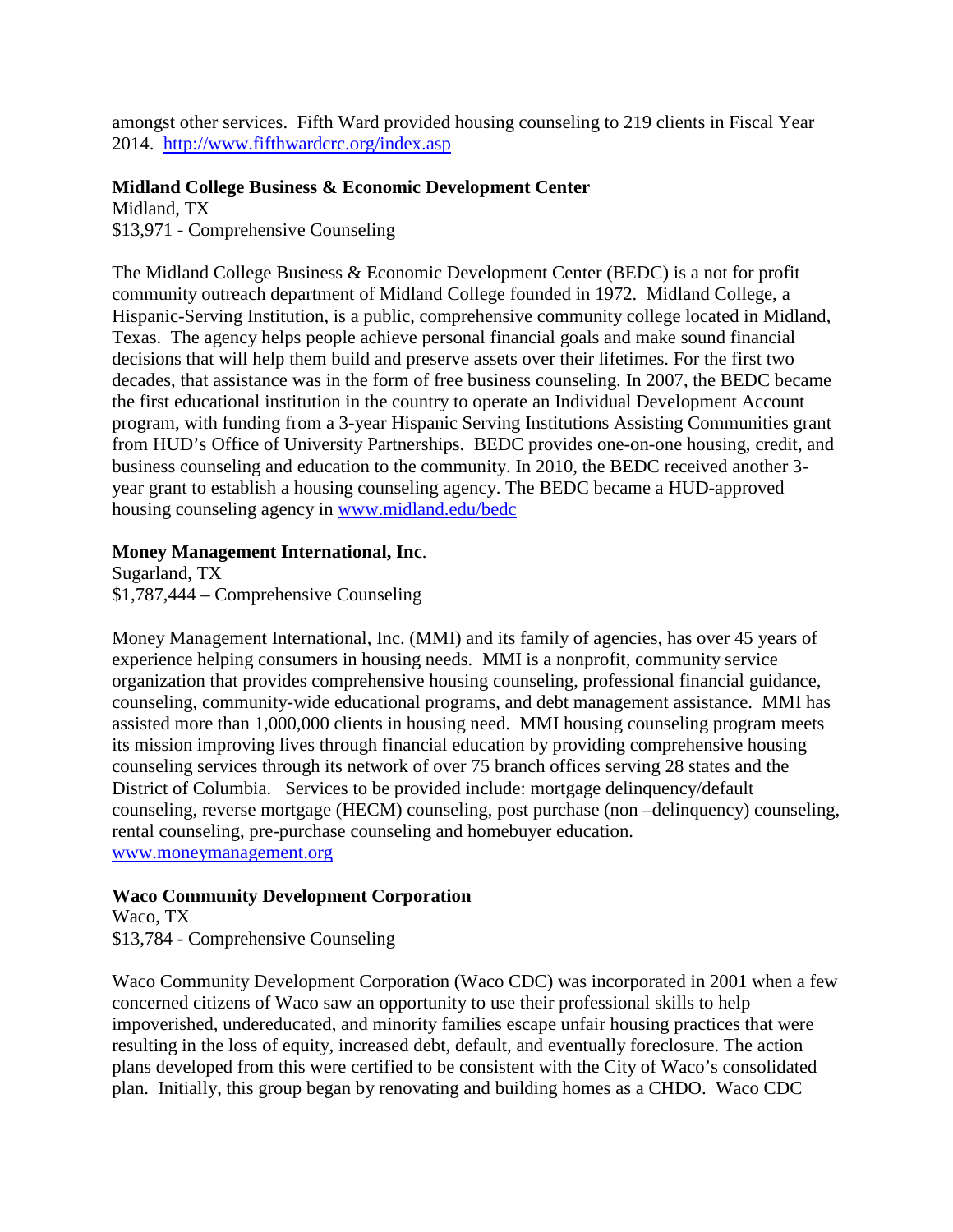quickly found that the clients needed help navigating the home buying process and credit counseling was a much-needed service. Waco CDC began offering one-on-one housing counseling services through its combination of trained staff and professional volunteers. Housing counseling services included pre-purchase counseling, credit counseling, financial literacy training, homebuyer education training, loan document review assistance and post purchase counseling. Waco CDC received its HUD Housing Counseling approval in 2004 and its first Housing Counseling grant in 2005. To date, Waco CDC has served approximately 1,628 clients. Waco CDC mission is to continue to grow the amount of families that it serves and is seeking a Comprehensive Housing Counseling Grant to serve the ever-growing population of clients through counseling and educational services, and to assist 58 clients live the dream of owning their own home this year. For more information visit [www.wacocdc.org](http://www.wacocdc.org/)

### **Utah**

#### **Utah State University – Family Life Center**

Logan, UT \$14,315 - Comprehensive Counseling

The Housing and Financial Counseling Program at the Utah State University Family Life Center (FLC) is a non-profit housing counseling agency serving residents in Utah and Southern Idaho. The FLC was established by the Utah State University College of Family, Consumer, and Human Development in 1993 to provide counseling services for the community and training for students in the Consumer Science Family Finance Emphasis. With twenty years of experience, the FLC has served thousands of clients. The FLC's purpose and mission is to develop, through counseling and education, a community of people and families who are knowledgeable about housing, and who effectively manage their financial resources. The FLC offers financial counseling on budgeting, credit management, debt reduction, risk management, and saving for a home through educational workshops and one-on-one counseling to the general public, with a special emphasis on low-to-moderate income families and individuals. As a HUD-approved housing counseling agency, the FLC offers Pre and Post Purchase Housing education and counseling, Mortgage Default Counseling and prevention education, Reverse Mortgage (HECM) Counseling, and Rental Counseling. The FLC is a national counseling and educational model which provides service to the community, encourages empowerment through education in housing and finance, and works to promote the dignity of every individual. Visit [www.usu.edu/fchd/housing/](http://www.usu.edu/fchd/housing/) for additional information.

### **Vermont**

**Capstone Community Action** Barre, VT \$16,091 - Comprehensive Counseling

Since 1965, Capstone Community Action, formerly Central Vermont Community Action Council, has helped people achieve economic sufficiency with dignity through individual and family development. Annually, the agency works with 18,000 Vermonters in Lamoille, Orange and Washington Counties and surrounding towns to provide poverty relief, help people move out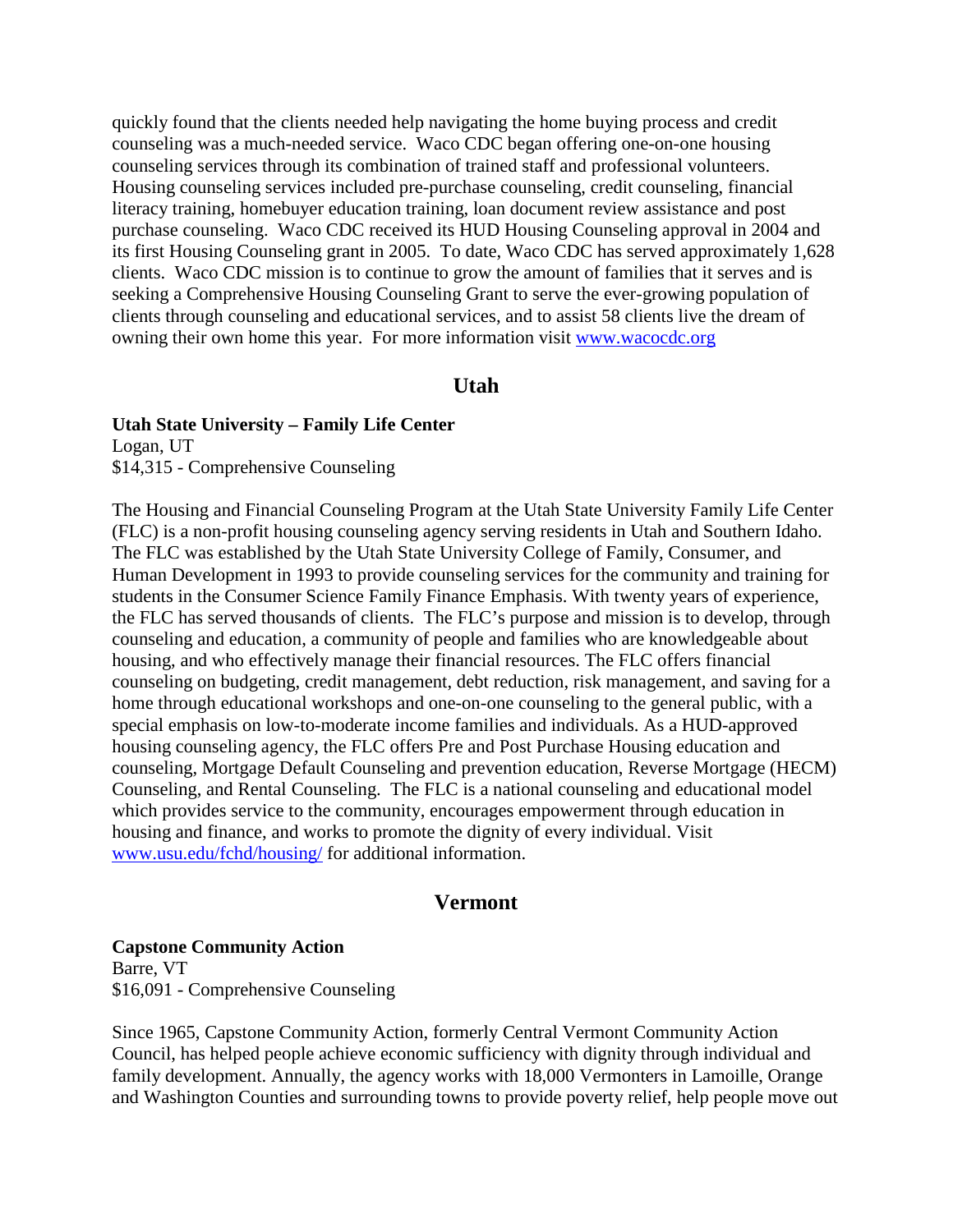of poverty and advocate for economic justice. The agency's Housing Counseling program helps families keep a roof over their heads while addressing the personal and systematic barriers that affect a family's ability to remain securely housed. Housing counselors work closely with families through one-to-one counseling to assess their issues and to development and implement a comprehensive housing plan of action. The agency helps families deter eviction and foreclosure, provide rapid rehousing assistance, and ultimately achieve personal long term, sustainable housing goals. The Housing counseling services proposed under this Grant include: Resolving/Preventing Mortgage Delinquency or Default counseling; Non-Delinquency Post Purchase counseling; Rental counseling and Shelter Services for the Homeless counseling. Housing Counseling services are among the many programs described on the agency's website: [www.cvcac.org](http://www.cvcac.org/)

# **Virginia**

#### **Catholic Charities USA**

Alexandria, VA \$886,805 – Comprehensive Counseling

Catholic Charities USA (CCUSA) is the National Office for the Catholic Charities network of 165 main agencies and over 3,000 branches and affiliate institutions nationwide. Catholic Charities agencies and institutions nationwide provide vital social services to people in need, regardless of their religious, social, or economic backgrounds. CCUSA's mission is to provide leadership and support to enhance the work of local agencies in their efforts to reduce poverty, support families and empower communities. In 2012, the member agencies and affiliates reported that they provided services to 9,285,479 unduplicated clients. Of these, more than 5.1 million clients (55%) were living below the federal poverty line. For more than 285 years, local Catholic Charities agencies have been providing vital social services in their communities, ranging from day care and counseling to food and housing, distinguishing themselves as the goto source for quality social service to poor and marginalized populations. Since 2007, Catholic Charities USA has been promoting its multi-tiered Campaign to Reduce Poverty in America, this year celebrating the 50<sup>th</sup> Anniversary of the War on Poverty, by leveraging its partnership with ten other national organizations to educate, innovate and act to end poverty. For more information visit [www.catholiccharitiesusa.org](http://www.catholiccharitiesusa.org/)

#### **National Council on Aging**

Arlington, VA \$390,456 – Comprehensive Counseling

The National Council on Aging (NCOA) is the nation's leading nonprofit service and advocacy organization representing older adults and the community organizations that serve them. NCOA's mission is to improve the health, independence, and economic security of 10 million older adults by 2020. Since 1950, NCOA has been a trusted voice and innovative problemsolver helping seniors navigate the challenges of aging in America. The organization works with local and national partners to give older adults tools and information to stay healthy and secure, and advocate for programs and policies to improve the lives of all seniors, especially the most vulnerable. For more information go to [www.ncoa.org](http://www.ncoa.org/)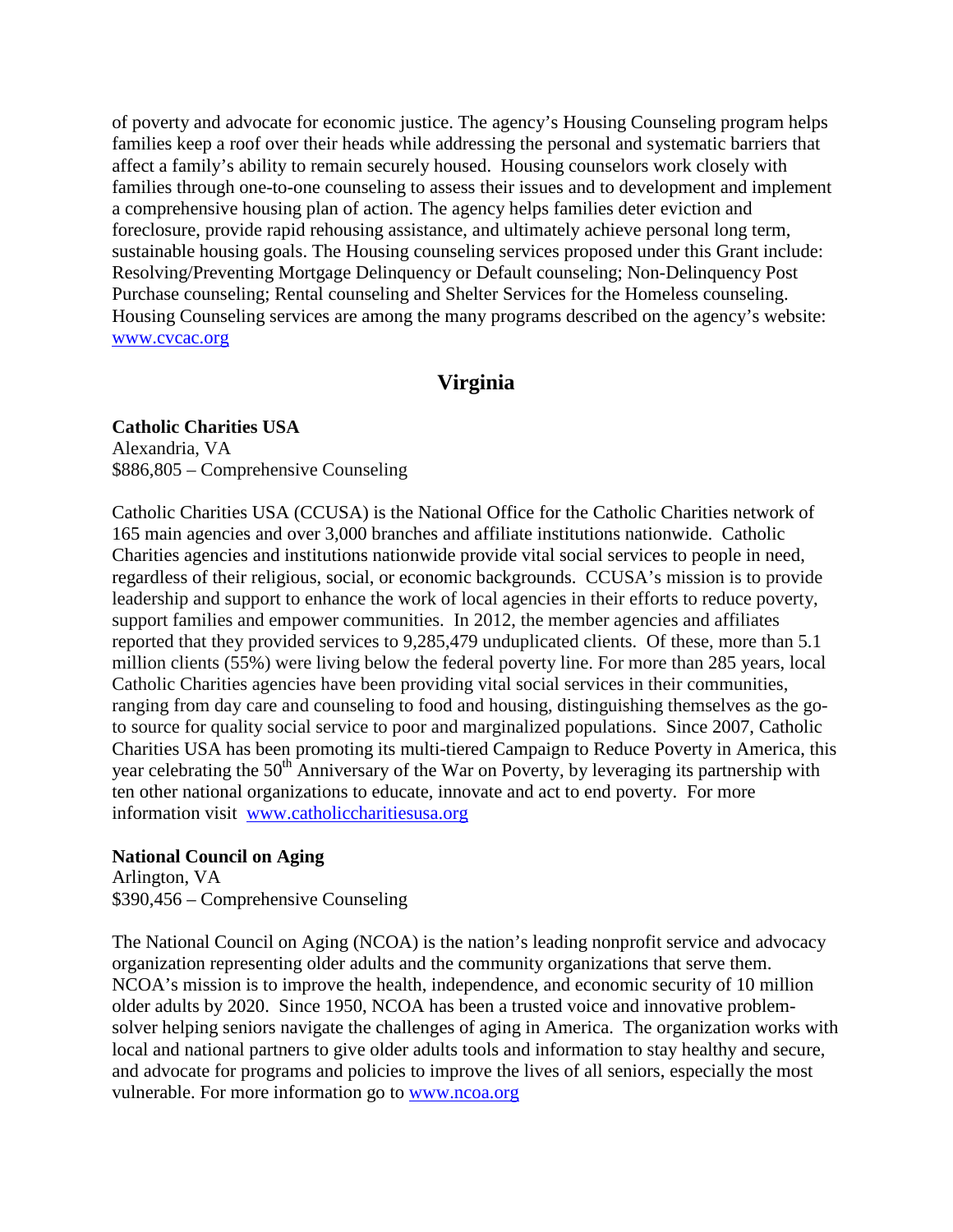#### **Virginia Housing Development Authority**

Richmond, VA \$762,363 - Comprehensive Counseling

Virginia Housing Development Authority (VHDA) is a self-supporting, not-for-profit organization created by the Commonwealth of Virginia in 1972, to help Virginians attain quality, affordable housing. VHDA provides mortgages, primarily for first-time homebuyers and developers of quality rental housing. VDHA uses no state taxpayer dollars, but raise money in the capital markets to fund its loans. The Authority also teaches free homeownership classes, and help people with disabilities and the elderly make their homes more livable. VHDA works with lenders, developers, local governments, community service organizations and others to help put quality housing within the reach of every Virginian. Since its founding, VHDA has committed financing for more than 182,000 single family homes and 144,000 multifamily units. During FY 2014, the network provided a variety of housing counseling services to 13,509 clients. [www.vhda.com](http://www.vhda.com/)

# **Virgin Islands**

#### **Virgin Islands Housing Finance Authority**

St. Thomas, VI \$38,197 - Comprehensive Counseling

The Virgin Islands Housing Finance Authority is the state housing finance authority for the Territory of the U.S. Virgin Islands. In 1984, the Authority opened its doors to serve the public. The basic mission of the VIHFA is to increase housing access and community development initiatives for low- to moderate - income families by developing safe, decent, sanitary and affordable homes, to include rental and emergency housing, home buyer education, and sponsorship of programs that maintain sustainable communities in the Territory. The main focus of the VIHFA's housing counseling initiative is the provision of counseling and education to assist potential homebuyers. The VIHFA currently provides the following services as part of its housing counseling activity: dissemination of general information on the home purchase process and homebuyer programs, homeownership education seminars, and pre- and post-purchase homeownership counseling. Over 220 individuals received housing counseling and educational services during the last fiscal year. The VIHFA provides: Mortgage Loans, Mortgage subsidy programs, Housing Counseling Programs, Emergency Housing Program, It also administers the LIHTC program the Affordable Housing Program in the Virgin Islands. [www.vihfa.gov](http://www.vihfa.gov/)

## **Washington**

### **South Sound Outreach Services**

Tacoma, WA \$12,474 - Comprehensive Counseling

Since its inception in 1996, South Sound Outreach has been providing asset building and antipoverty services to vulnerable populations of Pierce County. Originally named "Senior Outreach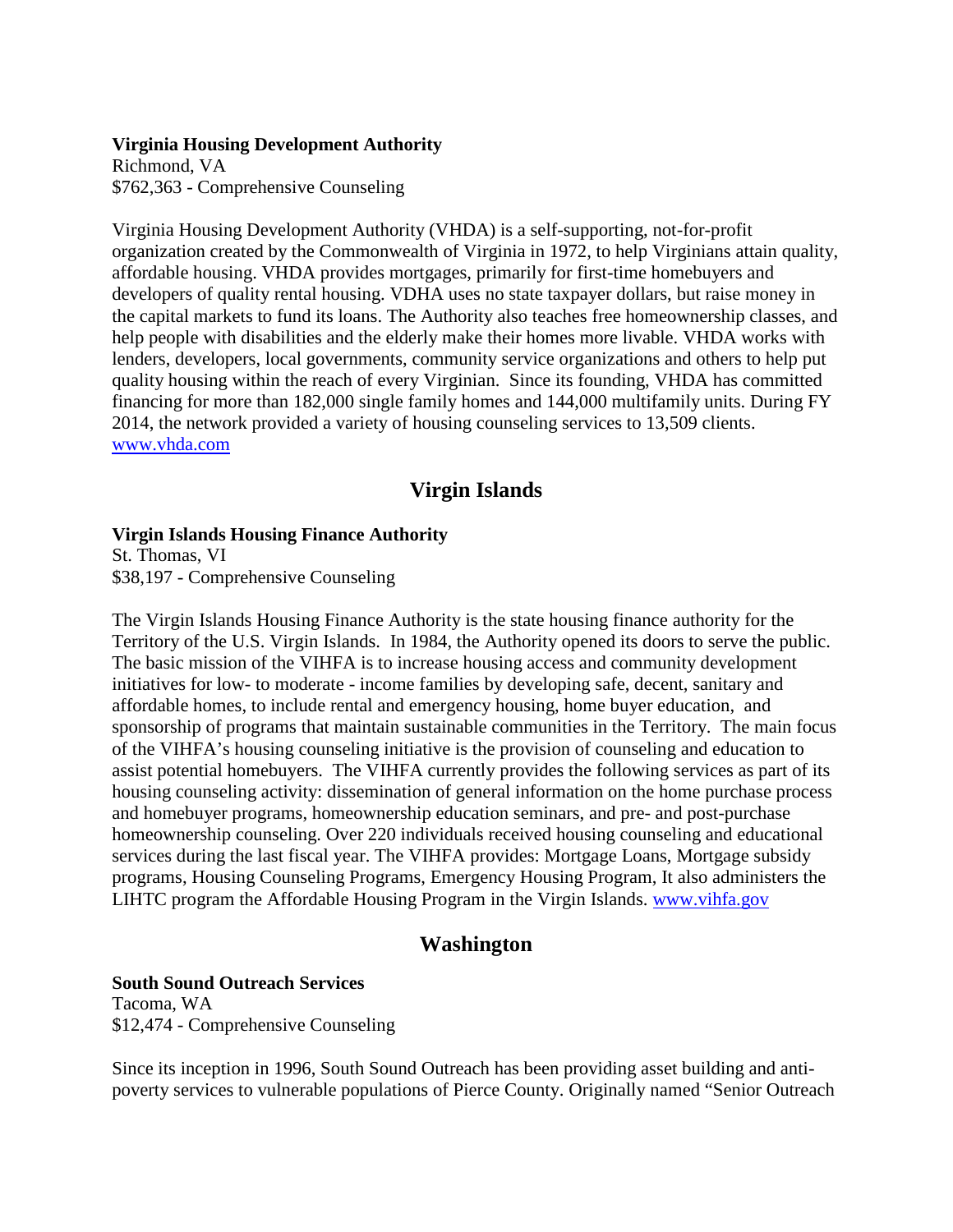Services", the organization focused its services on the senior population until 2001 when it employed an "open door" policy, allowing the organization to serve any resident in need. In 2009, South Sound Outreach officially added housing and financial counseling as one of its signature programs under its umbrella of services available to residents. Also becoming a HUDapproved agency, the program offered individual and group counseling, foreclosure prevention, pre and post purchase counseling, budget and credit analysis, loan modification and mediation advocacy services. The housing and financial counseling program continues to serve hundreds of residents each year while continually aligning with the organization's mission of compassionately guiding individuals through the complex array of services necessary to attain independence and stability. More information on South Sound Outreach and the Housing and Financial Counseling program can be found at [www.southsoundoutreach.org.](http://www.southsoundoutreach.org/)

#### **Washington State Housing Finance Commission**

Seattle, WA \$232,053- Comprehensive Counseling

The Washington State Housing Finance Commission (WSHFC), a state housing finance agency formed in 1983, has administered a statewide housing counseling and homebuyer education program since 1998. WSHFC partners with 10 non-profit affiliates to administer a comprehensive housing counseling program including: one-on-one pre-purchase counseling, mortgage delinquency/default counseling, reverse equity mortgage (HECM) counseling, fivehour homebuyer education seminars and foreclosure prevention seminars. [www.wshfc.org](http://www.wshfc.org/)

# **West Virginia**

### **CCCS of Huntington, a Division of Good Will Industries**

Huntington, WV \$13,445 - Comprehensive Counseling

Consumer Credit Counseling Services (CCCS) Housing Counseling Program-a division of Goodwill Industries of KYOWVA Area INC. is approved by HUD as a housing counseling agency providing pre-purchase counseling, homebuyer education, foreclosure intervention counseling, and referral services. The agency's proactive approach offers housing literacy and counseling along with economic development, human services and other educational programs to address clients' varied needs. CCCS advocates access to decent, affordable housing in a safe living environment for all residents. The agency services all segments of the population. CCCS housing counseling services enable a client to make informed and reasonable decisions to achieve their home buying goals, by meeting their needs. More information can be found at [www.goodwillhunting.org](http://www.goodwillhunting.org/)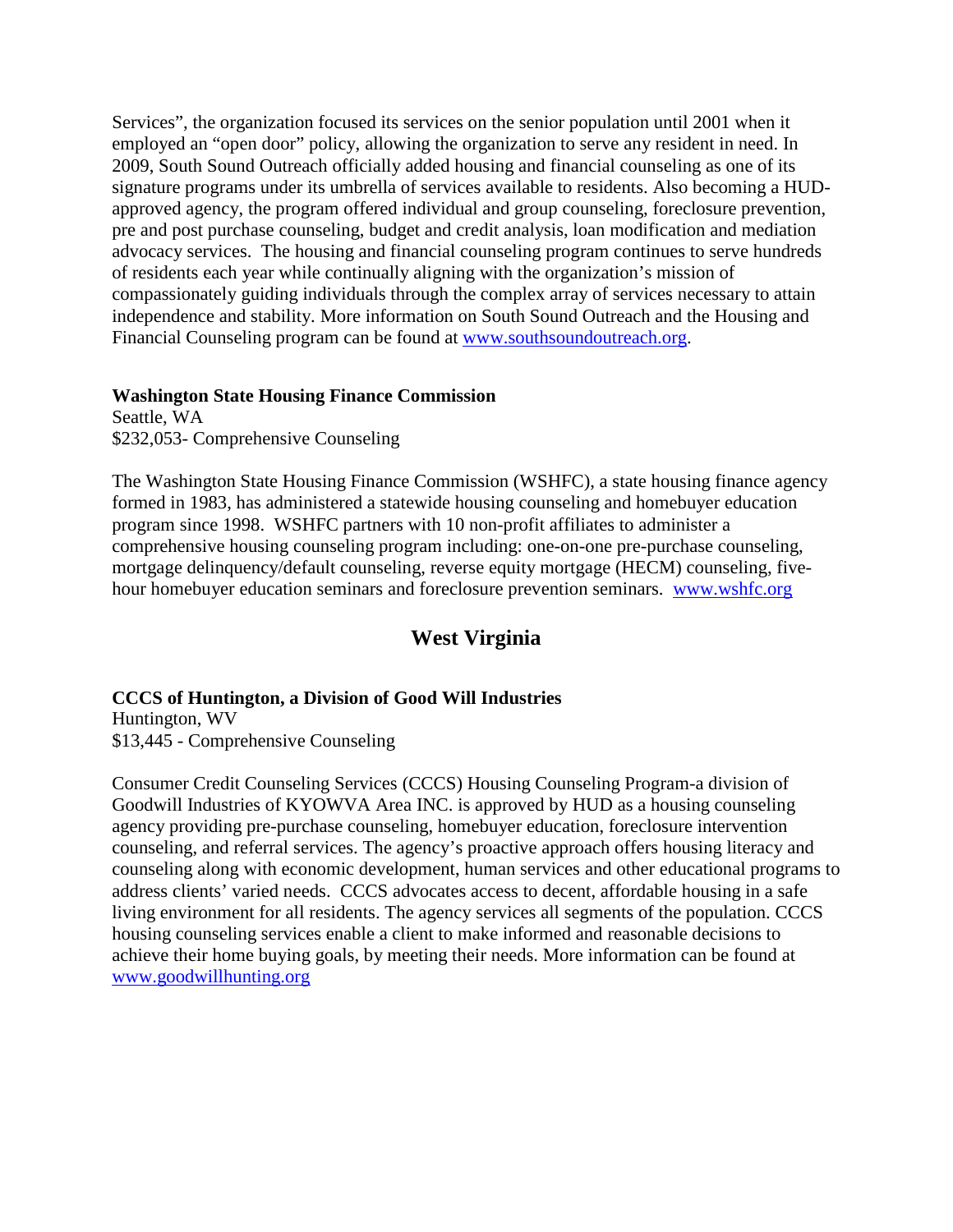#### **Housing Authority of Mingo County**

Delbarton, WV \$12,065 – Comprehensive Counseling

The Housing Authority of Mingo County (HAMC) was established in 1977 and has grown from serving nine families with rental assistance in Mingo County to over 1,431 families in Mingo, Logan, Wayne, McDowell, Lincoln, Mercer, and Wyoming Counties. In 2000 HAMC began offering Homebuyers Education services. In the fourteen years that it has offered these services the agency has served over 1,000 clients. Of those, approximately 500 clients completed counseling and approximately 250 clients achieved the "American Dream" by becoming homeowners. The agency also offers mortgage delinquency, pre-purchase and rental counseling. HAMC is committed to building better neighbors by providing comprehensive housing and economic development opportunities through creative and professional service in partnership with the community. It also meets the areas housing needs by offering programs including the Section 8 Housing Choice Voucher Program, Section 8 Homeownership Program, Small Cities Block Grant Program, and the WV Housing Development Fund Homeownership Program. The agency also leverages funds with USDA, FAHE, and Community Works in West Virginia. HAMC owns and manages a ten-unit Homeless/Transitional Shelter (Hope House), a four-unit Homeless/Disabled Shelter (Carewood), a 35-unit Public Housing Complex (Magnolia Gardens), and a 16 unit apartment complex (Cantrell Manor). [http://www.mingohousing.com](http://www.mingohousing.com/)

### **Kanawha Institute for Social Research & Action, Inc.**

Dunbar, WV \$10,827 - Comprehensive Counseling

Established in 1993 by Ferguson Memorial Baptist Church, the Kanawha Institute for Social Research & Action, Inc. (KISRA) is a non-profit organization that is motivated by faith to strengthen and HEAL West Virginia's families. KISRA's vision is a West Virginia with productive, engaged and caring families in thriving communities. The mission of KISRA is to strengthen families. By offering programs in the areas of Health, Employment, Asset Development and Learning, KISRA empowers families and strengthens communities. The organization serves children, adults and families through its headquarters in Dunbar and offices in Charleston, Huntington, Parkersburg, Beckley, Princeton, Winfield and Elkins. KISRA staff serves over three thousand citizens in 20 counties annually. The KISRA Homeownership Program is an asset development initiative, along with financial fitness (including Individual Development Accounts) and business development, which includes micro-loans. The goal of the KISRA Homeownership Program is to turn area residents from renters to proud homeowners. To that end, the KISRA staff provides practical knowledge, guidance and support that equip the people in our community to do just that. KISRA also builds homes for low and moderateincome persons in three counties. The organization is a HUD-approved housing counseling agency and a certified Community Housing Development Organization. KISRA's webpage is: [www.kisra.org](http://www.kisra.org/)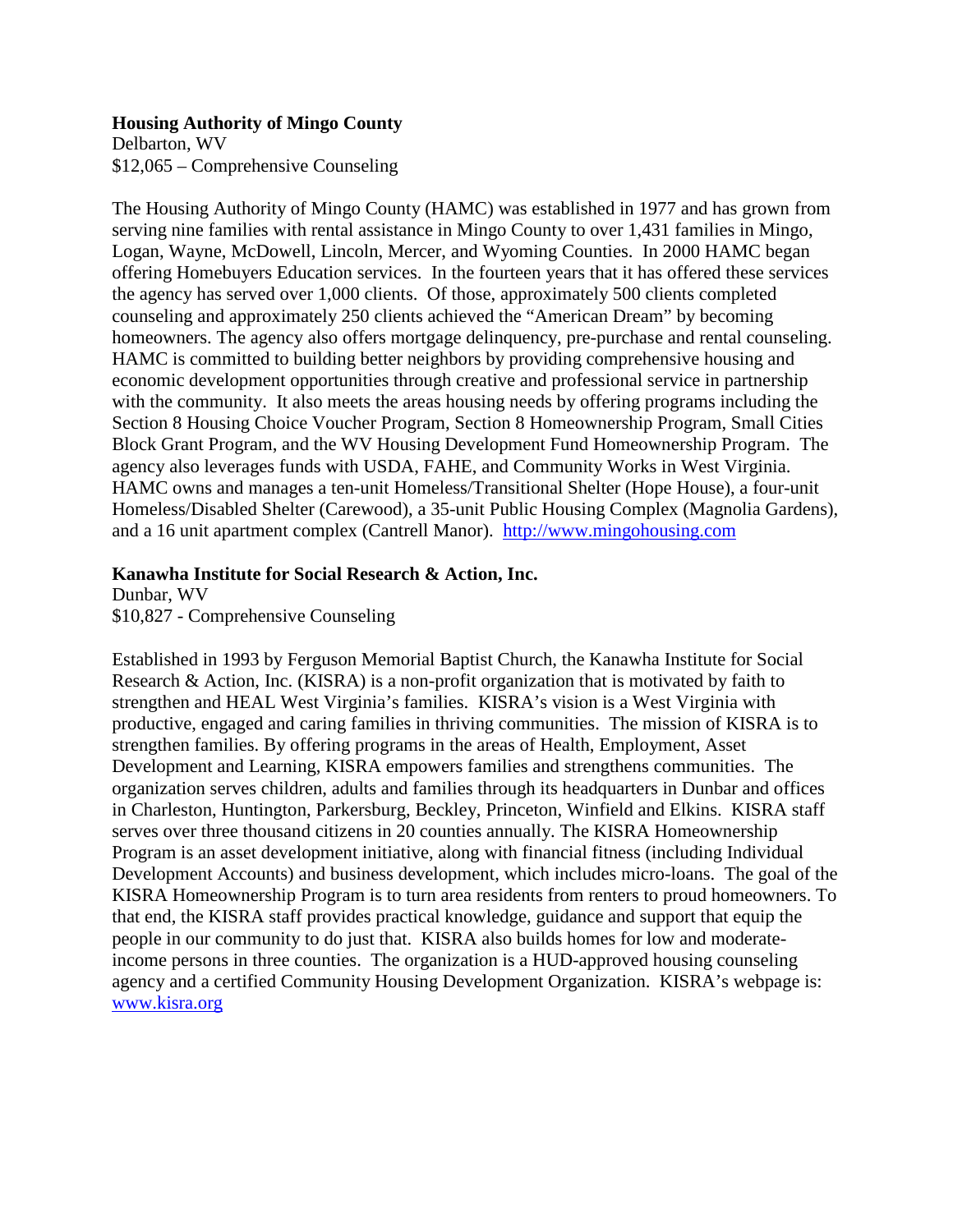#### **Southern Appalachian Labor School Foundation, Inc.**

Robson, WV \$11,913 – Comprehensive Counseling

Southern Appalachian Labor School (SALS) was established as a non-profit organization in 1979. SALS's mission is to provide housing, education, and human needs program in Fayette County, primarily within the EC/EZ II areas of the Upper Kanawha Valley Enterprise Community and the Central Appalachian Empowerment Zone. SALS is a HUD-approved housing counseling agency and a Community Housing Development Organization (CHDO). SALS's services include homebuyer education, pre/post purchase counseling, foreclosure prevention, delinquency/default counseling, rental counseling, homeless counseling, fair housing education, Energy Star Education, and loan document review counseling. For more information visit [www.sals.info](http://www.sals.info/).

## **Wisconsin**

**Movin' Out, Inc.** Madison, WI \$14,193 - Comprehensive Counseling

Movin' Out, Inc. is a non-profit,  $501(c)(3)$  housing organization that works solely with households where at least one household member has a permanent disability. Its mission is to partner with people with disabilities and their allies to create and sustain community-integrated, safe, affordable housing solutions. Movin' Out is a source of comprehensive housing information and referrals statewide. In addition to this service, it provides comprehensive, one-on-one housing counseling, offers gap financing for down payment and closing costs, layers funds from other sources for down payment, provides a housing rehab program to improve health, safety or housing accessibility and Movin' Out also created the nation's first charitable, pooled housing trust. The trust enables a family to leave their home to Movin' Out to manage while guaranteeing housing for their disabled family member through his/her lifetime. During FY 2014, the network provided counseling to 1,135 clients. [www.movin-out.org](http://www.movin-out.org/)

**West Central Wisconsin Community Action Agency, Inc.**

Glenwood City, WI \$13,000 – Comprehensive Counseling

West Central Wisconsin Community Action Agency, Inc. (West CAP) was organized in 1965 under the authorization of the Economic Opportunity Act of 1964. The agency's mission is to take action against poverty by developing the social and economic assets of low-income families and their communities and by working to create a more just and sustainable society. West CAP's service territory includes the counties of Barron, Chippewa, Dunn, Pepin, Pierce, Polk and St. Croix, comprising an area over 5,300 square miles. West CAP's housing counseling services are provided individually and in group workshops. Housing services include: transitional and permanent housing and supportive services for individuals and families experiencing homelessness, rent, security deposit, and/or utility assistance for households at risk of eviction, Section 8 Housing Choice Vouchers, pre-purchase counseling and homebuyer workshops for